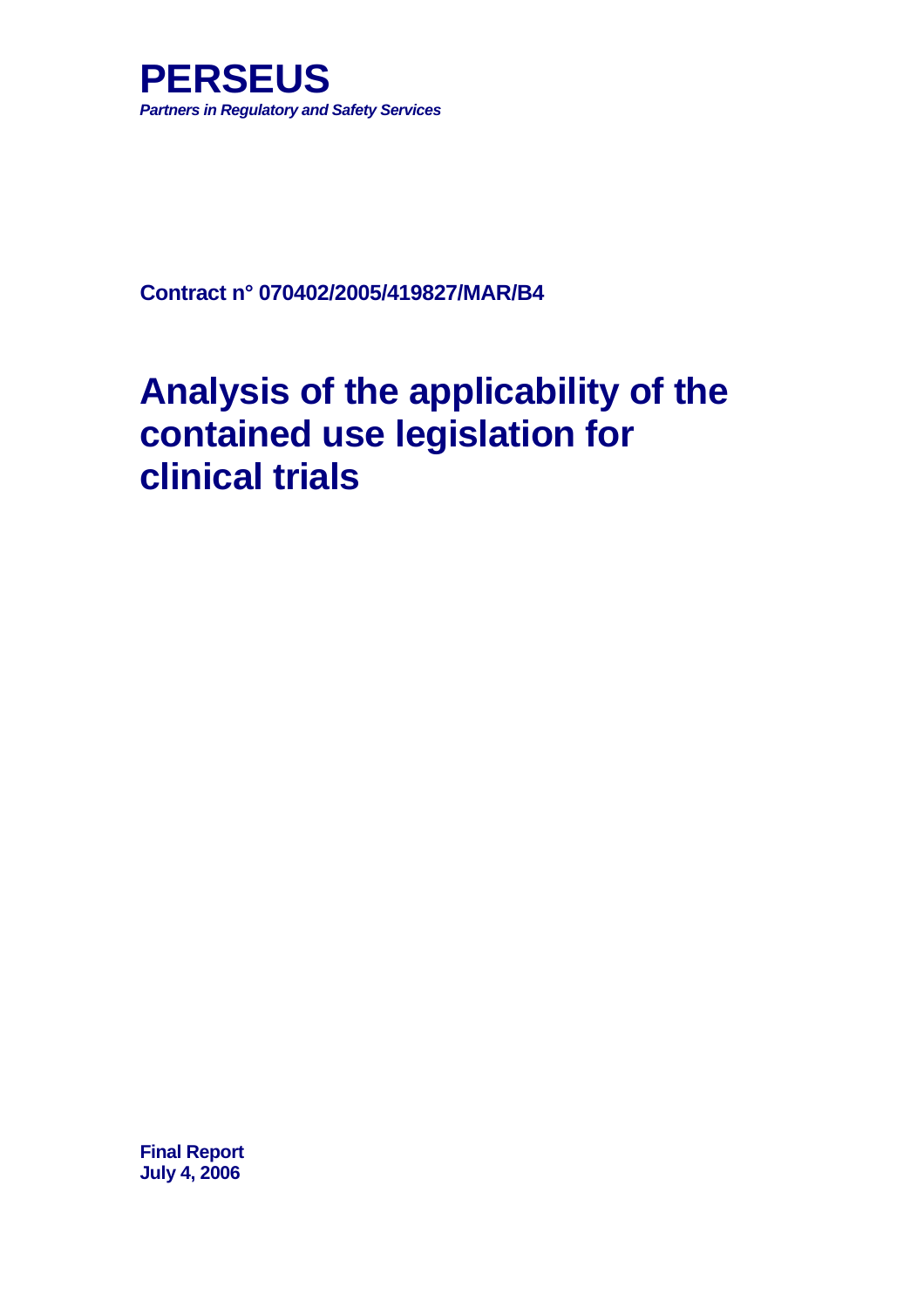# **Executive Summary**

**Starting 1997 some Member States treated trials with genetically modified micro-organisms ("GMMs") in clinical settings as "deliberate release of GMOs for any other purpose than for placing on the market" (so-called part B) according to Directive 2001/18/EC. Yet other Member States have restricted notifications to topics like veterinary and/or agronomic applications. They considered the GMM clinical trials as contained use and thereby regulated by Directive 90/219/EEC as amended by Directive 98/81/EC. Even within a Member State different approaches seemed applicable to different types of clinical GMM trials.** 

**Overall the EU is an important player in the development of GMO medicinal products, although almost 3 times more clinical trials are conducted in the USA. Furthermore the overall contribution of GMOS clinical trials is still very limited: information on 430 trials with gene therapy and/or GMOs was collected compared to 10514 being the cumulative number of clinical trials –with and without GMOs- reported by Member States since May 2004 in the official EudraCT clinical trial database.** 

**Not all clinical trials are addressed in the same way, even within a country. Trials for veterinary medicines, trials for gene therapy and/or trials for other human medicinal use can be subject to very divergent legal requirements. As a consequence also the way GMO aspects are included in those regulatory provisions may differ significantly. The determining factor for deciding between contained use and deliberate release is the specific characteristic of the organism (biological distribution, survival, shedding) although some authorities indicate that the fact that a human patient is free to leave the hospital is in itself sufficient reason to consider the trial as a deliberate release. Most of the clinical trials have been and are considered as contained use, evaluating the hospital or animal housing setting as containment facility. So far 13% of the clinical trials have been conducted as deliberate release. However, gradually more authorities are convinced that certain trials require a deliberate release approach, so the relative importance may increase.** 

**Although the GMO regulation is not designed to cover clinical trials** *per se***, national Competent Authorities (CAs) have developed several ways to cover the GMO safety aspects during the review of the application. Based on individual country reviews, four types of approaches were identified:** 

- **Co-existence of regulatory systems for clinical trials and GMOs.**
- **Cross-referencing between regulations, authorities and permits.**
- **Unified application leading to different, independent authorisations.**
- **Unified application leading to a single authorisation, covering all requirements.**

**From the evaluation it seems that there is no particular safety area that cannot be addressed by contained use respectively deliberate release.**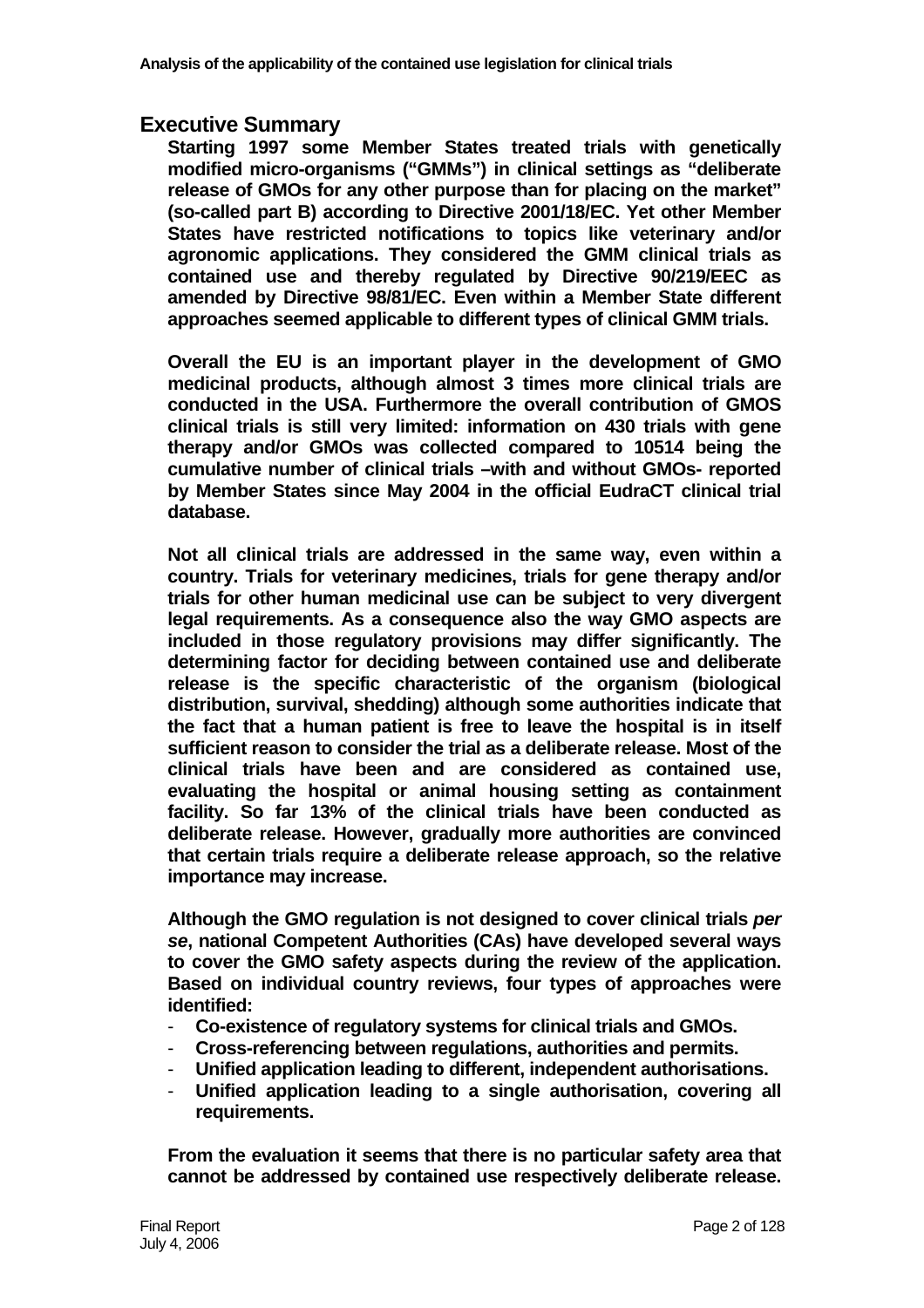**Both aim at protecting the environment and human health and therefore require a risk assessment preceding the activity.** 

**Overall the GMO requirements are seen as an additional burden on an area which is already heavily regulated and scrutinised. Contained use seems in this respect more appropriate as most facilities would have more general contained use coverage also for other phases of the activity (e.g. preparation, storage...).** 

**Overall CAs welcomed the initiative by the European Commission to compile the different approaches and stressed the need for further harmonisation. Areas that need to be considered for harmonisation include:** 

- **Risk assessment methodology**
- **Classification of organisms**
- **Criteria for determining contained use or deliberate release**
- **Confidentiality**
- **Scope of definition**
- **Format of applications and data requirements**

**This harmonisation is urgently needed as developers reach advanced phase clinical trials and multi-centre trials. Facing uncertainty and multiple, scattered indications will hinder progress in this field.**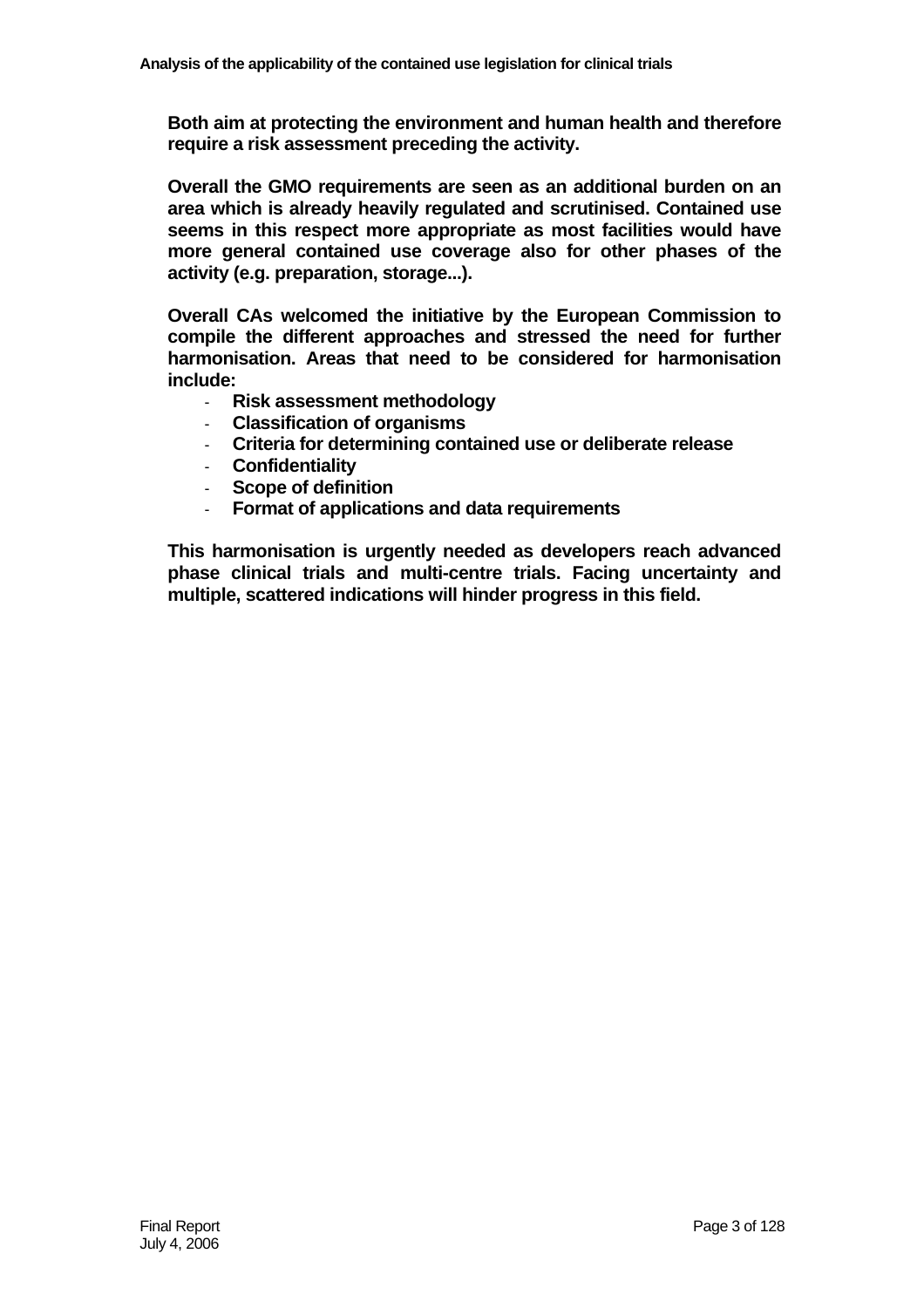# **Table of Contents**

| 1. |      |         |                                                                      |  |
|----|------|---------|----------------------------------------------------------------------|--|
|    | 1.1  |         |                                                                      |  |
|    | 1.2  |         |                                                                      |  |
|    |      | 1.2.1.  |                                                                      |  |
|    |      | 1.2.2.  |                                                                      |  |
|    |      | 1.2.3.  |                                                                      |  |
|    | 1.3  |         |                                                                      |  |
|    |      | 1.3.1.  |                                                                      |  |
|    |      | 1.3.2.  |                                                                      |  |
| 2. |      |         | The European Regulatory Framework for Clinical Trials with GMOs 15   |  |
|    | 2.1  |         |                                                                      |  |
|    |      | 2.1.1.  |                                                                      |  |
|    |      | 2.1.2.  |                                                                      |  |
|    |      | 2.1.3.  |                                                                      |  |
|    |      | 2.1.4.  | Comparing "Contained use" and "Deliberate release" requirements 17   |  |
|    | 2.2  |         |                                                                      |  |
|    |      | 2.2.1.  |                                                                      |  |
|    |      | 2.2.2.  | Regulation for clinical trials on medicinal products for human use22 |  |
|    |      | 2.2.3.  |                                                                      |  |
| 3. |      |         |                                                                      |  |
|    | 3.1  |         |                                                                      |  |
|    |      | 3.1.1   |                                                                      |  |
|    |      | 3.1.2.  |                                                                      |  |
|    |      | 3.1.3.  |                                                                      |  |
|    |      |         |                                                                      |  |
|    |      | 3.2.1.  |                                                                      |  |
|    |      | 3.2.2.  |                                                                      |  |
|    |      | 3.2.3.  |                                                                      |  |
|    |      | 3.2.4.  |                                                                      |  |
|    |      |         |                                                                      |  |
|    |      | 3.3.1.  |                                                                      |  |
|    |      | 3.3.2.  |                                                                      |  |
|    |      |         |                                                                      |  |
|    |      | 3.4.1.  |                                                                      |  |
|    |      | 3.4.2.  |                                                                      |  |
|    | 3.5  |         |                                                                      |  |
|    |      | 3.5.1.  |                                                                      |  |
|    |      | 3.5.2.  |                                                                      |  |
|    |      |         |                                                                      |  |
|    |      | 3.6.1.  |                                                                      |  |
|    |      | 3.6.2.  |                                                                      |  |
|    | 3.7  |         |                                                                      |  |
|    |      | 3.7.1.  |                                                                      |  |
|    |      | 3.7.2.  |                                                                      |  |
|    | 3.8  |         |                                                                      |  |
|    |      | 3.8.1.  |                                                                      |  |
|    |      | 3.8.2.  |                                                                      |  |
|    |      | 3.8.3.  |                                                                      |  |
|    |      | 3.8.4.  |                                                                      |  |
|    |      | 3.8.5.  |                                                                      |  |
|    | 3.9  |         |                                                                      |  |
|    |      | 3.9.1.  |                                                                      |  |
|    |      |         |                                                                      |  |
|    |      | 3.9.2.  |                                                                      |  |
|    |      | 3.9.3.  |                                                                      |  |
|    | 3.10 |         |                                                                      |  |
|    |      | 3.10.1. |                                                                      |  |
|    |      | 3.10.2. |                                                                      |  |
|    | 3.11 |         |                                                                      |  |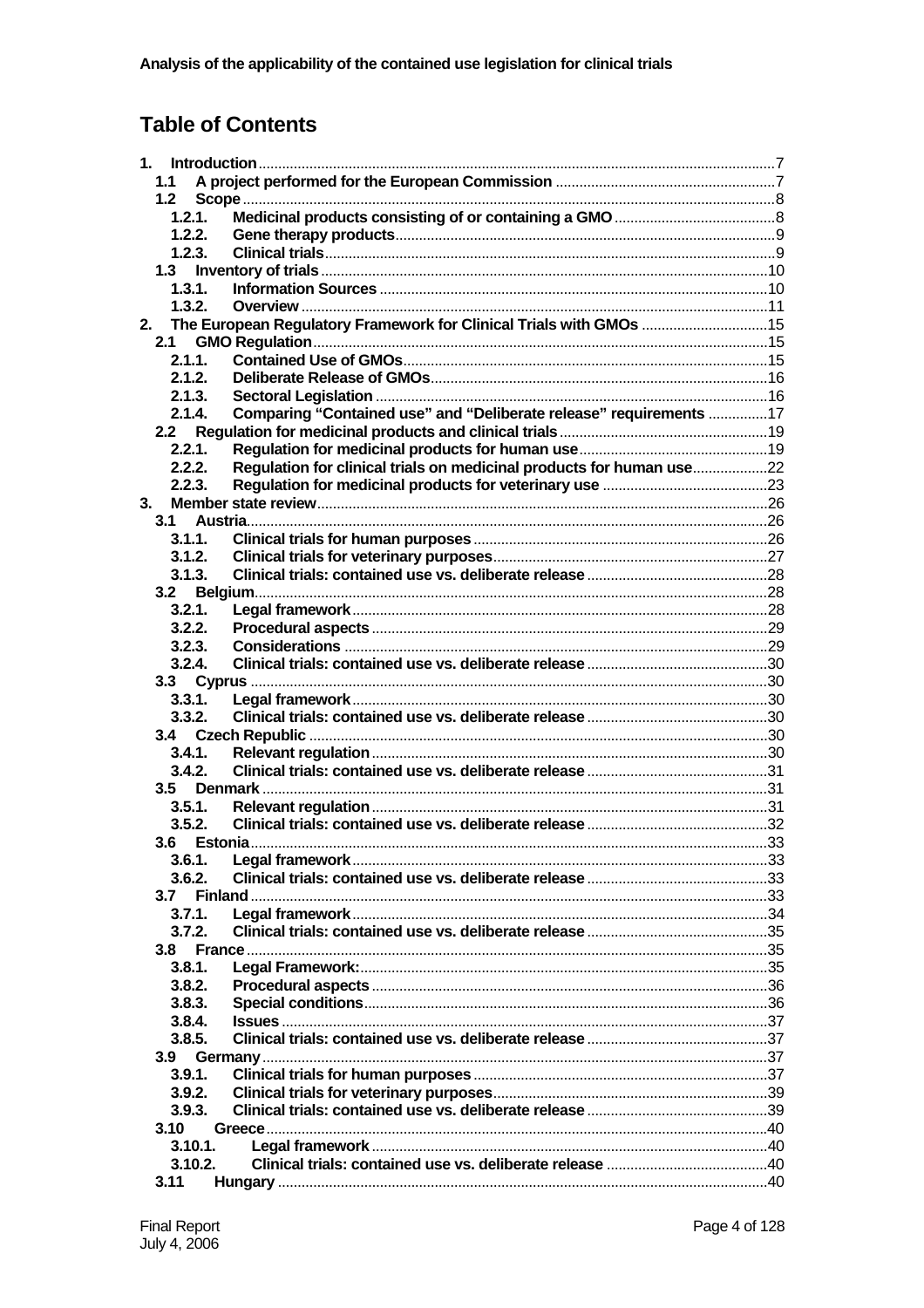| 3.11.1.            |  |
|--------------------|--|
| 3.11.2.            |  |
| 3.12               |  |
| 3.12.1.            |  |
| 3.12.2.<br>3.13    |  |
| 3.13.1.            |  |
| 3.13.2.            |  |
| 3.13.3.            |  |
| 3.14               |  |
| 3.14.1             |  |
| 3.14.2.            |  |
| 3.15               |  |
| 3.15.1.            |  |
| 3.15.2.            |  |
| 3.16               |  |
| 3.16.1.            |  |
| 3.17               |  |
| 3.17.1.            |  |
| 3.17.2.            |  |
| 3.18               |  |
| 3.18.1.            |  |
| 3.18.2.            |  |
| 3.19               |  |
| 3.19.1.            |  |
| 3.19.2.            |  |
| 3.20               |  |
| 3.20.1.            |  |
| 3.20.2.            |  |
| 3.20.3.            |  |
| 3.20.4.            |  |
| 3.21<br>$3.21.1$ . |  |
| 3.21.2.            |  |
| 3.22               |  |
| 3.22.1.            |  |
| 3.22.2.            |  |
| Portugal<br>3.23   |  |
| 3.23.1.            |  |
| 3.23.2.            |  |
| 3.24               |  |
| 3.24.1.            |  |
| 3.24.2.            |  |
| 3.25               |  |
| 3.25.1             |  |
| 3.25.2.            |  |
| 3.26               |  |
| 3.26.1             |  |
| 3.26.2.            |  |
| 3.26.3.            |  |
| 3.26.4.            |  |
| 3.27               |  |
| $3.27.1$ .         |  |
| 3.27.2.            |  |
| 3.27.3.            |  |
| 3.28               |  |
| 3.28.1.            |  |
| 3.28.2.            |  |
| 3.29               |  |
| 3.29.1.            |  |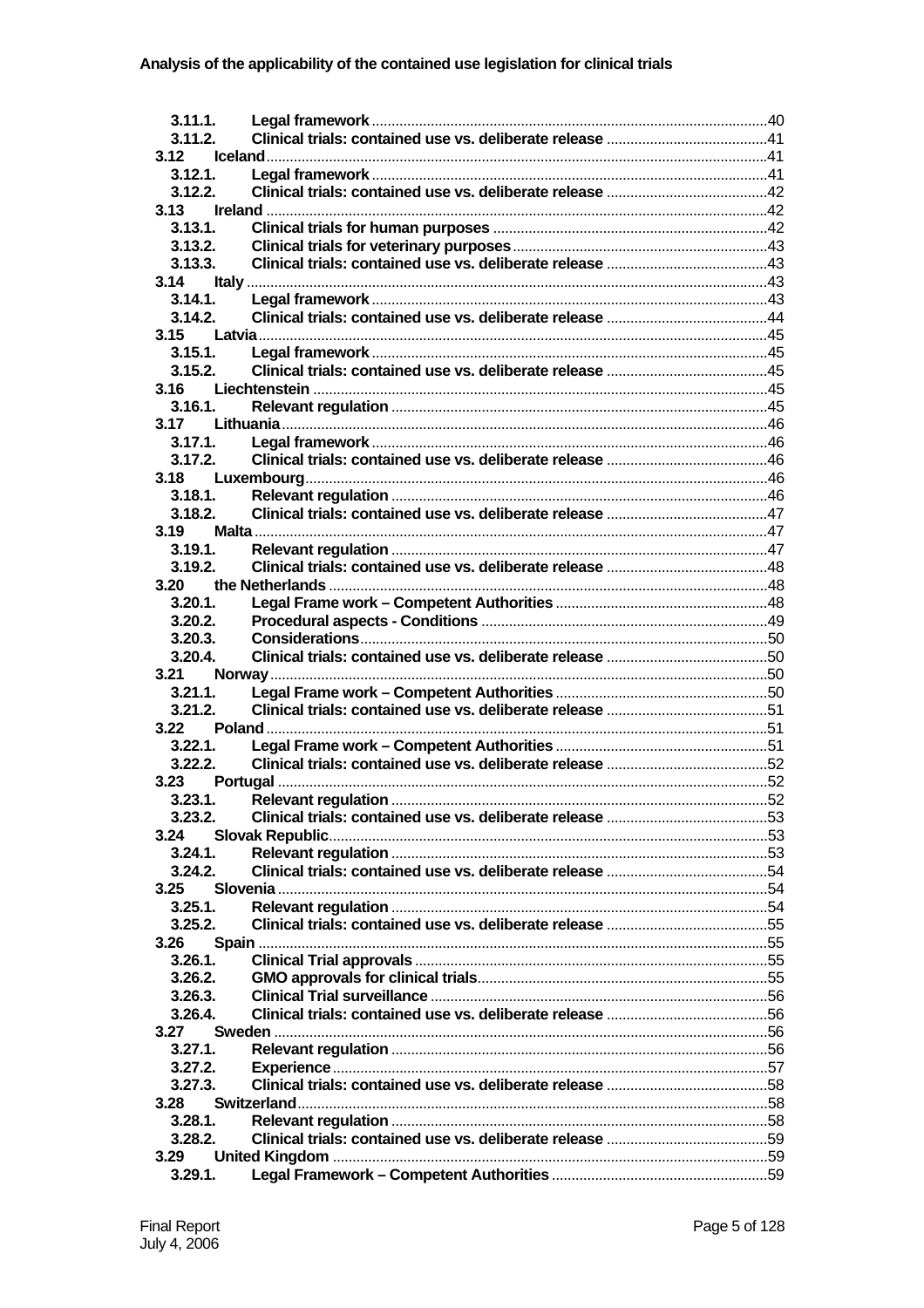|    | 3.29.2  | Scope. |  |
|----|---------|--------|--|
|    | 3.29.3. |        |  |
|    | 3.29.4  |        |  |
|    | 3.29.5. |        |  |
|    | 3.29.6. |        |  |
| 4. |         |        |  |
|    |         |        |  |
|    | 4.1.1.  |        |  |
|    | 4.1.2.  |        |  |
|    | 4.1.3.  |        |  |
|    | 4.1.4   |        |  |
|    |         |        |  |
|    | 4.2.1.  |        |  |
|    | 4.2.2.  |        |  |
|    | 4.2.3.  |        |  |
|    | 4.2.4.  |        |  |
|    |         |        |  |
|    | 4.3.1.  |        |  |
|    | 4.3.2.  |        |  |
|    | 4.3.3.  |        |  |
|    | 4.3.4.  |        |  |
|    | 4.3.5.  |        |  |
| 5. |         |        |  |

# **Annexes**

| <b>Annex 1</b> | Methodology of the study.                         |  |  |  |  |
|----------------|---------------------------------------------------|--|--|--|--|
| Annex 2        | List of authorities contacted during the project. |  |  |  |  |
| Annex 3        | Listing of clinical trials performed in EU.       |  |  |  |  |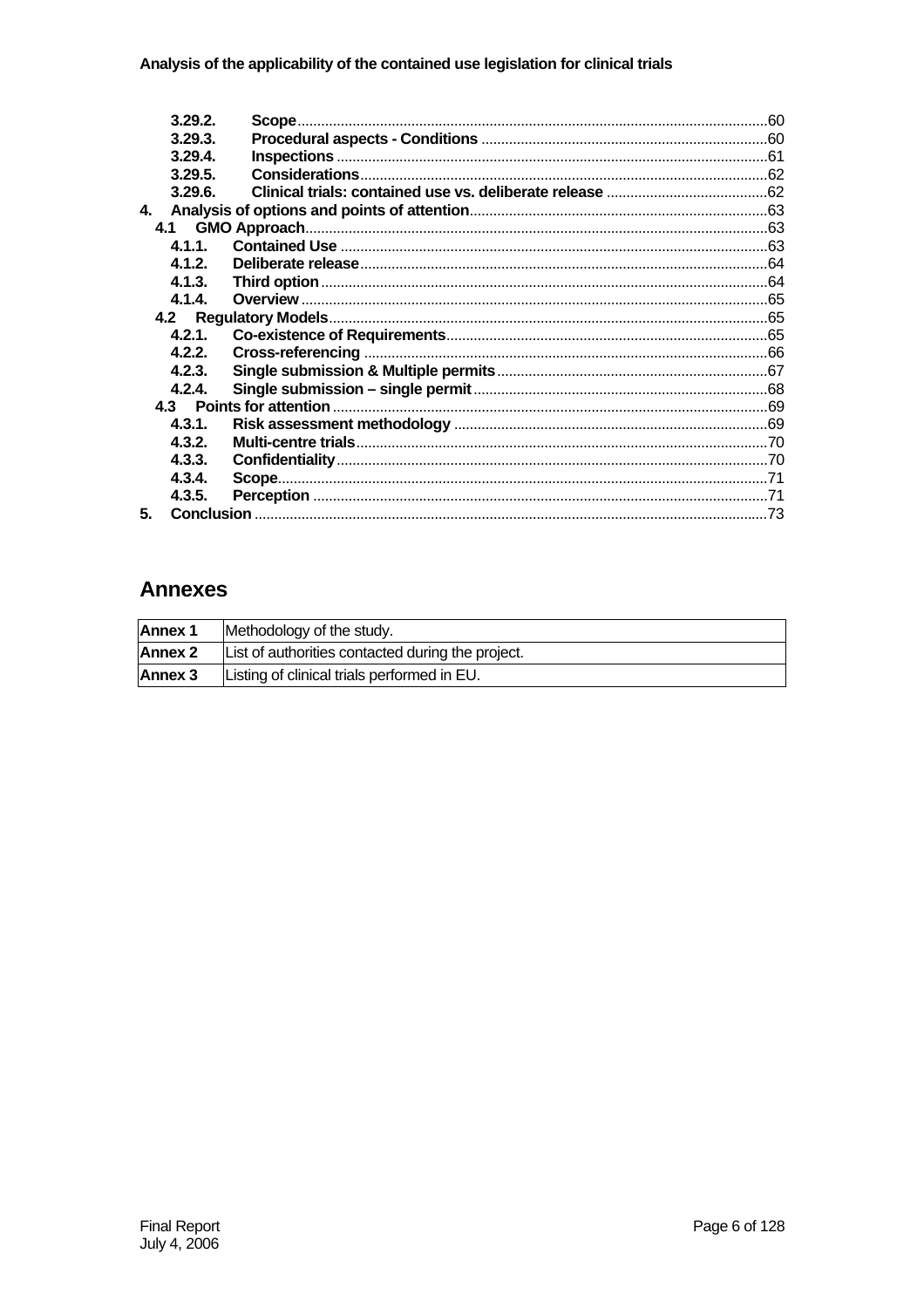# **1. Introduction**

Perseus BVBA (Perseus) has been contracted by the European Commission, DG Environment to perform an analysis of the applicability of the contained use legislation for clinical trials.

Starting 1997 some Member States treated trials with genetically modified micro-organisms ("GMMs") in clinical settings as "deliberate release of GMOs for any other purpose than for placing on the market" (so-called part B) according to Directive  $2001/18/EC<sup>1</sup>$ . So far such (clinical) trials were notified in Belgium, Ireland, The Netherlands, Spain, Sweden and the United Kingdom.

Yet other Member States have restricted notifications to topics like veterinary and/or agronomic applications (e.g. France and Italy). They seem to consider the GMM clinical trials as contained use and thereby regulated by Directive  $90/219/EEC<sup>2</sup>$  as amended by Directive 98/81/EC<sup>3.</sup> Finally even within a Member State different approaches seemed applicable to different types of clinical GMM trials: e.g. although the United Kingdom has notified a range of trials as deliberate releases, many more have been dealt with as contained use.

# **1.1 A project performed for the European Commission**

In a 2005 call for tender the European Commission, the objectives of the project were described as:

- 1. To collect and prepare background information and data concerning clinical trials and the suitability of the legislation under which they are governed, namely;
	- the nature of clinical trials conducted in Member States and the type of GMMs administered;
	- the facilities under which clinical trials are conducted;
	- the legal basis/regulatory mechanism under which such trials have been and are being carried out and levels of containment;
	- inspection and control of such trials.
- 2. To undertake a detailed appraisal of the current legislation, namely Directive 90/219/EEC and Directive 2001/18/EC, in terms of the suitability and adequacy of their provisions to address the potential risks from clinical trials.

In addition, a list of tasks was presented as a means to meet the objectives of the contract:

- 1. The contractor shall approach the national competent authorities to determine and collate the number and nature of clinical trials conducted in Member States, including accession countries, under Directives 90/219/EEC, 90/220/EEC and 2001/18/EC. This information should include the types of GMMs that have been administered, patient numbers, facilities where trials were performed (including containment), waste disposal, follow-up surveillance post patient discharge including survival, persistence and discharge of GMMs as well as inspection and control mechanisms.
- 2. The contractor shall identify and highlight the reasons for the choice of the specific legislation used to govern clinical trials in Member States
- 3. The contractor shall provide a critical overview as to whether the provisions of the governing legislation are deemed inappropriate or inadequate in terms of potential

 <sup>1</sup> Directive 2001/18/EC of the European Parliament and of the Council of 12 March 2001 on the deliberate

release into the environment of genetically modified organisms and repealing Council Directive 90/220/EEC (OJ L 106, 17/4/2001 P. 1 – 38)

 $2$  Council Directive 90/219/EEC of 23 April 1990 on the contained use of genetically modified micro-organisms (OJ L 117, 08/05/1990 P. 1 – 14)

<sup>&</sup>lt;sup>3</sup> Council Directive 98/81/EC of 26 October 1998 amending Directive 90/219/EEC on the contained use of genetically modified micro-organisms (OJ L 330, 5/12/98 P.13 – 31)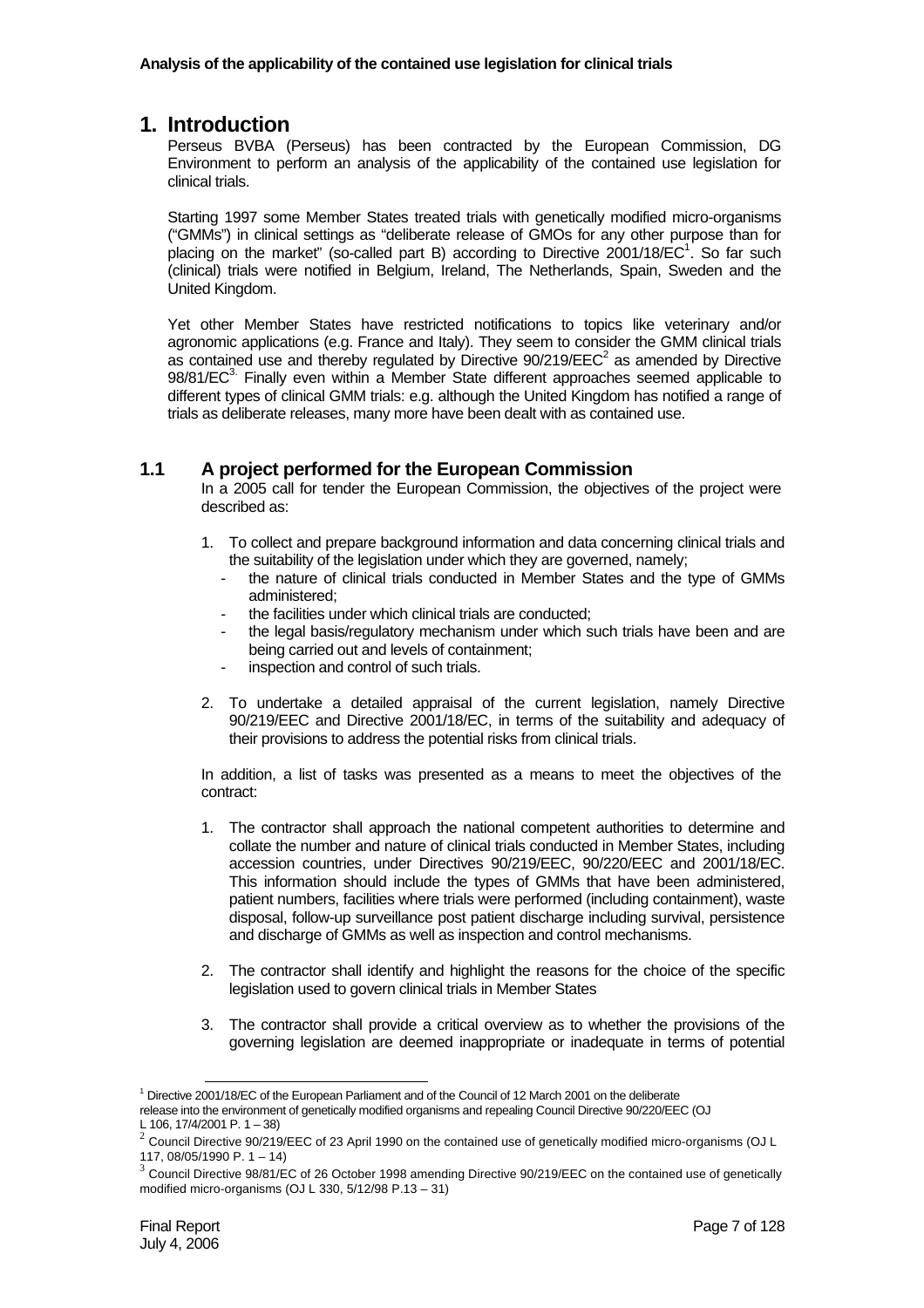risk control in line with their practical application and whether they may act as barriers to such trials.

- 4. The contractor shall identify additional legal provisions that may be required to address clinical trial activities to provide for a harmonised approach and the areas of clinical trials that are currently unclear and need further investigation.
- 5. Consideration of and information from clinical trials in third countries should be utilised and presented in the context of the above tasks.

Upon completion of the tender procedure the Service Contract was signed by the European Commission on November 30, 2005 with a fixed contract duration of 6 months from the date of signature. The methodology that was used is described in Annex 1 to this report. Data were collected via research (literature, internet...) and mostly via contacts with authorities.

All 25 Member States were contacted, including either the CA for contained use, deliberate release or for clinical trials. In addition contacts in Norway, Iceland, Switzerland and Liechtenstein were included. A complete list of all contacted people is provided in Annex 2.

Visits were scheduled in Belgium, the Netherlands, United Kingdom, and France. Other visits (Sweden, Germany and Italy) were explored but given the detailed interaction with the authorities deemed no longer necessary. For all cases where meetings and visits were not possible, phone interviews were conducted.

During the project Perseus was informed of two other initiatives, a 2005 inquiry by EMEA and a regulatory effort by the Euregenethy network that covered similar aspects. As much as possible it was tried to integrate the available information and avoid duplication.

# **1.2 Scope**

#### **1.2.1. Medicinal products consisting of or containing a GMO**

Directive 2001/83/ $EC^4$  provides a definition for a medicinal product as:

"Any substance or combination of substances presented for treating or preventing *disease in human beings.* 

*Any substance or combination of substances which may be administered to human beings with a view to making a medical diagnosis or to restoring, correcting or modifying physiological functions in human beings is likewise considered a medicinal product."* 

In this definition "Substance" has to be very broadly interpreted as any matter irrespective of origin which may be:

- human, e.g. human blood and human blood products,
- animal, e.g. micro-organisms, whole animals, parts of organs,
- animal secretions, toxins, extracts, blood products,
- vegetable, e.g. micro-organisms, plants, parts of plants, vegetable,
- secretions, extracts,
- chemical, e.g. elements, naturally occurring chemical materials and chemical products obtained by chemical change or synthesis.

Specific groups of medicinal products are further defined. For instances medicinal product such as vaccines, toxins, serums or allergen products are referred to as immunological medicinal products, and for each category general and specific data requirements are identified.

 <sup>4</sup> Directive 2001/83/EC of the European Parliament and of the Council of 6 November 2001 on the Community code relating to medicinal products for human use (OJ L 311, 28/11/01 P. 67 - 128)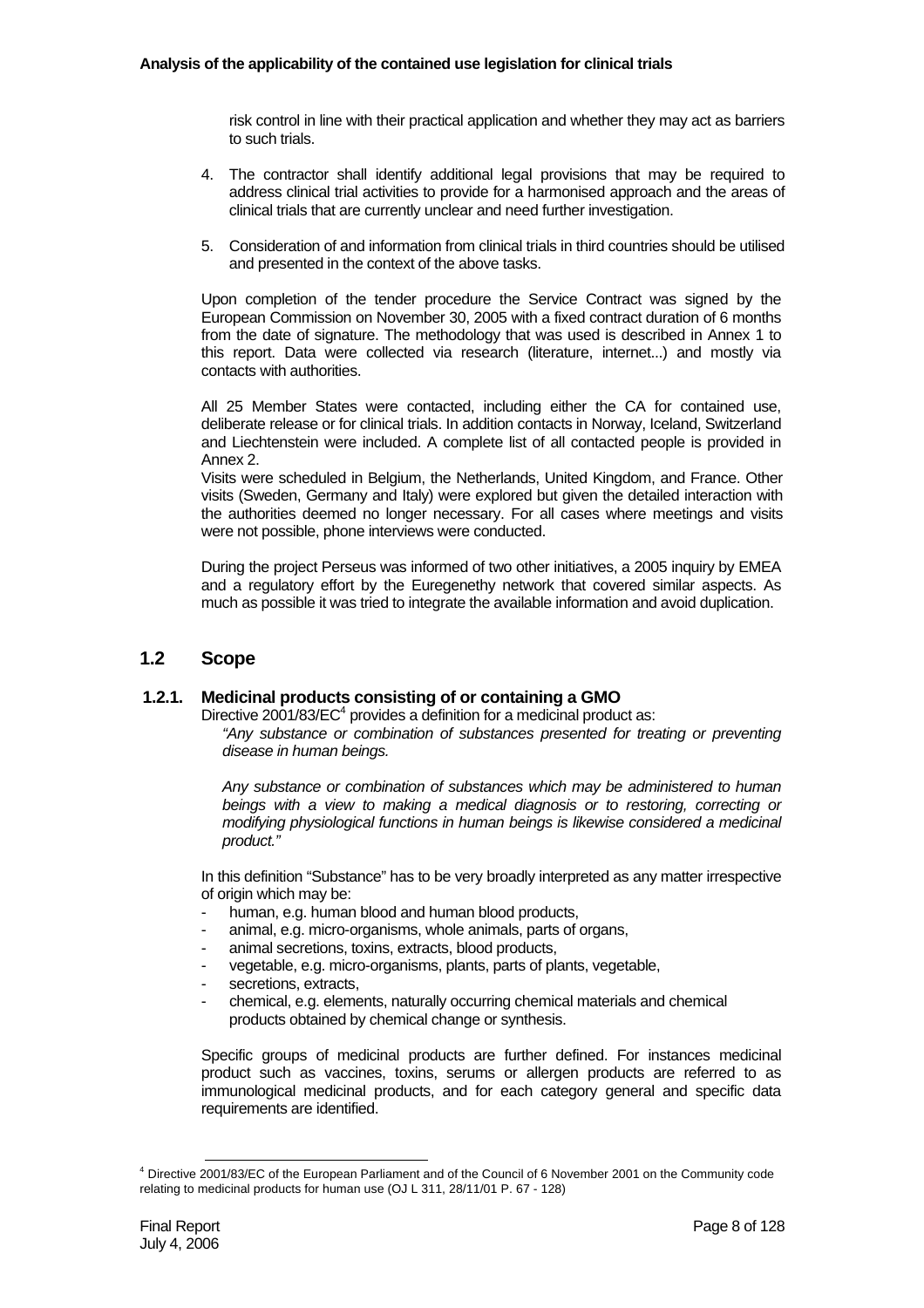The definition for a veterinary medicinal product is similar, replacing "human beings" with "animals".

#### **1.2.2. Gene therapy products**

The amendment of Directive  $2001/83^5$  in 2003 indicates advanced therapy medicinal products as based on manufacturing processes focussed on various gene transfer produced bio-molecules, and/or biologically advanced therapeutic modified cells as active substances or part of active substances.

In the amended Annex 1, PART IV ADVANCED THERAPY MEDICINAL PRODUCTS; a gene therapy medicinal product is defined as a product obtained through a set of manufacturing processes aimed at the transfer, to be performed either *in vivo* or *ex vivo*, of a prophylactic, diagnostic or therapeutic gene (i.e. a piece of nucleic acid), to human/animal cells and its subsequent expression *in vivo*. The gene transfer involves an expression system contained in a delivery system known as a vector, which can be of viral, as well as non-viral origin. The vector can also be included in a human or animal cell.

In order to identify the product (substance), different cases are reviewed.

#### **Gene therapy medicinal products based on allogeneic or xenogeneic cells**

The vector is ready-prepared and stored before its transfer into the host cells. The cells have been obtained previously and may be processed as a cell bank (bank collection or bank established from procurement of primary cells) with a limited viability.

The cells genetically modified by the vector represent an active substance. Additional steps may be carried out in order to obtain the finished product. By essence, such a medicinal product is intended to be administered to a certain number of patients.

#### **Gene therapy medicinal products using autologous human cells**

The active substance is a batch of ready-prepared vector stored before its transfer into the autologous cells.

Additional steps may be carried out in order to obtain the finished medicinal product. Those products are prepared from cells obtained from an individual patient. The cells are then genetically modified using a ready-prepared vector containing the appropriate gene that has been prepared in advance and that constitutes the active substance. The preparation is re-injected into the patient and is by definition intended to a single patient. The whole manufacturing process from the collection of the cells from the patient up to the re-injection to the patient shall be considered as one intervention.

#### **Administration of ready-prepared vectors with inserted (prophylactic, diagnostic or therapeutic) genetic material**

The active substance is a batch of ready-prepared vector.

Additional steps may be carried out in order to obtain the finished medicinal product. This type of medicinal product is intended to be administered to several patients. Transfer of genetic material may be carried out by direct injection of the ready-prepared vector to the recipients.

#### **1.2.3. Clinical trials**

While clinical trials are repeatedly mentioned in legislation, there is no specific definition to determine the type of trial. Based on several indications one can describe a 'clinical trial' as an investigation of one or more investigational medicinal product(s) with the object of ascertaining its (their) safety and/or efficacy in human subjects (respectively animals) intended to:

 <sup>5</sup> Commission Directive 2003/63/EC of 25 June 2003 amending Directive 2001/83/EC of the European Parliament and of the Council on the Community code relating to medicinal products for human use (OJ L 159, 27/6/03 P. 46 – 94)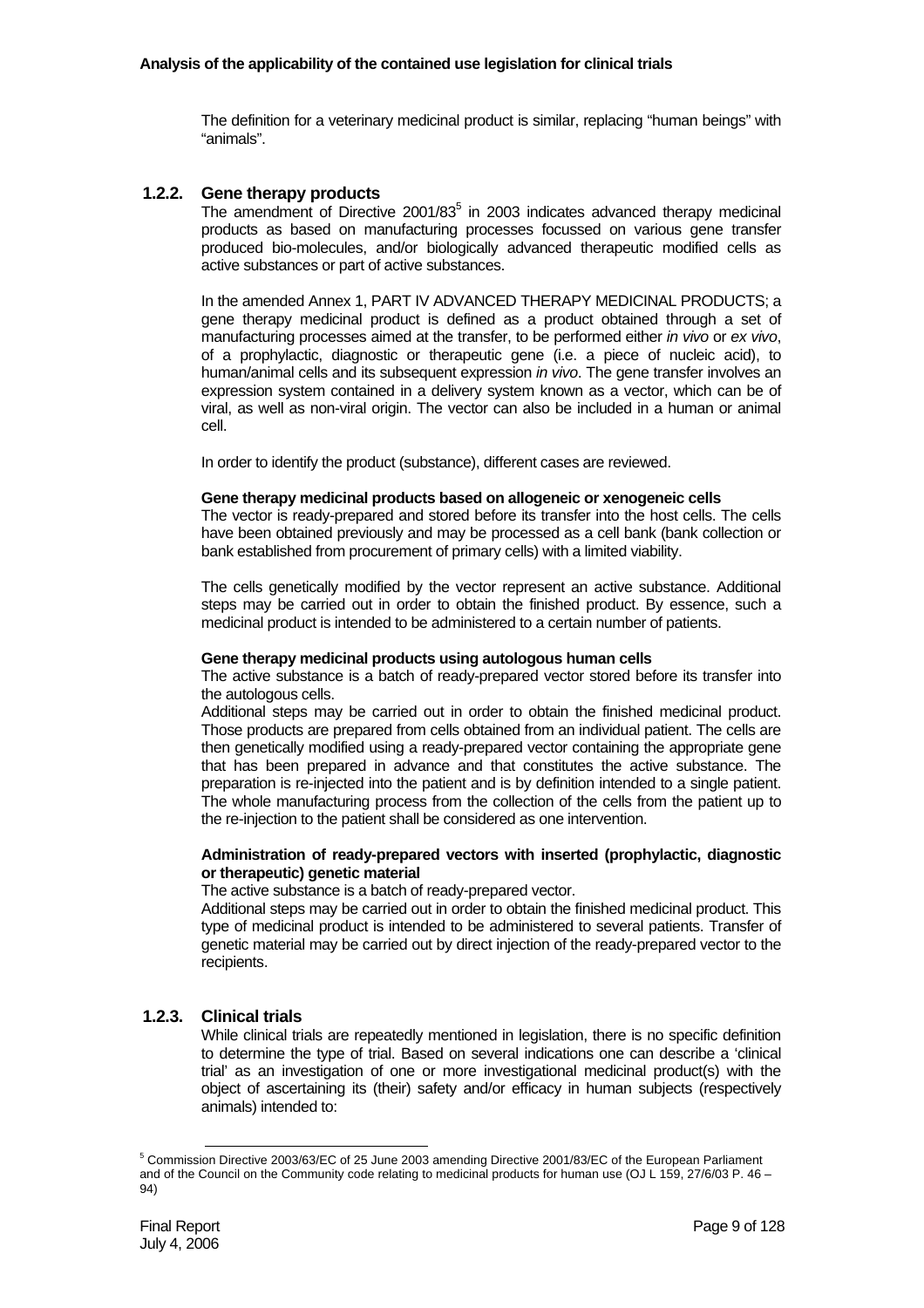- discover or verify the clinical, pharmacological and/or other pharmacodynamic effects of one or more investigational medicinal product(s), and/or
- identify any adverse reactions to one or more investigational medicinal product(s), and/or
- study absorption, distribution, metabolism and excretion of one or more investigational medicinal product(s);

In Directive 2001/82/ $EC^6$  a distinction is made for veterinary medicinal products between Pre-clinical and clinical trials:

- Pre-clinical studies are required to establish the pharmacological activity and the tolerance of the product.
- The purposes of clinical trials are to demonstrate or substantiate the effect of the veterinary medicinal product after administration of the recommended dosage, to specify its indications and contra-indications according to species, age, breed and sex, its directions for use, any adverse reactions which it may have and its safety and tolerance under normal conditions of use.
- Unless justified, clinical trials shall be carried out with control animals (controlled clinical trials). The effect obtained should be compared with a placebo or with absence of treatment and/or with the effect of an authorised medicinal product known to be of therapeutic value. All the results obtained, whether positive or negative, shall be reported.

# **1.3 Inventory of trials**

#### **1.3.1. Information Sources**

Several sources were verified in order to obtain an overview of the number and kind of clinical trials that have been conducted.

Some Member States have posted lists of contained use and/or deliberate release applications on the official websites. However, in many cases this information is not readily available, for instance it may be mentioned in a report of a Committee rather than in an overview. The level of detail is very varying. Whereas in some cases a summary of the application is available, in other cases the information is limited to a title of the project and an indication of the applicant. The main difficulty in comparing Member State data is the fact that no uniform reporting system is in place. In some cases the purpose of an activity may be indicated as "gene therapy", but only refer to a laboratory experiment in preparation of an ulterior gene therapy application. In this review such uses were not included. Finally, during the interviews with CAs additional information was collected.

At the European level, the web site, managed by the Joint Research Centre of the European Commission on behalf of the Directorate General for the Environment publishes information regarding notifications about deliberate release trials and placing on the market of genetically modified organisms, as defined in Directive 2001/18/EC. In particular the section "Deliberate release into the environment of GMOs for any other .<br>purposes than placing on the market - Organisms other than plants<sup>7</sup>" is relevant for clinical trials that are handled as deliberate release. No European record of clinical trials performed as contained use is available.

Also the Clinical Trials Directive 2001/20/EC provides for the establishment of a European database of clinical trials, called EudraCT, serving as an overview of clinical trials being conducted in the community. This database is needed to facilitate communication on these clinical trials between the authorities, to enable each to undertake better the oversight of clinical trials and investigational medicinal product development, and to provide for enhanced protection of clinical trial subjects and patients

 <sup>6</sup> Directive 2001/82/EC of the European Parliament and of the Council of 6 November 2001 on the community code relating to veterinary medicinal products (OJ L 311, 28/11/2001, p. 1 – 66)<br>
<sup>7</sup> http://gmoinfo.jrc.it/gmo\_browse\_geninf.asp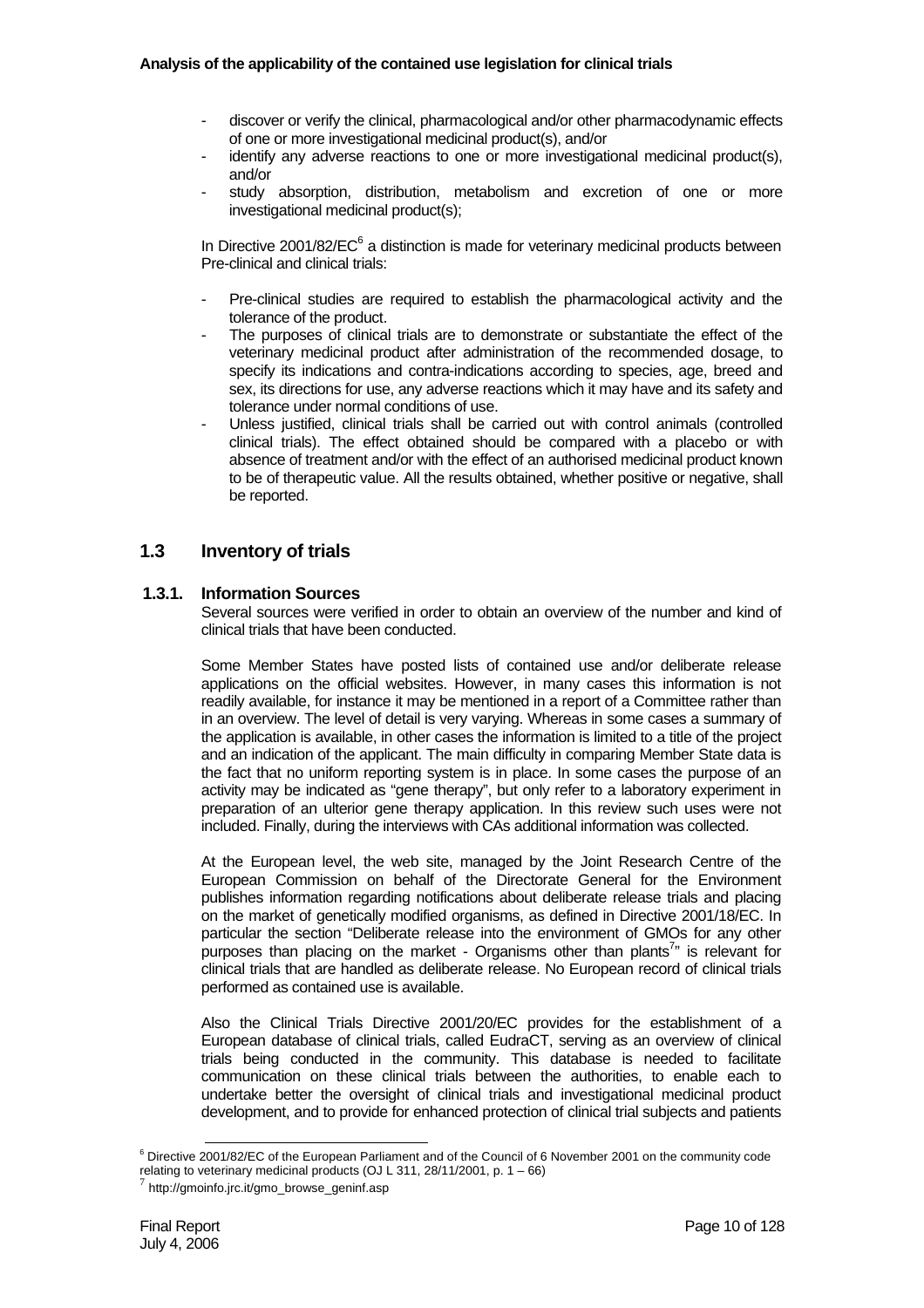#### **Analysis of the applicability of the contained use legislation for clinical trials**

receiving investigational medicinal products. The information that is required includes the fact that the product is and/or contains GMOs.

Access to the database is restricted to the competent authorities of the Member States, the Commission and the Agency. Sponsors submit electronic information to be included in the database to a Quarantine Area but do not have access to the database itself. The sponsor only has access to its own data.

With EudraCT being in full implementation, not all clinical trials are recorded yet. Based on the statistics of April 2006<sup>8</sup> there are 5855 clinical trial records included since May 2004. Given that a single trial record can cover trials in different Member States, the actual cumulative number reported by Member States is 10514. These overall indications provide a good comparison to understand the relative importance of clinical trials with GMOs.

As indicated above data access is restricted and the information could not be used for this project.

Finally, an interesting database is maintained by The Journal of Gene Medicine Clinical Trial and made available on the internet $9$ . The information is searchable and is presented in charts and tables showing the number of approved, ongoing or completed clinical trials worldwide. The Interactive Database contains detailed information on individual trials. The data were compiled and are regularly updated from official agency sources (RAC, GTAC etc.), the published literature, and presentations at conferences and from information provided by investigators or trial sponsors. Consequently, information on some trials is incomplete. In this project we have used this database to verify and complement the other sources of information.

## **1.3.2. Overview**

The complete table of clinical trials with GMOs collected using the methodology described before is provided as Annex 3. It is pointed out again that the information is only indicative, as official, validated lists with standard information are very difficult to access. In order to provide an overview, summary information of "The Journal of Gene Medicine Clinical Trial" is compared with information collected in this project.

Figure 1 provides an overview per country of gene therapy trials. In total approx. 1150 trials have been recorded. 65% have been conducted in USA and nearly 25% in European countries.

For the European countries our data give a relative frequency as shown in Figure 2. There are differences in actual numbers between the two sources, partly related to the methodology that was used in collecting information. "The Journal of Gene Medicine Clinical Trial" database focuses on human gene therapy trials. In this survey all trials with GMOs on humans and animals were included. Also compared to official data from authorities there are sometimes remarkable differences. One reason could be that not all clinical trials are everywhere considered to be involving a GMO, e.g. when naked DNA or plasmids are used. For this overview these were included to give a total picture. Furthermore some trials may have been performed at a moment where GMO legislation was not yet implemented. Finally, there could be differences in recording methodology if multiple trial sites are involved.

Based on this overview is can be concluded that one third of a total of 429 trials has been carried out in the United Kingdom. The data for France are incomplete and probably low as information for 2005 was not available. Based on personal communication, it has been indicated that the actual number for France would be 65 trials.

 <sup>8</sup> Doc. Ref. EMEA/126728/2006

<sup>9</sup> http://www.wiley.co.uk/genmed/clinical/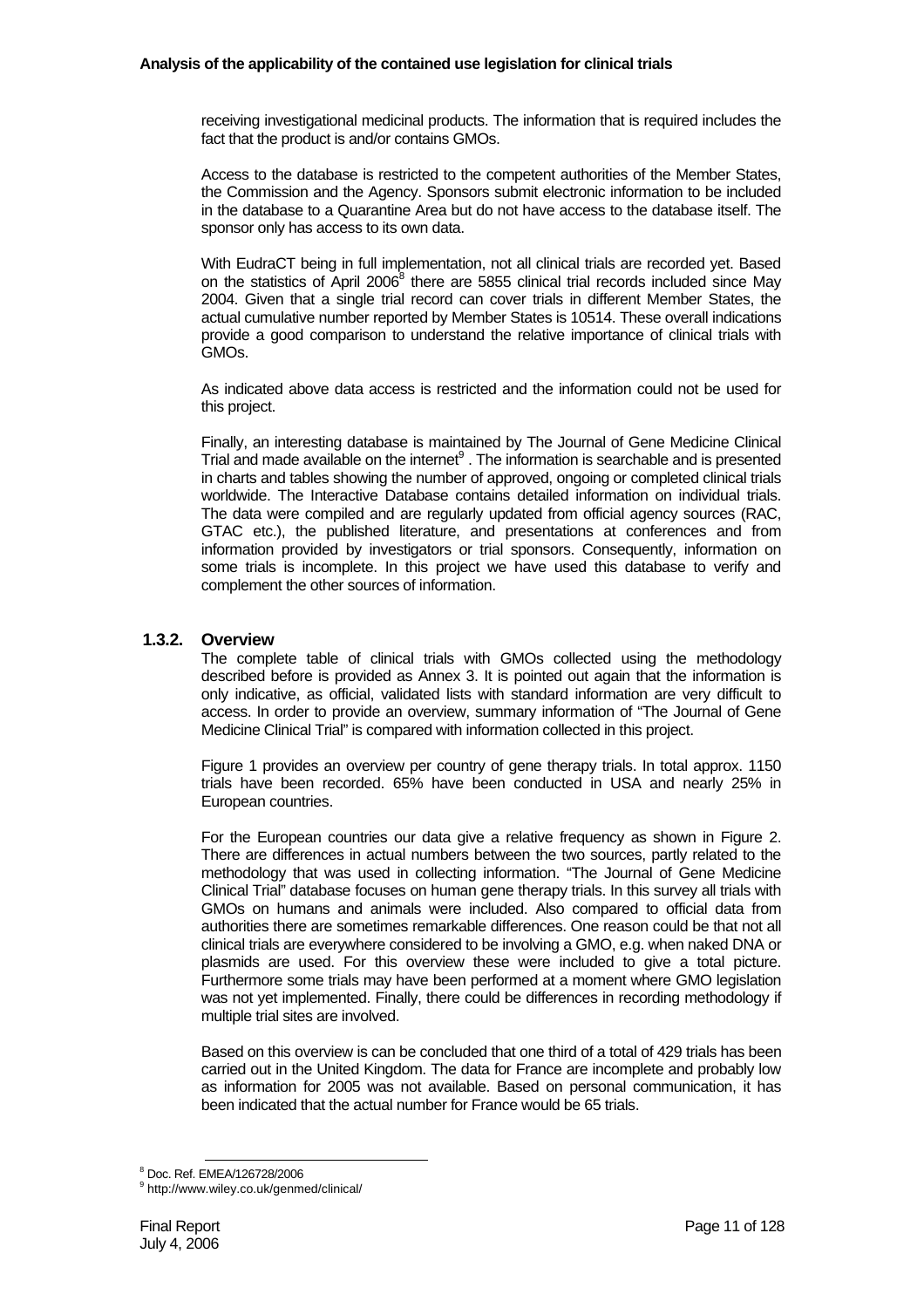

Figure 1 Relative contribution of number of gene therapy trials per country (information from "The Journal of Gene Medicine Clinical Trial" database).



Figure 2 Relative contribution of number of gene therapy trials per country (information from Annex 3).

Most of the trials (67%) address some form of cancer (Figure 3), followed by a relative equal amount addressing monogeneic and vascular diseases.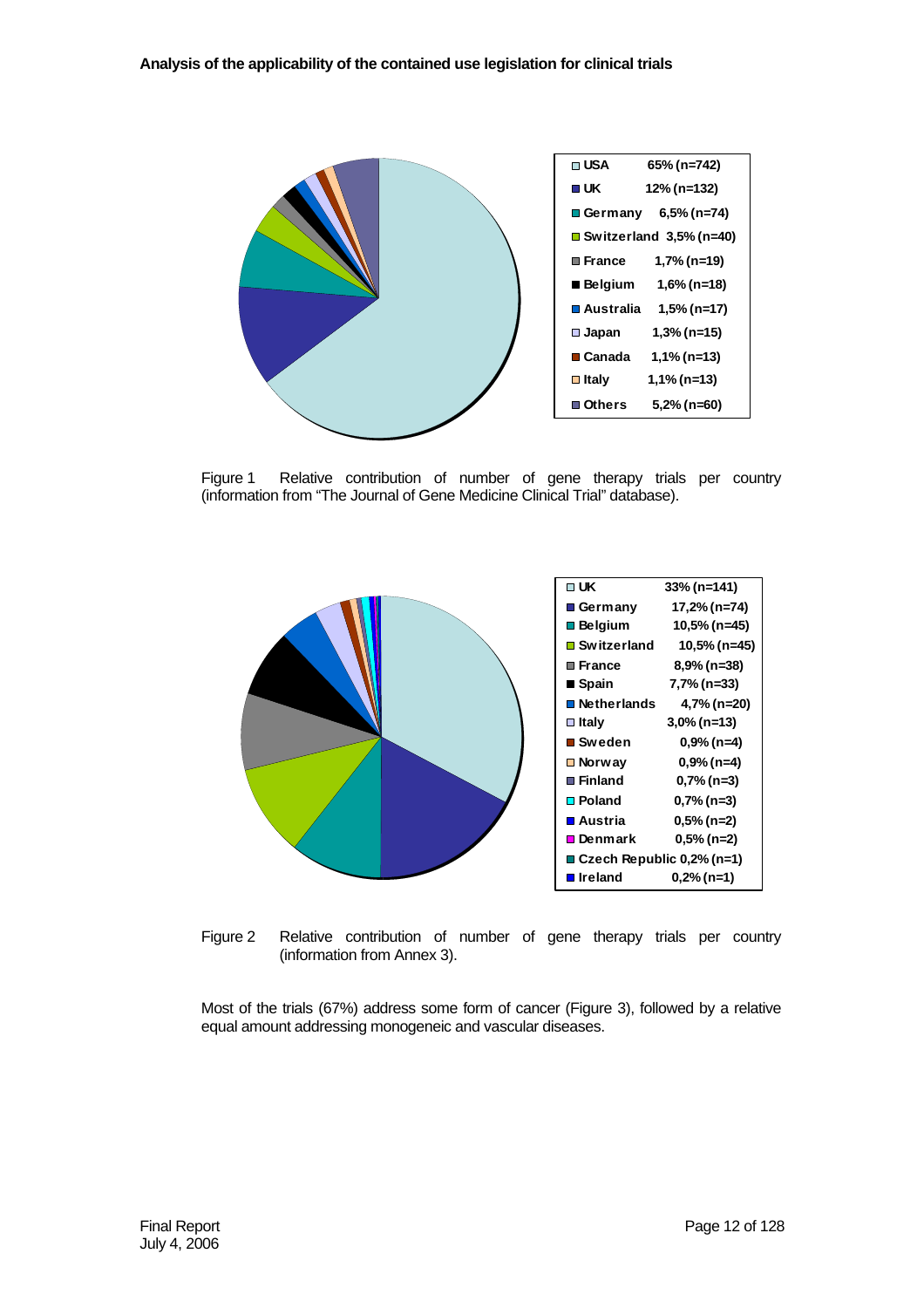

Figure 3 Relative contribution of global number of gene therapy trials per type of disease (information from "The Journal of Gene Medicine Clinical Trial" database).

Looking at the method of gene transfer adenovirus derived vectors are on top of the list both globally (Figure 4) and in the EU (Figure 5).



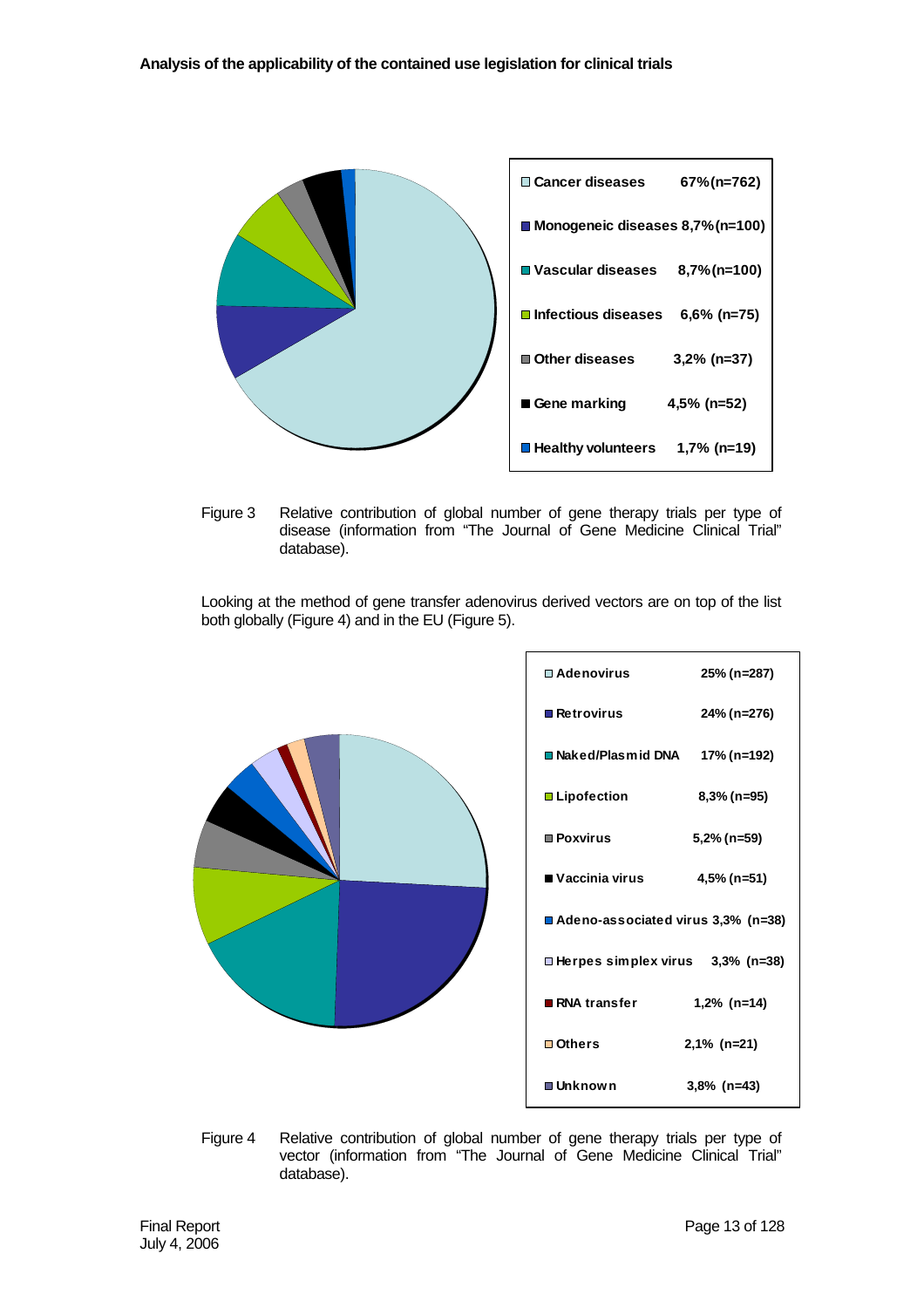

Figure 5 Relative contribution of number of gene therapy trials in the EU per type of vector (information from Annex 3).



Figure 6 Relative contribution of global number of gene therapy trials per type of gene strategy (information from "The Journal of Gene Medicine Clinical Trial" database).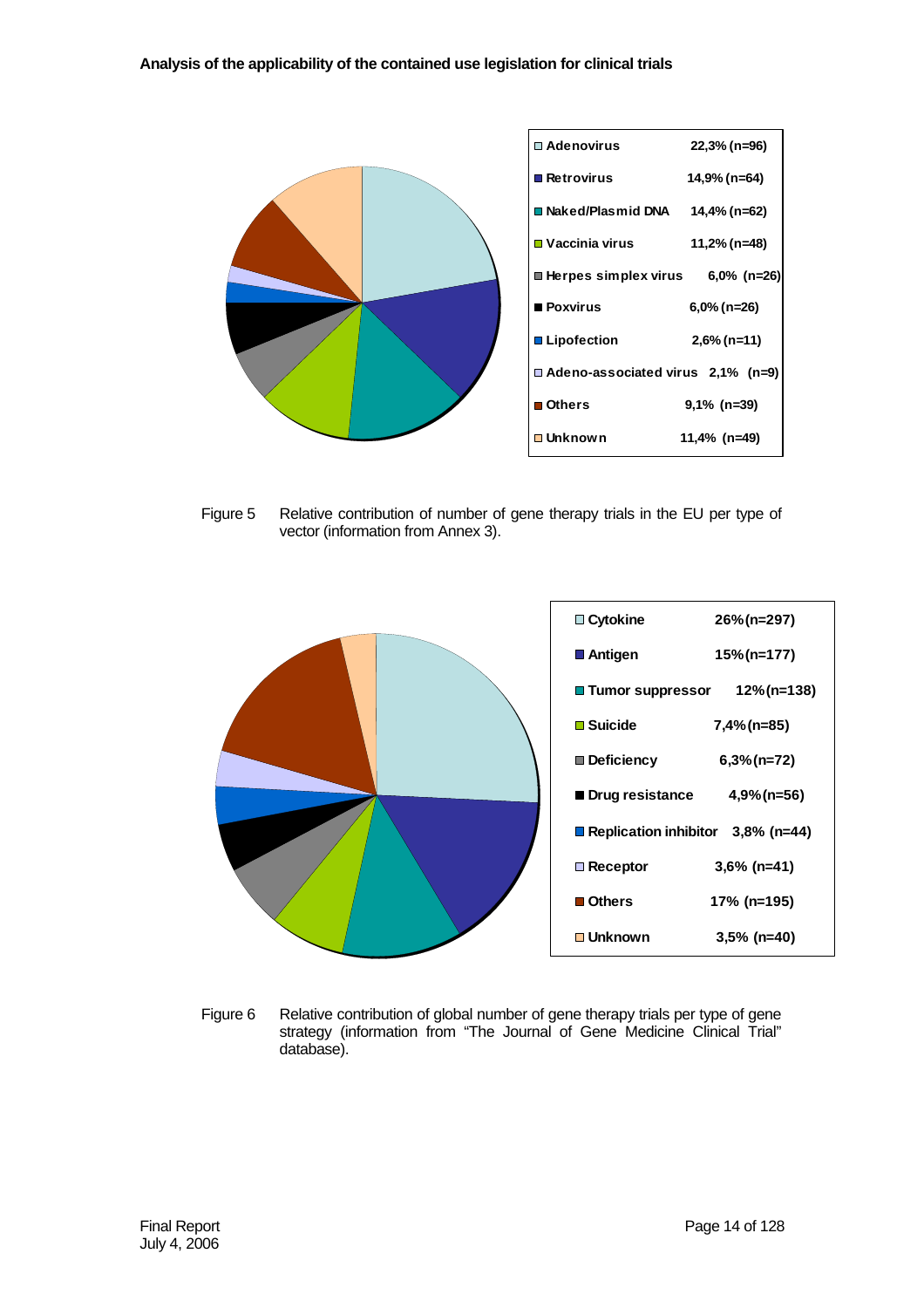# **2. The European Regulatory Framework for Clinical Trials with GMOs**

In this overview emphasis is given on those regulatory texts and practices that could have an effect on determining on the applicability of contained use versus deliberate release. It is not the intention to provide a full historical overview of different amendments, consolidations, etc. Rather the requirements as they prevail at the moment of the study are analysed.

## **2.1 GMO Regulation**

In the EU, activities with GMOs, from creation to use, from storage to disposal, irrespective of the scale of the activity are covered by a so-called horizontal regulatory system. Irrespective of the type of product and its related product regulation, the GMOspecific regulatory framework was established to address risks and uncertainties that are the consequence of the special nature of the modified material.

Basically the GMO regulation provides 3 situations:

- Contained use (either for research, development or commercial production purpose),
- Deliberate release in the environment for placing on the market,
- Deliberate release for any other purpose (thereby including research and development activities).

Given the subject of this project, clinical trials are not considered to be a placing on the market. Therefore the analysis focuses on contained use and deliberate release for any other purpose than placing on the market.

While for certain cases the distinction between contained use and deliberate release is clear-cut, for others, including some clinical trials with GMMs, there seems to be an intermediate area. Most likely it is impossible to clarify this area by changing the definition without embarking on very detailed descriptions. Yet any interpretation needs to take into account the boundaries determined in the governing Directives.

Whereas in the earlier versions physical barriers were emphasised, the recent versions of contained use and deliberate release refer to specific containment measures, which could have a broader implication.

# **2.1.1. Contained Use of GMOs**

The definitions in the respective Directives are following a coherent approach.

In Council Directive 98/81/EC Art 2 (c) contained use is defined as

*"contained use" shall mean any activity in which micro-organisms are genetically modified or in which such GMMs are cultured, stored, transported, destroyed, disposed of or used in any other way, and for which specific containment measures are used to limit their contact with the general population and the environment;* 

In the 2000 guidance note for risk assessment<sup>10</sup> foreseen in Directive  $90/219$ /EEC further insight is provided

#### *"3.4.3. Culture conditions*

*….In combination with physical culture conditions that act as containment measures, both biological and chemical measures that are employed to protect the work can also contribute significantly to the containment measures that may be required. Examples of biological containment could well be auxotrophic mutants that require specific growth factors to be supplied to grow. Examples of chemical containment measures could be disinfectant solutions maintained in drainage systems."* 

 $10$  Commission Decision 2000/608/EC of 27 September 2000 concerning the guidance notes for risk assessment outlined in Annex III of Directive 90/219/EEC on the contained use of genetically modified micro-organisms (OJ L 258, 12/10/00 P. 43 – 48)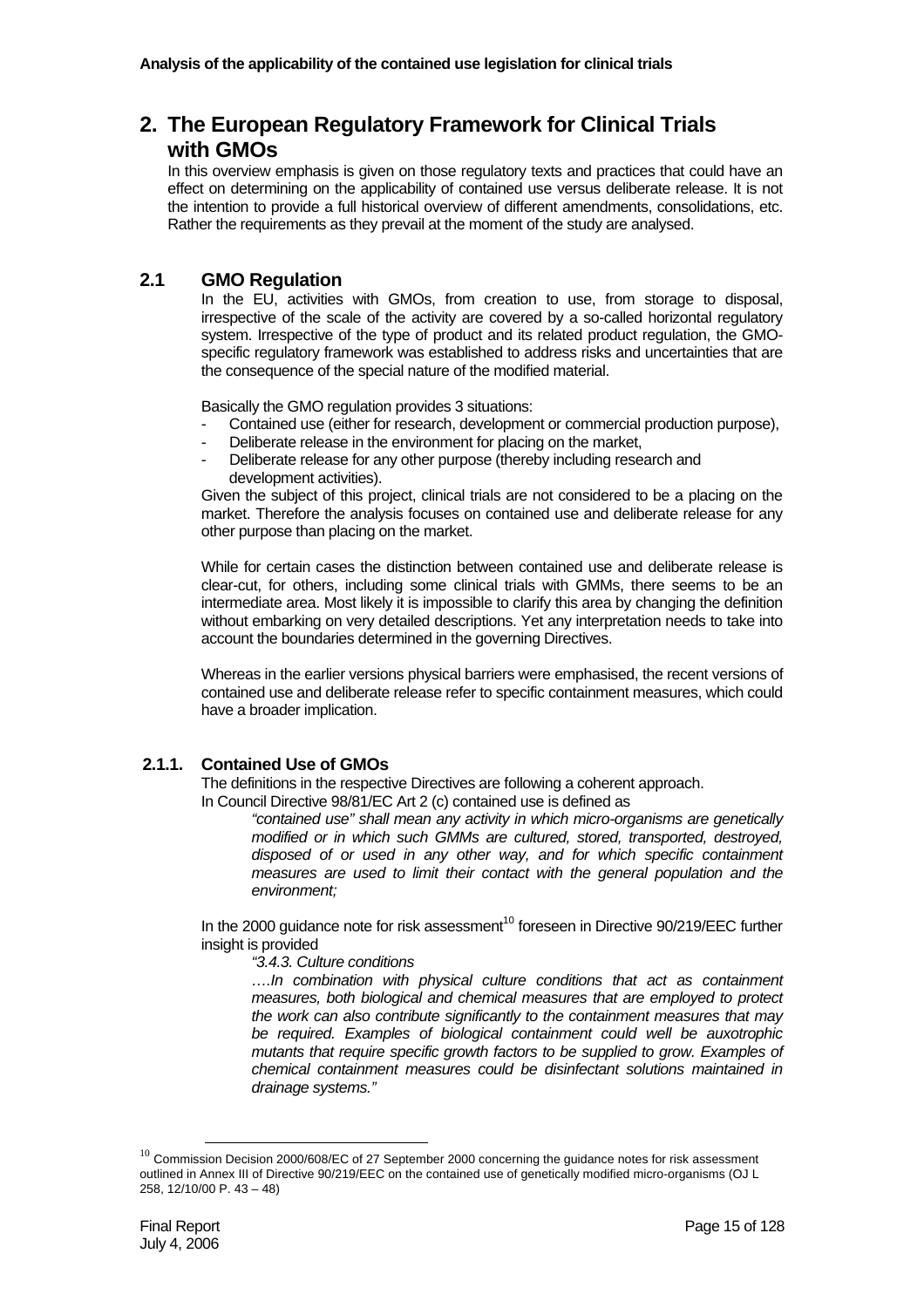*"3.4.3.1. Environment likely to be exposed* 

*The environment likely to be exposed will in most cases probably be limited to the workplace environment and the area immediately surrounding the facility, but depending on the specific characteristics of the contained use and the facility, a wider environment may need to be considered. The extent of the environmental exposure may be influenced by the nature and scale of the activity, but consideration should also be given to all possible modes of transmission into the wider environment. These can include physical modes (such as local drains, watercourses, waste disposal, air movement) and biological vectors (such as movement of infected animals and insects)."* 

#### **2.1.2. Deliberate Release of GMOs**

Art2 (3) of Council Directive  $90/220$ /EEC<sup>11</sup> defines deliberate release as

*"'deliberate release' means any intentional introduction into the environment of a GMO or a combination of GMOs without provisions for containment such as physical barriers or a combination of physical barriers together with chemical and/or biological barriers used to limit their contact with the general population and the environment;"* 

and this is restated in Art 2 (3) of Council Directive 2001/18/EC

*"deliberate release. means any intentional introduction into the environment of a GMO or a combination of GMOs for which no specific containment measures are used to limit their contact with and to provide a high level of safety for the general population and the environment;"* 

#### **2.1.3. Sectoral Legislation**

Article 5 of Directive 2001/18/EC provides that the provisions for the deliberate release of GMOs for any other purpose than for placing on the market do not apply to medicinal substances and compounds for human use consisting of, or containing, a GMO or combination of GMOs provided that their deliberate release for any purpose other than that of being placed on the market is authorised by Community legislation which provides:

- (a) for a specific environmental risk assessment;
- (b) for explicit consent prior to release;
- (c) for a monitoring plan;
- (d) in an appropriate manner for requirements relating to treatment of new items of information, information to the public, information on the results of releases, and exchanges of information.

However, none of the relevant Community legislation covers the research and development phase, all focusing on the placing on the market. As a consequence all such deliberate releases are still subject to Directive 2001/18/EC articles 6 to 11.

The situation is quite different when it comes to placing on the market of GMOs as or in products Article 12 of Directive 2001/18/EC provides several cases where the provisions of art. 13 to 24 of the Directive do not apply. In particular §2 refers to medicinal products for human and veterinary use authorised by the relevant Community regulation, provided that a specific environmental risk assessment is carried out in accordance with the principles set out in Annex II to this Directive and on the basis of the type of information specified in Annex III to this Directive without prejudice to other relevant requirements as regards risk assessment, risk management, labelling, monitoring as appropriate, information to the public and safeguard clause provided by Community legislation concerning medicinal products for human and veterinary use.

 $11$  Council Directive 90/220/EEC of 23 April 1990 on the deliberate release into the environment of genetically modified organisms (OJ L 117, 08/05/1990 P. 15 - 27)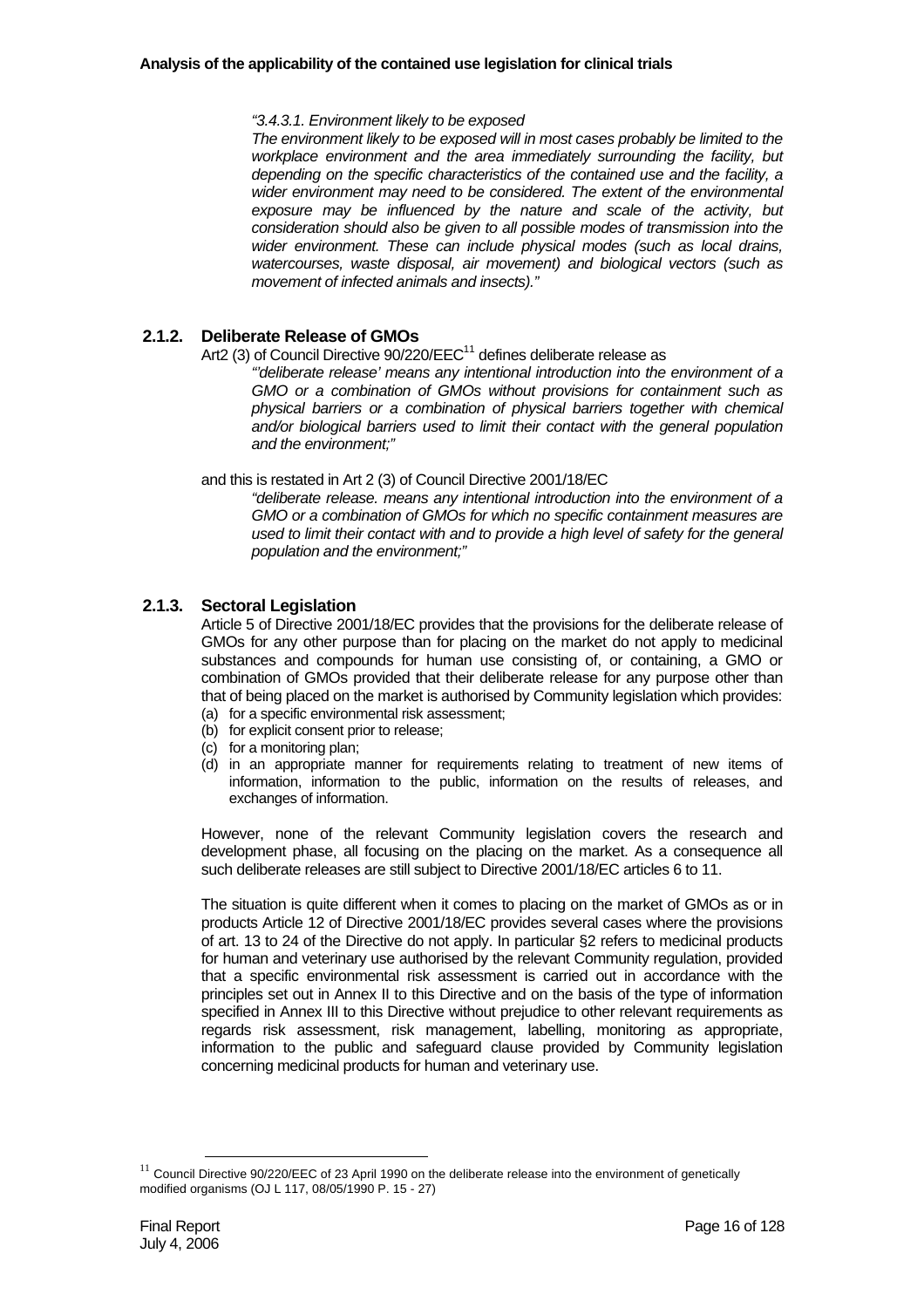## **2.1.4. Comparing contained use and deliberate release requirements**

Rather than reviewing each legislative framework, it was attempted to compare the most relevant features of each approach in particular in relation to clinical trials. During the study the remark was made several times that neither of the Directives was really suited for handling clinical trials. In this initial theoretical analysis it was verified if there are any principal incompatibilities.

|                                                                   | <b>Contained Use</b>                                                                                                                                                  | <b>Deliberate Release for</b><br>purposes other than<br>placing on the market.                                                                                                                                                                                                                                                                          |
|-------------------------------------------------------------------|-----------------------------------------------------------------------------------------------------------------------------------------------------------------------|---------------------------------------------------------------------------------------------------------------------------------------------------------------------------------------------------------------------------------------------------------------------------------------------------------------------------------------------------------|
| Reference to the Treaty<br>establishing the European<br>Community | Article 130s                                                                                                                                                          | Article 95                                                                                                                                                                                                                                                                                                                                              |
| Purpose                                                           | To avoid adverse effects<br>on human health and the<br>environment which might<br>arise from the contained<br>use of GMMs.                                            | To avoid adverse effects<br>on human health and the<br>environment which might<br>arise from the deliberate<br>release.                                                                                                                                                                                                                                 |
| Scope                                                             | Genetically modified micro-<br>organisms                                                                                                                              | Genetically modified<br>organisms                                                                                                                                                                                                                                                                                                                       |
| Exclusion                                                         | GMMs approved for<br>placing on the market                                                                                                                            | GMOs approved for placing<br>on the market                                                                                                                                                                                                                                                                                                              |
|                                                                   | Possibility to exclude<br><b>GMMs with established</b><br>safety for human health<br>and the environment                                                              | Possibly exclude medicinal<br>substances and<br>compounds for human use<br>consisting of, or containing,<br>a GMO or combination of<br>GMOs provided that their<br>deliberate release for any<br>purpose other than that of<br>being placed on the market<br>is authorised by<br>Community legislation<br>which provides: (see<br>sectoral legislation) |
| Scope of application                                              | An application covers a<br>type of activity with<br>specified organism. It<br>may cover several<br>individual experiments<br>over a longer period                     | Basically individual tests,<br>although limited<br>combinations can be<br>presented in a single<br>application                                                                                                                                                                                                                                          |
| Containment                                                       | Specific containment<br>measures are used to<br>limit contact with, and to<br>provide a high level of<br>safety for, the general<br>population and the<br>environment | Intentional introduction<br>into the environment of a<br>GMO or a combination of<br>GMOs for which no<br>specific containment<br>measures are used to limit<br>their contact with and to<br>provide a high level of<br>safety for the general<br>population and the<br>environment                                                                      |
| <b>Risk Assessment</b>                                            | Assessment of the<br>contained uses as                                                                                                                                | An environmental risk<br>assessment covering                                                                                                                                                                                                                                                                                                            |

Table 1 Comparison of specific feature of contained use and "deliberate release" GMO legal framework.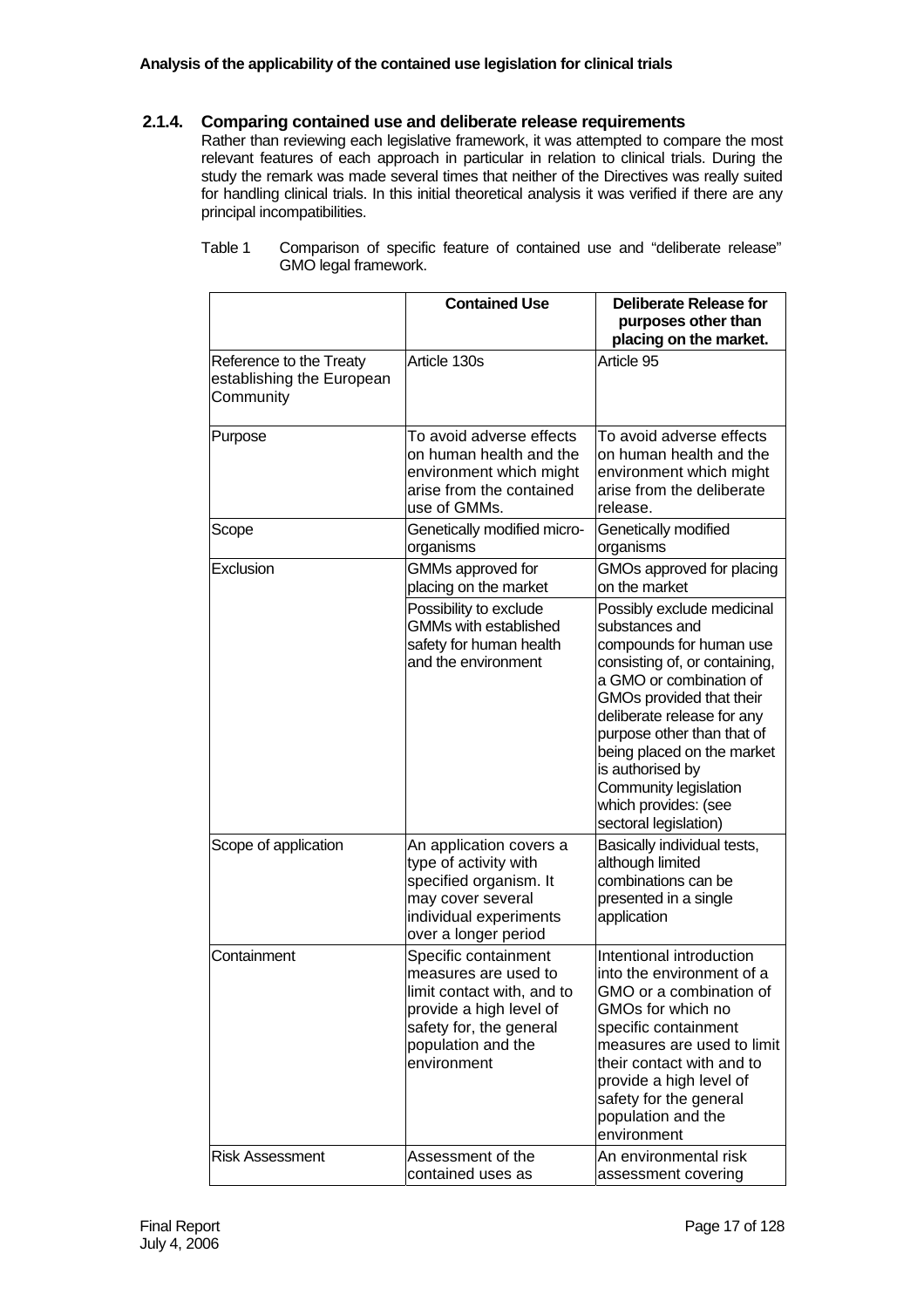|                 | <b>Contained Use</b>                                                                                                                                          | <b>Deliberate Release for</b><br>purposes other than<br>placing on the market.                                          |
|-----------------|---------------------------------------------------------------------------------------------------------------------------------------------------------------|-------------------------------------------------------------------------------------------------------------------------|
|                 | regards the risks to<br>human health and the<br>environment they may<br>incur                                                                                 | effects on human health or<br>the environment                                                                           |
|                 | Principles for risk<br>assessment established                                                                                                                 | Guidance documents on<br>risk assessment                                                                                |
|                 | Assessment leads to risk<br>classification (1, 2, 3 or 4)                                                                                                     | Assessment leads to<br>identification of risk factors<br>and -if required- risk<br>management.                          |
|                 | Periodical review of<br>assessment and required<br>to act upon new<br>information                                                                             | Need to act upon new<br>information                                                                                     |
|                 | Procedures in case of<br>accidental release                                                                                                                   | Procedures in case of<br>unexpected findings                                                                            |
| Safety measures | General principles and<br>the appropriate<br>containment and other<br>protective measures as<br>defined corresponding to<br>the class of the contained<br>use | No general principles in<br>legal framework.                                                                            |
|                 | Additional case-specific<br>measures may be<br>required                                                                                                       | Risk assessments lead to<br>case-specific measures;<br>Conditions are specified in<br>consent                           |
|                 | Conditions more fixed in<br>time                                                                                                                              | Step-by-step approach<br>should enable review of<br>measures between<br>individual trials                               |
|                 | Drawing up emergency<br>plans where failure of the<br>containment measures<br>could lead to serious<br>danger                                                 | Emergency response<br>included in application                                                                           |
| Procedure       | Notification or approval<br>procedure depending first<br>or subsequent use and<br>contained use class                                                         | Each application follows the<br>same procedure                                                                          |
|                 | Review period my be 0<br>days (notification<br>contained use class 1 or<br>subsequent class 2) up to<br>90 days (first use class 3<br>or $4)$                 | Review period of 90 days.<br>Possibility for a<br>"differentiated" procedure<br>$(60 \text{ days})$                     |
|                 | National or federal level<br>decision                                                                                                                         | National level decision, but<br>possibility of other Member<br>Sate CAs to request<br>application and raise<br>concerns |
|                 | Formal approval only<br>required in higher class<br>contained use                                                                                             | Formal consent always<br>required before activity may<br>start                                                          |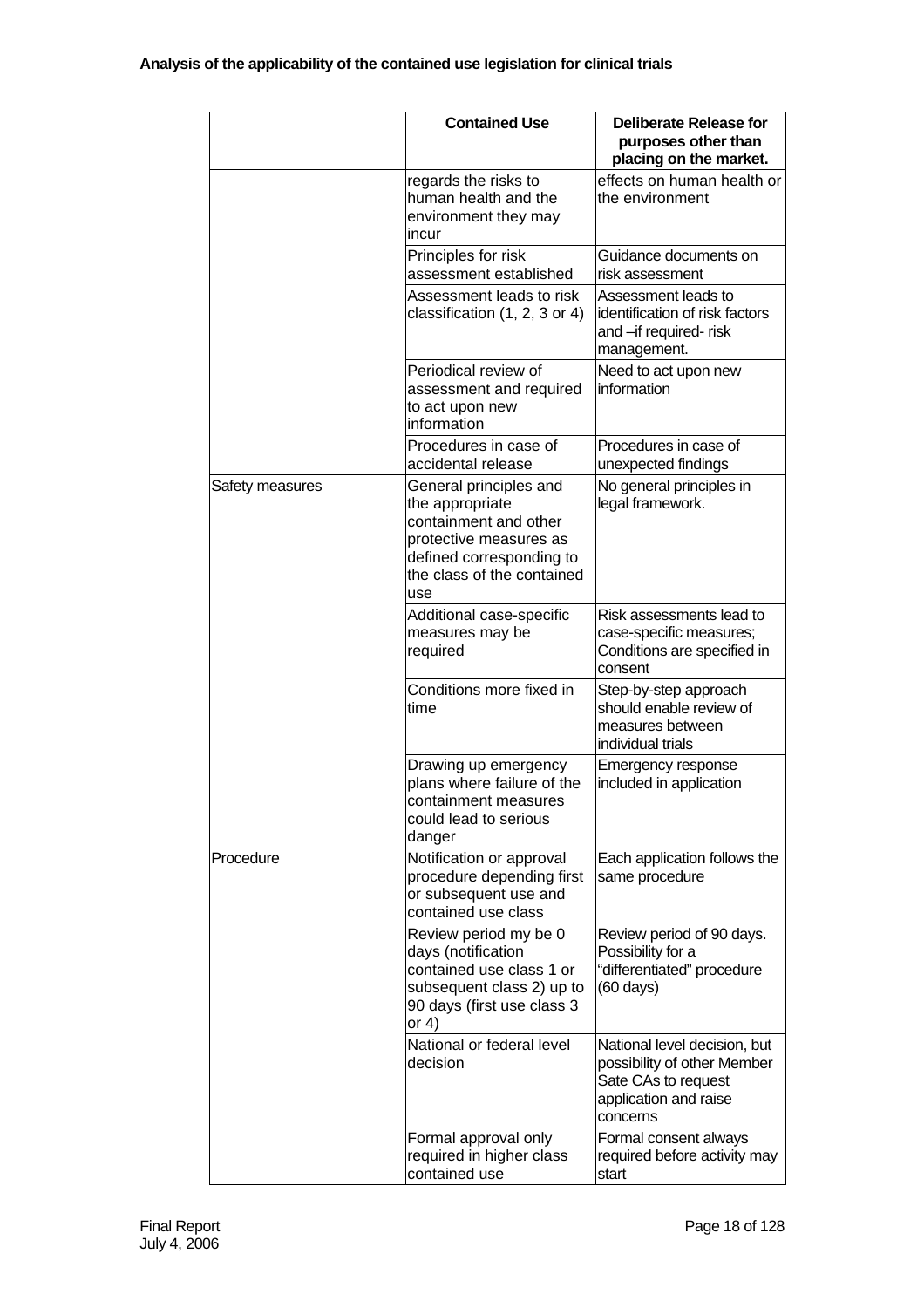|                                                                      | <b>Contained Use</b>                                                                    | Deliberate Release for<br>purposes other than<br>placing on the market.                                                                                                           |
|----------------------------------------------------------------------|-----------------------------------------------------------------------------------------|-----------------------------------------------------------------------------------------------------------------------------------------------------------------------------------|
|                                                                      |                                                                                         | Post-trial reporting<br>requirements                                                                                                                                              |
| Exchange of information<br>between Member State CA<br>and Commission | Yearly summary report to<br>lthe Commission on class<br>3 and class 4 contained<br>uses | SNIF format circulated to<br>Commission and other<br>Member States<br>Decision and grounds for<br>decision communicated to<br>Commission<br>Yearly report of all GMOs<br>released |
| Public information &<br>consultation                                 | Information available to<br>the public at national level                                | Information to the public at<br>national level and by the<br>Commission                                                                                                           |
|                                                                      | lPublic consultation if<br>authority decides<br>appropriate                             | Public consultation always<br>provided for                                                                                                                                        |

Both contained use and deliberate release aim to protect human health and the environment against a potential impact from an exposure to a GMO. Both require a risk assessment prior to the activity and these are based on a similar paradigm.

One might deduce that in contained use the emphasis is on infrastructure and containment thereby limiting exposure overall, whereas in deliberate release the impact and possible management of exposure is defined on a case-by-case basis. An important difference, which could affect clinical trials, is the risk classification for contained use. Depending on the risk class different procedures and measures are indicated. Since this initial evaluation is done by the applicant, it has been questioned if this would not lead to a large diversity in risk evaluations.

There are also difficulties in interpreting what containment measures entail. Is a product administered to a human being and which has been proven to remain with the body, contained? Or should the fact that a human with such administered product can freely walk around be considered as a deliberate release *de facto*?

Other practical differences between both regulatory approaches and important for clinical trials relate to:

- data requirements (felt to be more comprehensive for a deliberate release),
- length and complexity of procedure (more important for deliberate release),
- ease to repeat an activity (contained use more suited),
- evaluation of individual trials (deliberate release more suited, unless all activities belong to same risk class),
- public information (limited for contained use, major restrictions required for patient information).

# **2.2 Regulation for medicinal products and clinical trials**

#### **2.2.1. Regulation for medicinal products for human use**

Directive 2001/83/ $EC^{12}$  provided a consolidated Community code relating to medicinal products for human use. While it includes micro-organisms in the definition of possible medicinal substances, no particular indications are provided for dealing with GMMs. It describes in great detail the considerations for conducting clinical trials without reference to specific requirements for GMMs.

 $12$  Directive 2001/83/EC of the European Parliament and of the Council of 6 November 2001 on the Community code relating to medicinal products for human use (OJ L 311, 28/11/01 P. 67 - 128)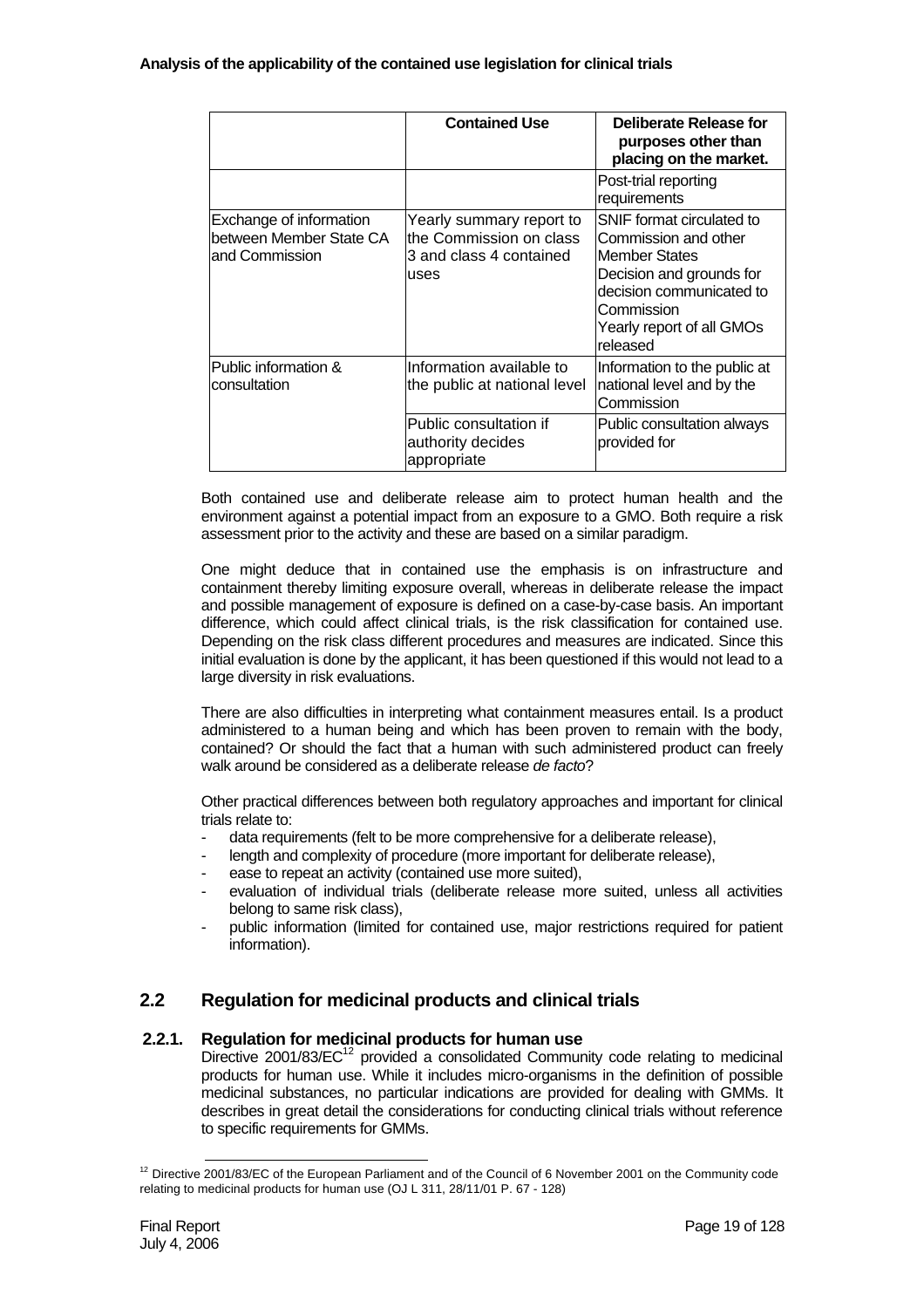With the amendment of this Directive<sup>13</sup> in 2003, special reference is made to an environmental risk assessment for GMOs in "Part I - standardised marketing authorisation dossier requirements". Information pertaining to the environmental risk has to be presented in accordance with the provisions of Directive 2001/18/EC, taking into account any guidance documents published by the Commission in connection with the implementation of the said Directive.

In item 1.6. it is further stipulated that the information shall include:

- an introduction:
- a copy of any written consent or consents to the deliberate release into the environment of the GMO(s) for research and development purposes according to Part B of Directive 2001/18/EC;
- the information requested in Annexes II to IV of the Directive 2001/18/EC, including detection and identification methods as well as unique code of the GMO, plus any additional information on the GMO or the product of relevance to evaluating the environmental risk;
- an environment risk assessment (ERA) report prepared on basis of the information specified in Annexes III and IV of Directive 2001/18/EC and in accordance with Annex II of Directive 2001/18/ EC;
- taking into account the above information and the ERA, a conclusion which proposes an appropriate risk management strategy which includes, as relevant to the GMO and product in question, a post-market monitoring plan and the identification of any special particulars which need to appear in the Summary of Product Characteristics, labelling and package leaflet;
- appropriate measures in order to inform the public.

The request for a copy of any written consent or consents to the deliberate release into the environment of the GMO(s) for research and development purposes according to Part B of Directive 2001/18/EC suggests that the only reference that can be included when preparing for a placing on the market is a consent for a deliberate release.

Regulation (EC)  $N^{\circ}$  726/2004<sup>14</sup> provides further information on the procedure and requirements for the authorisation of medicinal products for human use. In the pre-amble (36) it is stated that:

*"Environmental risks may arise from medicinal products containing or consisting of genetically modified organisms. It is thus necessary to subject such products to an environmental risk-assessment procedure similar to the procedure under Directive 2001/18/EC of the European Parliament and of the Council of 12 March 2001 on the deliberate release into the environment of genetically modified organisms, to be conducted in parallel with the evaluation, under a single Community procedure, of the quality, safety and efficacy of the product concerned."* 

For this discussion Art.6.2 is of particular relevance as it describes the information that shall accompany the application for a medicinal product for human use containing or consisting of genetically modified organisms. This includes:

- a copy of the competent authorities' written consent to the deliberate release into the environment of the genetically modified organisms for research and development purposes where provided for in Part B of Directive 2001/18/EC or in Part B of Council Directive 90/220/EEC of 23 April 1990 on the deliberate release into the environment of genetically modified organisms (1);
- the complete technical dossier supplying the information required by Annexes III and IV to Directive 2001/18/EC;

<sup>&</sup>lt;sup>13</sup> Commission Directive 2003/63/EC of 25 June 2003 amending Directive 2001/83/EC of the European Parliament and of the Council on the Community code relating to medicinal products for human use (OJ L 159, 27/6/03 P. 46 – 94)

Regulation (EC) N° 726/2004 of the European Parliament and of the Council of 31 march 2004 laying down community procedures for the authorisation and supervision of medicinal products for human and veterinary use and establishing a European Medicines Agency (OJ L 136, 30/4/04 P. 1 – 33)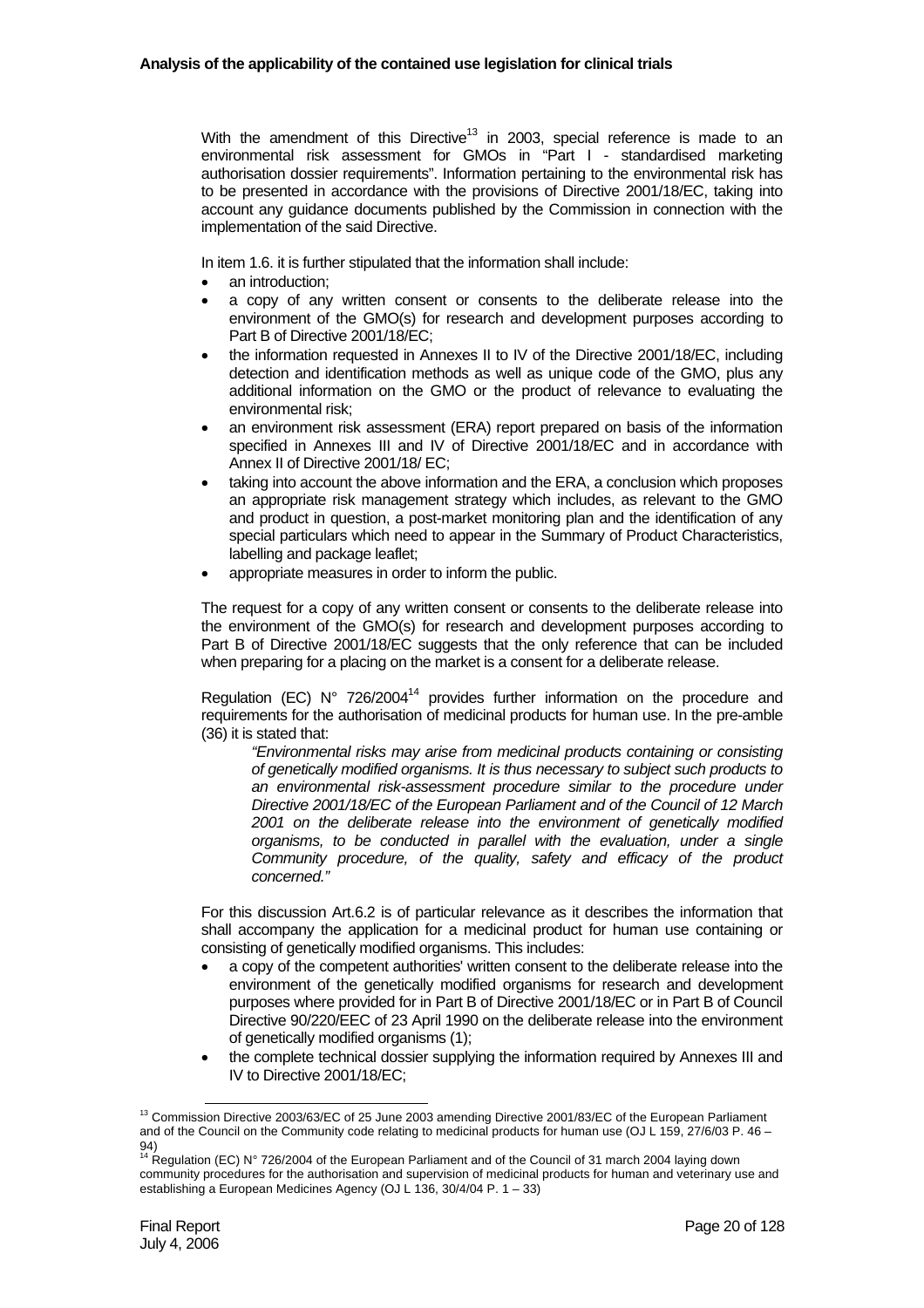- the environmental risk assessment in accordance with the principles set out in Annex II to Directive 2001/18/EC; and
- the results of any investigations performed for the purposes of research or development.

In art 6.3 it is further indicated that in the case of a medicinal product for human use containing or consisting of genetically modified organisms, the opinion of the EMEA Committee shall respect the environmental safety requirements laid down by Directive 2001/18/EC. During the process of evaluating applications for marketing authorisations for medicinal products for human use containing or consisting of genetically modified organisms, the Rapporteur shall carry out necessary consultations of bodies that the Community or Member States have set up in accordance with Directive 2001/18/EC.

This procedure is further elaborated and EMEA is developing guidance documents for applicants:

- New Market Authorisation (MA) applications for medicinal products for human use are assessed by the Committee for Medicinal Products for Human Use (CHMP). The CHMP consists of experts identified by the Member States. Two Members are identified as respectively Rapporteur and Co-Rapporteur for each application. The Rapporteur, and when appropriate, Co-Rapporteur chooses amongst the experts included in the European experts list available at the EMEA, those who will form his/her/their assessment team. He/she/they notify his/her/their choice to the EMEA prior to the start of the procedure.
- The CHMP publishes a European Public Assessment Report (EPAR) for every centrally authorised product that is granted a marketing authorisation, setting out the scientific grounds for the Committee's opinion in favour of granting the authorisation, plus a 'summary of product characteristics' (SPC), labelling and packaging requirements for the product, and details of the procedural steps taken during the assessment process. EPARs are published on EMEA's website, and are generally available in all official languages of the EU.
- In case the application concerns a product consisting of or containing a GMO, the rapporteur has to carry out the necessary consultations of bodies set up in accordance with Directive 2001/18. While the Regulation requires certain keyinformation to be provided (including technical and scientific information, the ERA and results of R& D investigations), EMEA recommends to provide also product information, a monitoring plan (or justification for its omission), a SNIF document and bibliographic references. As such the required information is completely in line with what is required by Directive 2001/18/EC.
- Regulation EC n° 726/2004 describes the need to include in an application a copy of the CAs written consent to the deliberate release. In case all research and development phases were carried out as contained use, it is not possible to provide such consent. In these cases the application would still be considered complete and the requirement not applicable.
- In practice, whenever such application is received at EMEA, the CAs for GMO of all Member States are informed and obtain an indication on the expected timeline for comments.
- The CHMP Rapporteur for the application will include in the assessment team an appropriately qualified assessor for the GMO data. The options include an expert connected with a research institution, an expert connected with a Directive 2001/18/EC Article 4.4 CA, such as the lead consulted Directive 2001/18/EC CA mentioned in the next paragraph, or an MA application assessor from a medicinal product agency, who may possibly be also involved with the assessment of other parts of the dossier.
- To expedite the progress of the consultation with those bodies established by the European Commission under Directive 2001/18/EC, and with the national GMO CAs designated by the member states for the purpose of implementing the Directive, the CHMP Rapporteur for the MA application may consider appointing one of the latter category to act as lead consulted CA. This lead consulted CA would act as the Rapporteur's contact point in the consultation, and would liaise as necessary with its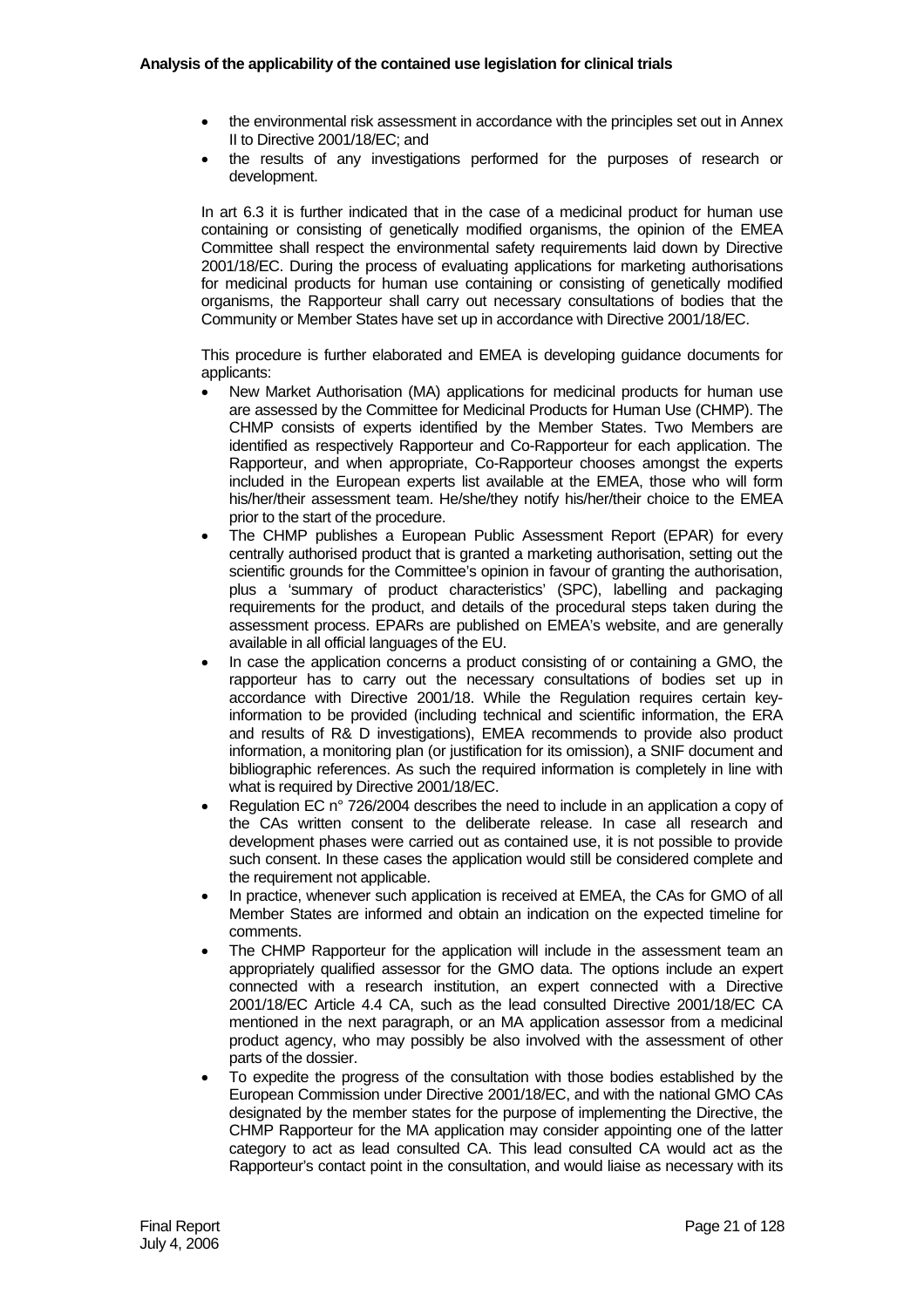fellow GMO CAs on the review/assessment of the Module 1.6.2 documentation forwarded to it by the rapporteur.

- Whenever the lead GMO CA has completed its report, it is also provided to all other Member States, allowing for additional comments.
- In order to ensure completeness and coherence, an EMEA guideline is being developed. Two CHMP working parties provide guidance on issues with GMOs: the Biologics Working Party (BWP) and the Gene Therapy Working Party (GTWP). The Gene Therapy Working Party (GTWP) provides recommendations to the CHMP on all matters relating directly or indirectly to gene therapy. The Biologics Working Party (BWP) was established to provide recommendations to the EMEA scientific committees on all matters relating directly or indirectly to quality and safety aspects relating to biological and biotechnological medicinal products. BWP is also developing together with representatives of the GMO CAs a guideline on "Environmental Risk Assessments for Medicinal Products containing, or consisting of, Genetically Modified Organisms (GMOs) (Module 1.6.2)" (CHMP released for consultation January 2005). This guideline develops the data requirements and the Environmental Risk Assessment as required under Directive 2001/18/EC.

# **2.2.2. Regulation for clinical trials on medicinal products for human use**

Directive  $2001/20$ / $EC^{15}$  establishes specific provisions regarding the conduct of clinical trials, including multi-centre trials, on human subjects involving medicinal products in particular relating to the implementation of good clinical practice. Its main purpose is to protect clinical trial subjects by establishing quality, safety and ethical criteria to be observed. In this evaluation on a case-by-case basis the Ethics Committees, either established at local level (i.e. in the facility conducting the trial) or at national level, have a key role in evaluating the different aspects and providing an opinion before the trial can start.

The Ethics Committee has a maximum of 60 days from the date of receipt of a valid application to give its reasoned opinion to the applicant and the competent authority in the Member State concerned. No extension to the 60-day period is permissible except in the case of trials involving medicinal products for gene therapy or somatic cell therapy or medicinal products containing genetically modified organisms. In this case, an extension of a maximum of 30 days shall be permitted. For these products, this 90-day period may be extended by a further 90 days in the event of consultation of a group or a committee in accordance with the regulations and procedures of the Member States concerned. In the case of xenogenic cell therapy, there shall be no time limit to the authorisation period.

Before commencing any clinical trial, the sponsor is required to submit a valid request for authorisation to the competent authority of the Member State in which the sponsor plans to conduct the clinical trial and the competent authority then indicates if there are grounds of non-acceptance. However, a formal written authorisation is required before commencing clinical trials involving medicinal products for gene therapy, somatic cell therapy including xenogenic cell therapy and all medicinal products containing genetically modified organisms.

It is further specified that this authorisation shall be issued without prejudice to the application of Council Directives 90/219/EEC of 23 April 1990 on the contained use of genetically modified micro-organisms and 90/220/EEC of 23 April 1990 on the deliberate release into the environment of genetically modified organisms.

<sup>&</sup>lt;sup>15</sup> Directive 2001/20/EC of the European Parliament and of the Council of 4 April 2001 on the approximation of the laws, regulations and administrative provisions of the Member States relating to the implementation of good clinical practice in the conduct of clinical trials on medicinal products for human use ( OJ L 121, 1/5/2001, p. 34 – 44)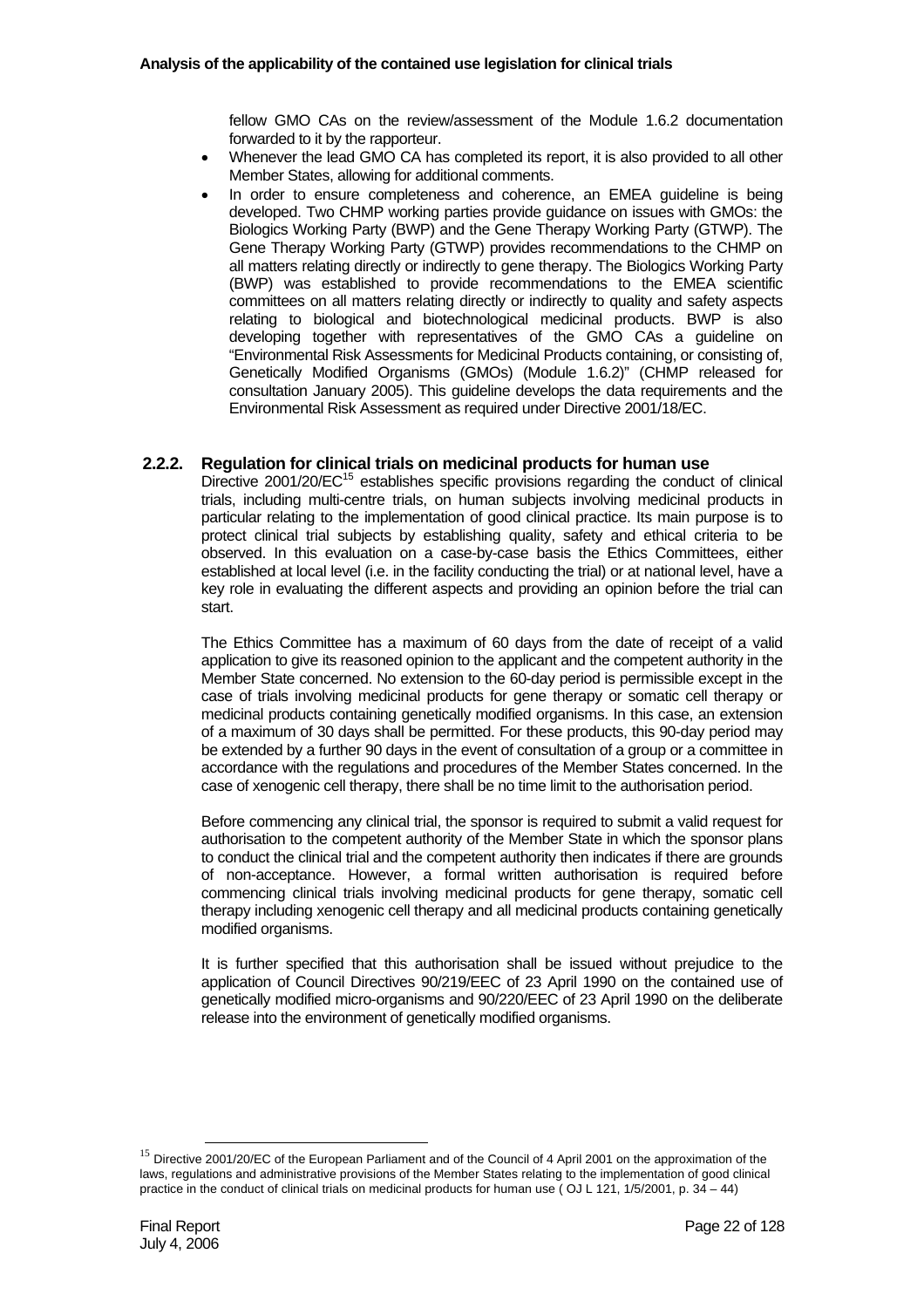#### **2.2.3. Regulation for medicinal products for veterinary use**

Parallel to the medicinal products for human use, Directive  $2001/82/EC^{16}$  provides a consolidated Community code relating to veterinary medicinal products. The Directive was amended by Directive 2004/28/EC<sup>17</sup>

The amended Art. 9 indicates that no veterinary medicinal product may be administered to animals unless the marketing authorisation has been issued or unless the competent national authorities, following notification or authorisation, in accordance with the national rules in force have accepted the tests for one of the following purposes:

- pharmaceutical (physico-chemical, biological or microbiological) tests,
- safety tests and residue tests.
- pre-clinical and clinical trials.
- tests assessing the potential risks posed by the medicinal product for the environment. This impact shall be studied and consideration shall be given on a case-by-case basis to specific provisions seeking to limit it.

All other indications relate to the requirements for market authorisation, without further specification or reference to genetically modified organisms.

Regulation (EC) N° 726/2004<sup>18</sup>, already referred to for medicinal products for human use, provides also further information on the procedure and requirements for the authorisation of veterinary medicinal products.

For this discussion Art.31.2 is of particular relevance as it describes the information that shall accompany the application for a medicinal product for human use containing or consisting of genetically modified organisms. This includes:

- a copy of the competent authorities' written consent to the deliberate release into the environment of the genetically modified organisms for research and development purposes where provided for in Part B of Directive 2001/18/EC or in Part B of Council Directive 90/220/EEC of 23 April 1990 on the deliberate release into the environment of genetically modified organisms (1);
- the complete technical dossier supplying the information required by Annexes III and IV to Directive 2001/18/EC;
- the environmental risk assessment in accordance with the principles set out in Annex II to Directive 2001/18/EC; and
- the results of any investigations performed for the purposes of research or development.

In art 31.3 it is further indicated that in the case of a medicinal product for human use containing or consisting of genetically modified organisms, the opinion of the Committee for Medicinal Products for Veterinary Use (CVMP) shall respect the environmental safety requirements laid down by Directive 2001/18/EC. During the process of evaluating applications for marketing authorisations for medicinal products for human use containing or consisting of genetically modified organisms, necessary consultations shall be held by the Rapporteur with the bodies set up by the Community or the Member States in accordance with Directive 2001/18/EC.

The interaction has been further elaborated in EMEA Standard Operating Procedure "Standard Operating Procedure on GMOs - Article 28" Document no.: SOP-V- 4012. The SOP describes the actions to be taken by EMEA staff when applications for a veterinary GMO are considered:

<sup>&</sup>lt;sup>16</sup> Directive 2001/82/EC of the European Parliament and of the Council of 6 November 2001 on the community code relating to veterinary medicinal products (OJ L 311, 28/11/2001, p. 1 – 66)<br><sup>17</sup> Directive 2004/28/EC of the European Parliament and of the Council of 31 March 2004 amending Directive

<sup>2001/82/</sup>EC on the Community code relating to veterinary medicinal products (OJ L 136, 30/4/2004 p.58 – 84)

<sup>&</sup>lt;sup>18</sup> Regulation (EC) N° 726/2004 of the European Parliament and of the Council of 31 march 2004 laying down community procedures for the authorisation and supervision of medicinal products for human and veterinary use and establishing a European Medicines Agency (OJ L 136, 30/4/04 P. 1 – 33)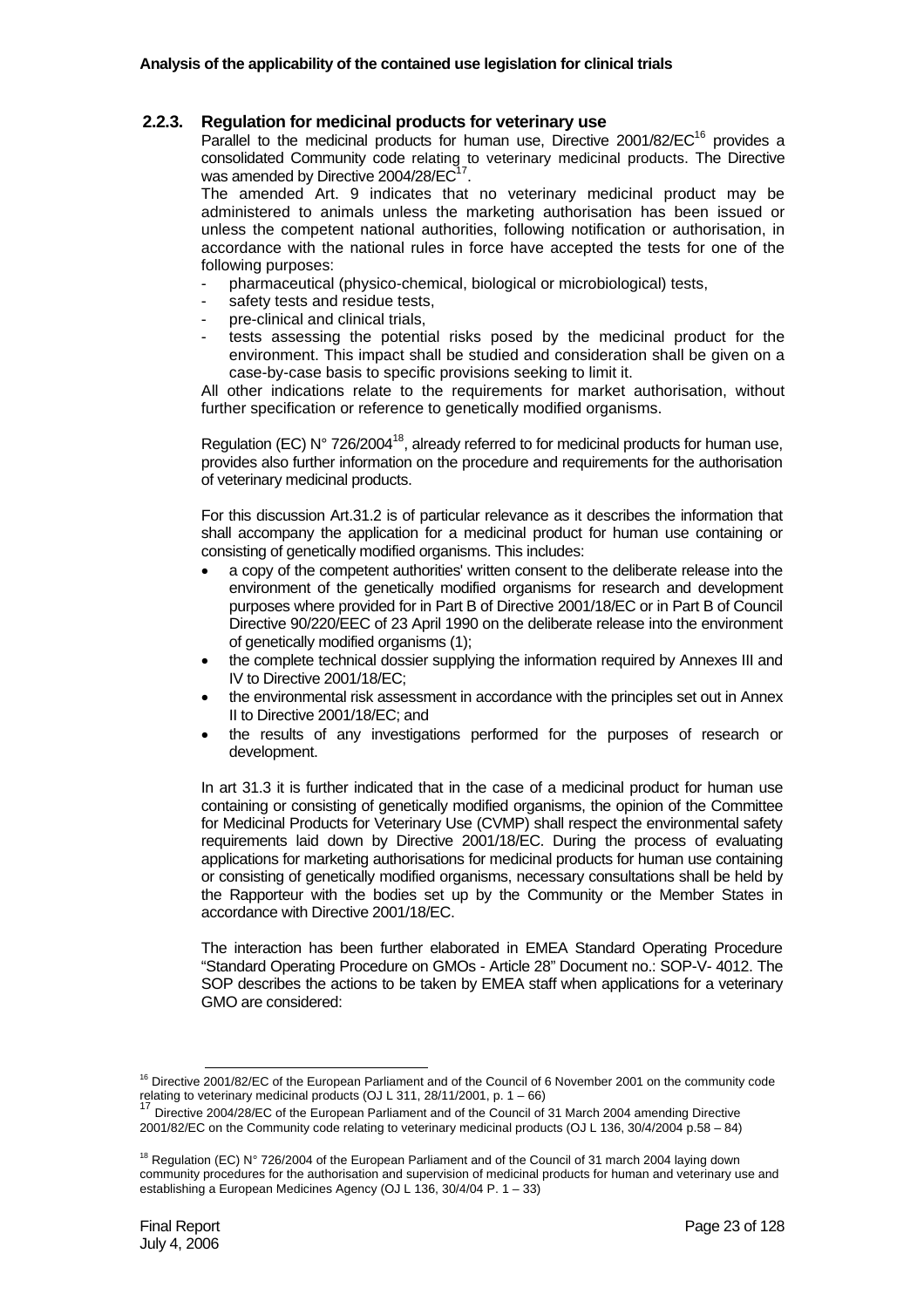#### **Research and Development Phase**

Where necessary (i.e. where a product contains or consists of organisms within the meaning of Article 2(1) of Directive 2001/18/EC), the EMEA will draw the company's attention to Directive 2001/18/EC and to Article 28(2) of Council Regulation (EEC) No 2309/93. This should be done every time a potential applicant first makes contact with the EMEA Secretariat at the beginning of or during its development programme.

The potential applicant should then keep the EMEA Secretariat informed of any discussions that it might have with the Competent Authorities set up by Directive 2001/18/EC.

(a) If, during such discussions, it is established that the product contains or consists of GMOs within the meaning of Article 2(1) and 2(2) of Directive 2001/18/EC, no further action is required with regard to the marketing authorisation application until the letter of intent to submit an application for the granting of Community marketing authorisation is sent to the EMEA. The EMEA will however remind potential applicants of their obligations in this context.

(b) If it is established that the product contains or consists of organisms within the meaning of Article 2(1) of Directive 2001/18/EC, but that they are not GMOs within the meaning of Article 2(2) of Directive 2001/18/EC, the EMEA, through its Scientific Committees, may confirm this position. If confirmation cannot be given, the EMEA will contact the bodies set up by the Community and Member States in accordance with Directive 2001/18/EC.

#### **Evaluation Phase**

In the case of a veterinary medicinal product containing or consisting of GMOs within the meaning of Article 2(1) and 2(2) of Directive 2001/18/EC, the application must be, in accordance with Article 28(2) of Council Regulation (EEC) No 2309/93, accompanied by:

• a copy of any written consent or consents of the Competent Authorities to the deliberate release into the environment of the GMO for research and development purposes, or for any other purpose than placing on the market where provided for in Part B of Directive 2001/18/EC;…

The responsibility to assess whether the release into the environment, for the purposes of research or development, poses a hazard or not rests with the Competent Authority set up by Directive 2001/18/EC in each Member State, where any investigations take place.

However, it is the responsibility of the EMEA, through its Committee for Veterinary Medicinal Products, to assess whether the placing on the market of a veterinary medicinal product containing or consisting of GMOs within the meaning of Article 2(1) and 2(2) of Directive 2001/18/EC, poses a hazard to human health and/or to the environment. Such an assessment is made in conjunction with the other particulars submitted for the granting of a Community Marketing Authorisation.

Once a pre-submission meeting has taken place and the CVMP has appointed a Rapporteur and Co-Rapporteur, the EMEA Secretariat will write to the Competent Authorities under 2001/18/EC to advise them that an application for a product falling under Article 28.4 of Council Regulation (EEC) 2309/93 is expected, with an indication of the intended date of submission. In practice regular faxed updates are provided to the Competent Authorities indicating the status of each product containing or consisting of a GMO, whether authorised, under evaluation or anticipated.

To expedite the progress of the consultation with the Competent Authorities under 2001/18/EC, the CVMP Rapporteur should consider appointing one of the Competent Authorities under 2001/18/EC to act a "lead consulted Competent Authority" (CA) to act as contact point in the consultation and who would liaise as necessary with fellow CAs on the review of Part IIH as provided by the Applicant.

The Secretariat will underline that the data provided by the Applicant and any other documentation are strictly confidential.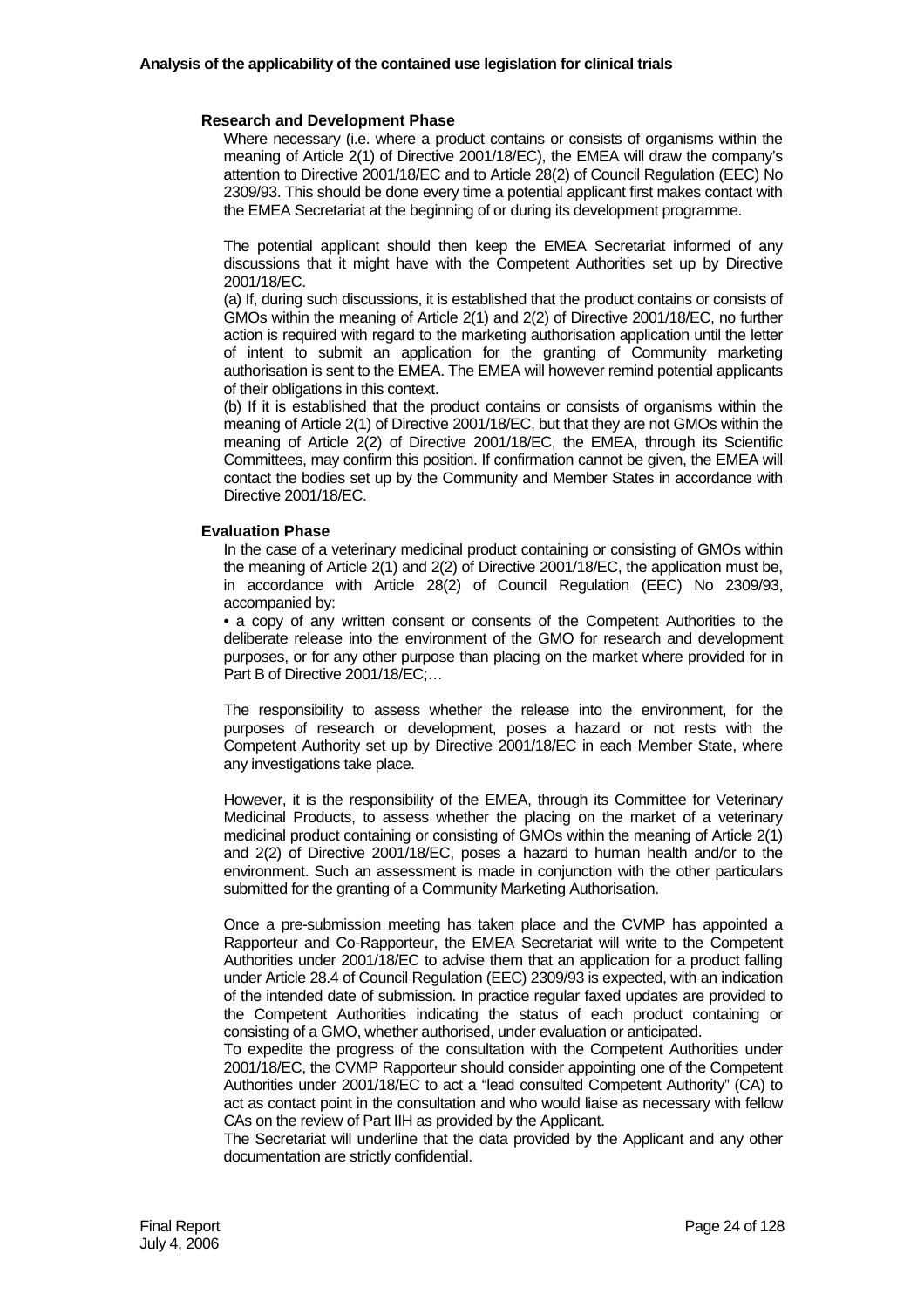#### **Analysis of the applicability of the contained use legislation for clinical trials**

Finally, the CVMP has communicated a "GUIDELINE ON GMOS - UPDATED NOTICE TO APPLICANTS (NTA) GUIDANCE" (Doc. Ref. EMEA/CVMP/1151/04 – CONSULTATION). This guideline as well as any previous document included in "The Rules Governing Medicinal Products in the European Unions" only refers to the need to include Part B consents.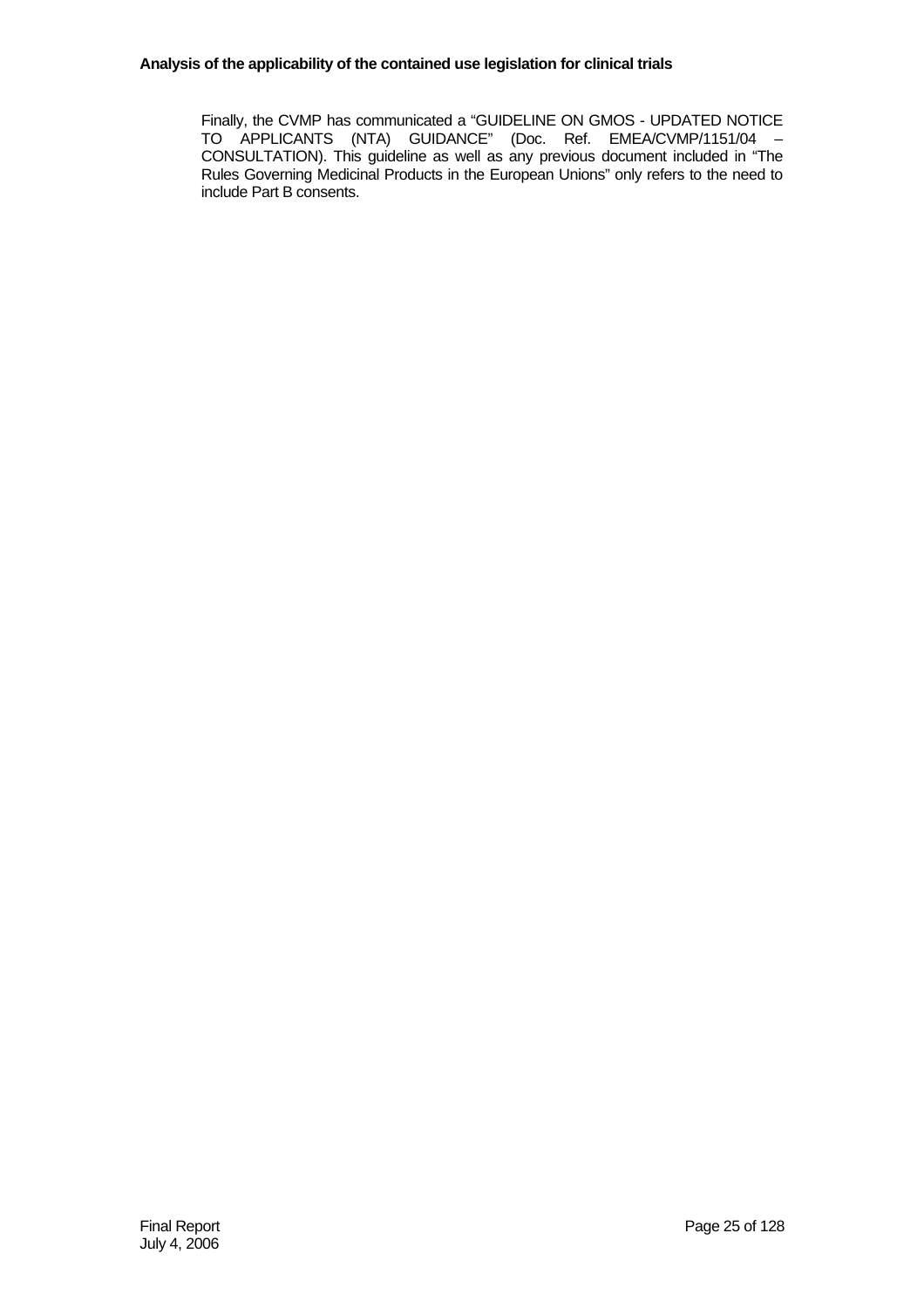# **3. Member state review**

Based on the interviews as well as on other sources of information a summary is provided on how a clinical trial with a GMO is handled in the respective Member State. Most cases relate to clinical trials with medicinal products for human use. Where possible a specification was provided if the treatment of gene therapy is different. Also in particular cases information is provided on how clinical trials for veterinary medicines are handled.

# **3.1 Austria**

#### **3.1.1. Clinical trials for human purposes**

The Ministry of Health and Women (Bundesministerium für Gesundheit und Frauen, BMGF) is the Competent Authority for Clinical trials for human medicines.

Clinical trials for human medicines are included as a specific chapter in the Gene Technology Act (Gentechnikgesetz or GTG; BGBl. Nr. 510/1994 and amendments, BGBI. I Nr. 127/ 2005 being the most relevant<sup>19</sup>). As such clinical trials for gene therapy are considered a separate category in addition to contained use and deliberate release. The chapter is headed "Gene analysis and Human Gene Therapy" (IV. Abschnitt Genanalyse und Gentherapie am Menschen) and requires applicants to submit an application and obtain an explicit permit before starting the trial.

The  $4<sup>th</sup>$  amendment (4. Änderung des Gentechnikgesetzes; BGBI. I Nr. 127/2005<sup>20</sup>) aimed at a state-of-the-art adapting of the law in the field of gene analysis and gene therapy.

The Pharmaceutical Product Act (Novelle zum Arzneimittelgesetzes; BGBl. I Nr.  $35/2004^{21}$ ) regulates clinical trials in general (transposition of Directive 2001/20/EC) with specific reference to clinical trials with GMOs.

The decision is taken by the Ministry for Health and Women, based on both the Gene Technology Act and the Pharmaceutical Product Act. As a consequence the advice of two advisory bodies, the Advisory Board for Biotechnology (Gentechnikkommission) and the Pharmaceutical Advisory Board (Arzneimittelbeirat) is taken into account. The applicant has to submit two different applications (one due to the Arzneimittelgesetz and the other due to the Gentechnikgesetz), but will receive a single permit fulfilling all obligations.

There are guidance notes for applicants. Check lists for all necessary documents and quidelines are available at the BMGF website $^{22}$ .

In evaluating the proposals, the main criterion is safety. There is much attention of qualification of staff, on appropriate and functional equipment and on protection of personal data.

Once a permit is delivered there are quite stringent reporting requirements (e.g. on any facts or circumstances that would endanger health or the environment, on changes in protocol, staff or equipment)

Some trials (less than 10) have been reviewed and approved. They have not triggered concerns of spreading GMOs beyond the clinical setting.

<sup>19</sup> http://www.bmgf.gv.at/cms/site/detail.htm?thema=CH0264&doc=CMS1085735125660)

<sup>20</sup> http://www.bmgf.gv.at/cms/site/attachments/5/2/0/CH0264/CMS1085735125660/gtg-nov.\_11-05.pdf

<sup>21</sup> http://ris1.bka.gv.at/authentic/index.aspx?page=doc&docnr=1

<sup>22</sup> http://www.bmgf.gv.at/cms/site/detail.htm?thema=CH0008&doc=CMS1083333414077.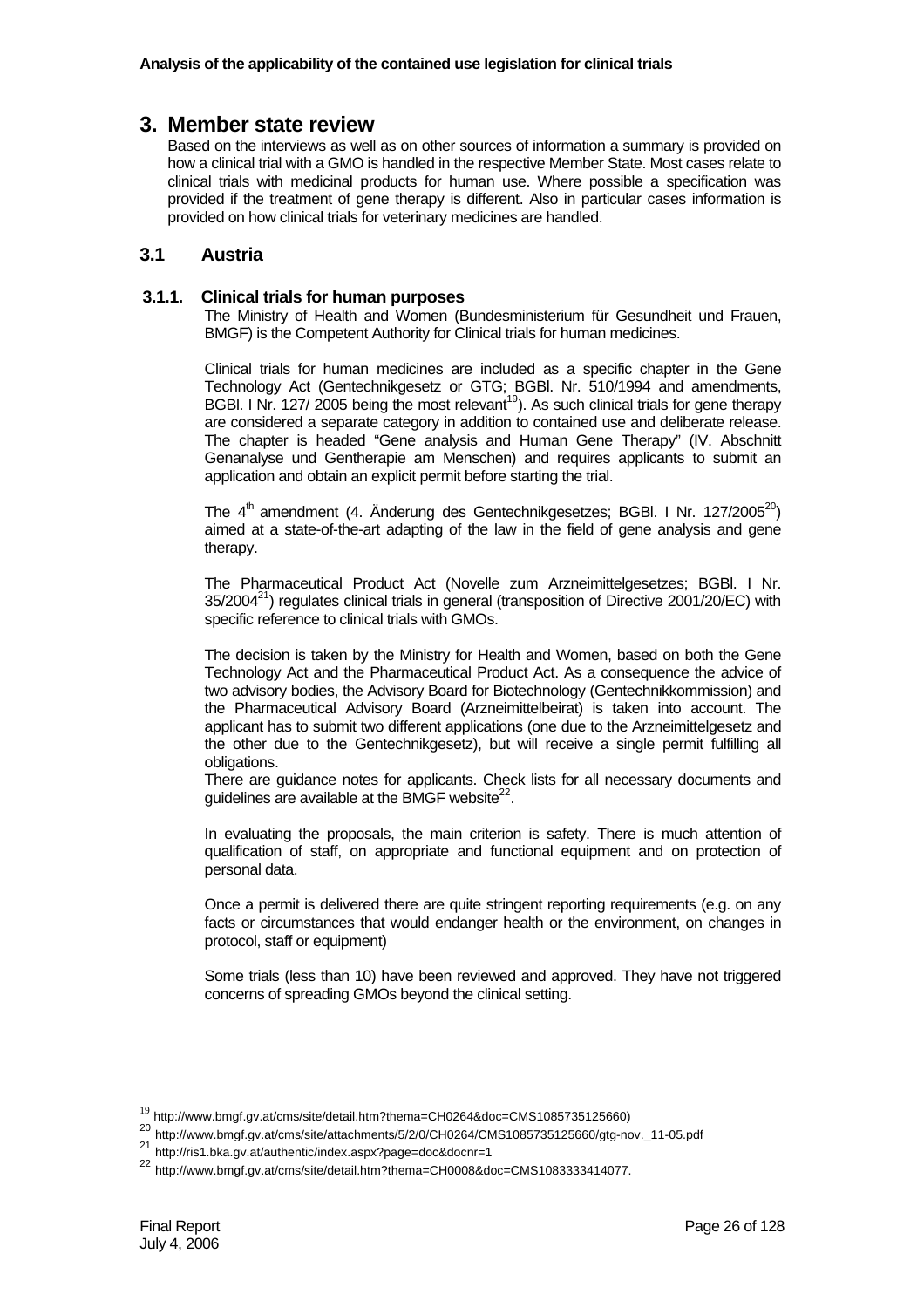#### **3.1.2. Clinical trials for veterinary purposes**

For veterinary purposes, the trials would be considered as a specific case of either contained use or deliberate release. The situation is more complex and requires also the interaction between authorities at national and regional level.

Different pieces of legislation are to be taken into account.

- For the GMO part this is the Gentechnikgesetz (GTG; BGBI nr 510/2005 and amendments).
- For the use of animals this is the Tierversuchsgesetz (TVG; BGBl. Nr. 501/1989, and amendments BGBl. I Nr.169/1999; BGBl. I Nr. 136/2001 and BGBl. I Nr. 162/2005) (transposition of Directive 86/609/EEC).

Clinical trials for veterinary purposes are judged on a case-by-case basis.

Depending on e.g. the risk of shedding in the environment and the possibility to avoid it, the trials will be conducted as contained use trials or as deliberate release.

#### Contained use:

Up to now all applications on animals were carried out under containment conditions (in accordance with Table 1C in Annex IV of 98/81/EC and the requirements of Dir 86/609/EEC).

In most cases it is understood that no GMMs are given off by the animal, e.g. transplants of GM bone marrow or pre-clinical trials for *ex vivo* gene therapy. Even in cases where shedding of GMMs from the animal is to be expected, e.g. testing of live GM vaccines, the whole animal plus GMM can be kept under the appropriate contained conditions according to Annex II of 98/81/EC.

#### Deliberate release:

Would be applicable if GMM shedding is expected and the animal is not (cannot be) kept in containment.

When the trials are to be performed in universities or the Austrian Academy of Sciences (residing under the Ministry of Education, Science and Culture) both applications are handled by the Ministry of Education, Science and Culture. Other notifiers have to apply to the Ministry of Health and Women in relation to the GMO aspect and to the regional authorities (9 Bundesländer) for the animal aspect.

For biosafety level 1 or 2 a notification (implicit consent) is necessary; for biosafety level 3 or 4 a notification + explicit consent is needed. To comply with the Tierversuchsgesetz a permit is needed (explicit consent).

No guidance notes have been issued yet, as there were very few applicants so far. Regional authorities who authorise animal experiments were informed about the double requirements for such applications.

Research projects with GMMs on animals as models for human diseases have been conducted; clinical trials for veterinary purposes in the strict sense (i.e. treating animal diseases) have not been performed. In research projects with animals, the animals (usually rodents) are kept in containment until they are euthanised and safely disposed of.

With regard to the Tierversuchsgesetz, the text of the law, application forms and guidelines are available on the website of the Ministry of Education, Science and  $Culture<sup>23</sup>$ .

 $^{23}$  http://www.bmbwk.gv.at/forschung/recht/tierversuche/tv\_ueber.xml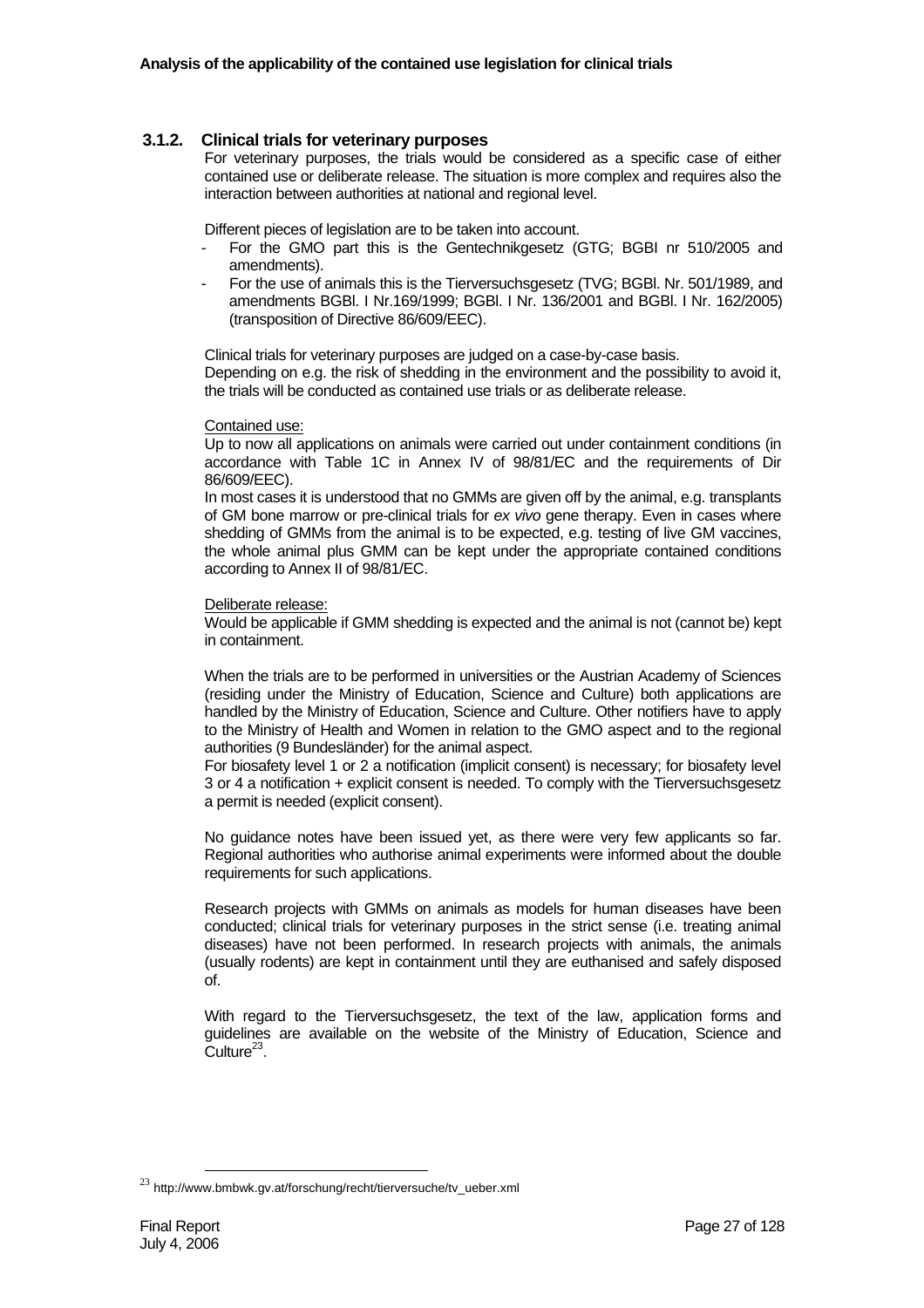| 3.1.3. | Clinical trials: contained use vs. deliberate release |
|--------|-------------------------------------------------------|
|        |                                                       |

| <b>Austria</b>                   |                                                                                                 |
|----------------------------------|-------------------------------------------------------------------------------------------------|
| Contained use:                   | In cases containment measures are in place                                                      |
| Deliberate release:              | In case shedding is possible and/or the patient/animal cannot<br>be kept in containment         |
| Special Gene<br>Therapy category | Trial with humans when in containment and dealing with<br>genetic analysis and/or gene therapy. |

## **3.2 Belgium**

#### **3.2.1. Legal framework**

For R&D with GMO-medicinal products the Federal Public Service (FPS) Health, Food Chain Security and Environment; DG3 Protection of Public Health; Medicinal products (DGMP) is the competent authority. Proper reference is included in the Royal Decree<sup>24</sup> of 21 February 2005 implementing the deliberate release Directive.

When the activity is considered to be a contained use, then the relevant regional authorities are competent for that part. However, the FPS stays involved concerning the clinical trial procedure and permit.

The Division of Biosafety and Biotechnology (SBB) acts as technical adviser and as secretariat for the Biosafety Council. Irrespective of the procedure, proposals of gene therapy clinical protocols are reviewed by the ad hoc Expert group "Recombinant viral vectors, virosomes, recombinant vaccines, gene therapy" of the Belgian Biosafety Advisory Council or directly by the experts of the SBB as a function of the regulatory framework and of the degree of familiarity of the Biosafety Council with the proposed project.

Clinical research in gene therapy using genetically modified organisms (GMOs) and/or pathogen organisms falls under the scope of Belgian biosafety regulation. In all cases, an environmental risk assessment has to be performed and an authorisation must be obtained according to the Belgian regulations on contained use of GMOs and/or pathogen organisms which implement Directives 90/219/EEC and 98/81/EC, albeit to cover the handling and storage of the GMO before and during the trial, the procedure for administration of the product to the patients, the handling of biological samples and the disposal of waste. At the moment trials with naked DNA would be only subject to the clinical review.

In the case of multi-centre trials and/or for those trials that involve ambulatory medicine and the risk of excretion of GMOs by the patient into the environment, the Belgian regulation on the deliberate release of GMOs which implements Directive 2001/18/EC can/must also be applied.

As all interventional clinical trials for human medicine, clinical research in gene therapy using GMOs and/or pathogen organisms falls under the scope of the new Belgian law of 7 May 2004<sup>25</sup> experimentation on human beings implementing Directive 2001/20/EC relating to the implementation of good clinical practice in the conduct of clinical trials on medicinal products for human use. In Belgium the legal scope of "clinical trials" has been expanded to include all experimentation on human beings.

A clinical trial in the field with a veterinary vaccine consisting of or containing a GMO falls under the scope of the Belgian regulation on the deliberate release of GMOs which implements Directive 2001/18/EC. Most veterinary clinical trials are performed in "real

 $^{24}$  Royal Decree of 21 February 2005 regulating the deliberate release in the environment and placing on the market of genetically modified organisms and of products containing them.

 $25$  Law of 7 May 2004 concerning the experimentation on human beings.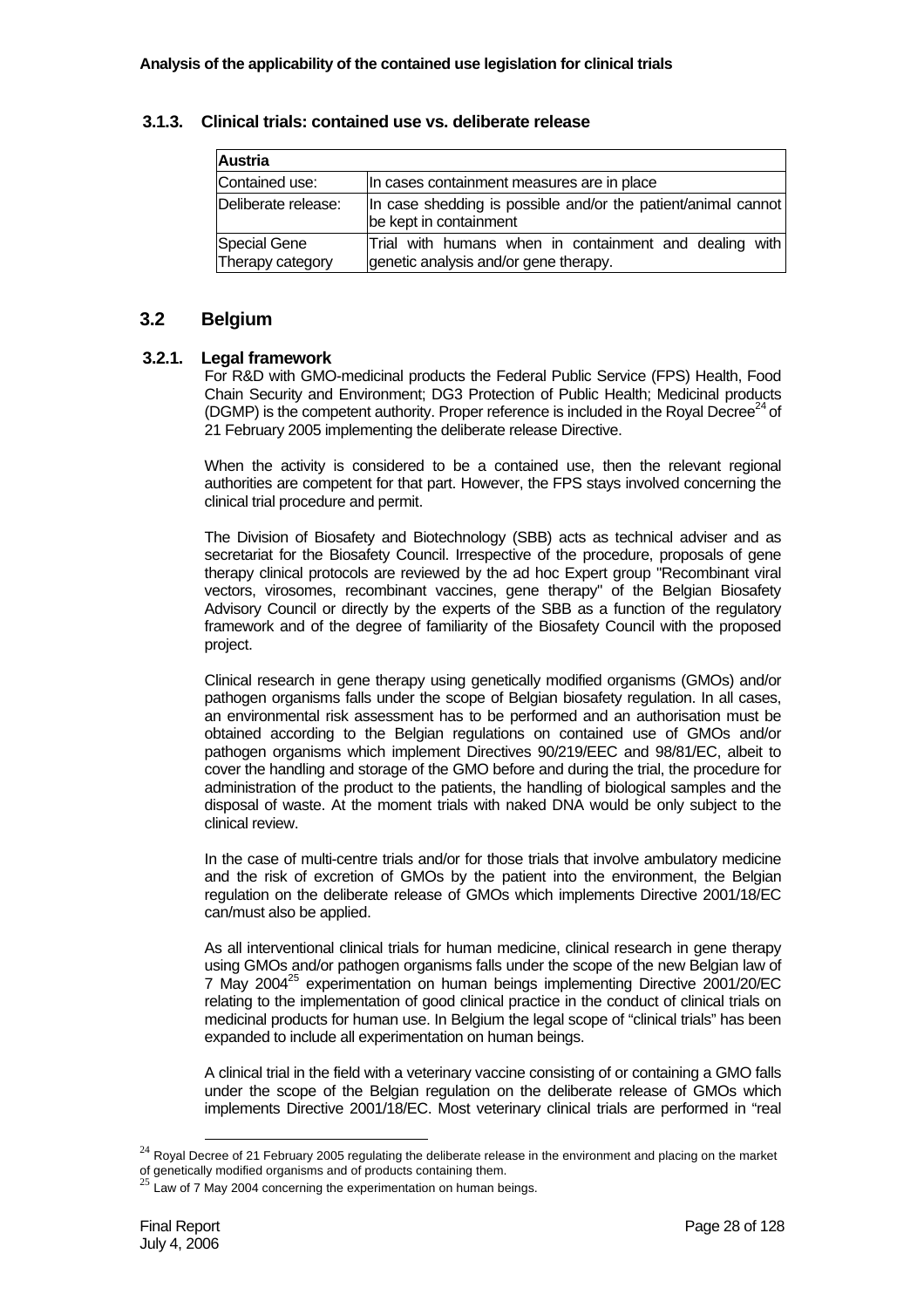case" situations (stables, field...) and are as a consequence considered deliberate release. In case the trial is conducted at the location of the developer under containment conditions, it might be a contained use.

As far as contained use is concerned, the authorisation(s) of the concerned region(s) is/are given for a defined operation in a given installation for several years (e.g. 5 years). An operation can not only cover a particular protocol but also a whole program of clinical trials. This program may integrate several protocols of the same kind (e.g. phase II and III protocols using one type of vector with one transgene of interest in a determined therapeutic area, etc.) which can be considered equal with regard to biosafety aspects. Also, after clinical research has been approved in a given installation with reference to the first submitted protocol, changes (e.g. a new protocol, new formulation of or new specifications for the gene therapy product) can thereafter be allowed if there is no modification in the biosafety frame of the program. A deliberate release authorisation can cover a particular gene therapy clinical trial conducted in different sites.

## **3.2.2. Procedural aspects**

In the case of a clinical trial requiring a deliberate release of GMO, the application is submitted to the Directorate-General Public Health Protection: Medicinal Products and is also sent to the SBB and the concerned regional Ministers. The dossier is reviewed by the Belgian Biosafety Advisory Council (BAC) which transmits its advice to the competent authority (DGMP) and the regional minister(s). Within 5 days after validation of the dossier, the FPS also has to foresee a public consultation period of 30 days. Within 10 days after termination of the public consultation, the FPS informs the Minister of Public Health and the concerned regional minister(s) regarding the received public comments and shares the comments related to biosafety with the BAC. Based on the BAC recommendations, the recommendations of the regional minister(s) (if any) and the public consultation, the DGMP submits a decision proposal to the Minister of Public Health or his delegate for final decision. This decision is delivered after maximum 90 days from the start of the procedure.

While in practice the procedure for human and veterinary products is very similar, they follow different legal provisions.

For a clinical trial on humans, the approval by the Minister or his delegate takes into account the opinion of the local ethics committee, the clinico-pharmaceutical evaluation made by the DGMP and the BAC's opinion on the GMO aspects. On the veterinary side, the approval by the FPS takes into account the opinion of the ethics committee of the Directorate General of Animal Health for preclinical trials (confined use). For the deliberate release no ethical approval is necessary.

# **3.2.3. Considerations**

Some 20 human and 3 veterinary trials have been reviewed. Overall the requirements for a GMO clinical trial are felt to be very heavy, especially when compared to other applications for which there is no similar obligation.

Even if contained use is chosen, the potential impact of a release or a patient leaving the experimental setting is evaluated. In case that the risk would be unacceptable the trial would not be permitted. This is even the case for certain conditions that are deemed to be hard to control completely. E.g. when a vaccination of cats occurred, one of the conditions was to keep the animals at home for a certain period. In the risk assessment the possible impact of not all owners following this obligation was included. (Such conditions also pose difficulty for the applicant to comply, as the applicant cannot fully control the behaviour of the people/animals participating).

Belgium has already stressed the importance of a harmonisation at European level about the interpretation of contained use or deliberate release in the case of clinical trials involving humans.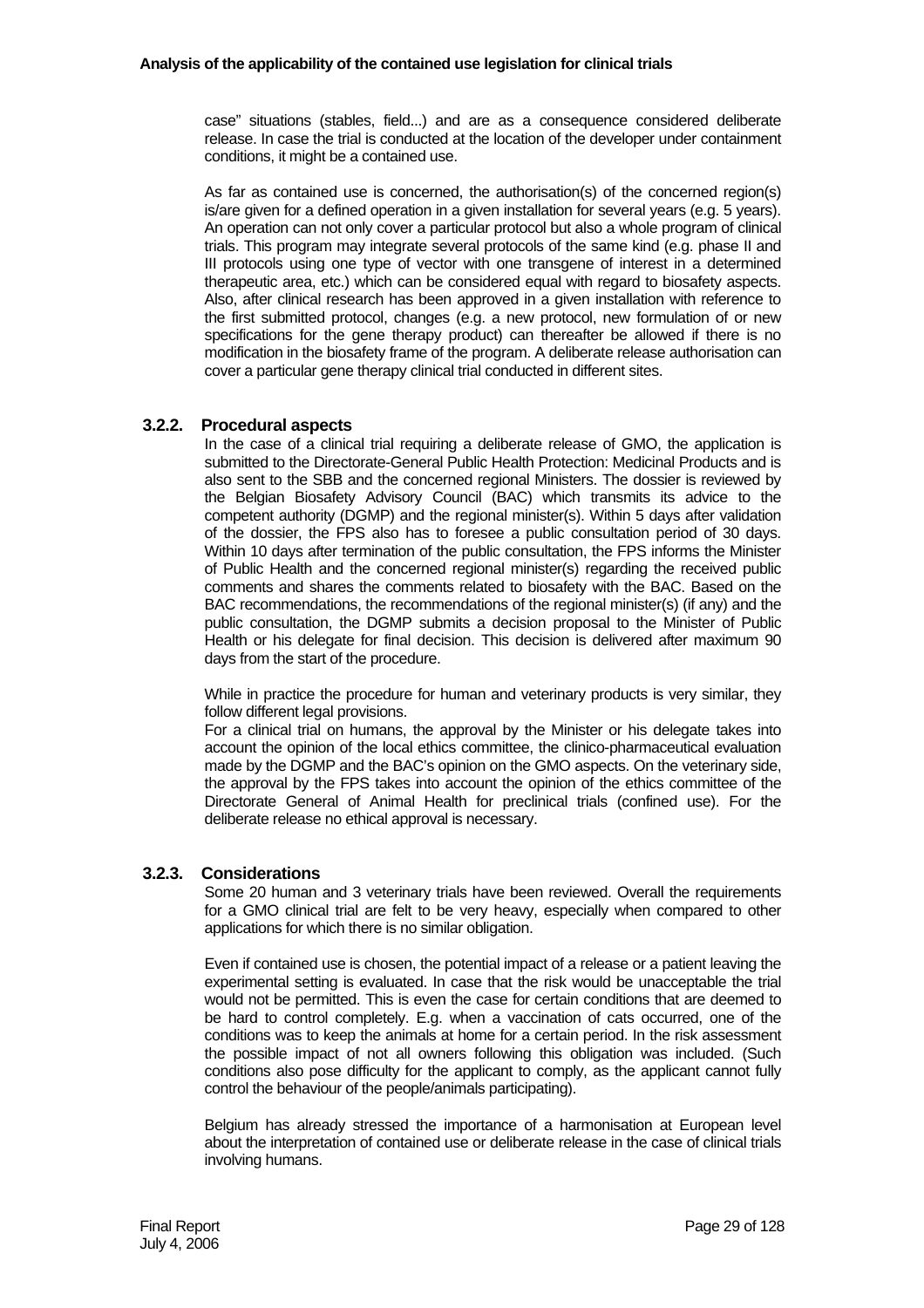| <b>Belgium</b>      |                                                                                                                                                                         |
|---------------------|-------------------------------------------------------------------------------------------------------------------------------------------------------------------------|
| Contained use:      | All preparatory and subsequent activities<br>Veterinary trial conducted at location of developer under<br>containment<br>Trials in containment with no risk for release |
| Deliberate release: | Ambulatory medicine<br>Risk of excretion<br>Veterinary trial conducted under real-life situations.                                                                      |

## **3.2.4. Clinical trials: contained use vs. deliberate release**

# **3.3 Cyprus**

## **3.3.1. Legal framework**

contained use and deliberate release provisions are in place in Cyprus, so far essentially being focussed on agricultural products. Very limited experience has been gathered.

Overall there are very few clinical trials in Cyprus. This is partly related to the relatively small population. Given the small community it has been preferred to establish a central ethics committee. They would also be expected to evaluate applications for gene therapy. So far no such request has been made.

There are no particular provisions beyond what is contained in Directives 2001/20/EC and 2001/83/EC as far as GMOs are concerned.

#### **3.3.2. Clinical trials: contained use vs. deliberate release**

| <b>Cyprus</b>       |                                       |
|---------------------|---------------------------------------|
| Contained use:      | Both are possible. No experience yet. |
| Deliberate release: |                                       |

# **3.4 Czech Republic**

#### **3.4.1. Relevant regulation**

Clinical trials are generally regulated by the Czech Act No. 79/1997 Coll., on Pharmaceuticals, as amended. Specific conditions for trials with products containing GMOs are set in this Act. A reference is made to Act No. 78/2004 Coll. on genetically modified organisms and genetic products, indicating that an authorisation according to this act is required.

Act No. 79/1997 Coll., on Pharmaceuticals and Amendments to Some Related Acts (Consolidated text as implied by amendments laid down by Act No. 149/2000 Coll., Act No. 153/2000 Coll., Act No. 258/2000 Coll., Act No. 102/2001 Coll., Act No. 138/2002 Coll., Act No. 309/2002 Coll., Act No. 320/2002 Coll. and Act No. 129/2003 Coll. has been issued as the Act No. 269/2003 Coll. Coll. Volume 90 of 22.8.2003) is available at the authorities website<sup>26</sup>. Instructions for applicants concerning requirements of the Czech Ministry of the Environment ("Clinical trials on products containing genetically modified organisms") are also available $^{27}$ .

Act 78/2004 on GMOs covers both contained use and deliberate release of GMOs.

<sup>26</sup> http://www.sukl.cz/en02/en0201.htm

<sup>27</sup> http://www.sukl.cz/en02/en0205.htm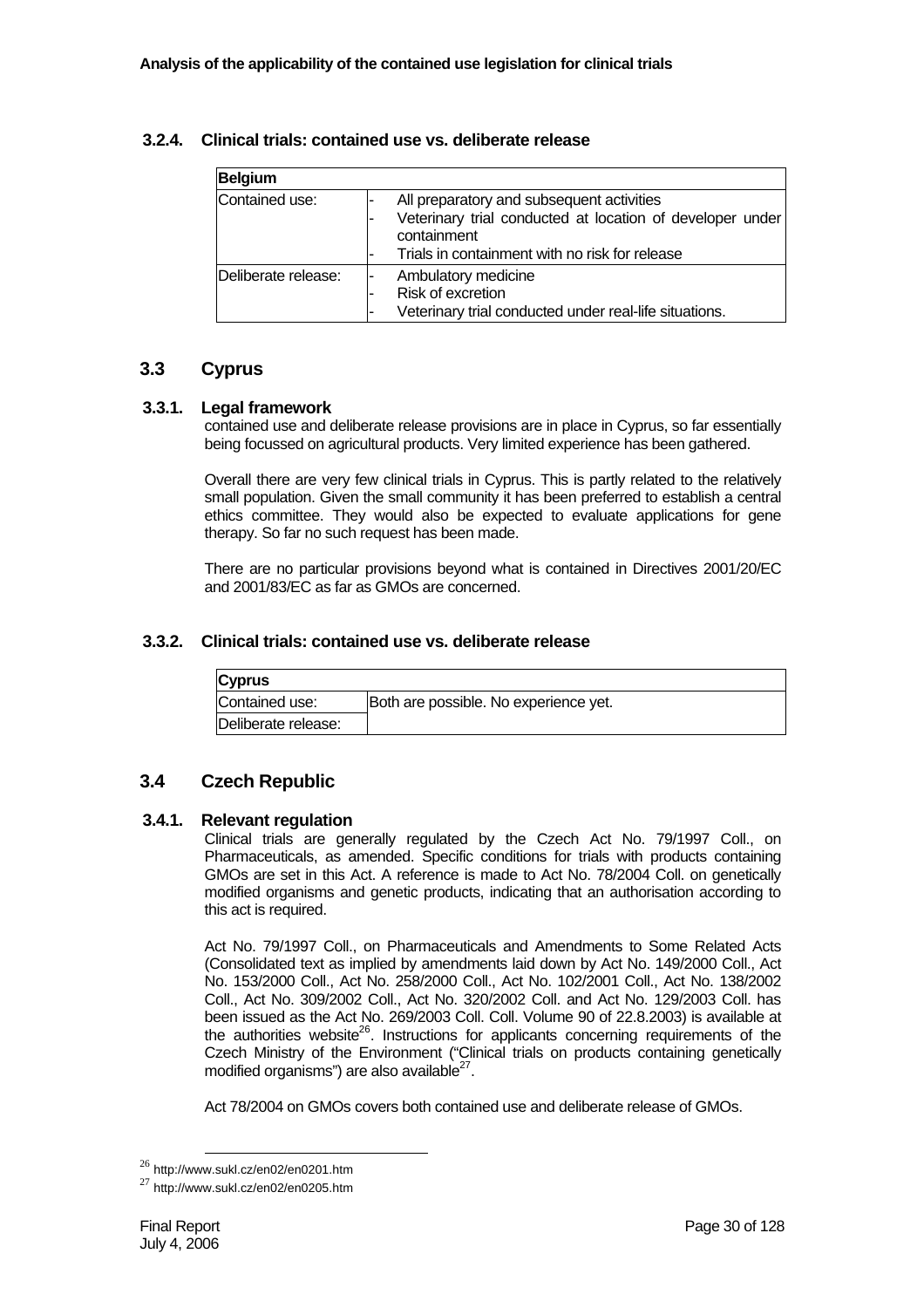#### **Analysis of the applicability of the contained use legislation for clinical trials**

Act No.78/2004 Coll. on the use of genetically modified organisms and genetic products and 209, DECREE of 15 April 2004 on detailed conditions for the use of genetically modified organisms and genetic products, are available at www.biosafety.cz For the GMO aspect of clinical trials no guidance notes are written. Consultations are provided individually.

Clinical trials with GMOs are assessed on case-by-case basis, i.e. they can be considered as contained use or deliberate release depending on the conditions of the application and metabolism of the product.

The competent authorities are the State Institute for Drug Control<sup>28</sup> and the Ministry of the Environment of the Czech Republic<sup>29</sup>.

Permits have to be applied for to both authorities. According to the Czech legislation, each subject has to be authorised for the use of GMOs that has not been approved for placing on the market. That means each hospital or medical institution and also the company organising the trial have to get the authorisation.

So far, one clinical trial is being carried out (with a recombinant adenovirus) and one notification is pending; both are with human medical products and are conducted as contained use.

At the Ministry of Environment problems were mentioned that are encountered in deciding whether regulations for contained use or for deliberate release apply, considering the specificities of the GMO and the risk assessment.

The administrative burden for contained use is not in proportion to the relatively short period for performing clinical trials.

Regulations, notification formats etc. for deliberate release are not adapted for clinical trials with pharmaceuticals.

#### **3.4.2. Clinical trials: contained use vs. deliberate release**

| <b>Czech Republic</b> |  |  |  |                                                          |  |  |  |  |  |
|-----------------------|--|--|--|----------------------------------------------------------|--|--|--|--|--|
| Contained use:        |  |  |  | Both are possible depending on the conditions of the     |  |  |  |  |  |
| Deliberate release:   |  |  |  | application (containment) and metabolism of the product. |  |  |  |  |  |

# **3.5 Denmark**

#### **3.5.1. Relevant regulation**

The Danish Medicines Agency<sup>30</sup> evaluates both the quality of the investigation and the safety of the patient during the clinical trial $3132$ . The scientific ethics committee, which evaluates the ethical aspects of the investigation, must also be notified of clinical trials. In order for a trial to be approved, both the scientific ethics committee and the Danish Medicines Agency must give their approval.

Patient trials with products containing living genetically modified organisms are subject to the Danish Environment and Gene Technology Act<sup>33</sup>, more specifically this Act's rules on research. The rules are contained in the Danish Working Environment Authority's

<sup>28</sup> http://www.sukl.cz/enindex.htm

<sup>29</sup> http://www.env.cz/

<sup>30</sup> Danish Medicines Law

 $31$  Executive order on clinical trials on medicinal products, human use (2004)

 $32$  Guideline for applications for authorisation of clinical trials of medicinal products on humans, May 2005

<sup>&</sup>lt;sup>33</sup> Act No. 356 of 6 June 1991 on the Environment and Genetic Engineering (Latest amended by Act No. 384 of 6 June 2002, Consolidated Act No. 981 of 3 December 2002)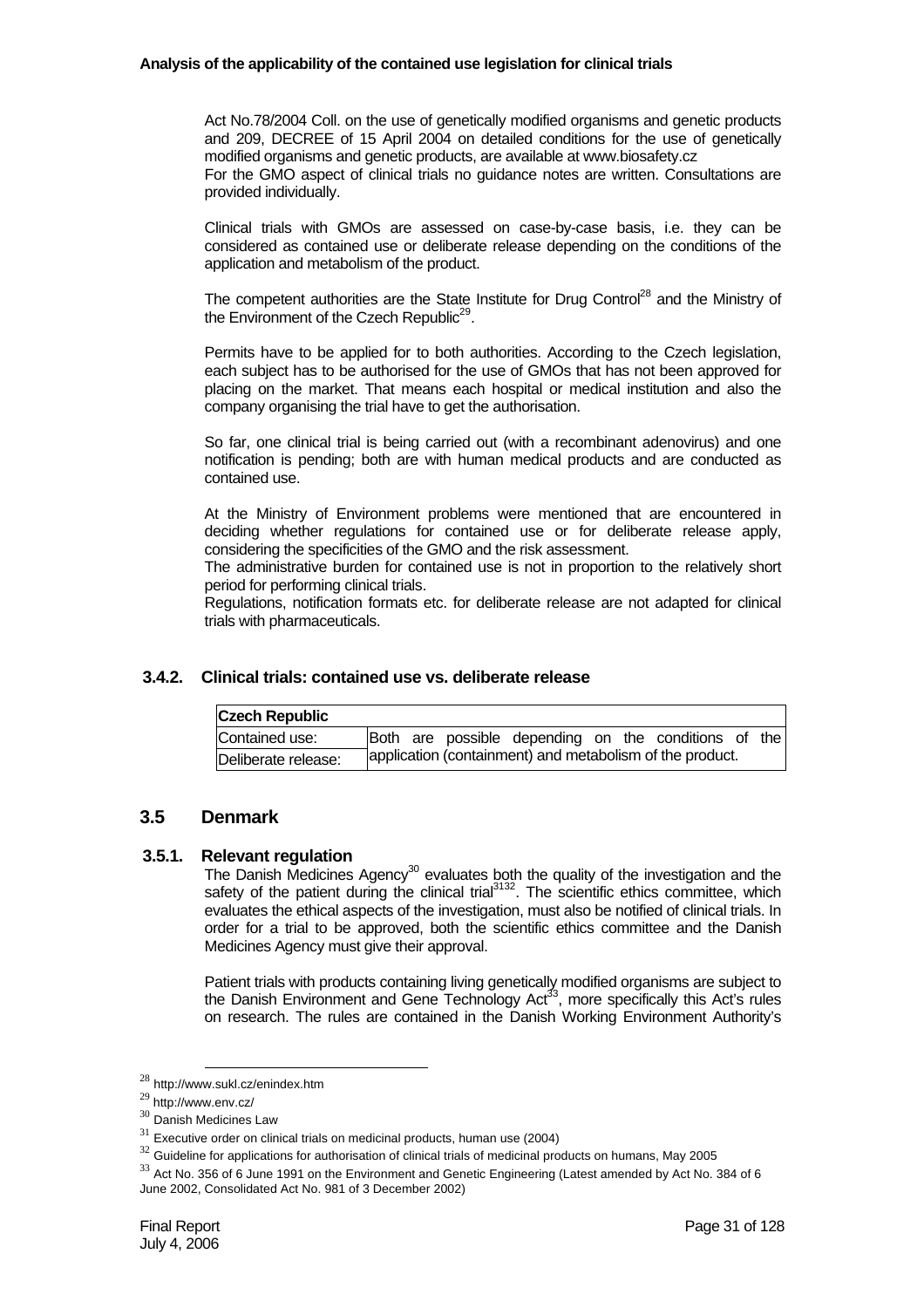#### **Analysis of the applicability of the contained use legislation for clinical trials**

(DWEA) Executive Order (No. 642 of 28 June 2001) $^{34}$  on "gene technology and working environment".

One of the things this Executive Order covers is the requirement for notification of the classification of premises at which all or part of the trial is to take place, as well as notification of projects. The purpose of the notifications is to safeguard both the working environment and the external environment. The DWEA will then grant authorisation of both the premises and the trial.

A cooperative agreement has been entered into by the Danish Working Environment Authority and the Danish Forest and Nature Agency on the evaluation of certain notifications of the classification of premises and notification of research projects.

Notifications on the classification of premises for gene therapy and notification of projects concerning the use of living, genetically modified micro-organisms for gene therapy are to be submitted to the Danish Working Environment Authority.

All clinical trial activities are initially considered as contained use. Any proposal is automatically copied to the Danish Forest and Nature Agency. They will review the file and provide additional comments, e.g. on the duration that patients are expected to be kept inside. In specific cases, e.g. when a risk for shedding is identified, they may decide that the trial application be handled as a deliberate release. So far this has not occurred yet.

Medicinal product trials with gene therapy must be notified to the Danish Working Environment Authority, cf. above. This may take place at the same time as the application to the Danish Medicines Agency. Both procedures run independently.

The "GMO" application is completely separate from the "clinical trial "application. Both follow the respective procedures as required for other GMO uses, respectively clinical trials. It is expected that when an application is presented to the Danish Medical Authority (DMA), that they point out that there are GMO requirements. This is for instance included in the guidance document provided by DMA. The clinical trial approval will state as a condition that an authorisation from the Danish Working Environment Authority needs to be in place.

While there is no procedural link between the procedures, the authorities meet 3 to 4 times per year to exchange on applications and on regulatory developments. If an application demands special care, then the different authorities will meet and discuss *ad hoc*. There is also an agreement to make joint inspections when needed.

In some borderline cases (e.g. naked DNA or killed viruses), applicants asked the opinion whether these would require a GMO approval. Such requests have been reviewed and were deemed to be outside of the scope of the GMO specific regulation. They would of course still require a clinical trial approval.

Whereas the DMA focuses on safety of the patient, the DWEA review will pay special attention to risk and uncertainty for the clinical trial staff, to waste treatment and handling of samples. It is very much a case-by-case exchange with the clinical team.

#### **3.5.2. Clinical trials: contained use vs. deliberate release**

| <b>IDenmark</b>     |                                                                                          |  |
|---------------------|------------------------------------------------------------------------------------------|--|
| Contained use:      | Default contained use, but could be deliberate release                                   |  |
| Deliberate release: | depending on specifics of the case (intention of introduction)<br>and risk for release). |  |

<sup>&</sup>lt;sup>34</sup> Statutory Order on Genetic Engineering and the Working Environment (No. 642 of 28 June 2001) (Issued by the Danish Working Environment Authority)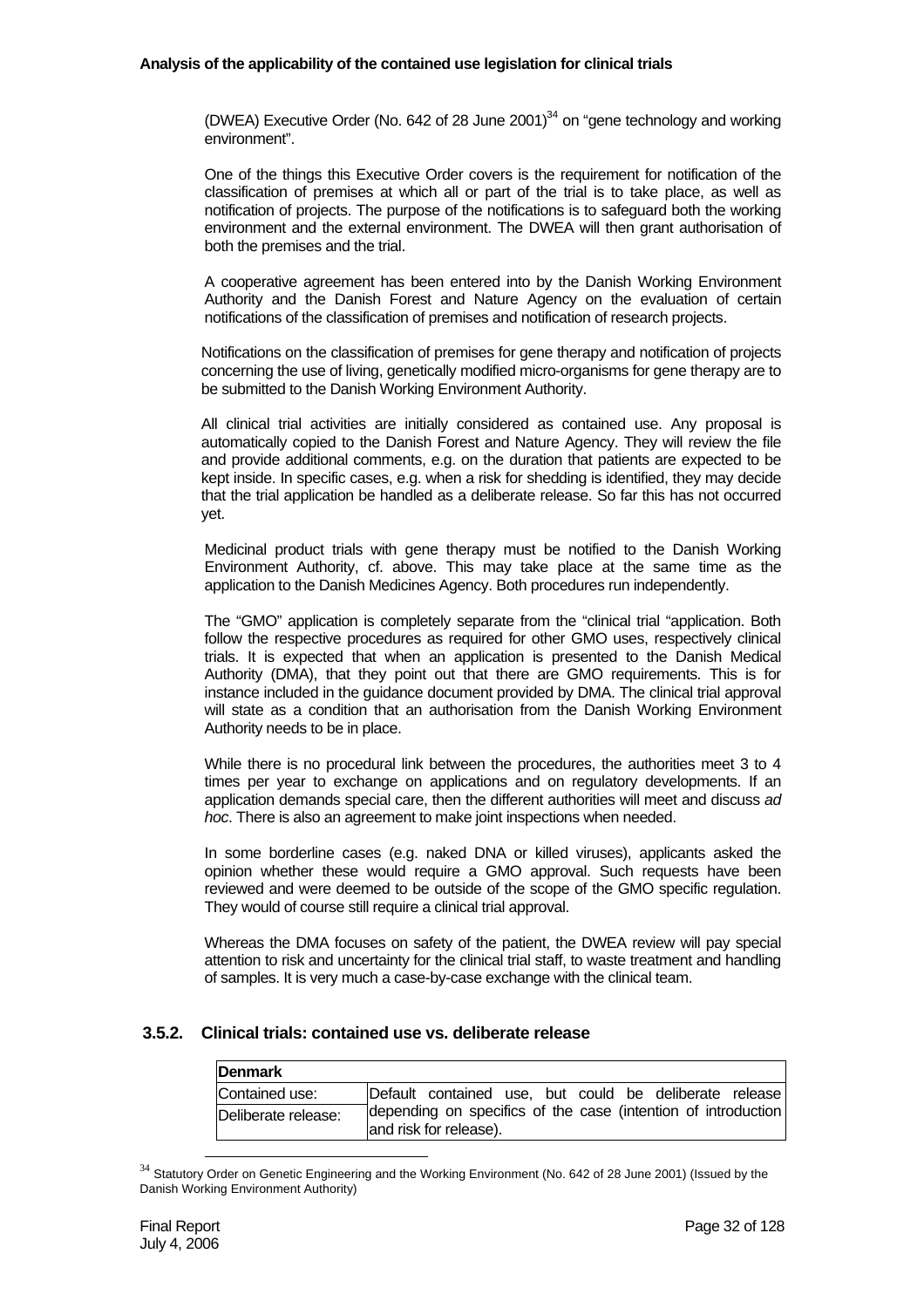## **3.6 Estonia**

#### **3.6.1. Legal framework**

Both the contained use and the deliberate release Directive have been implemented in national law<sup>35</sup>, but so far neither deliberate release applications, nor clinical trials have been approved in Estonia.

The Competent Authorities for each of the areas have been identified: for deliberate release the Nature Protection Department (Min. of Environment) is the lead agency, for contained use Labour Inspection (Min. of Environment) is in charge and for food and feed aspects the Veterinary and Food Board (Min. of Agriculture) has been appointed. There are no particular provisions or interactions for medical products.

The clinical trials are regulated by the Medicinal Products  $Act^{36}$  and in more detail by the regulations of the Minister of Social Affairs. The regulation of clinical research is in full compliance with the respective EU legislation and stipulates that no clinical trial of a medicinal product shall commence without the approval of a committee.

There is a commission to deal with veterinary aspects (under Ministry of Agriculture of Estonia<sup>37</sup>) and the Estonian State Agency of Medicines<sup>38</sup> looking after medicines.

For medicinal products for gene therapy or somatic cell therapy, immunological medicinal products or medicinal products containing genetically modified organisms, the review period by the committee can be extended.

Authorisation for the conduct of a clinical trial of a medicinal product is granted by the State Agency of Medicines. Authorisation for the conduct of a clinical trial of a veterinary medicinal product is granted in agreement with the Ministry of Agriculture.

In the case of a clinical trial involving the use of medicinal products for gene therapy or somatic cell therapy, immunological medicinal products or medicinal products containing genetically modified organisms, the State Agency of Medicines shall decide on the grant of authorisation for a clinical trial within ninety days after receipt of the application. If the State Agency of Medicines deems it necessary to obtain the opinion of a scientific body or other body outside of the Agency, the term for grant of approval shall be extended. Such clinical trials shall not be commenced before obtaining written authorisation of the State Agency of Medicines.

There is no direct link to the GMO legislation either contained use or deliberate release. There is also no link established between the CA for the GMO aspects and those responsible for product review (veterinary/human medicine). So far no clinical trials with GMOs or gene therapy have been conducted.

#### **3.6.2. Clinical trials: contained use vs. deliberate release**

| <b>IEstonia</b>     |                                       |
|---------------------|---------------------------------------|
| Contained use:      | Both are possible. No experience yet. |
| Deliberate release: |                                       |

# **3.7 Finland**

 $35$  Geneetiliselt muundatud mikroorganismide suletud keskkonnas kasutamise seadus (RT I 2001, 97, 603), amended by (RT<br>I 2002, 61, 375) & Geneetiliselt muundatud organismide keskkonda viimise seadus (RTI, 27.04.2004, 30,

16<sub>26</sub>, 51, 317, 300<br><sup>36</sup> Medicinal Products Act (passed 16 December 2004, RT I 2005, 2, 4)

<sup>37</sup> www.agri.ee

<sup>38</sup> www.sam.ee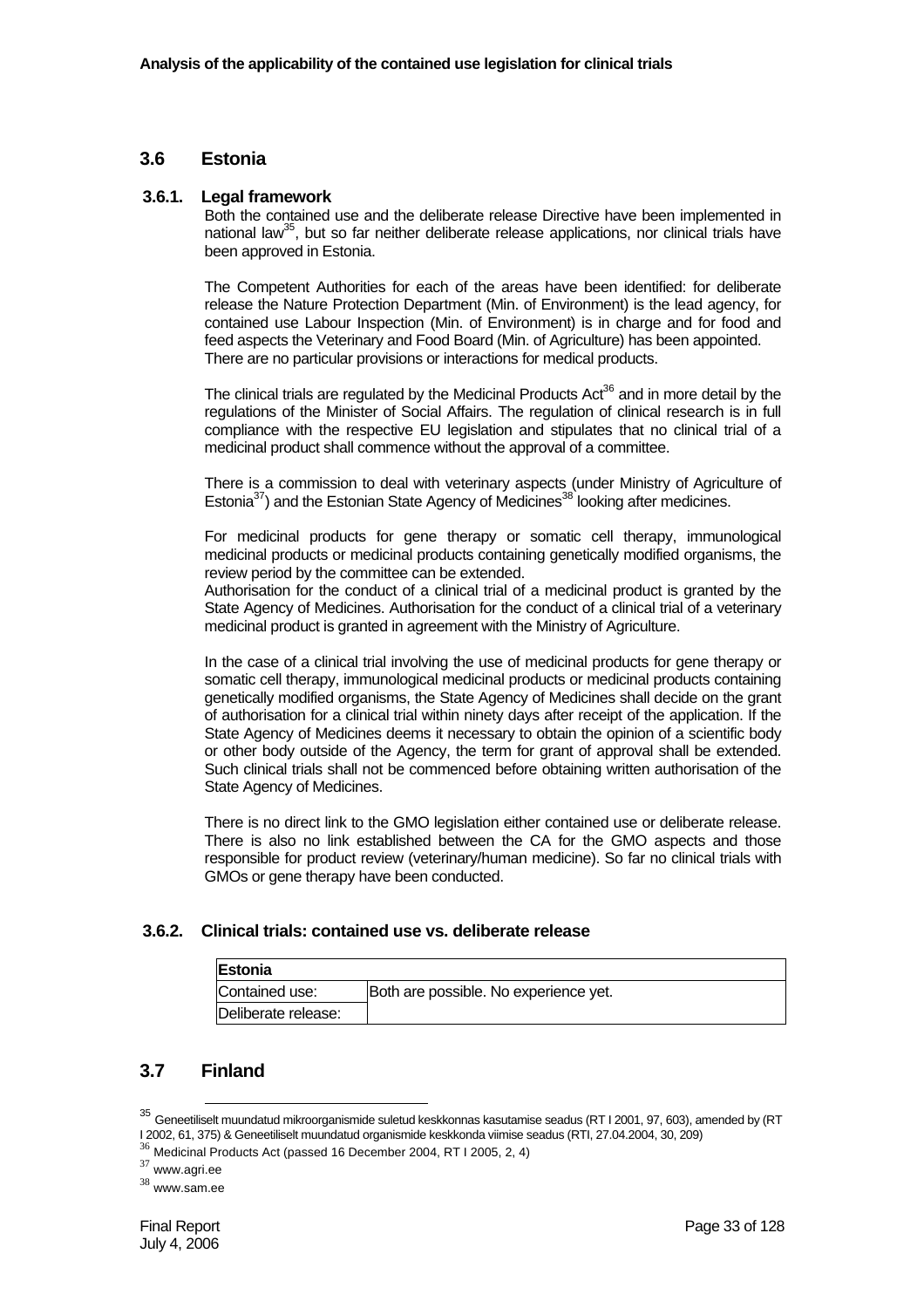#### **3.7.1. Legal framework**

Several clinical trials investigating GMOs and gene therapy have been conducted in Finland. No applications for trials on somatic cell therapy have been submitted so far.

Written authorisation, as described in Directive 2001/20/EC, is required before commencing a clinical trial<sup>39</sup> on gene therapy, GMOs or somatic cell therapy. The procedure, application for authorisation of a clinical trial, is principally similar for all trials. In case of gene therapy, GMOs and somatic cell therapy there are two specific rules, written authorisation instead of notification and longer periods of time (90 days compared with 60 days) as described in Directive 2001/20/EC, allowed for the competent authority to evaluate the application.

When evaluating applications for trials on gene therapy, the Agency has so far always had to ask substantial additional information on the medicinal product and its safety. As a result, trials on gene therapy are usually accepted only after several months, as the applicant has so far needed considerable time to answer the questions posed by the Agency.

Before conducting any research on GMOs, the investigator must have permission as stated in Gene Technology Act No. 377/1995<sup>40</sup>.

The Gene Technology Act also establishes the Finnish Board for Gene Technology. In addition to being a national authority, the Board functions as a competent authority towards the European Community, processing notifications concerning the use and release of genetically modified organisms as defined in Directives 90/219/EEC and 2001/18/EC and responding to them within its authority to make legally binding decisions. The Board aims to ensure safe and ethically acceptable use of gene technology and to prevent any harm gene technology may inflict to human health, animals, property or the environment. Its priorities include processing notifications, issuing instructions and regulations, acting as a registration authority, preparing opinions and recommendations, monitoring, restricting or prohibiting the use of potentially dangerous organisms and imposing administrative sanctions to ensure its provisions are complied with.

So far all clinical trials have been considered as contained use. Deliberate release has not been evaluated as an option. Contained use requires either a notification or an application for a permit depending on the class before the activity can start.

Separate from the notification process under the Board for Gene Technology a different review is conducted by the National Agency for Medicines (see before) concerning the medicinal aspects and yet a third agency is concerned with workers safety. Also on international multi-centre clinical trials the national ethical opinion is given by a subcommittee on Medical Research Ethics<sup>41</sup>. All reviews run independently from each other. The Board focuses on environmental aspects, but the delineation is not always simple to make.

Applicants are required to provide quite detailed information, down to the level of the room of the individual patients. The Risk Assessment in particular evaluates the appropriateness of the confinement measures.

 $39$  Regulation 2/2004 clinical trials on medicinal products in human subjects

<sup>40</sup> Gene Technology Act (377/1995, as amended 490/2000 and 847/2004)

 $41$  www.etene.org/e/tukija/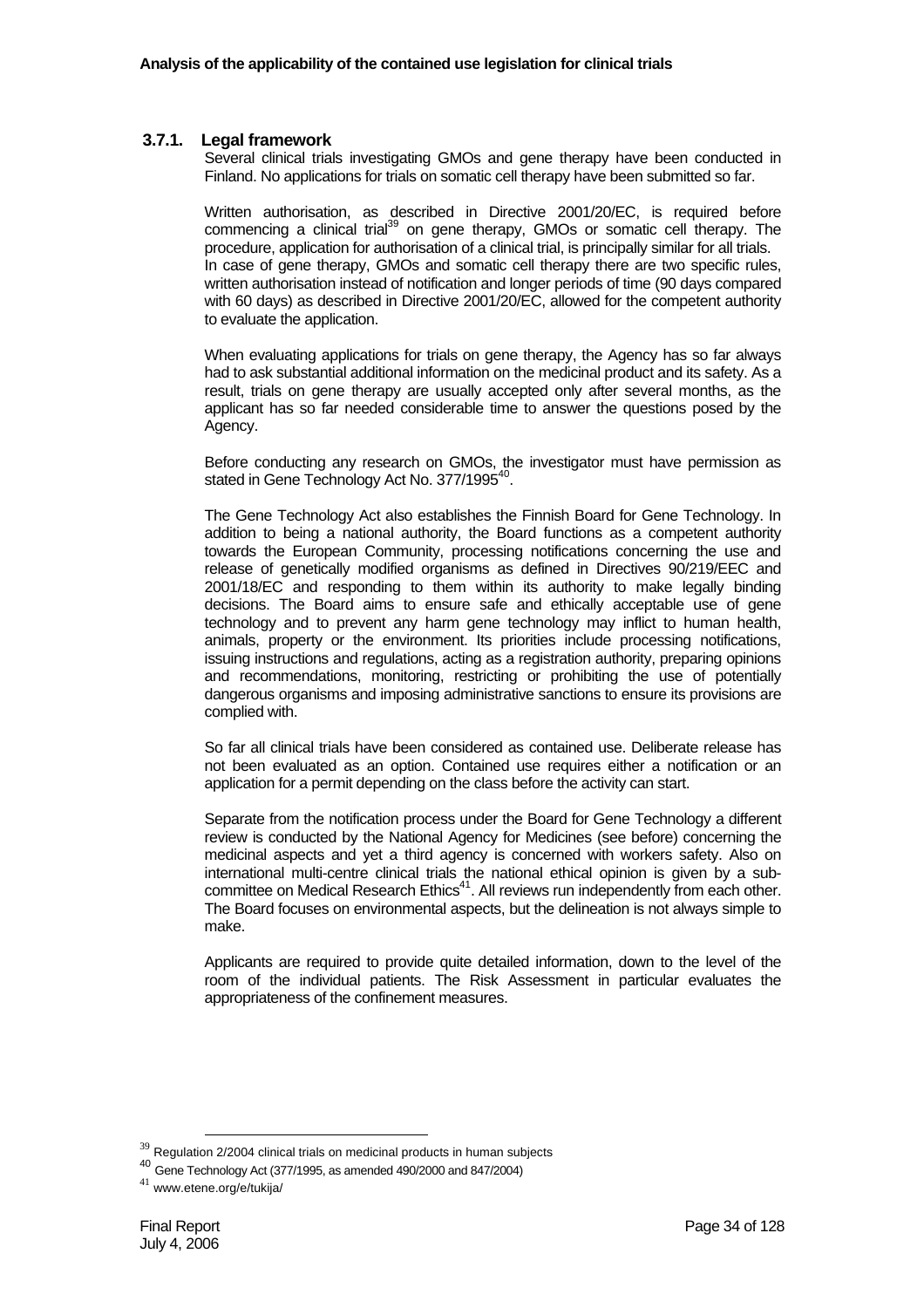#### **3.7.2. Clinical trials: contained use vs. deliberate release**

| <b>Finland</b>      |                                               |
|---------------------|-----------------------------------------------|
| Contained use:      | So far all trials conducted as contained use. |
| Deliberate release: | No experience yet, but not excluded.          |

## **3.8 France**

#### **3.8.1. Legal Framework:**

For R&D with GMO-medicinal products the "Agence Française de Sécurité Sanitaire des Produits de Santé" (AFSSAPS) is the competent authority. They operate as the unique portal for applications. For veterinary products the competent authority is the "Agence Nationale du Médicament Vétérinaire" (ANMV) which is part of the "Agence Française de Sécurité Sanitaire des Aliments" (AFSSA).

For contained use of GMOs the Ministry of Research is the lead administrative authority, delivering approvals for research projects. Both the Ministry of Research and the Ministry of the Environment share the authority. As a consequence, the advisory committee "Commission de Génie Génétique" (CGG) depends of the two Ministries and has a double secretariat depending if the use is respectively intended for education, research and development or for production. For deliberate release, both the Ministry of Agriculture and the Ministry of Environment are competent authority. Together they supervise the functioning of the advisory committee "Commission du Génie Biomoléculaire" (CGB).

The approach for clinical trials involving human gene therapy with genetically modified organisms combines 3 legal elements: regulation for clinical trials, regulation specific for gene therapy and regulation for GMO activities.

Clinical trials in general are governed by different laws and decrees, aiming to protect the people participating in the trial. As a consequence a review by a local ethics committee, called "Comité Consultatif de Protection des Personnes se Prêtant à une Recherche biomédicale" (CCPPRB), is required. In addition, the Law n° 96-452 of May 28 1996 indicates that clinical trials for gene therapy require in addition an approval by the competent authority (AFSSAPS). Furthermore the facility in which the clinical trial can be performed needs to have been approved for such purpose.

There are several laws and decrees defining the requirements for activities with GMOs. They take into account the European Directives, which are in practice applied, but for which the legal transposition of Directive 2001/18 is still pending. Contained use permits for research are delivered by the Ministry of Research in agreement with the Ministry of the Environment and upon advice of the CGG. For deliberate release typically the Ministry of Agriculture together with the Ministry of the Environment has been in charge, following the advice of the CGB. As indicated before, the interaction between the authorities in case of clinical trials is explicit in the law.

In the Law n° 96-452 of May 28 1996 there is specific reference to the contained use and deliberate release of genetically modified organisms, the involvement of the advisory bodies (CGG and CGB) as well as the interaction with the GMO competent authorities (Ministry of Research, Ministry of Environment). While this procedure is general for all human medicinal products and therapies, a specific central review for gene therapy products by AFSSAPS is provided for.

Not all clinical trials are handled in the same way. A special handling is provided for clinical trials for gene therapy, whereas vaccines and other medicinal products would be treated differently. All other manipulations preceding and following the clinical trial are considered to be contained use.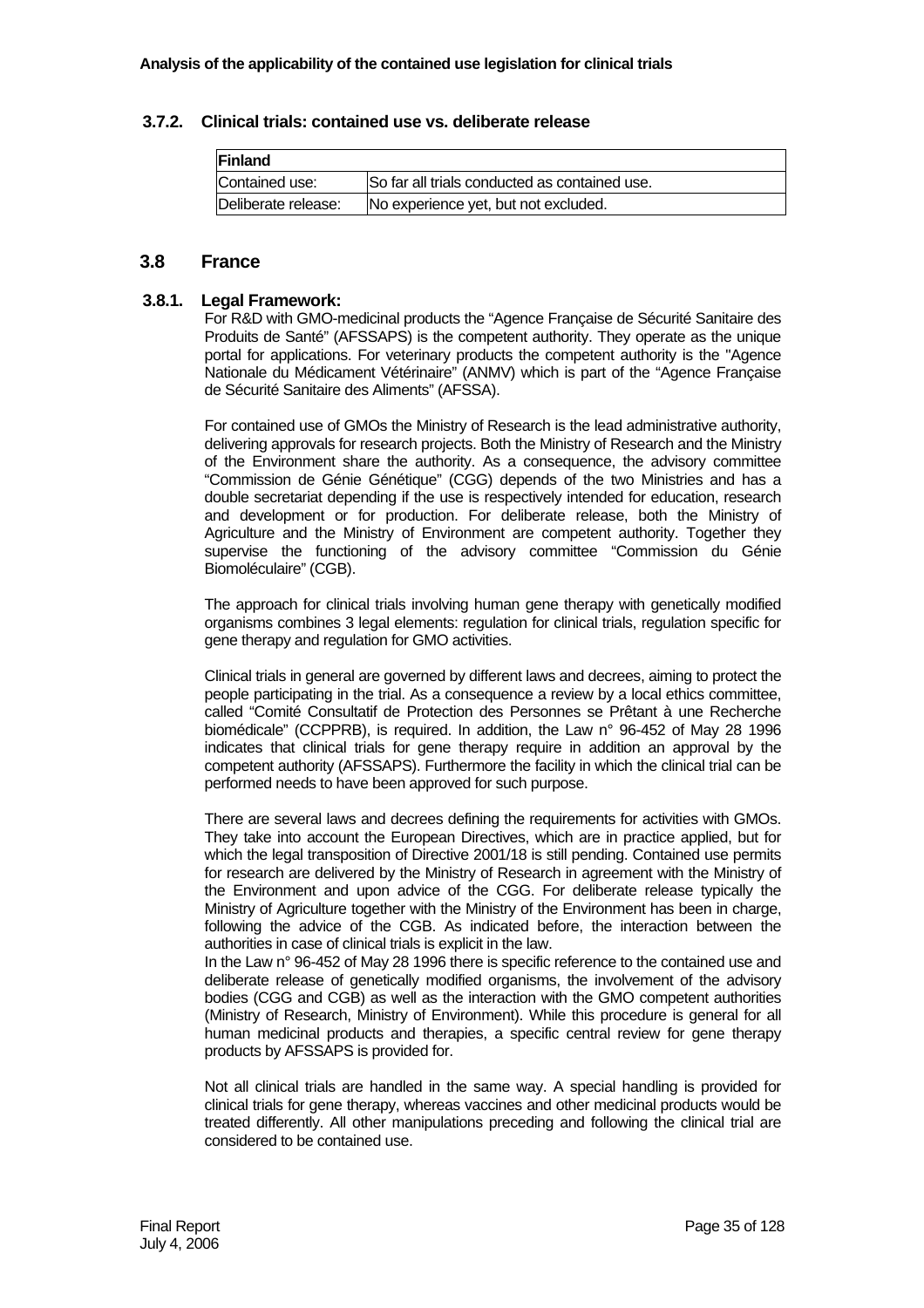The scope of gene therapy products is very broad and includes genetic elements (e.g. plasmids, naked DNA…). Naked DNA is also considered by the CGG to be treated as a GMO. In addition genetically modified human cells would also be considered as GMO.

Clinical trial approvals are provided on a project basis. A project can be multi-centred. Although the legal framework foresees that some clinical trials may be considered as deliberate release (depending on the potential for releasing the GMO in the environment), so far most clinical trials have been designed to be contained use. The evaluation by CGB is focussed on the circumstances that could lead to a release of containment and determining accordingly conditions that would guarantee containment, as well as evaluating the impact of a potential release.

From the standpoint of the GMO part of the procedure, the same practices apply for clinical trials irrespective if the target medicines for human or veterinary use. In the latter case, there are fewer examples and they are more often considered as deliberate release.

#### **3.8.2. Procedural aspects**

There are several documents to assist applicants in preparing an application. AFSSAPS provides to applicants a "Fiche de renseignements" which lists the main elements of the procedure as well as the information required in an application. Also CGG has developed a standard type of document to help applicants.

A single application is made to AFSSAPS covering the clinical trial aspects (pharmaceutical, pharma-toxicological, trial protocol...) as well as the GMO aspects (including information on containment, interactions with environment, information for the public, SNIF-document…). In parallel an application is made to the local ethics committee (CCPPRB).

The relevant parts of the file are transmitted to:

- CGG: for determining the risk level of the organism and appropriate containment level;
- CGB : for evaluating the risk for release and determining an appropriate containment period and tests to be performed;
- AFSSAPS advisory group, in particular the group Gene Therapy, focusing on safety and quality.

The opinion from CGB is only sought after the CGG has formed an opinion. It is noted that the CGB is mostly involved, but not always. It is possible that during the review additional questions are asked by the advisory bodies directly to the applicant and that the procedure (which normally should be completed in 90 days) is prolonged.

When taking a final decision, AFSSAPS takes into account its own evaluation, the advices of the CGG and CGB and the opinion of the CCPPRB. An approval can only be provided with the agreement of the Minister of the Environment and the Minister of Research. A single approval is provided, covering all aspects.

In cases where AFSSAPS has no internal review (e.g. clinical trials with vaccines), the same scheme is followed for the GMO and ethical aspect.

#### **3.8.3. Special conditions**

More than 60 gene therapy trials have been reviewed. Overall the requirements for a GMO clinical trial are felt to be very heavy, especially when compared to other applications for which there is no similar obligation:

- There are typically very few patients involved (the therapy targets rare diseases and they are usually limited trials at a very early stage in the development, multi-centre trials are still rare).
- Much emphasis on excluding dissemination leads to long periods for keeping patients in clinical settings which are difficult to apply (e.g. 30 days).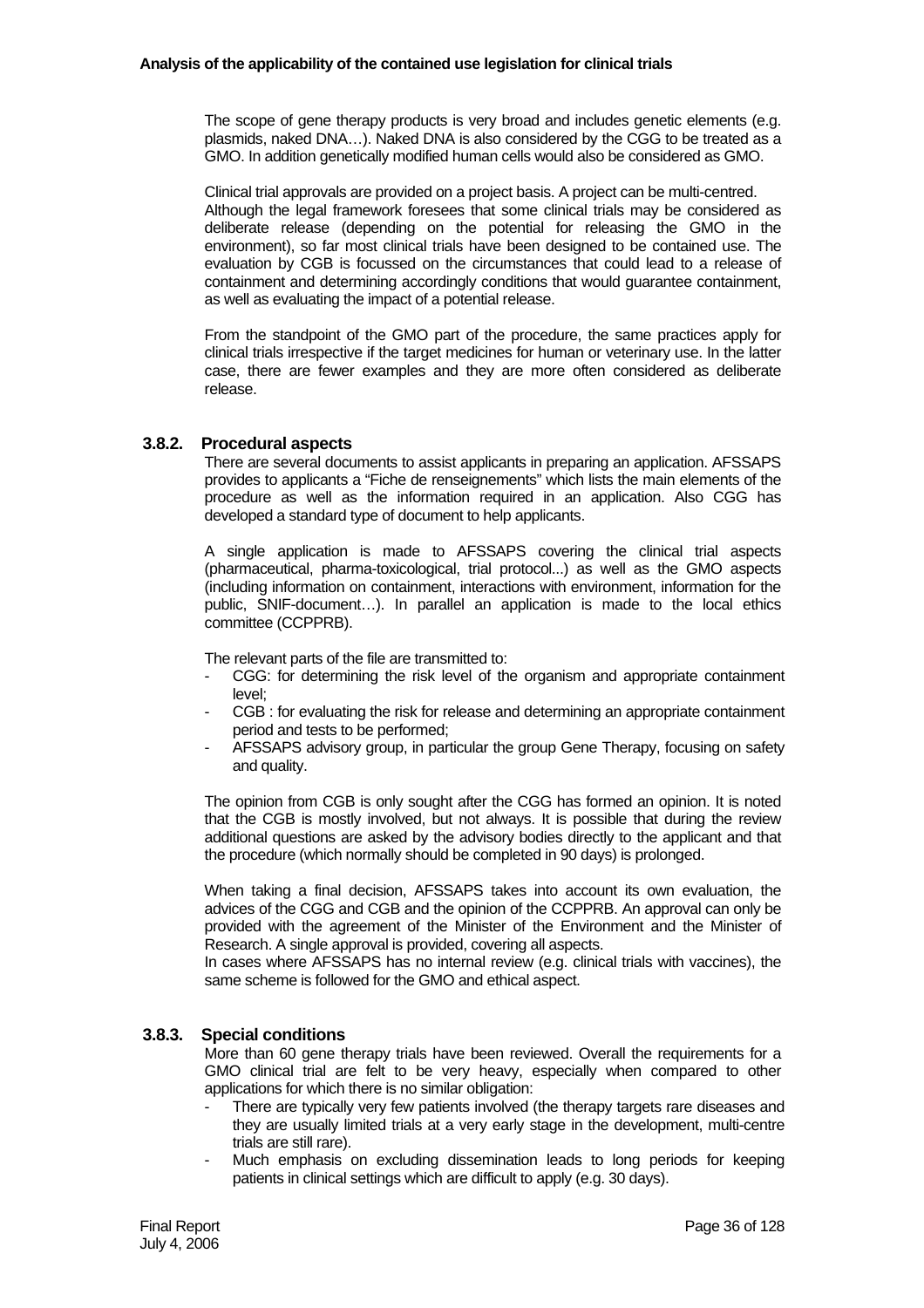Very complex dossiers require much information. Most of the files were well prepared in dialogue between applicant and authority.

There have been very few rejections of applications. The main concern was the quality of the therapeutic product. On the other hand, the conditions for monitoring and maintaining patients that are requested are very stringent. Biological tests are prescribed that have to be done to confirm that the risk of dissemination is no longer present. By the time the advice is transmitted to the Ministry, the applications are well advanced and virtually all concerns have been addressed. As a consequence, the Ministers usually -although not always- follow the advice of the CGG and CGB.

The discussions at CGB including the main reasons for a possible rejection are included in the reports of the meetings of the CGB. Unlike for other applications with GM plants, the dossier summary and the complete advice are not available.

## **3.8.4. Issues**

While the French approach functions as illustrated by the large number of trials, it has not been always easy to follow the information requirements and evaluation of GMOs. The Directives have not been designed for these types of applications and require adaptation to the particular case.

The difficulty of distinguishing between contained use and deliberate release is very hard. Involving both CGG and CGB covers all elements. However, the role of CGB is to advise on exclusion of any chance for release. As a consequence this is not comparable to a deliberate release evaluation and maybe extremely hard conditions are imposed which may not be necessary.

In the absence of common risk criteria and evaluations, the evaluation is left to Member States. A therapeutic agent may therefore be differently evaluated and subject to different conditions depending on the country. In fact, it is very well possible that a trial is considered contained use in one country and deliberate release in another country. This will influence the choice of developers and will particularly become difficult when multicentre trials will be conducted.

In 2005 the French authorities sought clarification with the European Commission on the exclusion of medicinal products from the Directive 2001/18 part B requirement. Clearly all research & development activities remain within the scope of respectively contained use and/or deliberate release.

### **3.8.5. Clinical trials: contained use vs. deliberate release**

| <b>IFrance</b>      |                                                                                                                                                |
|---------------------|------------------------------------------------------------------------------------------------------------------------------------------------|
| Contained use:      | All activities before and after trial<br>Most of the human clinical trials so far, stringent<br>containment and monitoring conditions imposed. |
| Deliberate release: | All veterinary clinical trials                                                                                                                 |

# **3.9 Germany**

### **3.9.1. Clinical trials for human purposes**

The Genetic Engineering Act (Gentechnikgesetz - GenTG), that came into force in 1990, regulates all activities with GMOs with the exception of the use of GMOs on humans (GenTG § 2 "Anwendungsbereich; (3) Dieses Gesetz gilt nicht für die Anwendung von gentechnisch veränderten Organismen am Menschen")

<sup>&</sup>lt;sup>42</sup> http://bundesrecht.juris.de/bundesrecht/gentg/gesamt.pdf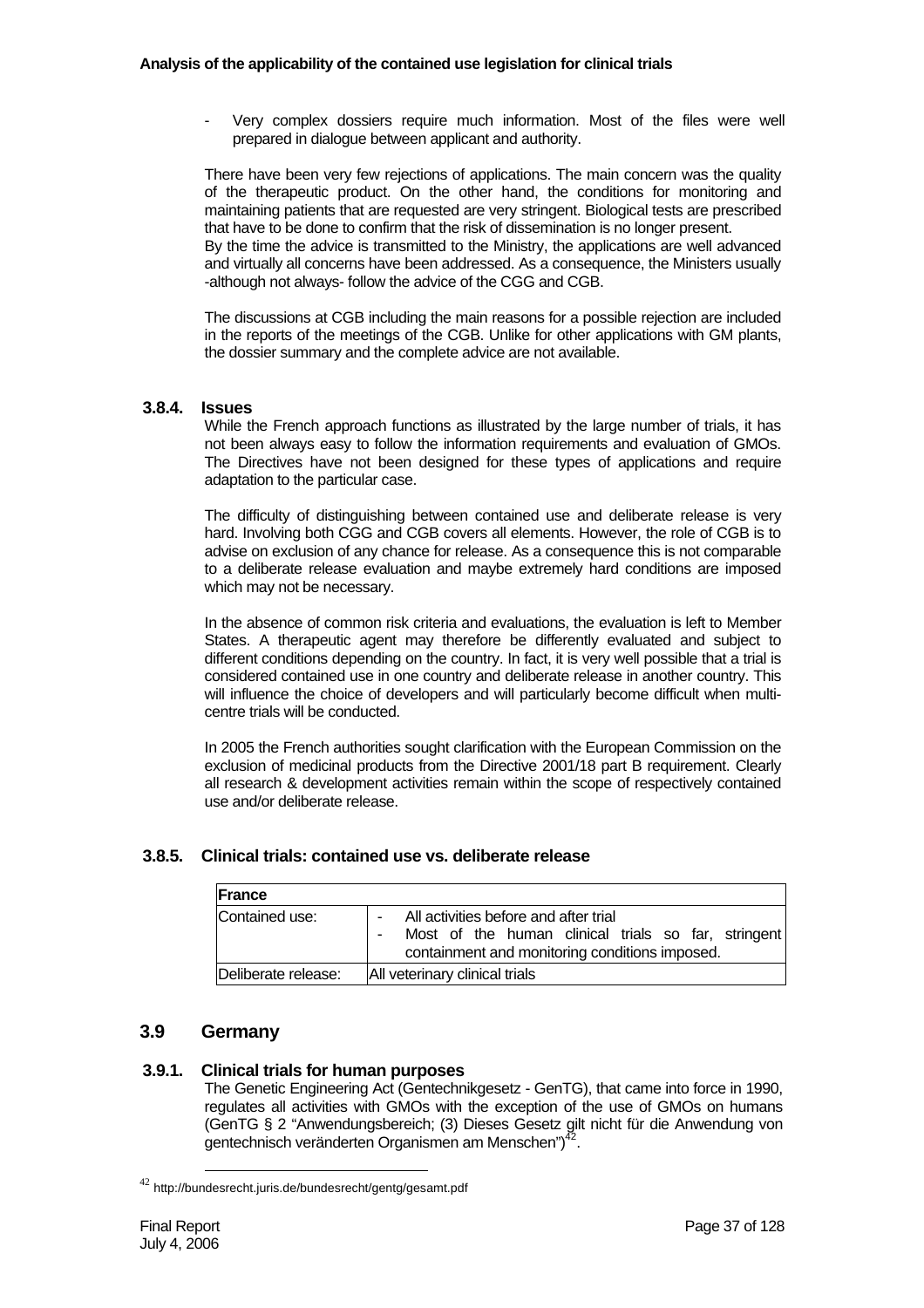The Federal Office of Consumers Protection and Food Safety (Bundesamt für Verbraucherschutz und Lebensmittelsicherheit, BVL) is the leading competent authority (CA) for deliberate release applications of GMOs; the local authorities (Länderbehörden) for the contained use<sup>43</sup>. There is a close co-operation between the BVL and the local authorities. The BVL gives advice to the Federal Government as well as the Federal States (Bundesländer) and their bodies on issues of biological safety in genetic engineering.

Clinical Trials in general are regulated by the German Drug Law (Arzneimittelgesetz, AMG) of 11<sup>th</sup> of December 1998 (BGBI. I S. 3586) and amendments, more in particular the  $12<sup>th</sup>$  amendment (12. AMG-Novelle) of 30th of July 2004 (enforcement:  $6<sup>th</sup>$  of August  $2004$ <sup>44</sup>. The 12<sup>th</sup> amendment is the transposition of the Directive 2001/20/EC on clinical trials and integrates requirements of the deliberate release legislation (Directive 2001/18/EC) on risk assessment.

In the AMG gene therapy medicinal products for human use are named gene transfer medicinal products (GT-MPs) and are defined in §4 (9) AMG. GT-MPs include medicinal products used *in vivo* which consist of or contain plasmid DNA, viral or non-viral vectors, oncolytic viruses or other micro-organisms carrying a therapeutic, a marker or a preventive gene to be transferred to human somatic cells via the action of the microorganism. Gene transfer medicinal products also include genetically modified autologous, allogeneic human cells used *in vivo* and nucleic acids used *in vivo* to modify endogenous genes. Genetically modified xenogeneic cells are xenogeneic cell therapy products as defined in §4 (21) AMG.

According to  $\S$ 77 AMG, the Paul-Ehrlich-Institut<sup>45</sup> is the competent higher authority for gene transfer medicinal products and for xenogeneic cell therapy medicinal products. The "release" of GMOs in relation to clinical trials with medicines that contain or consist of GMOs needs an authorisation by the Paul-Ehrlich-Institut, residing with the Ministry of Health (Bundesministerium für Gesundheit).

Preclinical experiments have to be conducted according to the GenTG; and performed in laboratories or animal facilities of safety levels S1 to S4 (contained use). Laboratory approval is given by the competent Gene Law authority of the German Land. Experiments in safety level 1 laboratories only have to be documented and the competent authority has to be notified, whereas experiments falling under higher safety levels need additional approval by the same authority.

The actual clinical trials involving the use of gene transfer medicinal products or genetically modified xenogeneic cells can only start after authorisation by the Paul-Ehrlich-Institut and the (leading) local ethics committee of the principal investigator.

Apart from the application to the ethics committee(s), only one application is to be submitted.

A recommendation concerning the vote of the local ethics committee used to be given by the Central Commission of Somatic Gene Therapy (CSGT) at the German Medical Association. Since about the middle of 2004, due to a moratorium of the German Medical Association, this is no longer done.

The Paul-Ehrlich-Institut evaluates the acceptability according to current standards of science (manufacture, toxicity data and preclinical testing, protocol); the ethics committees assess the ethical and medical acceptability (local competence, insurance, clinic design, and protocol).

The Paul-Ehrlich-Institut also performs the risk assessment according to 2001/18/EC (topics to be addressed overlap with those of "normal" clinical trials). Also, an opinion is asked at the Federal Office of Consumer Protection and Food Safety (BVL).

 <sup>43</sup> http://www.bvl.bund.de/cln\_027/nn\_494450/DE/06\_\_Gentechnik/gentechnik\_\_node.html\_\_nnn=true

<sup>44</sup> http://www.pei.de/nn\_433704/DE/infos/pu/rechliches-pu/rechtliches-pu-node.html\_\_nnn=true

<sup>45</sup> www.pei.de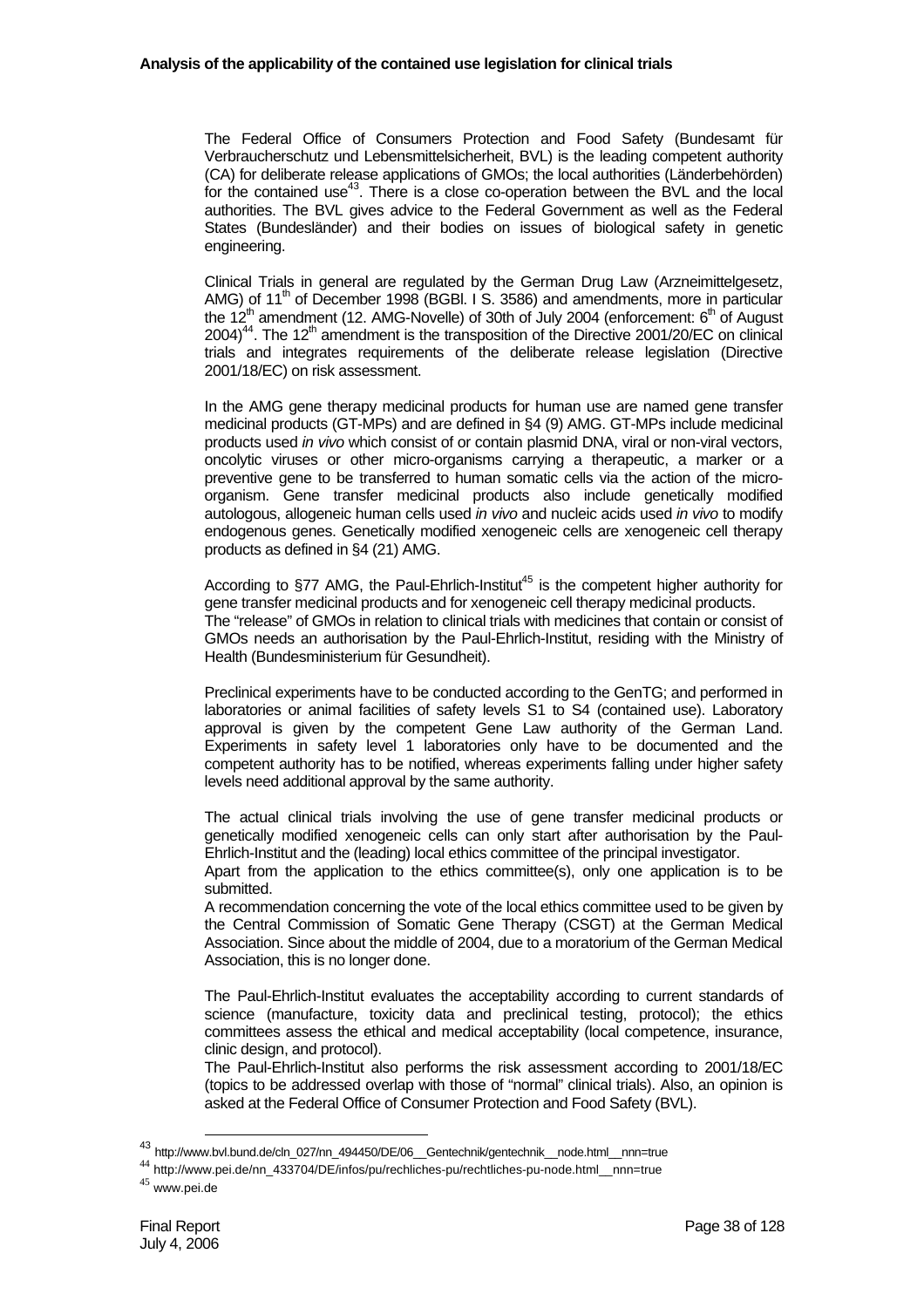Within the Paul-Ehrlich-Institut the Referat "Klinische Prüfungen" is the central point for submission, information and contact with other CAs (also European CAs). It also further coordinates the evaluation by integrating several expertise groups depending on the case. All the evaluations then form the basis for the authorisation.

Ninety days after the receipt of the valid application either the approval or grounds for non-acceptance are issued to the applicant. The applicant can react once (within 90 days), followed by a reassessment of 30 days, and then follows an approval or rejection by the Paul-Ehrlich Institute.

General guidelines are available (reference is made to EMEA guidelines, e.g. CPMP/EWP/463/97: Note for Guidance on Clinical Evaluation of New Vaccines). Further guidelines are available on request. Also, discussions between CA and applicant before submission are common and very helpful.

The trials are performed in hospitals with contained safety laboratories. Transport, storage and inactivation of GT-MPs containing or consisting of GMOs have to be performed according to the GenTG for experimental work with GMOs.

The Paul-Ehrlich-Institut may carry out inspections of the trial site in conjunction with the approval of a clinical trial. The suitability of the facility is assessed by the CA of the Länder. Routine inspections are carried out by the competent authority of the relevant German Land.

Information about clinical trials in Germany is available by the German Registry for Somatic Gene Transfer Studies and will also be available by Internet<sup>46</sup>.

Five applications have been submitted since the implementation of Directive 2001/20/EC; 3 approved, none finished yet. The approved trials are Phase II (2x) and Phase I (1x) and are about viral vectors and genetically modified cells.

### **3.9.2. Clinical trials for veterinary purposes**

In contrast to clinical trials for human medical purposes there are no specific regulations for clinical trials for veterinary purposes in Germany.

Clinical trials for veterinary purposes are regulated by the Genetic Engineering Act (Gentechnikgesetz) depending on the conditions either as contained use or as deliberate release.

In case of contained use the competent authorities are the local authorities (Länderbehörden), in case of deliberate release the Federal Office of Consumer Protection and Food Safety (Bundesamt für Verbraucherschutz und Lebensmittelsicherheit, BVL) is the leading competent authority. The BVL evaluates the safety of genetically modified organisms. In all notification procedures, the BVL asks for an opinion of the Central Commission for Biological Safety (Zentrale Kommission für die Biologische Sicherheit - ZKBS), which hosts experts in the field of bacteriology, virology, plant breeding, medicine and ecology, as well as industrial and environmental safety. No specific explanatory notes or guidance have been issued.

A permit is required.

Clinical trials for the purpose of testing veterinary vaccines have been conducted.

## **3.9.3. Clinical trials: contained use vs. deliberate release**

| Germany        |                                                                                                                            |
|----------------|----------------------------------------------------------------------------------------------------------------------------|
| Contained use: | All preparatory activities<br>Transport, storage, inactivation of products<br>Veterinary trial conducted under containment |

<sup>46</sup> http://www.zks.uni-freiburg.de/dereg.html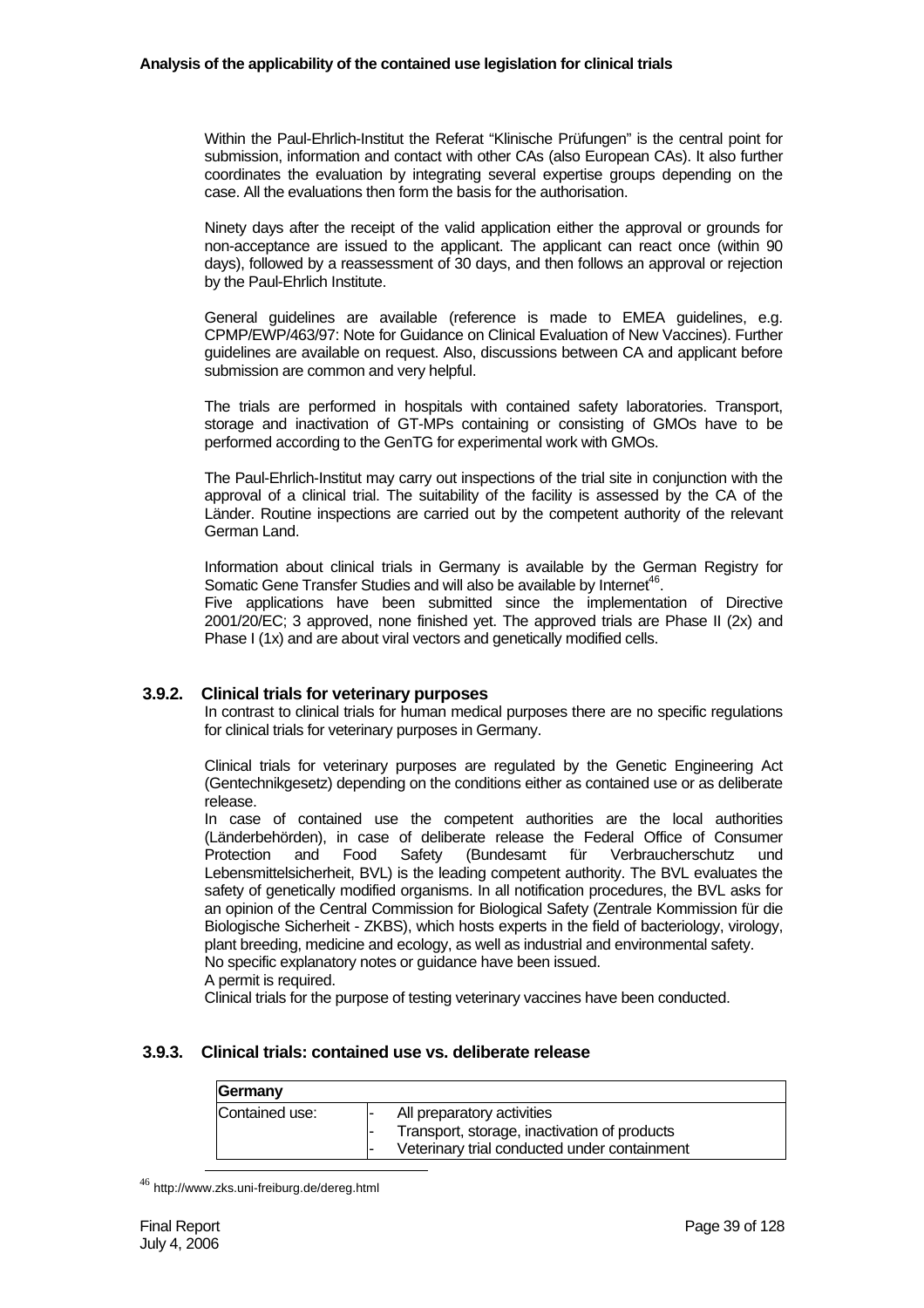| Deliberate release: | Veterinary trial conducted under real-life situations.                                                   |
|---------------------|----------------------------------------------------------------------------------------------------------|
| Specific case       | Taken up in clinical trials regulation<br>Risk assessment according to deliberate release<br>legislation |

# **3.10 Greece**

## **3.10.1. Legal framework**

There is no direct link to the GMO legislation either contained use or deliberate release. There is also no link established between the CA for the GMO aspects and those responsible for product review (veterinary/human medicine). So far no clinical trials with GMOs or gene therapy have been conducted.

The Greek Ministry of the Environment is the CA for Directives 98/81/EC, 2001/18/EC (only for Part B) and for Biosafety protocol.

The contained use directive has been transposed with the Joint Ministerial Decision (2-7- 2002/B 831/11642/1943) and the deliberate release directive with the Joint Ministerial Decision (21-9-2005/B 1334/38639/2017).

While there are quite a few contained use activities, there has been no deliberate release in the field and no clinical trial with GMOs. It is the intention to clarify the situation and provide guidelines on how to comply with the Directive. This will include the establishment of a Working Group for coordination with other Ministries, agencies, but also communication with the stakeholders. It is therefore deemed too early to decide on how clinical trials would be handled.

The National Organisation for Medicines (EOF) of the Ministry of Health & Social Solidarity is the competent authority for medicinal products. They apply the provisions of the clinical trials Directive. Upon a favourable opinion of the Ethics Committee the EOF grants the final authorisation for the study. This is the routine procedure for all clinical trials. This would also be applicable to evaluate applications for gene therapy. So far no such request has been made.

There is no interaction with other agencies, e.g. on environmental issues of GMOs.

# **3.10.2. Clinical trials: contained use vs. deliberate release**

| <b>IGreece</b>      |                                       |
|---------------------|---------------------------------------|
| Contained use:      | Both are possible. No experience yet. |
| Deliberate release: |                                       |

# **3.11 Hungary**

# **3.11.1. Legal framework**

The competent authority for GMOs is the Ministry of Agriculture and Rural Development<sup>47</sup>. Applications for contained use or deliberate release are submitted to the Ministry of Agriculture and Rural Development. The application is forwarded to the Ministry of Environment and Water, Department of International Treaties for Nature Conservation48 for an environmental impact assessment. The opinion by the Ministry of Environment is not binding.

The Hungarian Gene Technology Act does not include clinical trials. The contained use legislation even excludes clinical trials. The Regulation on Chemical and Environmental Safety deals with the environmental safety of GMOs.

 <sup>47</sup> http://www.fvm.hu/main.php?folderID=850&seturl=folder&setlang=eng

<sup>48</sup> http://www.kvvm.hu/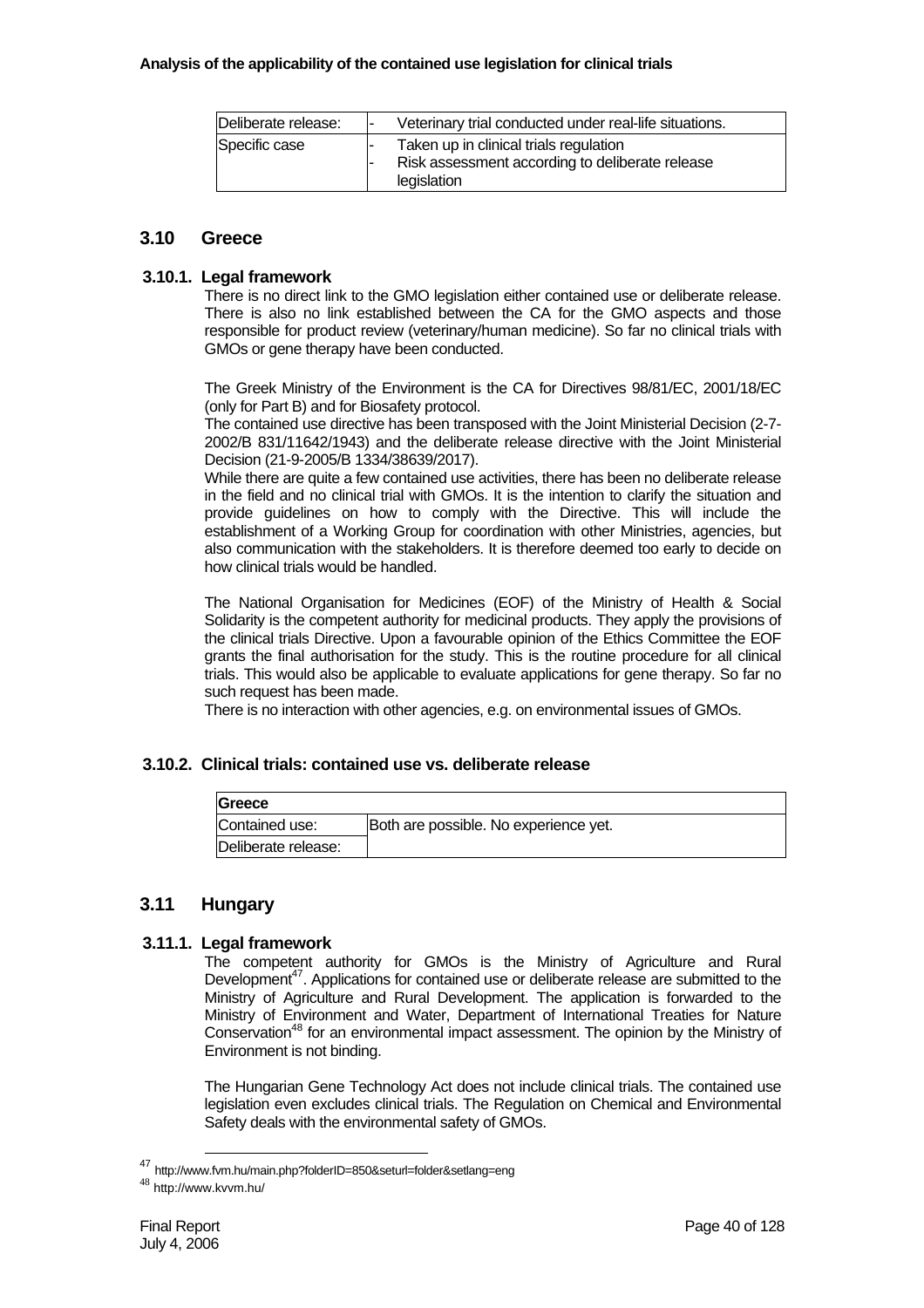According to the CA at the Ministry of Agriculture no clinical trials with GMOs have been applied for. As there have been no applications yet, the conditions for conducting clinical trials with GMOs have not been fully discussed.

The National Institute of Pharmacy<sup>49</sup> is the CA for clinical trials for human medicines.

Two legal documents are covering this topic:

- Decree 35/2005 (VIII. 26.) of the Minister of Health on "The clinical trials on investigational human medicinal products and on application of Good Clinical Practice", and
- Regulation (Act) XCV/2005 (VIII.2.) on human medicines.

There are no specific guidance documents in Hungarian, but the general European documents are available:

- detailed guidance for the request for authorisation of a clinical trial on a medicinal product for human use to the competent authorities,
- notification of substantial amendments, and
- declaration of the end of the trials (EC, October 2005).

A permit needs to be applied for at the National Institute of Pharmacy. According to the National Institute of Pharmacy there have been clinical trials with GMOs.

For veterinary products the competent authority is the Institute for Veterinary Medicinal Products (IVMP)<sup>50</sup>.

# **3.11.2. Clinical trials: contained use vs. deliberate release**

| <b>Hungary</b>      |                                       |
|---------------------|---------------------------------------|
| Contained use:      | Both are possible. No experience yet. |
| Deliberate release: |                                       |

## **3.12 Iceland**

### **3.12.1. Legal framework**

There is no direct link to the GMO legislation either contained use or deliberate release. There is also no link established between the CA for the GMO aspects and those responsible for product review (veterinary/human medicine). So far no clinical trials with GMOs or gene therapy have been conducted.

The Environment and Food Agency is the CA for GMO regulations, contained use as well as deliberate release.

So far only one deliberate release has been performed, relating to genetically modified barley.

No clinical trials with GMOs have been requested and it is open if this would be handled as contained use of deliberate release.

So far, in the absence of applications, there have been no exchanges with the authorities responsible for medicines to coordinate.

<sup>49</sup> http://www.ogyi.hu/

<sup>50</sup> www.ivmp.gov.hu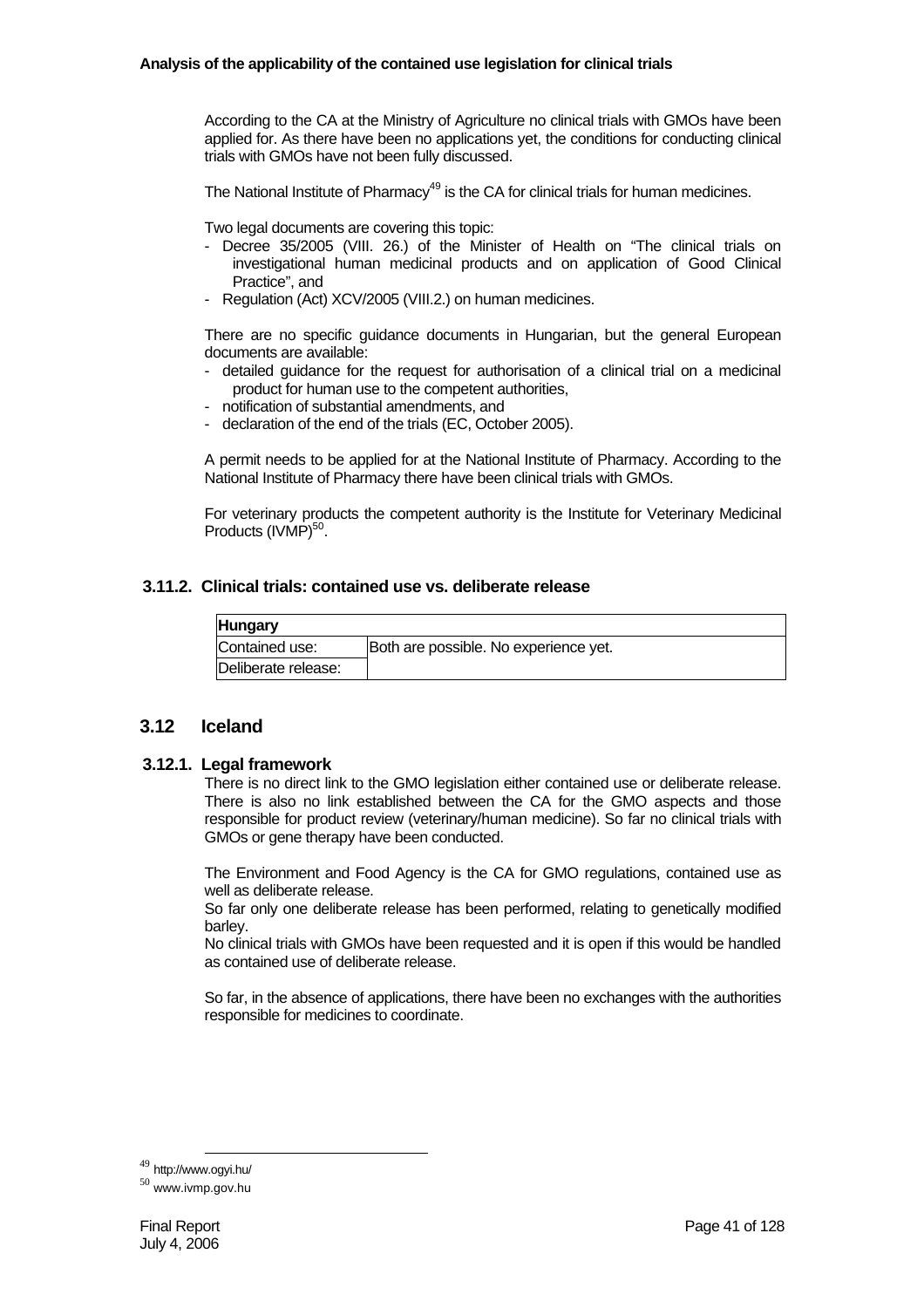## **3.12.2. Clinical trials: contained use vs. deliberate release**

| <b>Iceland</b>      |                                       |
|---------------------|---------------------------------------|
| Contained use:      | Both are possible. No experience yet. |
| Deliberate release: |                                       |

# **3.13 Ireland**

### **3.13.1. Clinical trials for human purposes**

March 2001, the GMO (Contained Use) Regulations, S.I. No 73 of 2001, (transposition of Directive 90/219/EC, amended by Directive 98/81/EC) came into operation under Irish law.

The deliberate release legislation Directive 90/200/EC replaced by Directive 2001/18/EC was transposed into Irish Law - GMO (Deliberate Release) Regulations, S.I. No. 500 of  $2003$  – on the 1st of November 2003<sup>51</sup>.

Clinical trials in Ireland are governed by the European Communities (Clinical Trials on Medicinal Products for Human Use) Regulations, 2004, SI No 190 of 2004. The Regulations transposed into Irish law the provision of Council Directive 2001/20/EC on the approximation of the laws, regulations and administrative provisions of the Member States relating to the implementation of good clinical practice in the conduct of clinical trials on medicinal products for human use $52$ . The regulations supersede the Control of Clinical Trials Acts 1987 – 1990 for clinical trials using medicinal products. However, because of the Act's definition of the conduct of a clinical trial in Article 6 (as amended), the Act still applies to clinical trials involving non-medicinal substances.

Competent authorities are:

- The Environmental protection agency  $(EPA)^{53}$ ,
- Irish Medicines Board (IMB)<sup>54</sup>,
- Ethics committees of the hospitals involved.

Guidance notes by EPA are available and specifically mention clinical trials as an example of a deliberate release application<sup>55</sup>.

Applicants are to submit a dossier to each of the competent authorities. This can be done simultaneously. IMB adheres strictly to the timelines mandated in SI 190 of 2004.

At the IMB a Clinical Trials Sub-Committee meets to review all applications. This committee is a sub-committee of the Advisory Committee for Human Medicines. Again, guidance documents are available<sup>56</sup>. Specific reference is made to the need of a permit by EPA in addition to the "normal" documents when GMOs are involved.

At EPA the decision is taken after many consultations with other departments and experts; e.g. for veterinary medicines also the Department of Agriculture would be involved. Also, the trial site would be inspected before the trial.

One trial has been reviewed so far involving a GM virus (treatment of angina pectoris). This trial was performed at 4 hospitals. The permit contained several special conditions all to prevent escape of the GMM into the environment. The requirements were about waste management, record keeping, reporting of unsuspected events, etc. Many

<sup>51</sup> http://www.epa.ie/Licensing/GMOLicensing/

<sup>52</sup> http://www.imb.ie/inner.asp?nav=2,82&pos=1&num=1

<sup>53</sup> http://www.epa.ie/

<sup>54</sup> http://www.imb.ie/

<sup>55</sup> http://www.epa.ie/Licensing/GMOLicensing/DeliberateReleaseofGMOs/FileUpload,182,en.doc

<sup>56</sup> http://www.imb.ie/inner.asp?nav=2,82&pos=1&num=1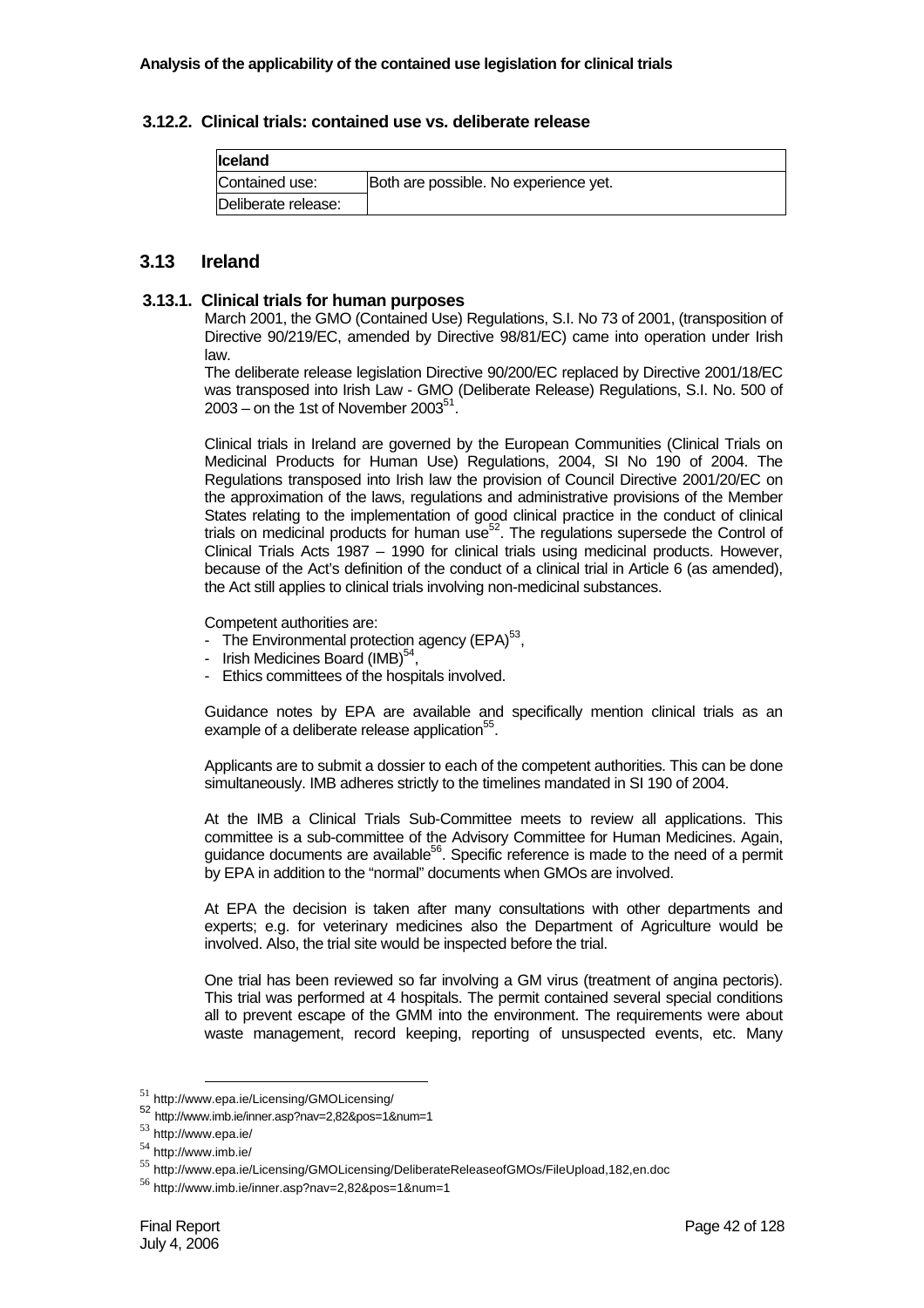measurements were taken from the contained use legislation. In order to study shedding, experiments were integrated in a monitoring program with annual reporting.

# **3.13.2. Clinical trials for veterinary purposes**

Clinical trials for veterinary purposes are reviewed by EPA and the Department of Agriculture and Food. The general legislation is the Animal Remedies Regulation S.I. No.20 of 2005<sup>57</sup>. This regulation is the transposition of Directive 2001/82/EC and amendments, but is covering a broader field and includes also clinical trials. No specific reference to GMOs is made.

Before an application is reviewed a permit by the Department of Health and Children is needed to comply with the Cruelty to Animals Act  $(S.I.$  No.566 of 2002)<sup>58</sup>. Also, the informed consent of the owner of the trial animals must be obtained before the start of a trial.

Other relevant legislation may be the Protection of Animals Act, 1911 and 1965, and the Protection of Animals kept for Farming Purposes Act, 1984.

This Department of Health and Children also inspects the trial sites. The welfare of the trial animals is subject to veterinary supervision by the Department of Agriculture and Food.

Also, the Department of Agriculture and Food issued guidelines on clinical trials for veterinary purposes.

# **3.13.3. Clinical trials: contained use vs. deliberate release**

| <b>Ireland</b>      |                                                 |
|---------------------|-------------------------------------------------|
| Contained use:      | Some "special conditions" e.g. waste management |
| Deliberate release: | Trials with humans<br>Veterinary trials.        |

# **3.14 Italy**

# **3.14.1. Legal framework**

The Ministero dell'Ambiente e della Tutela del Territorio is the CA responsible for the implementation of European Directives 2001/18/EC. However, they are not involved in clinical trials. The Ministero della Salute is responsible for the implementation of European Directives on contained use of GMOs.

When GMOs are deployed in clinical trials they are regulated under the Directive 1998/81/EC for contained use. The Directive has been implemented into the Italian legislation by means of the legislative decree 206/2001, which lays down requirements for a written application-approval procedure for contained use of GMOs as applied in clinical trials. The contained use approval procedure relates to both the clinical site and the clinical use of the product. Class 1 GMOs are subjected to this procedure only for approval of clinical site.

The contained use authorisation procedure is independent from the clinical trial authorisation procedure and runs in a parallel way by a different C.A. The Competent Authority is the "Commissione interministeriale di valutazione delle biotecnologie" (Interministerial Committee for evaluation of biotechnology) seating at the Ministry of Health: Ministero della Salute, Direzione Generale della Prevenzione. The application forms for gene therapy clinical trials are available in the Ministry of Health website

 <sup>57</sup> http://www.agriculture.gov.ie/areasofi/food\_safety/SI\_animalremediesRev3.pdf

<sup>58</sup> http://www.irishstatutebook.ie/ZZSI566Y2002.html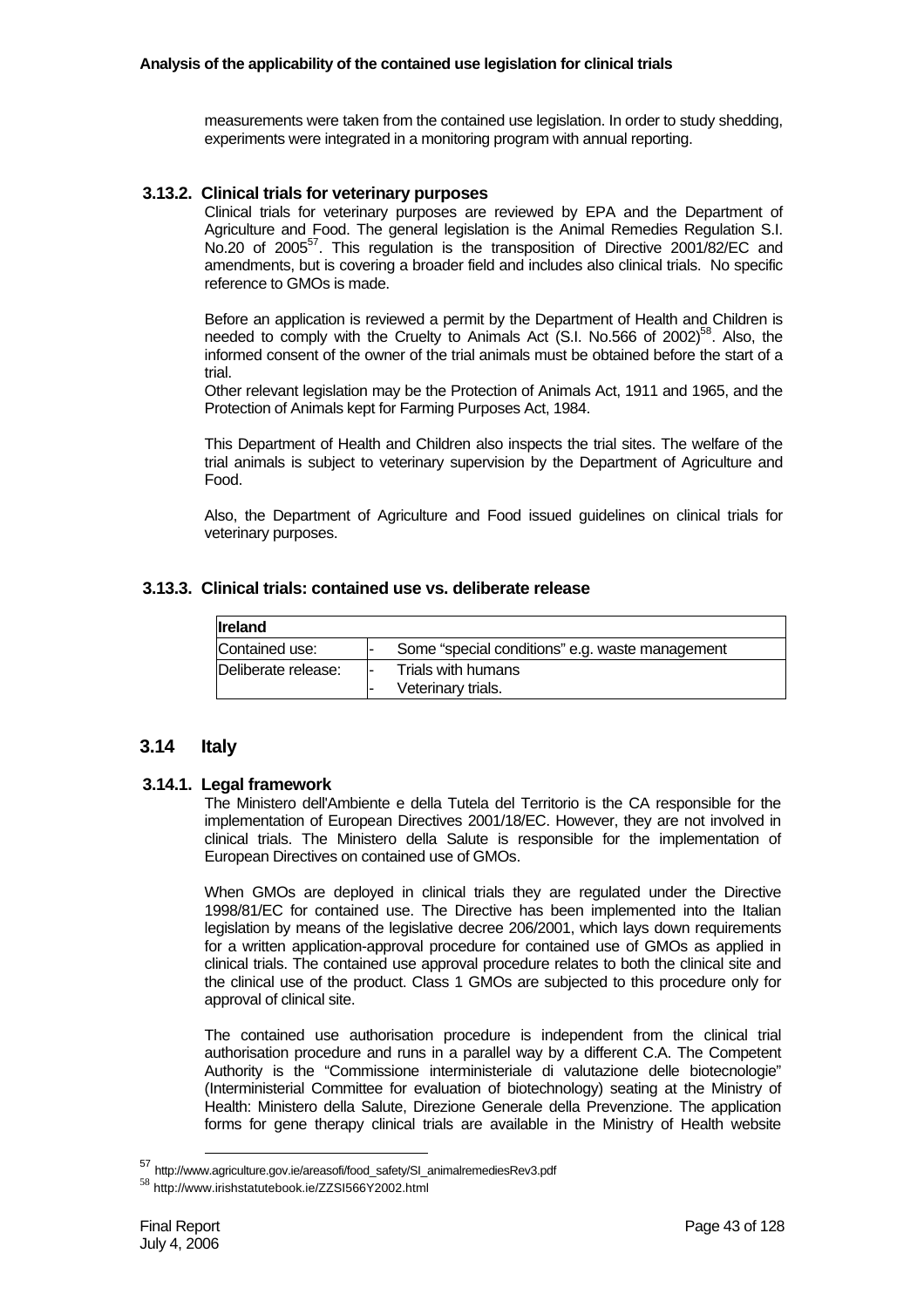("notifica per l'uso confinato in applicazioni di terapia genica" - "notification of contained use for gene therapy applications"). The application form asks from the applicant all the information that is required for evaluation of a GMO activity.

In Italy all clinical trials with GMOs are treated as contained use. In most cases the risk of shedding is minimal and can be reduced by keeping the patient for a few days at the site. Furthermore contained use corresponds better to the actual practice (clinical setting) and the control measures that are in place. Deliberate release is not considered as an option.

The "Agenzia Italiana del Farmaco" (AIFA), part of the Health Ministry, is the competent authority for conducting clinical trials<sup>59</sup> in Italy concerning gene therapy, cell therapy, drug with GMO. In order to receive an authorisation for a clinical trial an applicant needs to pass a local Ethics Committee (reviewing ethical and scientific aspects) and an administrative review. The administrative authorisation is issued by:

- National Institute of Health (for Phase I studies):
- AIFA (for gene therapy, cell therapy, drug with GMO);
- General Director of local Health Unit (for all the other Clinical Trials).

In the case of cell therapy, gene therapy and drugs based on or including GMOs the centralised AIFA review and authorisation is a requirement before the trial can start.

All information on the trial and the GMO is included in a single information package and a single authorisation is delivered. In the case of multi-location clinical trials a coordination site is identified and they issue a single opinion. The additional sites may accept or reject that opinion.

The Istituto Superiore di Sanità (ISS) is responsible for the scientific evaluation of requests for gene and cell therapy. Whenever there are scientific uncertainties (e.g. when a new application has to be reviewed or when new information becomes available) a Commission ("Commissione per la valutazione dell'ammissibilità alla sperimentazione di fase I") that is part of the ISS will provide a scientific evaluation and advice. This is of course the case for Phase I trials, as it is the first time an application is submitted and evaluated in such detail.

When extensive information is available (e.g. Phase II and Phase III), the C.A. is AIFA with expertise from ISS. The procedure then requires only a local evaluation and administrative handling by the AIFA.

This procedure is similar for al medicinal products, including those generated by organisms, consisting of biologicals and gene therapy. In the latter case additional info on the GMO is required in addition to the stringent requirements on safety and quality. All patients are communicated and maintained in a database. This allows for routine followup.

# **3.14.2. Clinical trials: contained use vs. deliberate release**

| <b>Italy</b>        |                                                                                                                           |
|---------------------|---------------------------------------------------------------------------------------------------------------------------|
| Contained use:      | All clinical trials so far.                                                                                               |
| Deliberate release: | So far, not considered to be an option. Clinical settings are<br>considered to be incompatible with a deliberate release. |

 $59$  Legislative Decree no. 211 of 24 June 2003 Transposition of Directive 2001/20/EC relating to the implementation of good clinical practice in the conduct of clinical trials on medicinal products for clinical use (Official Gazette no. 184 of 9/8/2003, Ordinary Supplement no. 130)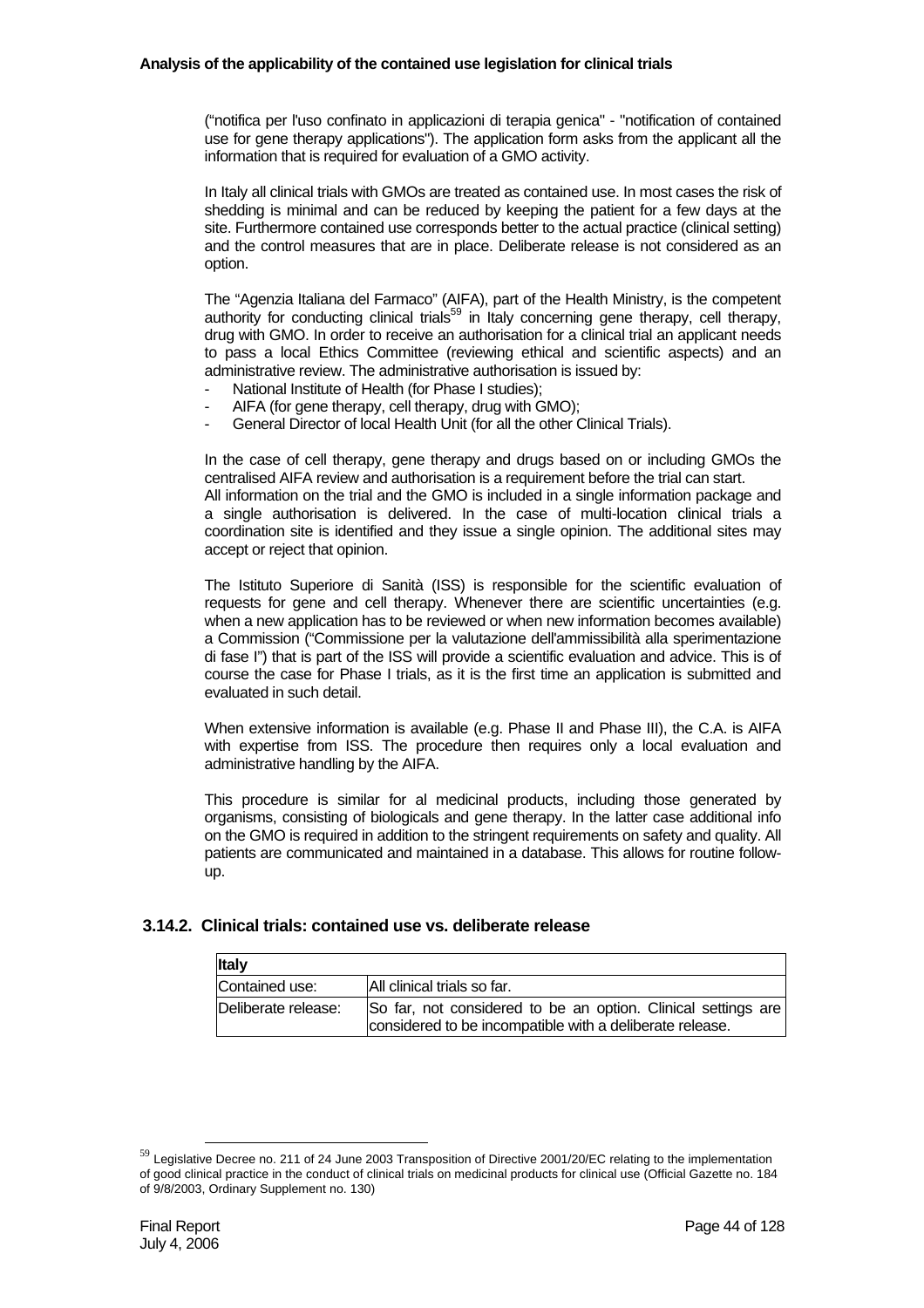# **3.15 Latvia**

## **3.15.1. Legal framework**

The government authority "State Agency of Medicines" (SAM) is monitored by the Minister of Health of the Republic of Latvia. It is responsible for the evaluation of medicinal products and drugs, their registration, monitoring, control and distribution management within the country.

No clinical trials with GMOs have been requested and it is open if this would be handled as contained use of deliberate release.

Recently Cabinet Regulation No 172<sup>60</sup> "Regulations on Conducting Clinical Trials and Non-interventional studies and Labelling of Investigational Medicinal Products, and Procedure for Conducting Inspections on Compliance with the Requirements of Good Clinical Practice " has been published which includes the implementation of the Directive 2001/20/EC.

In this regulation there are specific references for trials with gene therapy or involving genetically modified organisms:

- The evaluation period by the Ethics Committee may be extended;
- The evaluation period by SAM may be extended;
- There is an indication that the authorisation for a clinical trial involving medicinal products containing genetically modified organisms shall be issued in accordance with the normative acts on restricted use and deliberate release into the environment of genetically modified organisms. This means that the regulation for GMO activities applies too.

So far, in the absence of applications, there have been no exchanges with the authorities responsible for GMOs to coordinate.

### **3.15.2. Clinical trials: contained use vs. deliberate release**

| Latvia              |                                       |
|---------------------|---------------------------------------|
| Contained use:      | Both are possible. No experience yet. |
| Deliberate release: |                                       |

# **3.16 Liechtenstein**

### **3.16.1. Relevant regulation**

The contact person at the "Amt für Umweltschutz"<sup>61</sup> was unfortunately not available for discussion.

Contained use and deliberate release applications need an authorisation by the "Amt für Umweltschutz". The environmental risk assessment is performed in collaboration with the "Fachstelle für Biotechnologie des Kantons Zürich" (KSF), Switzerland.

The "Gesetzes vom 17. Dezember 1998 über den Umgang mit gentechnisch veränderten oder pathogenen Organismen", the "Verordnung vom 20. April 1999 zum Gesetz über den Umgang mit gentechnisch veränderten oder pathogenen Organismen" and the "Verordnung vom 27. April 1999 über die Einhebung von Gebühren nach dem

 $^{60}$  Cabinet Regulation No 172 - Riga, 28 February 2006 (Minutes No 12 29.§) Regulations on Conducting Clinical Trials and Non-interventional studies and Labelling of Investigational Medicinal Products, and Procedure for Conducting Inspections on Compliance with the Requirements of Good Clinical Practice; Issued pursuant to Section 5, Clauses 6 and 15 of the Pharmacy Law

 $61$  http://www.llv.li/amtsstellen/llv-aus-home.htm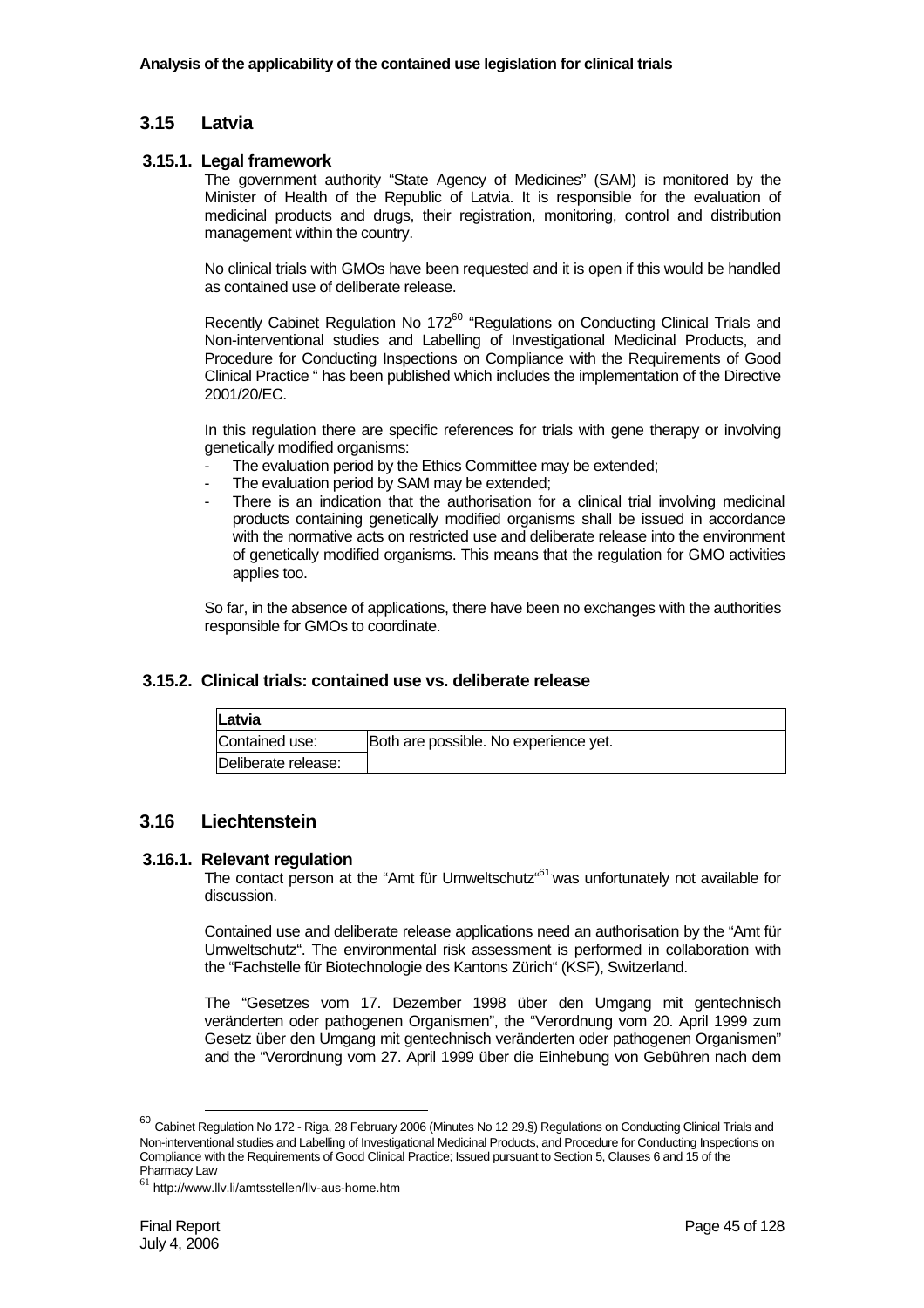Gesetz über den Umgang mit gentechnisch veränderten oder pathogenen Organismen" regulate activities with GMOs<sup>62</sup>.

No specific information for clinical trials could be collected.

# **3.17 Lithuania**

# **3.17.1. Legal framework**

The Ministry of Environment, Nature Protection Department is responsible for the implementation of European GM Directives. So far 5 consents for contained use facilities have been delivered, none covering a clinical trial. No deliberate release has been carried out and there are no clinical trials with GMOs at the moment.

There is nothing particular in the law on clinical trials with GMOs so any application would follow the normal procedure either as contained use or as deliberate release. There are no specific explanatory notes and guidance prepared for applicants for the clinical trials involving GMOs in Lithuania.

The applicant must receive the consent for contained use of GMOs from the Ministry of Environment<sup>63</sup> according to the Order on Regulation on Contained Use of Genetically Modified Micro-organisms<sup>64</sup> adopted by the Order No 413 of the Minister of Environment on August 4, 2003 (amended on April 29, 2004 by the Order No D1-233 and on March 4, 2005 by the order No D1-130).

For clinical trials for human use the consent from the Ministry of Health must be obtained. In the case of clinical trials involving the GMOs, additionally the consent of the Ministry of Environment to the deliberate release into the environment of GMOs for research and development purposes, according to the Order of the Minister of Environment Regulation on GMOs Deliberate Release into the Environment, Placing on the Market $65$  (in force since 1 May 2004).

The applicant must receive the consent from the State Food and Veterinary Service for clinical trials for veterinary purposes and in the case of clinical trials involving GMOs, additionally the consent of the Ministry of Environment to the deliberate release into the environment of GMOs for research and development purposes.

# **3.17.2. Clinical trials: contained use vs. deliberate release**

| Lithuania           |                                                                                        |  |  |
|---------------------|----------------------------------------------------------------------------------------|--|--|
| Contained use:      | Necessary for all manipulations                                                        |  |  |
| Deliberate release: | Seems required for actual clinical trials for human as well as<br>veterinary purposes. |  |  |

# **3.18 Luxembourg**

# **3.18.1. Relevant regulation**

The GMO regulations on contained use and deliberate release is incorporated in the Law of 13th of January 1997 (relative au contrôle de l'utilisation et de la dissémination

<sup>62</sup> http://www.gesetze.li/DisplayLGBl.jsp?Jahr=1999&Nr=104

http://www.gesetze.li/DisplayLGBl.jsp?Jahr=1999&Nr=106

Law on Genetically Modified Organisms (Official Gazette 2001, No. 56 – 1976)

<sup>64</sup> Order on Regulation on Contained Use of Genetically Modified Micro-organisms (Official Gazette 2003, Nr. 80 – 3671)

<sup>&</sup>lt;sup>65</sup> Order on Regulation on Genetically Modified Organisms Deliberate Release into Environment and Placing on the Market (Official Gazette 2004, No. 71 – 2487.)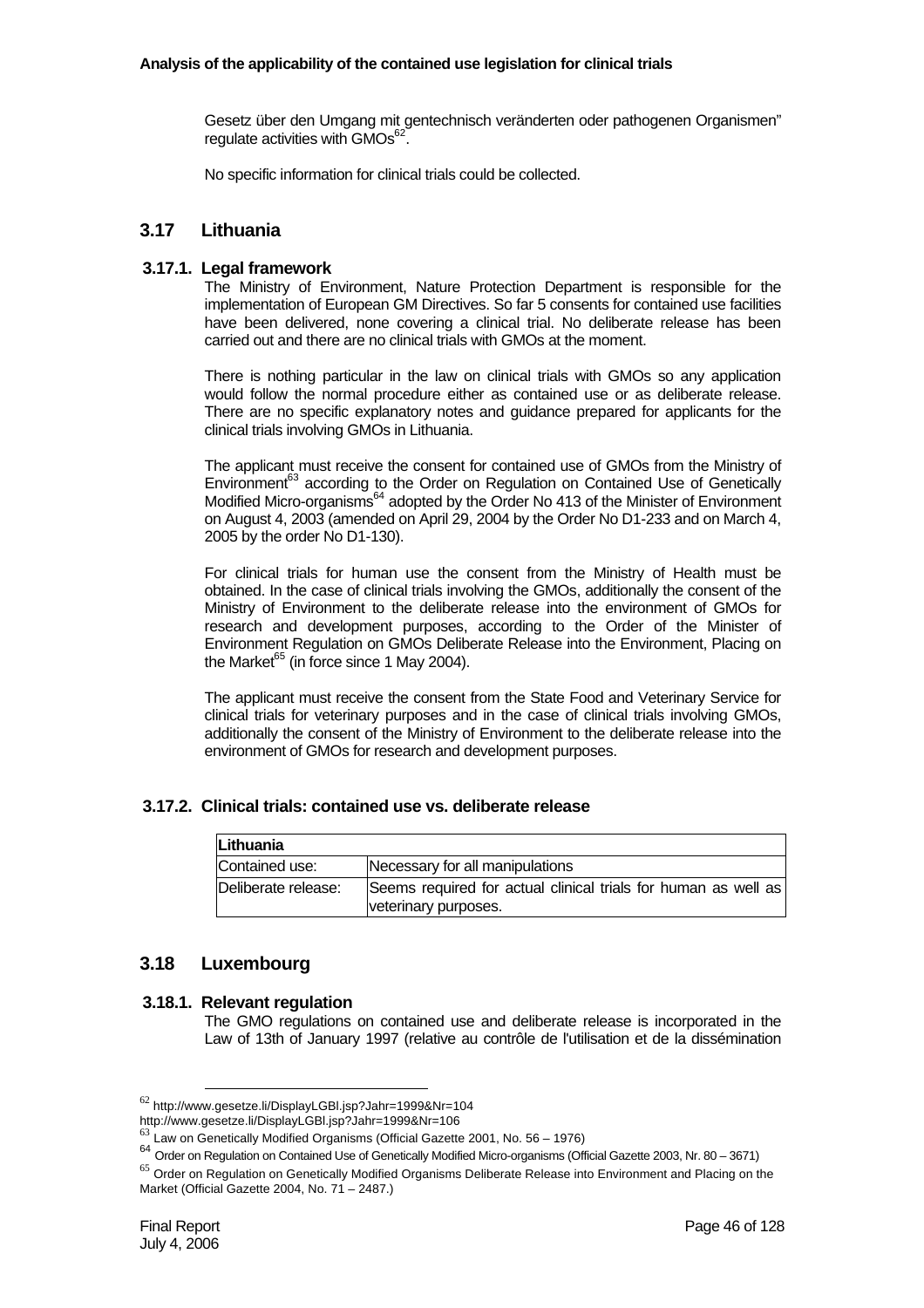des organismes génétiquement modifiés) amended by the Law of 13th of January 200466

Laws and decrees do not specifically mention clinical trials with GMOs.

The Ministry of Health is the competent authority for both clinical trials and the GMO aspect.

The bill transposing Directive 2001/20/EC has been adopted on February 3, 2006.

No notifications have been submitted yet. In the event an application would be submitted the Law of 13th of January 1997 provides the assembly of an inter-ministerial committee to review the proposal. Also, experts might be invited even from outside Luxembourg.

No specific guidance notes are available.

## **3.18.2. Clinical trials: contained use vs. deliberate release**

| Luxembourg          |                    |
|---------------------|--------------------|
| Contained use:      | Both are possible. |
| Deliberate release: |                    |

## **3.19 Malta**

### **3.19.1. Relevant regulation**

The competent authority for GMO issues is the Malta Environment and Planning Authority (MEPA). Information is available on the website www.mepa.org.mt

In Malta the contained use (Directive 90/219/EC, amended by Directive 98/81/EC) and deliberate release (Directive 2001/18/EC) regulations are transposed into national laws, respectively $67$ :

- Legal Notice 169 of 2002: Contained Use of Genetically Modified Micro-organisms Regulations, 2002 (as amended by Legal Notice 194 of 2002 and Legal Notice 168 of 2004);
- Legal Notice 170 of 2002: Deliberate Release into the Environment of Genetically Modified Organisms Regulations, 2002.

Although no applications have been submitted yet, the trials would have to be performed according to the requirements of the contained use or deliberate release legislation as determined by the risk assessment for the specific GMO in the trial.

There are no guidance documents specific for clinical trials available, but normal procedure would start with an informal discussion with the applicant.

Once an application is received by MEPA, the Biosafety Co-ordinating Committee (BCC) secretariat forwards a copy of the application to the BCC members for review and assessment. The Biosafety Co-ordinating Committee (BCC) was set by means of the, Biosafety Co-ordinating Committee Regulations, 2002 (Legal Notice 290 of 2002). The main function of the BCC is to advise The Malta Environment and Planning Authority (MEPA) and the Minister responsible for Rural Affairs and the Environment on environmental implications of GMOs. It is composed of members from different ministries and expert scientists.

The Biosafety Co-ordinating Committee will discuss the methods, asks supplementary questions to the applicant and sets conditions for the trials on a case-by-case basis.

 <sup>66</sup> http://www.legilux.public.lu/

 $67$  http://www.mepa.org.mt/environment/index.htm?GMOs/mainpage.htm&1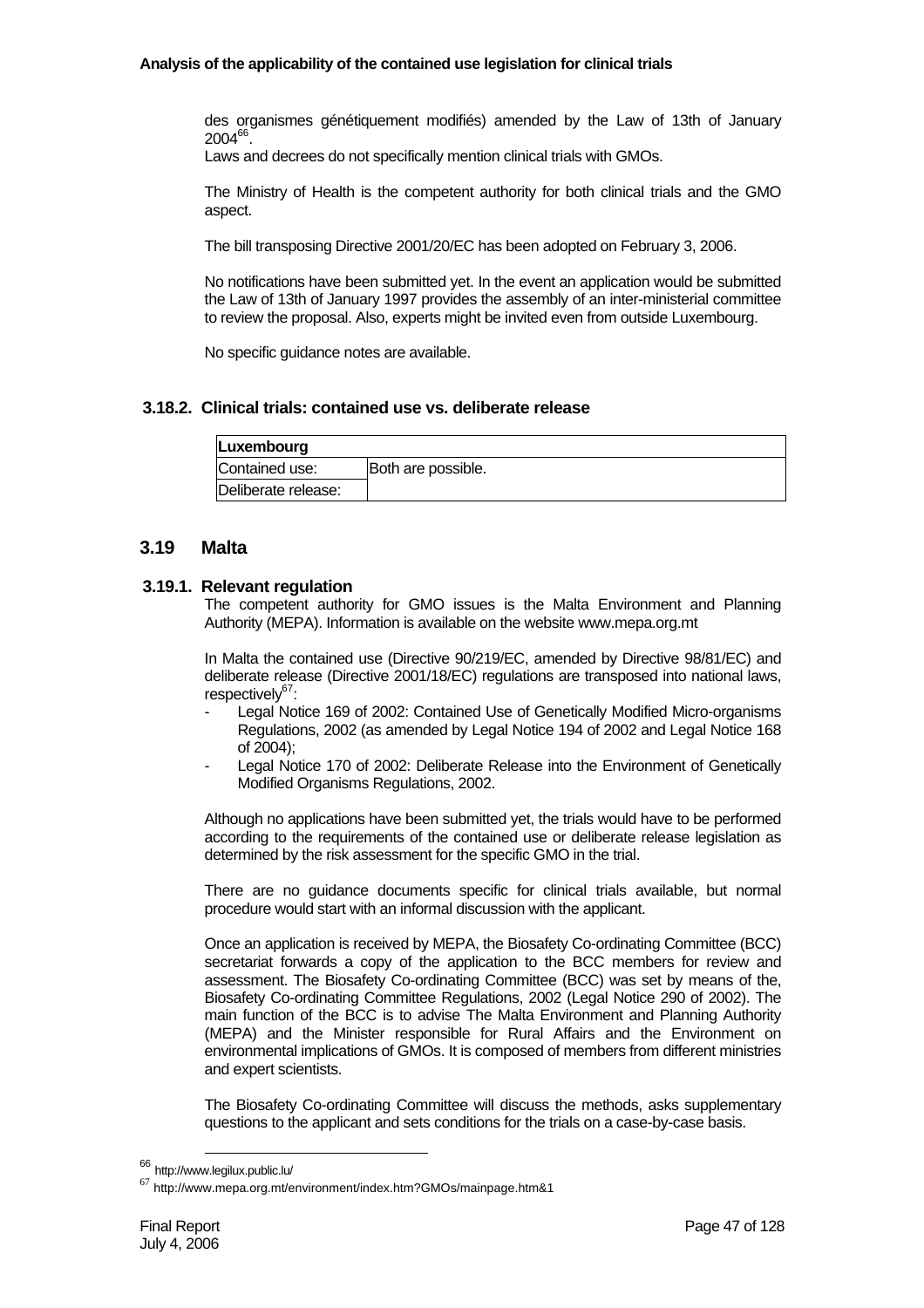Also, the Medicines Authority would be consulted. MEPA issues the permits for the trials as well as for the facilities.

For clinical trials the Medicines Authority is the competent authority. Clinical trials are regulated according to the Medicines Act, 2003 (Act no III of 2003) amended by Act no II, 2004, and further by the Clinical trials Regulations, 2004 L.N. 490 of  $2004^{68}$ , the transposition of Directive 2001/20/EC.

To conduct a clinical trial locally, one must submit applications with both the Medicines Authority and Ethics Committee and an authorisation by the Medicines Authority and a positive opinion by the Ethics Committee are required.

General guidance notes are available on the agency's website<sup>69</sup>. These notes make reference to the obligation to obtain an authorisation for contained use or deliberate release in case of GMOs.

Also, the Maltese Health Ethics Committee opinion is required.

# **3.19.2. Clinical trials: contained use vs. deliberate release**

| Malta               |              |  |  |                                                          |  |  |
|---------------------|--------------|--|--|----------------------------------------------------------|--|--|
| Contained use:      |              |  |  | Both are possible, choice to be determined based on risk |  |  |
| Deliberate release: | lassessment. |  |  |                                                          |  |  |

# **3.20 the Netherlands**

### **3.20.1. Legal Frame work – Competent Authorities**

GMO legislation in the Netherlands is comprised in the Genetically Modified Organisms Decree implementing Directive 90/219/EEC, amended by 98/81/EC, and Directive 2001/18/EC. It is further elaborated in the "Regeling genetisch gemodificeerde organismen" ("Regeling") as published in the Law gazette of June 12, 1998, and amendments. The Decree and the "Regeling" are integrated in the "Integrale versie van de Regeling genetisch gemodificeerde organismen en het Besluit genetisch gemodificeerde organismen" of the  $3<sup>rd</sup>$  of September 2004<sup>70</sup>.

Applications are submitted to the National Institute for Public Health and the Environment (RIVM), Bureau for Genetically Modified Organisms (Bureau GGO) that is responsible for the administrative and technical-scientific processing of the applications. The Commission Genetic Modification (COGEM) is advisory to the Ministry of Housing, Spatial Planning and the Environment (VROM) who issues the permits.

For clinical trials on humans the CA is the Central Committee on Research Involving Human Subjects (CCMO) that resides with the Ministry of Health, Welfare and Sport (VWS).

The Medical Research Involving Human Subjects Act (WMO) of the 26<sup>th</sup> of February 1998 that regulates clinical trials was recently amended to implement Directive 2001/20/EC.

The CCMO concentrates on the ethical as well as patient related aspects (clinicopharmaceutical evaluation).

For clinical trials with animals also the Ministry of Agriculture, Nature and Food Quality (LNV) is involved. Relevant legislation is the Animal Act (WOD) of the  $12<sup>th</sup>$  of January 1977 en the Decree on Biotechnology with Animals (Besluit biotechnologie bij dieren) of

 <sup>68</sup> http://www.doi.gov.mt/EN/legalnotices/2004/11/LN490.pdf

<sup>69</sup> http://www.medicinesauthority.gov.mt/pub/guidance\_notes\_ct2.pdf

 $^{70}$  http://www.vrom.nl/ggo-vergunningverlening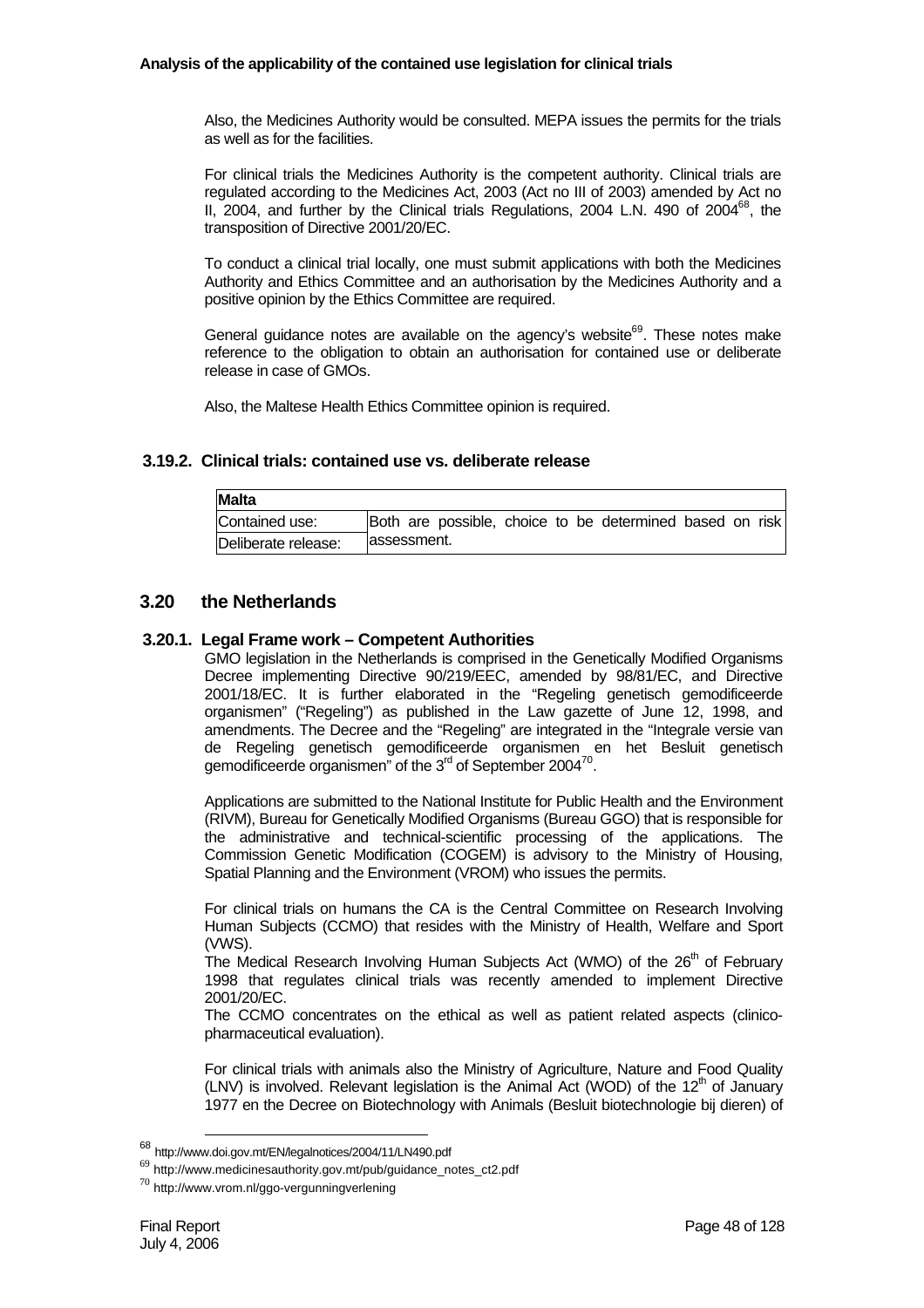the  $30<sup>th</sup>$  of June 2004<sup>71</sup>. The "Commissie Biotechnologie bij Dieren" advises the Minister of LNV.

In case medicinal products are based on an immunological principle also the Immunological Medicinal Products Decree (BIF) of the 15<sup>th</sup> of July 1993, is involved. Batch control is performed by the Health Care Inspectorate (IGZ).

# **3.20.2. Procedural aspects - Conditions**

The Gene Therapy Office is responsible for the coordination of all gene therapy licensing procedures. As different authorities are involved in assessing clinical trials with GMOs the Gene Therapy Office was established in October 2004 to streamline the assessment procedures and to serve as a procedural information point.

Depending on the type of trial 2 to 3 applications need to be submitted to comply with the different legislations. They are combined in one form to reduce the overlap in requested data. The applicant may also decide to split the form and send in the different parts on different points in time.

The Gene Therapy office directs the application to the authorities involved. Informal meetings with the applicant to prepare the application are an option for the applicant and will streamline the process.

In case of studies on animals (clinical trials for veterinary purposes) separate applications are submitted to each of the CAs. In this case the Gene Therapy Office has no role.

The CAs each perform the assessments, meet each other and discuss to harmonise permit conditions etc.

Because the procedures for the different permits are subject to different legislation the applicable deadlines are different. Furthermore, during each procedure additional information may be requested. Then the "procedural-clock" in this procedure stops.

The decisions/authorisations are communicated to the applicant via the Gene Therapy **Office** 

The executing party receives an authorisation, not the sponsor; and as a consequence, multi-centre trials need several authorisations.

Each executing party needs to appoint an environmental safety officer (MVF).

Besides gene therapy trials, the Bureau GGO considers all clinical trials where GMOs are involved for both human and veterinary purposes. Trials with GMOs also include trials with naked DNA as it cannot be excluded that experiments with naked DNA result in a GMO as defined by the EU legislation.

Clinical trials on humans with GMOs are considered to be deliberate release trials for human beings are free to move and cannot be forced to stay within the trial setting. Often other limitations (e.g. devices not present in a contained area) ask for a deliberate release assessment. In the same way, preparation/manufacturing (e.g. of somatic cells) may be performed as deliberate release with conditions imposed.

Also, when animals are involved practical reasons (e.g. number of animals) often exclude the use of a physical containment. Risk assessments therefore always consider the possibility of an escape of the GMO.

An applicant is nevertheless free to choose for a contained use application in case of a trial with animals. Preclinical trials with animals are contained use applications.

Furthermore the European Regulation 726/2004 states that for a market authorisation dossier a written consent under the deliberate release directive has to be included. The accessory risk assessment is then necessary for applications for market approval.

<sup>71</sup> http://www9.minlnv.nl/servlet/page?\_pageid=332&\_dad=portal30&\_schema=PORTAL30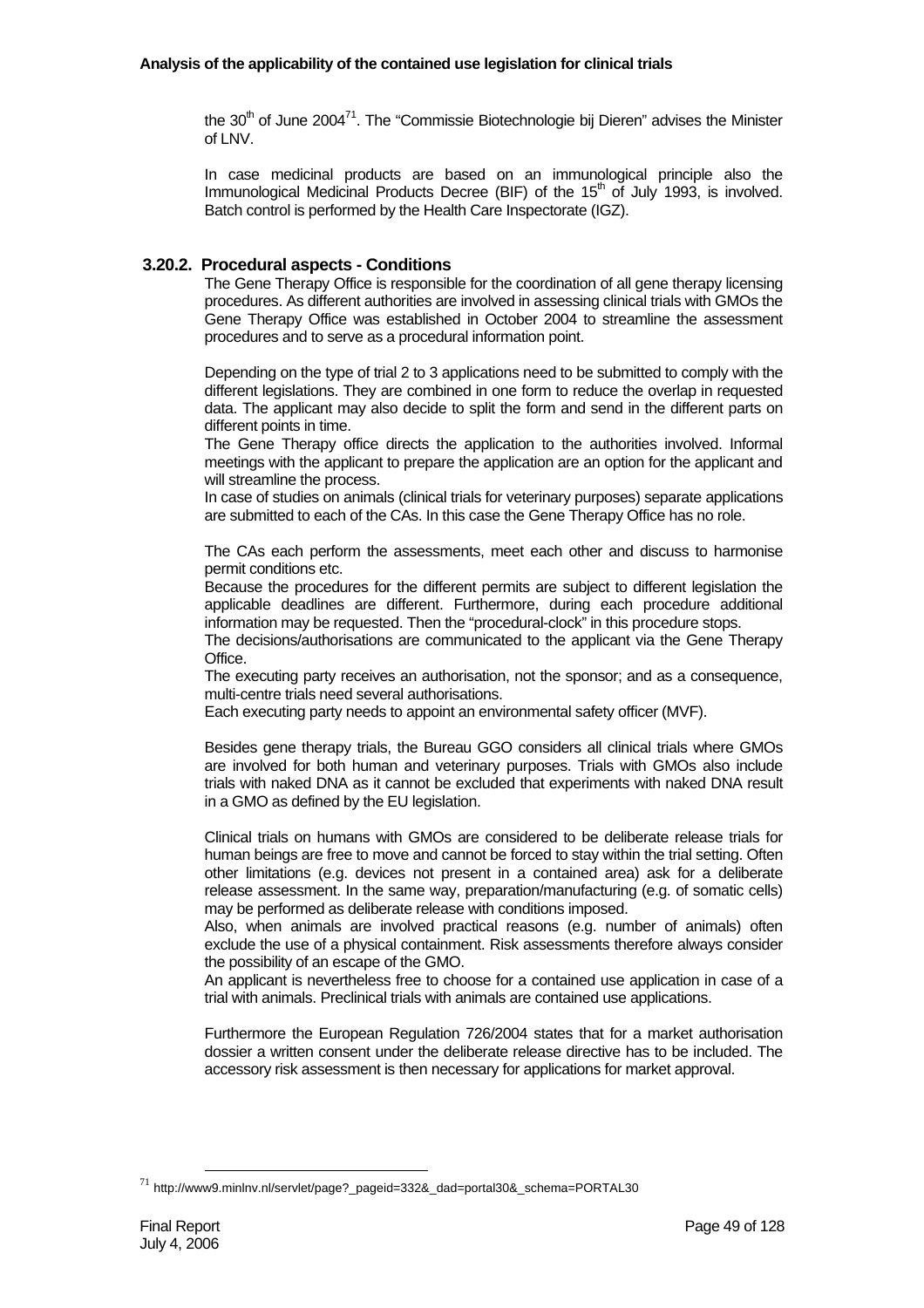### **3.20.3. Considerations**

Industry strongly asks for harmonisation between Member States. The Dutch CA is a proponent for harmonisation of gene therapy legislation (interpretation) in the EU. Therefore the Dutch CA has started a discussion in the EU on harmonisation.

Since the establishment of the Gene Therapy Office 2 applications were submitted, but many more before that.

Surveillance for the GMO aspect is done by VROM inspection that acts independently from the authorising bodies.

No problems in implementing the legislation or in compliance with the conditions have been encountered.

All legal documents are available on the internet<sup>72</sup> as well information about the gene therapy office<sup>73</sup>. This site has all necessary documents and links to legislation. It also includes extensive guidelines for researchers and sponsors with regard to the assessment by official bodies of clinical research involving gene therapeutics in the Netherlands both in Dutch and in English.

Information on the Dutch CA for GMOs in contained use and deliberate release can also be found on the internet.<sup>74</sup>

## **3.20.4. Clinical trials: contained use vs. deliberate release**

| <b>The Netherlands</b> |                                                                                                                                                                                       |
|------------------------|---------------------------------------------------------------------------------------------------------------------------------------------------------------------------------------|
| Contained use:         | - pre-clinical trials in animals<br>- some animal trials when in containment (choice of<br>applicant)                                                                                 |
| Deliberate release:    | - clinical trials with humans (humans are free to move $+ $<br>many times additional locations needed for specific<br>evaluation)<br>- some animal trials when outside of containment |

## **3.21 Norway**

#### **3.21.1. Legal Frame work – Competent Authorities**

As a consequence of the Agreement on the European Economic Area, Norway follows to a large extend the Directives and Regulations applicable in the EU.

All clinical trials in Norway, both human and veterinary, must be approved by the Norwegian Medicines Agency (NMA). Clinical Trials are mainly regulated by international and national laws and the European Directive 2001/20/EC, which is fully implemented in the Norwegian Regulation<sup>75</sup> relating to clinical trials on medicinal products for human use, of 24. September 2003. The Regulation specifies that clinical trials that involve gene therapy or the use of genetically modified organisms as medicinal products should also be approved pursuant to Act no. 56 of 5 August 1994 relating to biotechnology. Clinical trials of medicinal products that consist of or contain genetically modified organisms may involve the deliberate release of the organism, and should be approved in advance

l

<sup>72</sup> http://www.overheid.nl/home/biotech/regels/

<sup>73</sup> http:/www.vrom.nl/ggo-vergunningverlening => Loket gentherapie.

<sup>74</sup> www.vrom.nl/biotechnologie.

 $75$  FOR 2003-09-24 nr 1202: Regulation relating to clinical trials on medicinal products for human use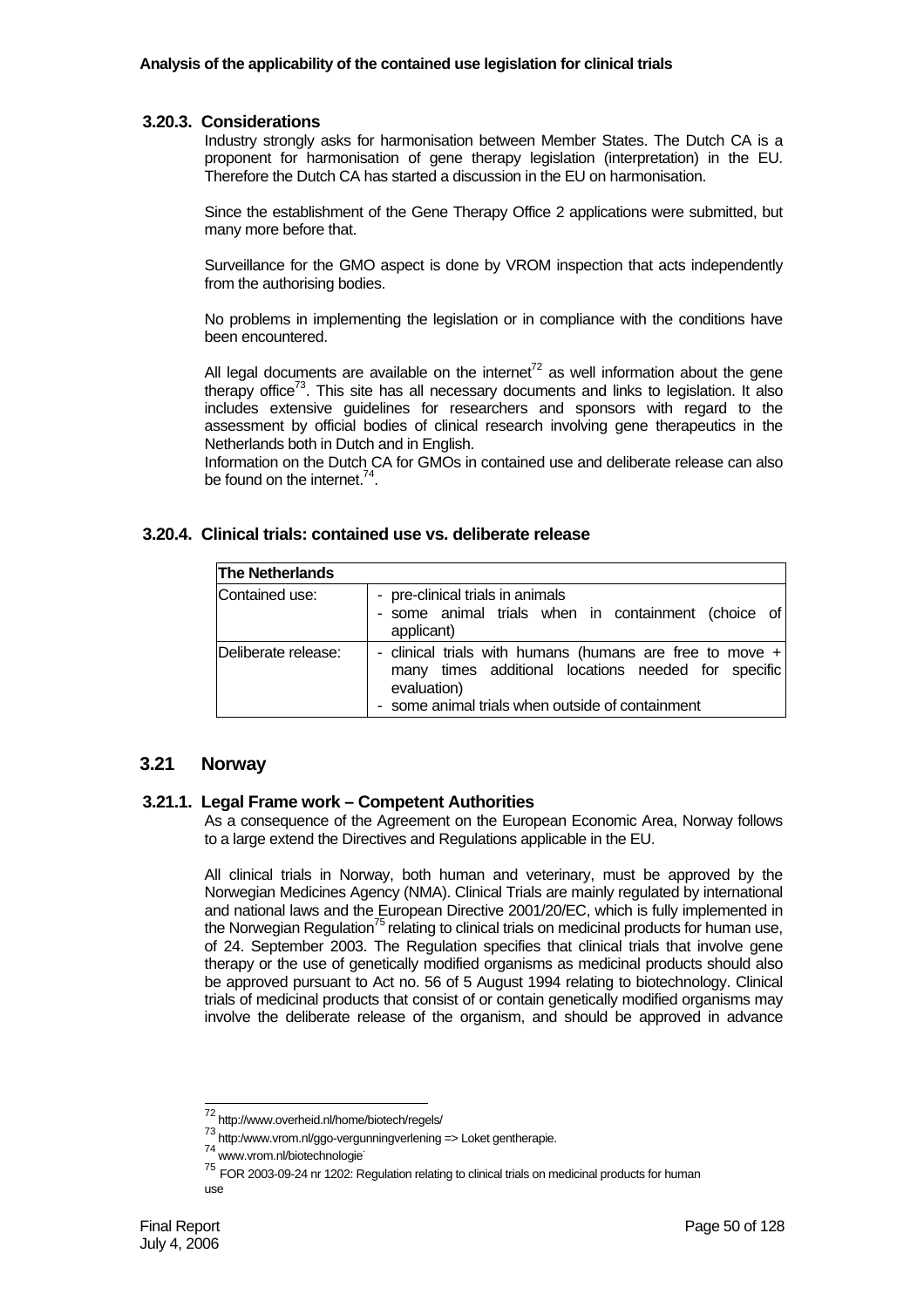pursuant to Act no. 38 of 2 April 1993 relating to the production and use of genetically modified organisms (the Gene Technology Act<sup>76</sup>).

All aspects of activities with GMOs are regulated in the Gene Technology Act. This act does not exclude medicinal products.

The competent authorities for GMO in Norway is the Ministry of the Environment, represented by the Directorate for Nature Management (DR -CD/2001/18/EC) and the Ministry of Health and Care Services represented by the Directorate for Health and Social Affairs (CU-CD/98/81/EC). All contained use of GMOs in Norway requires either a notification or an approval; deliberate release requires approval.

GMO medicinal products developed in Norway will need to be approved or notified according to the Gene Technology Act and already on the developing stage be registered by the authorities. The link to contained use/deliberate release for imported products is dependent on the NMA informing the applicants about the GMO regulations or that the applicants are aware of the regulations.

Clearly all preparations involving GMOs would be considered as such and require the according measures for contained use - even if the preparation is approved by the EMEA as a medicinal product and the GMO directives no longer apply (this is possible due to the Norwegian Agreement on the European Economic Area). The question of contained use or deliberate release as applied to the specific clinical trial is, however, still open.

As far as GMOs in clinical trials are concerned, there are no explanatory notes for applicants.

In the past there has been one clinical trial involving GM adenovirus for gene therapy but there was no link made to the GMO regulation at that time. At this moment no clinical trials with GMOs are occurring. Should in future an application be made, then the first authority to be contacted would be the HealthAauthority. This would then trigger further consultation, especially between the Health and the Environmental Authority to decide on the proper handling as contained use or as deliberate release.

Clinical trials involving the use of GMOs that are not performed in a closed system with physical barriers to limit contact between the organisms and humans and the environment, and consequently not considered as contained use, are considered as deliberate release.

There are no principal objections to any of the procedures, although it is true that so far no experience with the deliberate release procedure has been accumulated. Any deliberate release requires a public hearing.

# **3.21.2. Clinical trials: contained use vs. deliberate release**

| <b>Norway</b>       |                                                                                    |
|---------------------|------------------------------------------------------------------------------------|
| Contained use:      | - all pre-clinical preparations<br>- Trial performed in closed system              |
| Deliberate release: | - Trials not performed in closed system with physical barriers<br>to limit contact |

# **3.22 Poland**

# **3.22.1. Legal Frame work – Competent Authorities**

 $^{76}$  The Act relating to the production and use of genetically modified organisms (Gene Technology Act) – Act N° 38 of 2 April 1993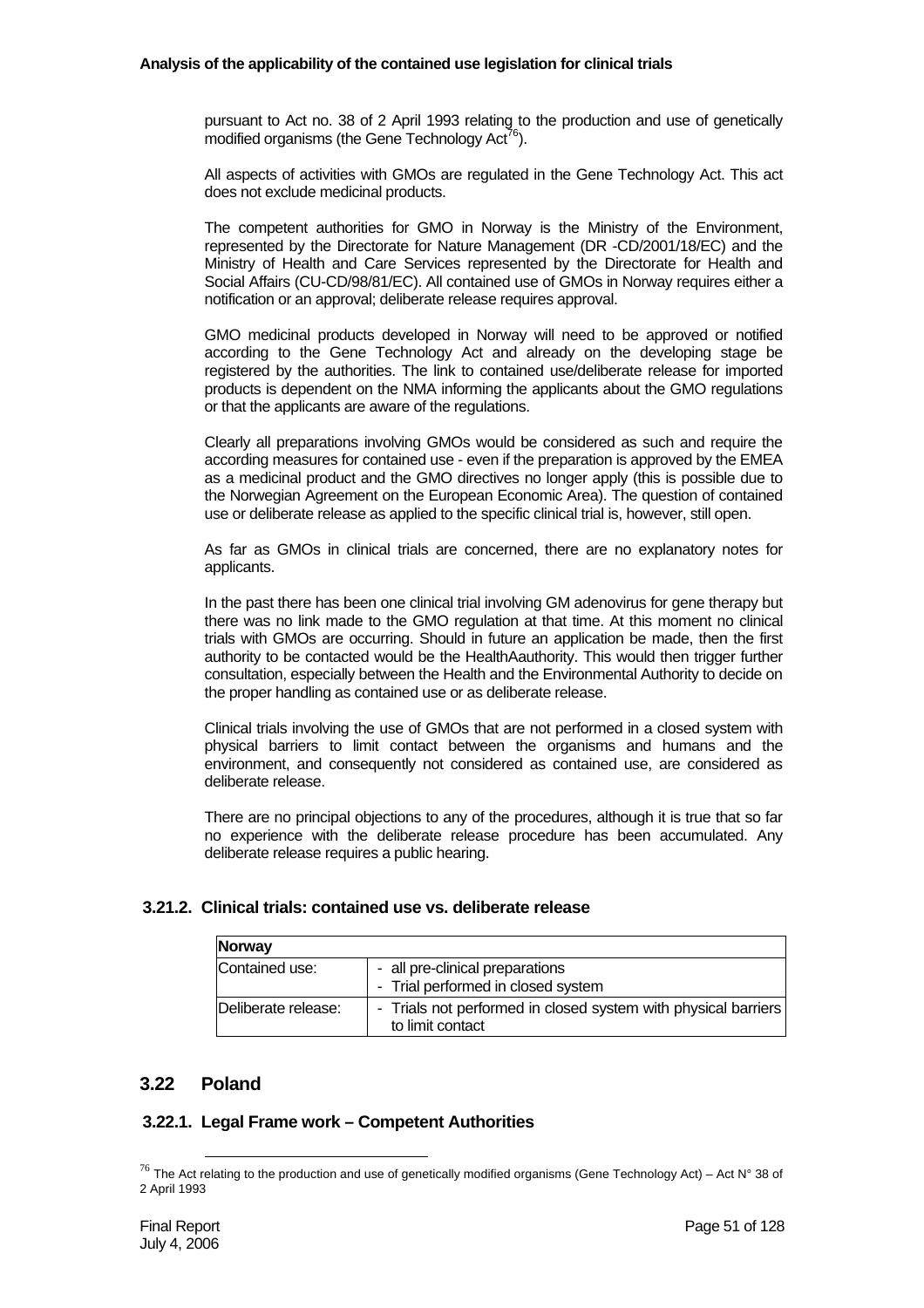The Minister of the Environment is the Competent Authority for Directive 90/219/EEC and Directive 98/81/EC. Both Directives are implemented into national law in the Act of 22 of June 2001 on genetically modified organisms<sup>77</sup>. According to article 5 of this Act "a consent for the contained use of GMOs or for the deliberate release of GMOs into the environment, or the permit to place GMO products on the market shall not relieve the applicant from the obligation to obtain permits or other decisions related to any such activities required under separate provisions".

Provisions of the Act on GMOs are connected only with decisions involving GMMs and GMOs. Chapter 3 of this Act is related to contained use of GMMs and GMOs. In a publicly available register<sup>78</sup> supervised by the Minister of the Environment there is information on competent authorities, legal acts (both Polish and EU), procedures and documents necessary to provide for any GMO trial, guidance notes for applicants, formats of application forms, submitted applications, decisions in place and other. The application form for contained use of GMM is published in the Regulation of the Ministry of the Environment of 6 June 2002<sup>79</sup> laying down the formats of application forms for consent and authorisation of activities involving GMOs.

For contained use of GMMs and GMOs there are obligatory special safety conditions, including for waste disposal. Information about safety conditions in facilities are published in the Regulation of the Ministry of the Environment on 29 November 2002<sup>80</sup> laying down the list of pathogenic organisms and their classification, as well as the measures required for particular containment levels. Contained use of GMMs and GMOs are supervised by State Labour Inspection and State Sanitary Inspection. In the case of clinical trials with GMMs applicants are obligated to receive other decisions made by the Minister of Health, who supervises all clinical trials.

According to the "Act of 6th of September 2001 Pharmaceutical Law" the Competent Authority for clinical trials in Poland is the Minister of Health. The Act Pharmaceutical Law implements Directive 2001/20. In case of clinical trials with GMMs it is necessary to obtain the Minister's of Health consent, the Ethics Committee's opinion and consent by the Minister of the Environment for contained use of GMMs.

Currently in the Minister's of the Environment register there are no registered clinical trials with GMMs, but there are some contained use activities with GMMs and GMOs performed, which might be used in the future in clinical trials.

### **3.22.2. Clinical trials: contained use vs. deliberate release**

| Poland              |                                       |
|---------------------|---------------------------------------|
| Contained use:      | Both are possible, no experience yet. |
| Deliberate release: |                                       |

# **3.23 Portugal**

### **3.23.1. Relevant regulation**

The "Istituto do Ambiente" of the Ministry of Environment is the competent authority for authorisations for GMOs in contained use and deliberate release.

The relevant legislation is the Decree-Law no. 2/2001, of January 4 for contained use, and the Decree-Law no. 72/2003, of April 10 for deliberate release.

<sup>77</sup> OJ 2001 No 76, item 811

<sup>78</sup> http://gmo.mos.gov.pl

<sup>79</sup> Official Journal of 27 June 2002 - attachment No1

 $80$  Official Journal 02.212.1798 on 16 December 2002 pursuant to Article 13 of the Act on Genetically Modified Organisms of 22 June 2001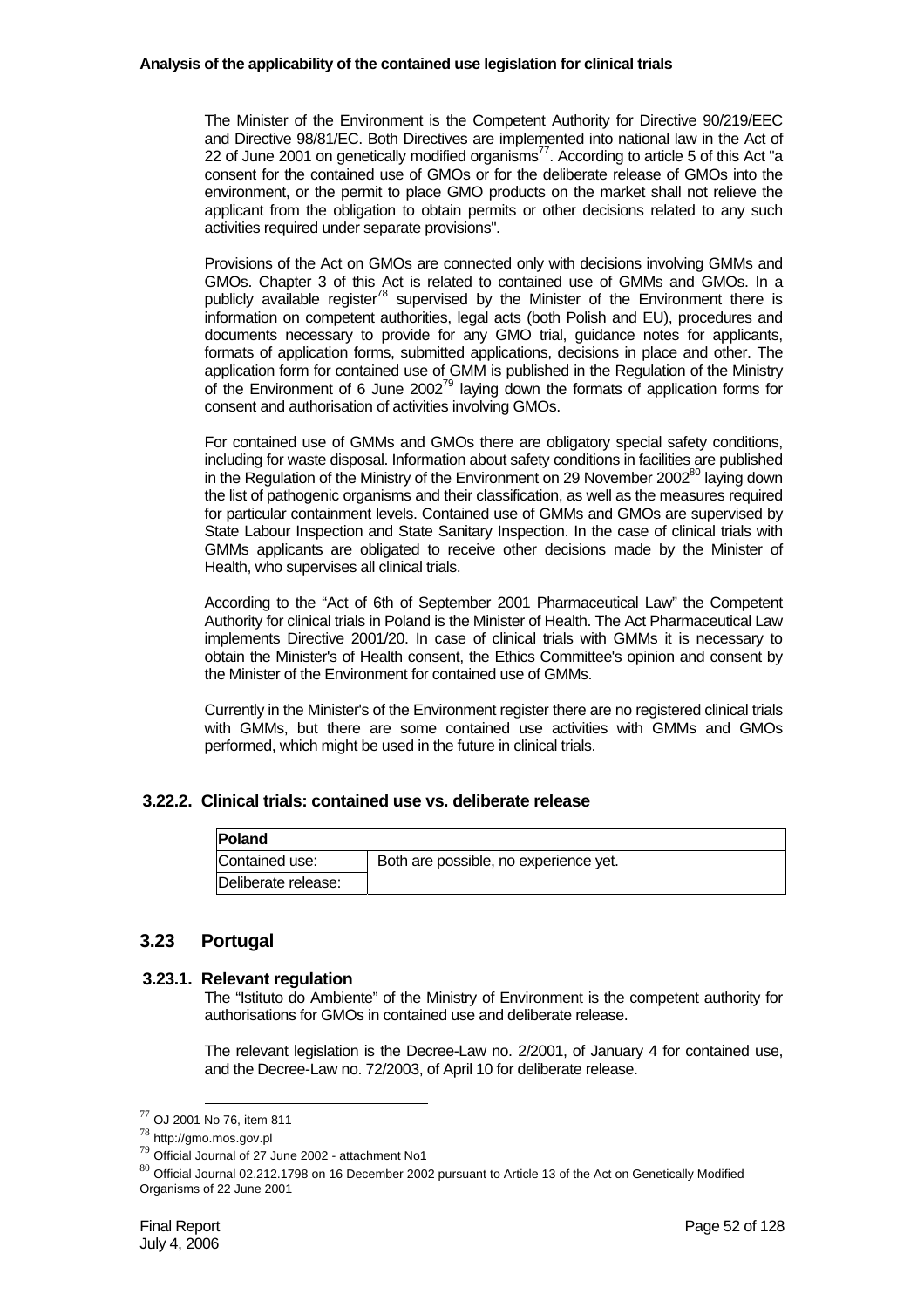On their website the Institute explains and provides data on GMOs, primarily on GM plants<sup>81</sup>. No specific guidelines for clinical trials are provided.

The risk assessment to evaluate the risk for the human health (other than the patient's health) and the environment is performed by the Institute.

Although no applications have been received so far, the trial will be considered as a contained use or deliberate release application depending on the facilities and the GMO involved.

Permits for clinical trials for both human and veterinary purposes are to be applied for at INFARMED, the National Institute of Pharmacy and Medicines. INFARMED evaluates the technical-scientific aspects.

Clinical trials for human purposes are regulated according to Directive 2001/20/EC in Law 46/2004 of August  $19^{82}$ .

Guidance notes and application forms can be found on INFARMED's website<sup>83</sup>.

The Portaria no.124/99 of February 17 establishes the requirements for clinical trials for veterinary purposes $^{84}$ .

Two authorisations are needed issued by:

- the Ministry of Environment, and
- INFARMED.

Also, an inspection certificate is required.

#### **3.23.2. Clinical trials: contained use vs. deliberate release**

| <b>Portugal</b>     |                                                                |
|---------------------|----------------------------------------------------------------|
| Contained use:      | Both are possible depending on specification of facilities and |
| Deliberate release: | GMO involved.                                                  |

# **3.24 Slovak Republic**

#### **3.24.1. Relevant regulation**

In the Slovak Republic genetically modified organisms are regulated according to the 399 DECREE of the Ministry of Environment of the Slovak Republic of the 1<sup>st</sup> of October 2005, implementing the Act on use of genetic technologies and genetically modified organisms; i.e. 151 ACT of 19 February 2002 on the use of genetic technologies and genetically modified organisms, amended by the Act. No. 77/2005 Coll. as of 3 February 2005. The Act is about both contained use and deliberate release.

The Act on Drugs and Medical Devices No 140/1998 Coll. in the wording of Act No 9/2004 Coll.; Section 3: Clinical trials, does not contain specific requirements for clinical trials with GMOs. Nevertheless, cross-reference is made to the Ministry of Environment with regard to the GMO aspect.

The competent authorities are the State Institute for Drug Control<sup>85</sup> and the Ministry of

<sup>81</sup>http://www.iambiente.pt/portal/page?\_pageid=33,32142&\_dad=gov\_portal\_ia&\_schema=GOV\_PORTAL\_IA&id\_doc=5070 &id\_menu=5122

http://www.iambiente.pt/portal/page?\_pageid=33,32142&\_dad=gov\_portal\_ia&\_schema=GOV\_PORTAL\_IA&id\_doc=6116<br><sup>82</sup>http://www.infarmed.pt/portal/page/portal/INFARMED/LEGISLACAO/LEGISLACAO\_FARMACEUTICA\_COMPILADA/TIT ULO III/TITULO III CAPITULO I/lei 46 2004.pdf

<sup>83</sup> http://www.infarmed.pt/portal/page/portal/INFARMED

<sup>84</sup>http://www.infarmed.pt/portal/page/portal/INFARMED/LEGISLACAO/LEGISLACAO\_FARMACEUTICA\_COMPILADA/TITU LO\_III/TITULO\_III\_CAPITULO\_IV/portaria\_124-99.pdf

<sup>85</sup> http://www.sukl.sk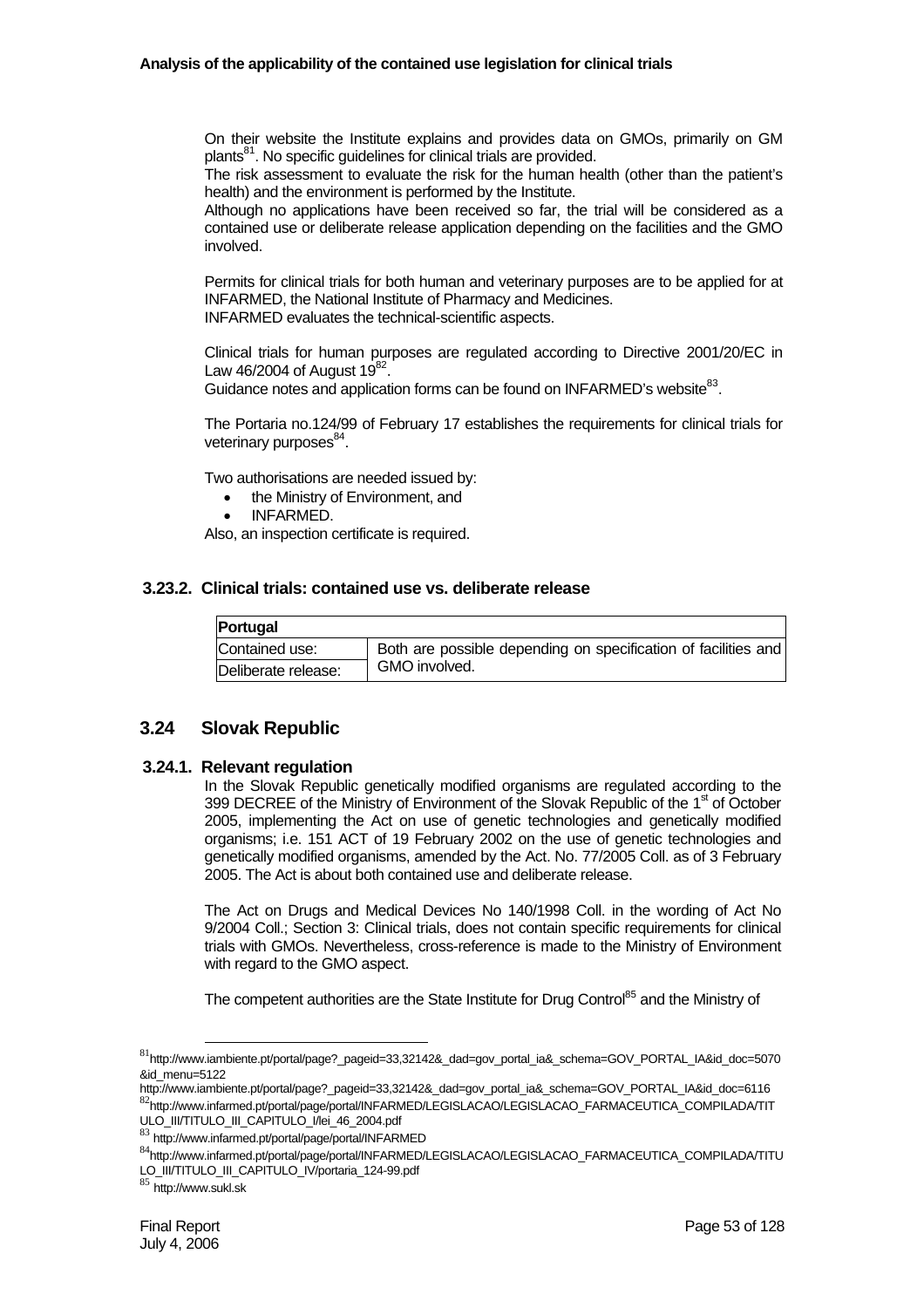Environment of the Slovak Republic<sup>86</sup> and permits are needed from both. Also, an ethics committee is involved as with other clinical trials.

Although no clinical trials with GMOs are performed so far, they would be reviewed and performed as contained use trials if they would be in laboratories or stables and cowhouses, or as a deliberate release trial if they would be carried out in the environment (e.g. patient returning home after treatment in hospital).

# **3.24.2. Clinical trials: contained use vs. deliberate release**

| <b>Slovak Republic</b> |                                                                                                                                                |
|------------------------|------------------------------------------------------------------------------------------------------------------------------------------------|
| Contained use:         | If trial is conducted in containment (laboratory, stable or<br>cowhouse).                                                                      |
| Deliberate release:    | - If the trial is not conducted in containment (field)<br>- If the treated individual can leave containment (e.g. patient<br>leaving hospital) |

# **3.25 Slovenia**

# **3.25.1. Relevant regulation**

So far the GMO issues have essentially been dealt with by the 3 CAs, namely the Ministry of Agriculture, the Ministry of Health and the Ministry of the Environment.

There is a legal framework $87$  implementing the contained use and deliberate release. The advisory bodies consist of a Commission for GMO management, a scientific committee for contained use and a scientific committee for releasing GMOs. In these committees physicians and medical doctors are included and there are plans to extend the membership to include additional expertise.

The Agency for Medicinal Products and Medical Devices is the Competent Authority for medical products in Slovenia. There are yearly approximately 60 clinical trials reviewed, but so far none has included a GMO.

The main legal reference is the "Medicinal Products and Medical Devices Act". This Act defines medicinal products and medical devices for use in human and veterinary medicine, the requirements for their manufacture and their placing on the market as well as the conditions and measures for assuring their quality, safety and efficacy.

The Law does not explicitly talk about GMO pharmaceutical, but they are regulated with Rules under this Act: Rules on procedures for obtaining a marketing authorisation for medicinal products (Official Journal of Republic of Slovenia no. 67/00), Rules on analytical testing of Medicinal Products (Official Journal of Republic of Slovenia no. 73/00) and Rules on pharmacological and toxicological testing of medicinal products (Official Journal of Republic of Slovenia no. 44/00). Also the recent implementation of the clinical trials directive includes the references to GMOs literally as in the Directive.

The review system is based on an initial evaluation by the State Ethics Committee. Taking into account their opinion, the local regulatory committee consisting of experts will evaluate the application and provide an advice. It is expected that at this level also GMO specific issues can be evaluated. Finally the Agency will issue the decision.

<sup>86</sup> http://www.enviro.gov.sk

 $87$  Management of genetically modified organisms act (UL RS 67/2002, 26.07.2002 stran 7635)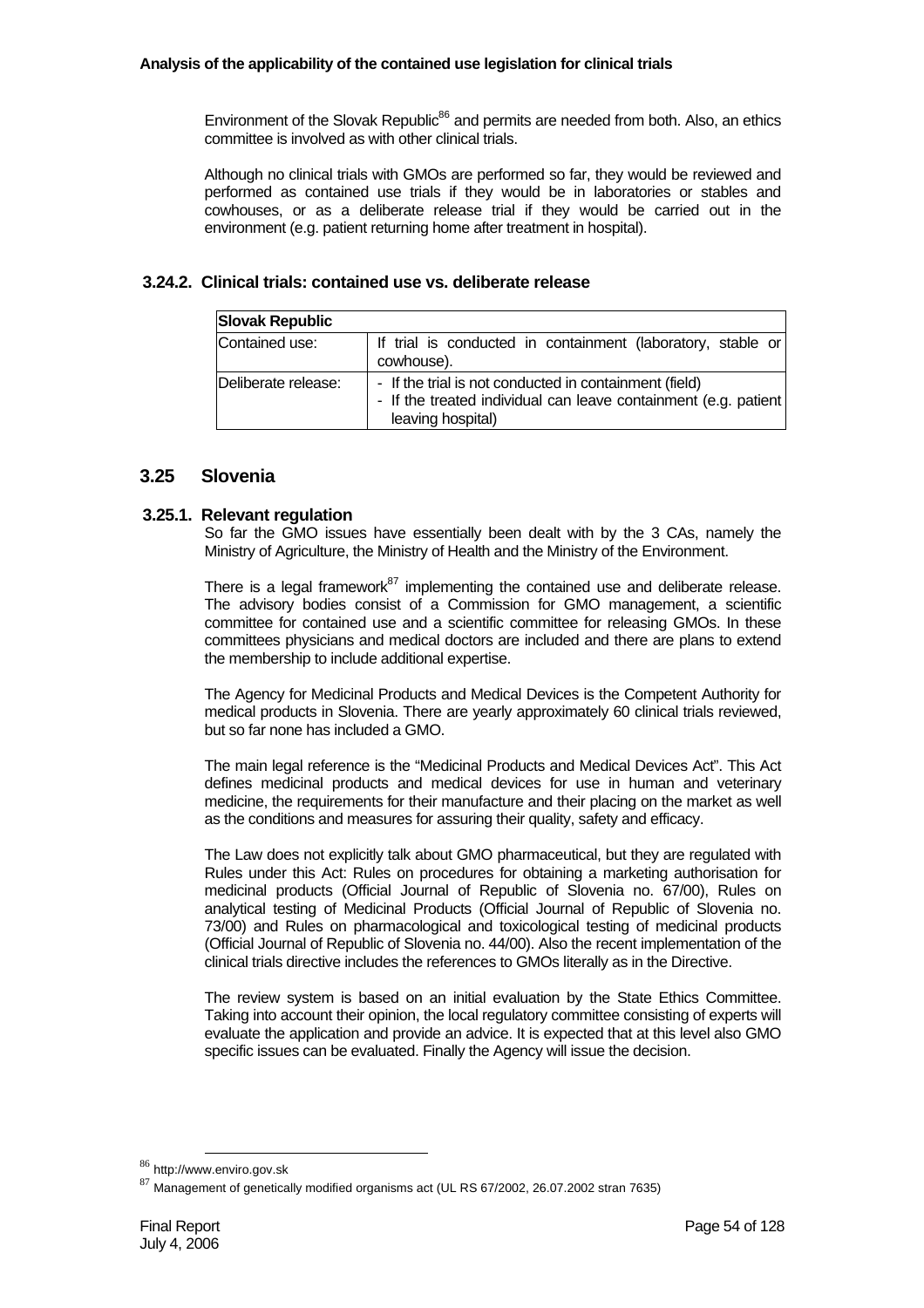## **3.25.2. Clinical trials: contained use vs. deliberate release**

| Slovenia            |                                       |
|---------------------|---------------------------------------|
| Contained use:      | Both are possible, no experience yet. |
| Deliberate release: |                                       |

# **3.26 Spain**

## **3.26.1. Clinical Trial approvals**

Clinical trials are regulated by the Royal Decree 561/1993 of the  $16<sup>th</sup>$  of April regulating the requirements of clinical trials and the Royal Decree 223/2004 of the  $6<sup>th</sup>$  of February that is the transposition of Directive 2001/20/EC. The last one addresses clinical trials with genetically modified organisms. In the guidance notes (version 3 of September 2005<sup>88</sup>) a clear reference is made to the GMO legislation.

Veterinary clinical trials are regulated according to the Royal Decree 109/1995 of the  $27<sup>th</sup>$ of January, supplemented with the regulation of the  $1<sup>st</sup>$  of August 2000 and the regulation  $PRE/2938/2004$  of the  $7<sup>th</sup>$  of September $89$ . The legislation makes no reference to the use of GMOs.

The Spanish Agency for Medicines and Health Products is the CA for clinical trials for human and veterinary purposes (Ministry of Health and Consumers). Also, an application should be made to each of the Autonomous Regions.

Guidelines, forms, etc. are available on the Agency's website. The application form addresses the nature of the GMOs involved and refers to the fact that a permit according to the GMO legislation is required.

An authorisation is needed by the Autonomous Regions, the Agency for Medicines and Medical Devices and the Ministry of Environment. In the case of animal trials with biological/immunological medicines the Agency for Medicines and Medical Devices also needs to inform the Ministry of Agriculture.

The Ethics Committee has to give a favourable opinion together with conformity of the management board of the institute/hospital. In multi-centre trials conformity of a single site is sufficient to authorise the trial. Trials on further sites only need a notification of conformity to be able to start the trial on that site.

# **3.26.2. GMO approvals for clinical trials**

Both the contained use Directive 90/219/EC, amended by Directive 98/81/EC and the deliberate release Directive 90/200/EC replaced by 2001/18/EC are transposed into the Spanish National Law 9/2003 of the  $25<sup>th</sup>$  of April<sup>90</sup>, 2003, published the  $26<sup>th</sup>$  of April 2003. Later it was supplemented with the Royal Decree 178/2004 of the  $30<sup>th</sup>$  of January, published the  $31<sup>th</sup>$  of January 2004. This Decree also regulates the composition and the competencies of the Inter-ministerial Advisory Committee on Genetically Modified Organisms and the National Commission on Biosafety.

According to the Royal Decree 1477/2004 of the  $18<sup>th</sup>$  of June all activities concerning risk assessment are assigned to the Ministry of Environment.

Facilities for contained use are permitted by the CAs of the Autonomous Region, except when these facilities belong to state research centres. In these cases the Competent Authority is the Inter-Ministerial Council of GMOs.

<sup>88</sup> http://www.agemed.es/actividad/invClinica/docs/aclaracionesEC-0905.pdf

<sup>89</sup> http://www.agemed.es/actividad/legislacion/espana/veterinarios.htm

<sup>90</sup> http://www.mma.es/calid\_amb/seg\_bio/introlegal.htm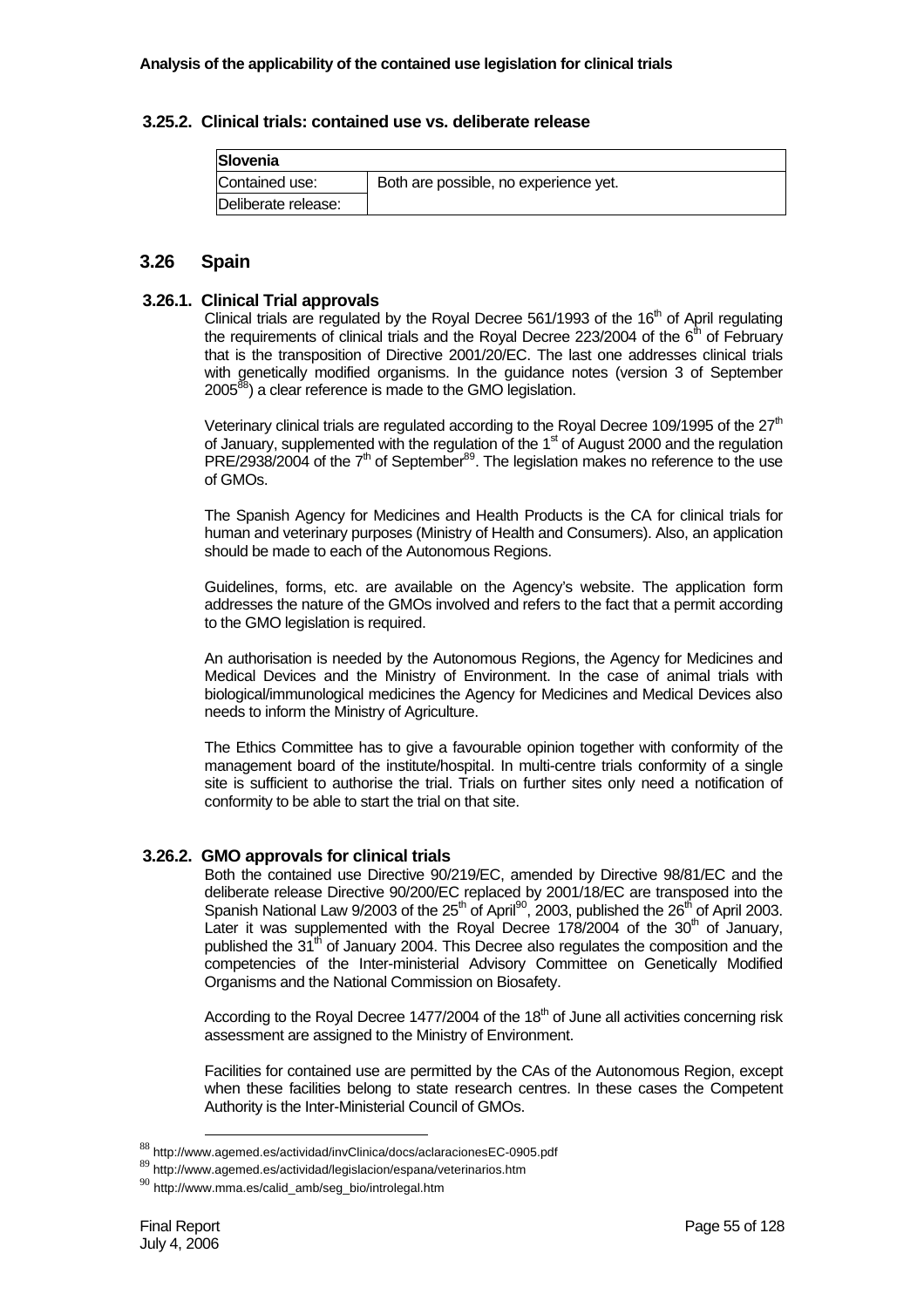Another exception is made for permits for contained use and deliberate release in case of medicines for human and veterinary purposes and for health products and those products that by affecting the human being pose a health risk to humans, in conformity with Law 14/1986 on Health and Law 25/1990 on Medicines. Then the General State Administration is the CA.

The Inter-ministerial Council on Genetically Modified Organisms, falling under the Ministry of Environment, issues the permits. This Committee is composed of representatives of the Ministry of Environment, the Ministry of Agriculture, Fishery and Food, the Ministry of Health and Consumer Affairs, the Ministry of Economy and Trade, the Ministry of Industry, Tourism and Commerce, the Ministry of Education and Science, and the Ministry of Interior Affairs.

Clinical trials can be done as contained use or deliberate release trials. They are evaluated case-by-case. Often the applicant makes a suggestion. The particular conditions of each trial depend on the GMO and previous experience from animal or humans studies regarding bio-distribution and persistence of the GMO. Sometimes a mixture of measures of both regulations is required; e.g. in early stages contained use and later on deliberate release conditions are imposed.

In the past applications have been rejected, as the risk for humans or the environment was found to be unacceptable.

The clinical trials under contained use and deliberate release, that have been conducted so far, can be found on the Ministry of Environment's web site $91$ .

## **3.26.3. Clinical Trial surveillance**

Surveillance is done by both the National Commission on Biotechnology and the Spanish Agency for Medicines and Health products.

Again, depending on the specific trial, the Ministry of Environment and/or the Spanish Medicines Agency decide whether to perform an inspection of the trial site previous to the authorisation of the trial or once it is authorised.

Usually, once the trials have started the Autonomous Regions perform the inspections.

### **3.26.4. Clinical trials: contained use vs. deliberate release**

| Spain               |                                                                                                   |
|---------------------|---------------------------------------------------------------------------------------------------|
| Contained use:      | Both are possible, depending on case-by-case evaluation,                                          |
| Deliberate release: | conditions depending on experience, the type of GMO, bio-<br>distribution and persistence of GMO. |

# **3.27 Sweden**

### **3.27.1. Relevant regulation**

The Medical Products Agency (MPA), part of the Ministry of Health and Social Affairs, is the Swedish national authority responsible for establishing standards and requirements for the development, manufacture and sale of drugs and other medicinal products.

The Swedish Working Environment Authority (SWEA) is the competent authority for contained use of genetically modified micro-organisms (GMM) in Sweden. Contained use of other GMOs is regulated by other authorities $92$ . In particular in the field of clinical trials there is close collaboration with the Medical Products Agency (MPA).

 $91$  http://www.mma.es/calid\_amb/seg\_bio/index.htm#

 $92$  www.gmo.nu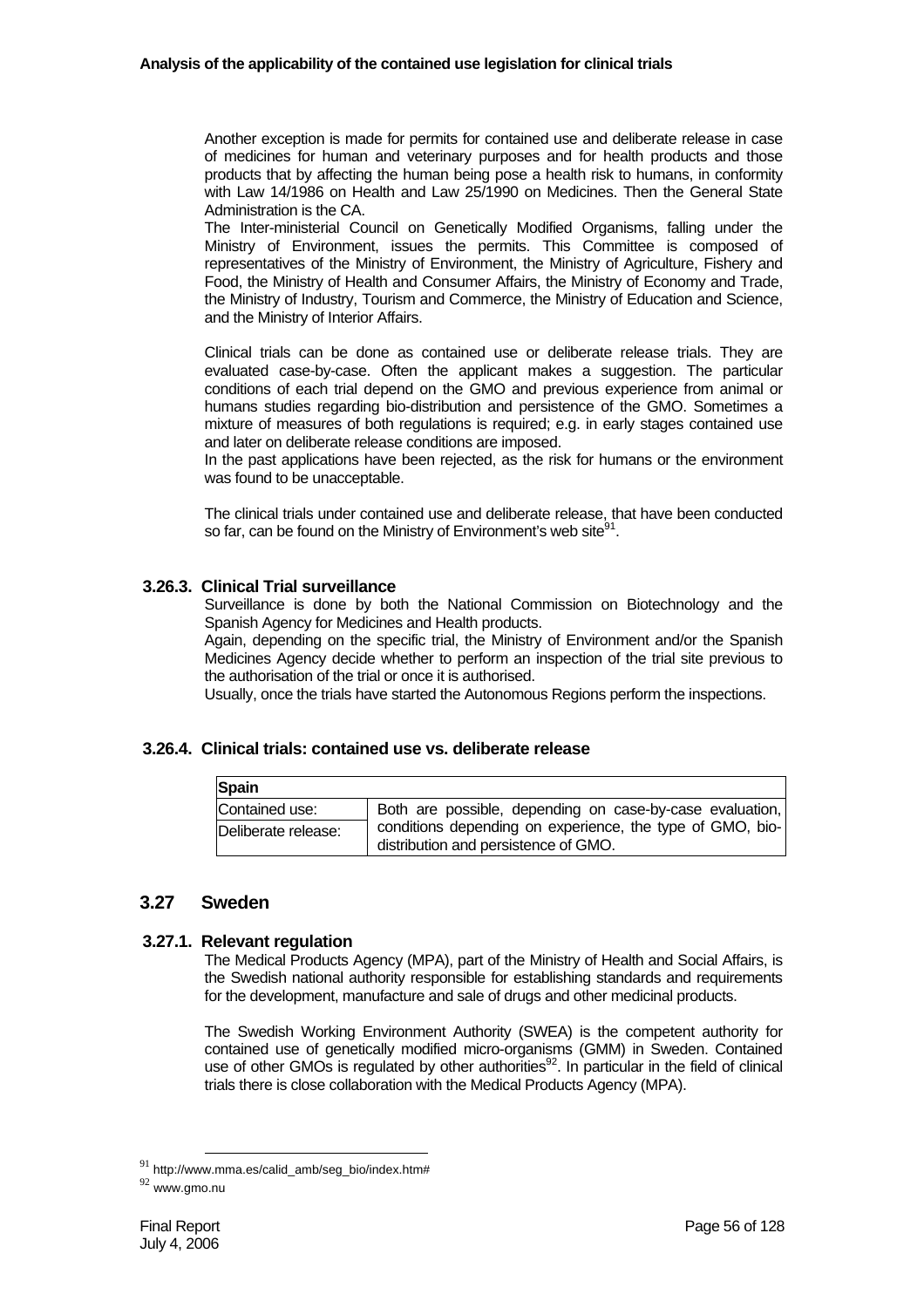All aspects of contained use (e.g. preparation of the GMO) are covered by SWEA as contained use. Whenever a clinical trial project is presented as a contained use, SWEA will supervise the GMO aspect. In case where it is considered to be a deliberate release MPA follows up the procedure in line with the implementation of Directive 2001/18/EC (Swedish regulation 2002:1086), including sending the SNIF.

Applications for conducting clinical trials are submitted to the MPA and an authorisation is needed. Applicants are expected to submit a single submission, including a short introduction, an environmental risk assessment and SNIF. Immediately the appropriateness of the option (contained use/deliberate release) will be verified although in most cases applicants had pre-consultation with the authority.

When the trial concerns the use of a GMO it is decided on the basis of the type of trial, the GMO and possible effects to treat the GMO part as contained use or as deliberate release. When it is considered a deliberate release of GMO additional information concerning the consequence for the environment is required and should be provided in a separate part of the document. An assessor at the Clinical Trials Unit reviews the clinical trial of the application and an assessor at the Pharmacy & Biotechnology Unit handles the review of the effect of the GMO on the environment.

The evaluation of the GM aspects runs separate from the clinical trial demand. During this evaluation a network of agencies and experts will be involved. It is worth to mention that the "Gentekniknämnden" (Gene Technology Advisory Board) and Swedish Environmental Protection Agency, which are the central advisory bodies for all applications of GMOs, may also provide a review (submitted to the body for consideration).

Upon conclusion a single authorisation, combining the clinical trial and the GMO aspects is provided by the MPA.

The following references relate to the relevant legislation:

- Pharmaceutical Products Ordinance (1992:1752),
- Förordning (2000:271) om innesluten användning av genetiskt modifierade organismer,
- Swedish Regulation 2002:1086 (GMO regulation implementing 2001/18/EC Förordning (2002:1086) om utsättning av genetiskt modifierade organismer i miljön),
- The Medical Product Agency's provisions and guidelines on clinical trials of medicinal products for human use (LVFS 2003:6),
- Läkemedelsverkets föreskrifter och allmänna råd om avsiktlig utsättning vid klinisk prövning av läkemedel som innehåller eller består av genetiskt modifierade organismer (LVFS 2004:10).

### **3.27.2. Experience**

In the past, clinical trials were mainly considered as contained use. Some 12 trials have been conducted. In this case each trial was considered a separate use. SWEA has not accepted contained use of GMM in clinical settings to be performed at biosafety level 1. All clinical trials that were regulated were performed at biosafety level 2. Every new use had to be notified in accordance with the contained use directive and Swedish legislation. Identical repeat trials had not occurred and multi-site trials required several contained use dossiers.

Recently there has been a policy change with a shift to considering clinical trials with GMOs as deliberate release. In this case MPA is the lead authority also for the deliberate release related procedure. SWEA remains involved as all stages before the treatment (modification, sample preparation, etc.) as well as possible follow-up (e.g. of samples taken from patients) are considered contained use. This is all part of a single procedure. It is an advantage for the users that MPA is the lead authority for the deliberate release of GMOs for clinical trials as they already are regulating other aspects of the trials.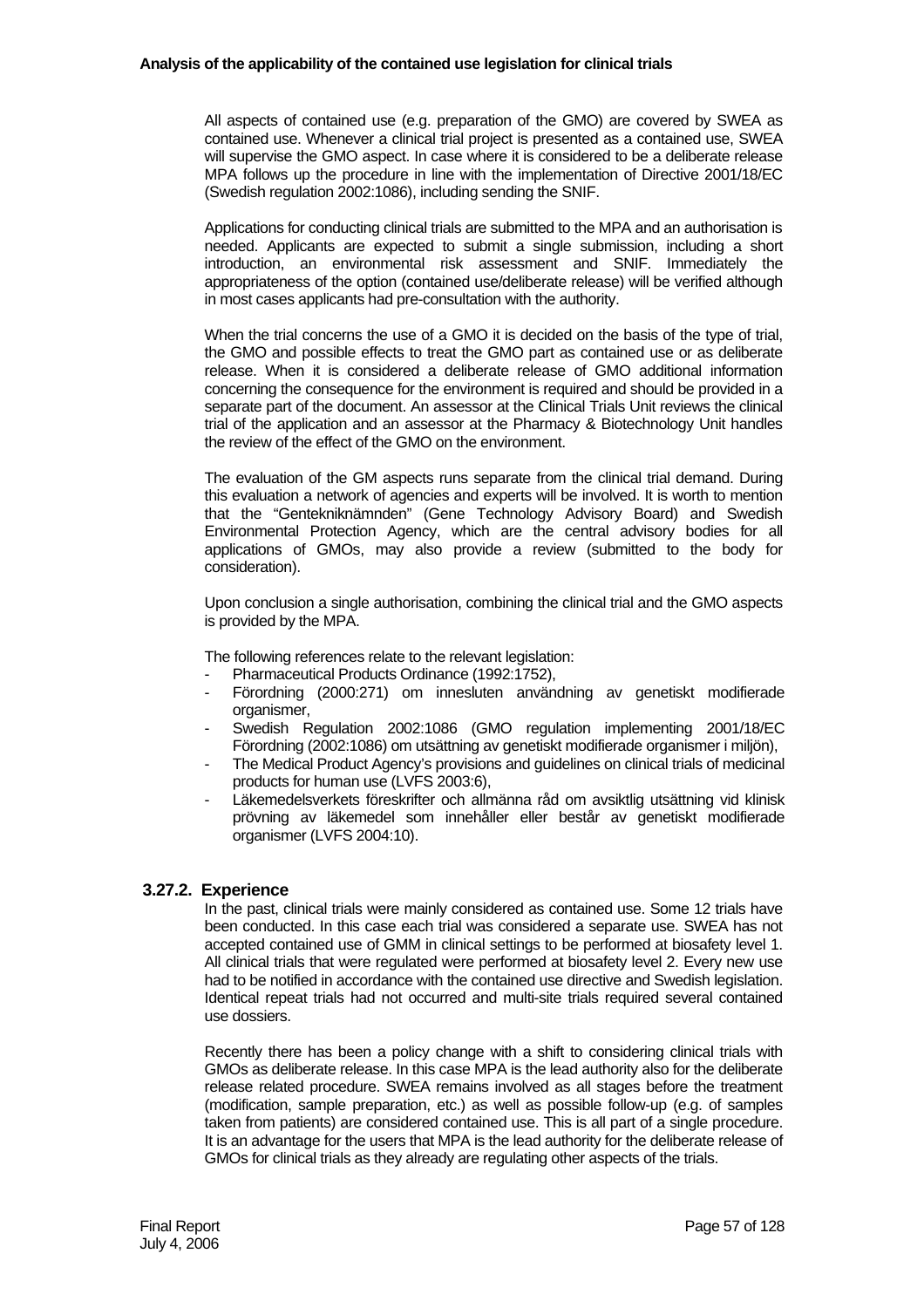Any uncertain case would be taken up as deliberate release. The main reason for shifting to deliberate release is the fact that there are no restrictions on treated patients. Although the risk and consequence for shedding may be very small, the fact that it can happen outside of the trial setting is deemed sufficient to consider it a deliberate release. Only trials with well known vectors/constructs, for which a lot of experience is available, might be considered contained use.

With a limited experience in both approaches, it still looks awkward to consider the trials as deliberate release. Yet, both approaches seem to result in similar level of measures and guarantee safety for humans and the environment.

Most of the trials involved adenoviruses and one case was mentioned that the Swedish authorities at that time considered as contained use and the Irish authorities as deliberate release. In comparing the analysis and measures, the actual trial conditions were very similar.

The deliberate release approach offers some disadvantages:

- the demand for information is more onerous.
- it gives a wrong perception for an activity that occurs almost entirely in a closed and controlled environment.

On the other hand it might be required for some special vectors and organisms that persist or could have an important effect outside of the patient. A case of a clinical trial with poxviruses is indicated where patients had to change bandage after leaving the hospital.

So far the definition of GMO in relation to clinical trials follows that indicated in the GMO Directives. It is further discussed if other vectors, e.g. plasmids, should also be covered, but this is not the case at the moment.

# **3.27.3. Clinical trials: contained use vs. deliberate release**

| <b>Sweden</b>       |                                                                                            |
|---------------------|--------------------------------------------------------------------------------------------|
| Contained use:      | - Most clinical trials in the past, now only for specific and well<br>documented cases     |
| Deliberate release: | - Human trials with risk that patient leaves setting<br>- Any uncertainty about the trial. |

# **3.28 Switzerland**

# **3.28.1. Relevant regulation**

The Federal Coordination Centre for Biotechnology of the Bundesamt für Umwelt (BAFU) is the entry and exit point for all notifications and licence applications under the Ordinance on the Contained Use of Organisms and the Ordinance on Occupational Safety in Biotechnology. The Coordination Centre affects any company, public or private organisation that carries out activities involving the contained use of genetically modified or pathogenic organisms.

In the GMO regulation (Gentechnikgesetz) no particular indications are provided.

Since 2 years a unified procedure has been put in place, in which Swiss Medic is the lead authority. A single application is entered and this is circulated to different agencies, including to BAFU. They look in particular to containment measures, waste disposal, etc. The "Verordnung über die Bewilligungen im Arzneibereich" (AMBV) excludes GMOs and gene therapy products from a limited personal use exemption that applies to other medical products.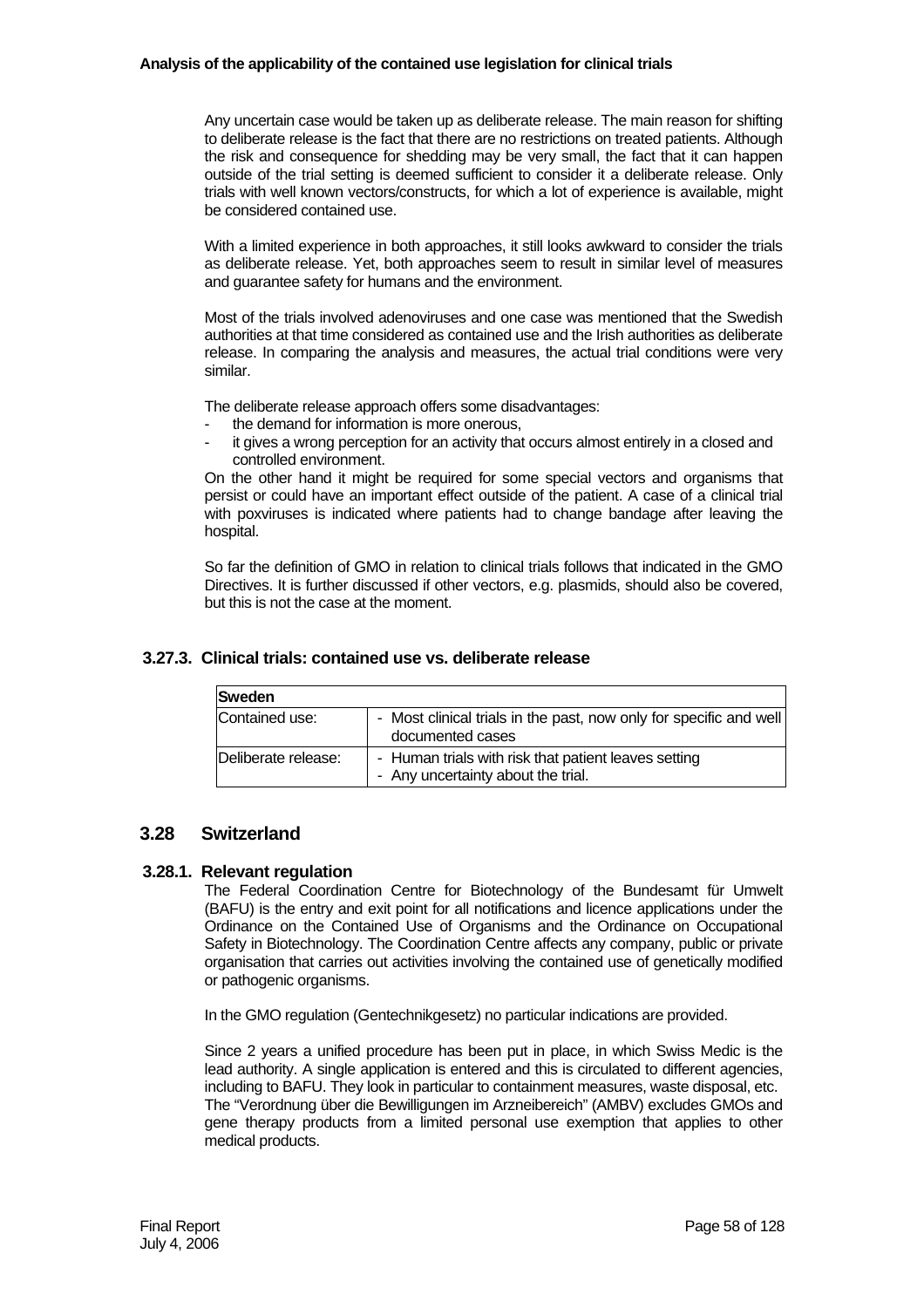This approach follows the logic that a clinical trial is a particular case (neither contained use, nor deliberate release). Given the specifics it is perceived as being more related to contained use.

A limited number of gene therapy trials have been conducted in Switzerland. The "Verordnung über klinische Versuche mit Heilmitteln (Vklin)" describes the specific information that is required to obtain a consent for a clinical trial involving GMMs and gene therapy. In particular a risk assessment for human health and the environment, as applicable to a GMO, is required. The opinion of BAFU is required for Swiss Medic to issue a consent.

Most relevant legal references:

- Bundesgesetz über die Gentechnik im Ausserhumanbereich (Gentechnikgesetz, GTG) vom 21. März 2003 (Stand am 5. Juli 2005)
- Bundesgesetz über Arzneimittel und Medizinprodukte (Heilmittelgesetz, HMG) vom 15. Dezember 2000 (Stand am 20. Januar 2004)
- Verordnung über klinische Versuche mit Heilmitteln (VKlin) vom 17. Oktober 2001 (Stand am 7. September 2004)
- Verordnung über die Bewilligungen im Arzneimittelbereich (Arzneimittelbewilligungsverordnung, AMBV) vom 17. Oktober 2001 (Stand am 7. September 2004)

# **3.28.2. Clinical trials: contained use vs. deliberate release**

| <b>Switzerland</b>  |                                                                                 |
|---------------------|---------------------------------------------------------------------------------|
| Contained use:      | All preparatory phases                                                          |
| Deliberate release: | -                                                                               |
| Specific case       | Considered to be a separate category taken up in clinical trials<br>regulation. |

# **3.29 United Kingdom**

# **3.29.1. Legal Framework – Competent Authorities**

In the United Kingdom clinical trials with GMOs are regulated by two sets of legislation:

- 1) The GMO legislation:
- The Genetically Modified Organisms (Contained Use) Regulations 2000 (GMO(CU)) enforced by the Health and Safety Executive (HSE) (Directive, 90/219/EC, amended by Directive 98/81/EC), that came into force on November 15, 2000; and
- The Genetically Modified Organisms (Deliberate Release) Regulations 2002 (GMO(DR)) enforced by Department of the Environment, Food and Rural Affairs (DEFRA) (Directive 2001/18/EC), that came into force on October 17, 2002.

2) The Medicines legislation:

- The Medicines for Human Use (Clinical Trials) Regulations 2004 (the Clinical Trials Directive 2001/20/EC), which is enforced in the United Kingdom by the Medicines and Healthcare Products Regulatory Agency (MHRA). It came into force May 1, 2004.

HSE has the lead responsibility for regulation of the safety (to humans and the environment) aspects of activities involving GMOs in containment. DEFRA and the Scottish Executive are joint competent authorities, scrutinising the relevant notifications. Enforcement of the Contained Use Regulations is only dealt with by HSE.

The Deliberate Release Regulations are administered by DEFRA. DEFRA and the Scottish Executive are lead competent authorities, with HSE joint competent authority covering risks to human health. Application for consent to release a GMO under the Deliberate Release Regulations can only be made to DEFRA. Once made the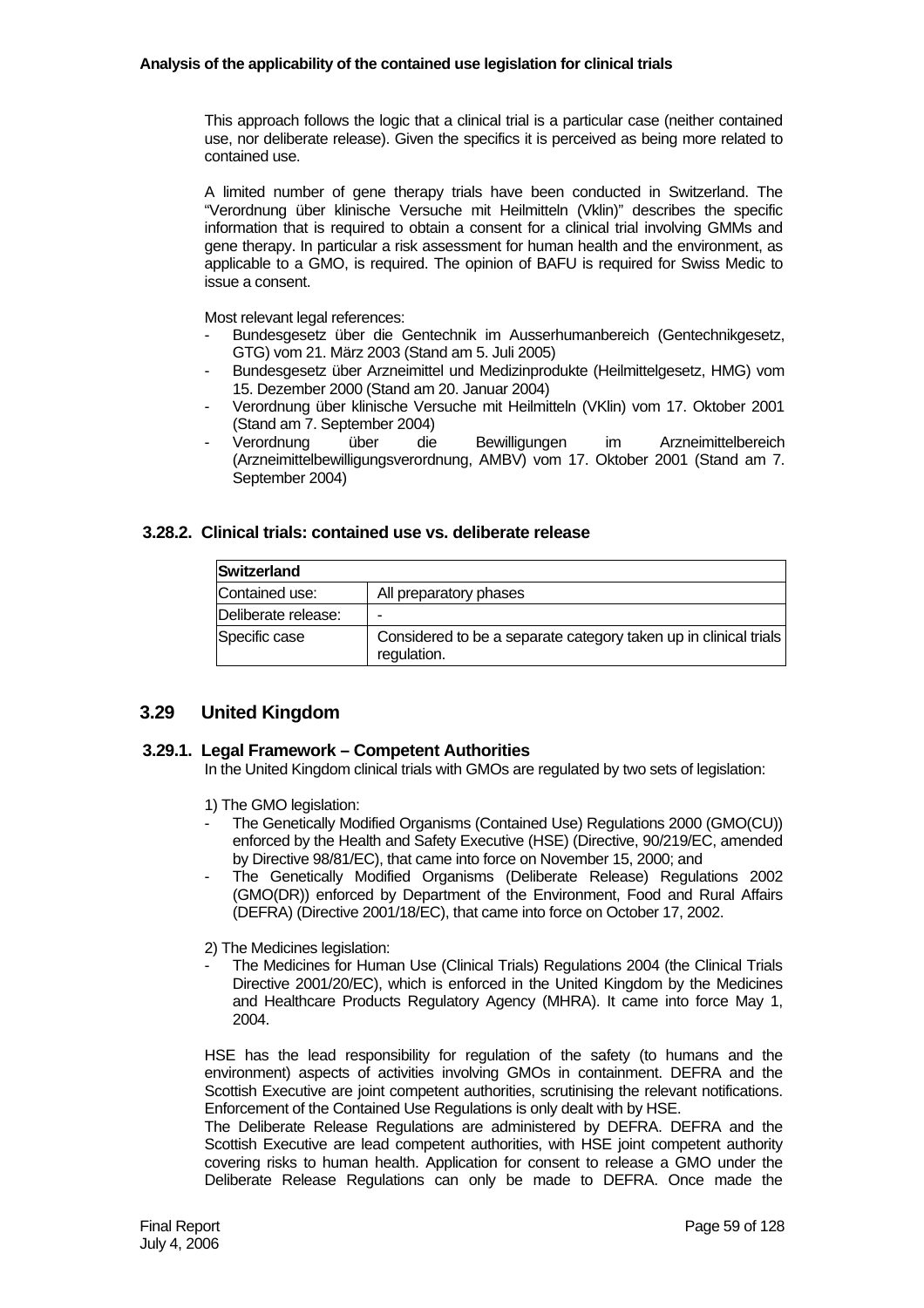application is forwarded to HSE (to scrutinise and agree on matters relating to human health and safety) and the Advisory Committee on Releases to the Environment (ACRE).

Both HSE and DEFRA are part of the Joint Regulatory Authority (JRA), ensuring close collaboration in all matters.

Also, the Scientific Advisory Committee on Genetically Modified Organisms (Contained Use) (SACGM (CU)), a non-statutory body, provides technical and scientific advice to the United Kingdom CAs.

Ethical approval is required by the Local Research Ethics Committee (LREC), and by the Gene Therapy Advisory Committee (GTAC; a Multi-centre Research Ethics Committee). GTAC considers only patient safety. Other agencies, such as HSE, MHRA and SACGM

(CU) have representatives in the GTAC.

GM vectors used in gene therapy are also classified as biological agents according to the Control of Substances Hazardous to Health Regulations (COSHH) 2002. However, if the gene therapy project risk assessment is carried out for the purposes of the Contained Use Regulations there is no need for the process to be repeated for COSHH. Similarly, if notification of the activity is made under the Contained Use Regulations there is no requirement to notify the activity under COSHH as well.

Regulations / guidance / forms can be found on the internet $^{93}$ .

### **3.29.2. Scope**

The essential difference between the contained use and deliberate release regulations is whether there is intention to release a GMO or if the action is expected to cause a GMO to be eventually released into the environment. This depends on the GMO's characteristics, such as: replication ability, attenuation level, possibility of shedding, survival outside.

Rigorous environmental risk assessments (ERAs) are required for all contained use and deliberate release activities. Clearly, if the GMM is to be released into the environment under deliberate release regulations, then a far more detailed ERA will be requested.

All gene therapy projects so far have been contained uses. A small number of vaccine trials have been deliberate releases.

Some applicants have preferred to deal with the trial as a deliberate release (e.g. trials with vaccines). Firstly, this covers any possible introduction, although maybe not intended. Secondly, it allows for understanding the risk assessment that needs to be prepared by the time a Market Authorisation may be sought. The main disadvantages seem to be the more complex procedure as well as the different level of confidentiality.

Applications with naked DNA (other than proviral cDNA) are not included in accordance with the definition of GMOs in the EU Directives. Other provisions (e.g. Control of Substances Hazardous to Health – COSHH) may impose safety measures for biological agents.

Modified human cells are included and mostly are considered class 1 organisms, as they do not survive outside the culture conditions. Non-modified human cells are not considered as GMO.

### **3.29.3. Procedural aspects - Conditions**

The contained use regulations regime itself is self-regulating with the Competent Authority providing a challenge function. The main requirements:

l

<sup>93</sup> http://www.defra.gov.uk/environment/gm/regulation/index.htm

http://www.hse.gov.uk/biosafety/gmo/information.htm

https://www.hse.gov.uk/forms/genetic/index.htm

http://www.advisorybodies.doh.gov.uk/genetics/gtac/index.htm

http://www.advisorybodies.doh.gov.uk/genetics/gtac/gtacsop.pdf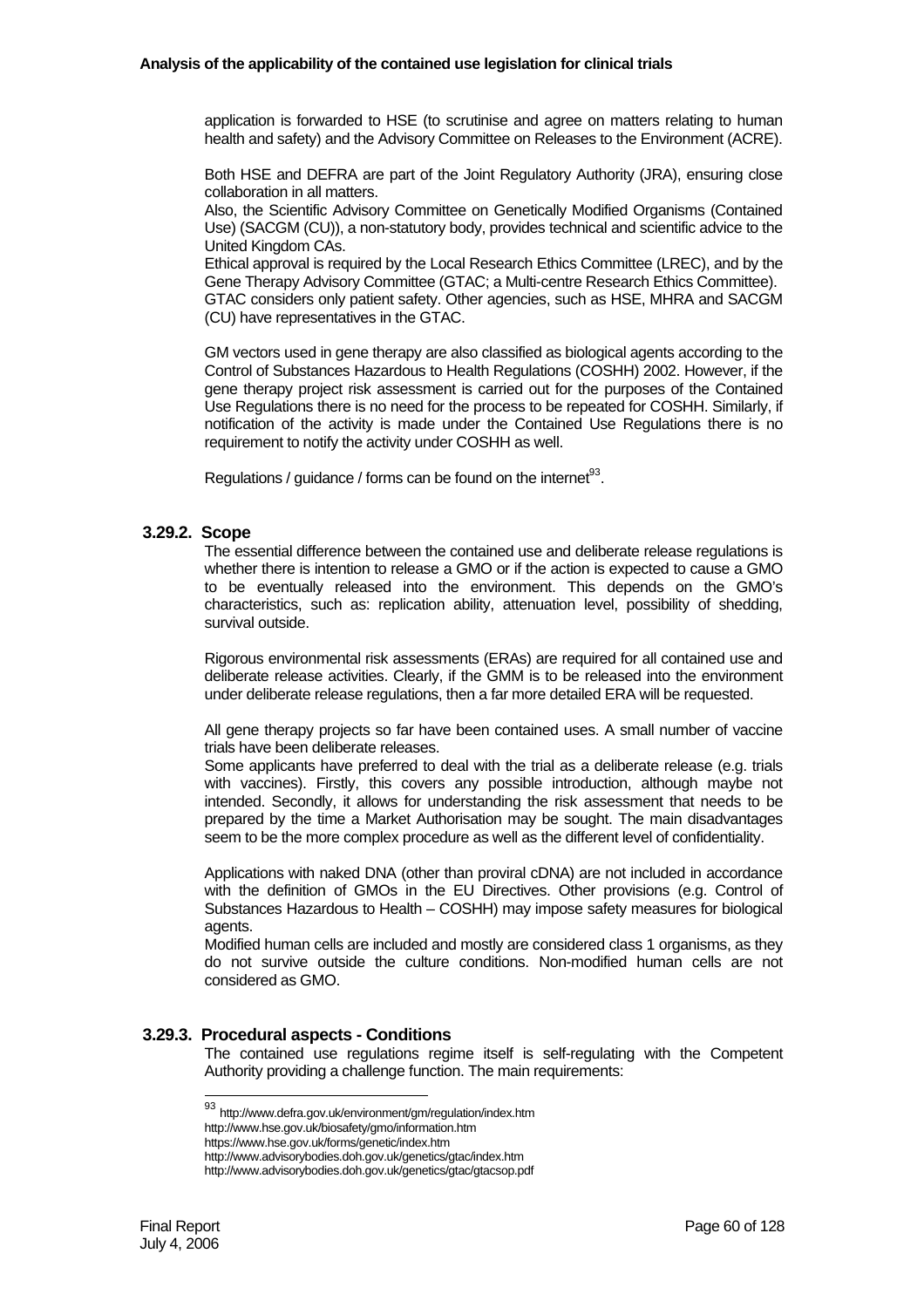- require risk assessment of activities involving genetically modified microorganisms and activities involving organisms other than micro-organisms. All activities must be assessed for risk to humans and those involving GMMs assessed for risk to the environment;
- introduce a classification system based on the risk of the activity independent of the purpose of the activity. The classification is based on the four levels of containment for microbial laboratories;
- require notification of all premises to HSE before they are used for genetic modification activities for the first time;
- require notification of individual activities of Class 2 (low risk) to Class 4 (high risk) to be notified to the Competent Authority (which HSE administers). Consents are issued for all Class 3 (medium risk) and Class 4 (high risk) activities. Class 1 (no or negligible risk) activities are non notifiable, although they are open to scrutiny by HSE's Specialist Inspectors who enforce the Regulations.

The vast majority of the trials (90%) are classified as level 1 activity that does not require a notification to HSE, provided that the premises are already notified for class 1 activities. In these cases, MHRA and GTAC still need to approve.

The strict application of the contained use regulation leaves great responsibility to the applicant. However, in hospitals checks and balances are in place to ensure proper assignment (several bodies check procedures and perform inspections in relation with, amongst others, liability and insurance).

With very tight conditions and controls on early trials, experience and data is collected to allow for reasonable conditions. When evaluating containment all information on the fate and behaviour of the organism is taken into account. The fact that a patient can leave the setting is included, but is in itself not considered to be an indicator of a release.

Although in a contained use setting, patients cannot be obliged to stay for the entire trial. In practise this has never caused a problem as the duration of the trial is kept to a minimum, the compensation of volunteers is paid only after finishing the trial and often the treatment is the last resort for that particular patient.

In view of an application for product registration, EMEA accepts a thorough risk assessment equivalent to a Directive 2001/18/EC part B risk assessment, regardless of the trials being performed under this Directive or not. Confidentiality might cause a problem in relation to information to the public.

Applications need to be submitted separately to the CAs involved and will result in separate permits/consents.

Multi-centre trials may require only one notification (one to each of the CAs), if they are managed centrally.

For applications involving veterinary medicinal products containing or consisting of genetically modified organisms (GMOs) the applicant is advised to contact the Veterinary Medicines Directorate (VMD) for advice. Again, both contained use and deliberate release regulations are used. Any medicinal trial in animals involving the deliberate release of GMOs into the environment requires both an ATC and a Part B Experimental Release Licence, which is issued by the GM Policy Unit of DEFRA under Directive 2001/18/EC. The part B experimental release licence will be required before a trial may start.

### **3.29.4. Inspections**

HSE performs inspections. Since the facility for clinical trials is usually an active research centre, these inspections cover all activities and are carried out routinely.

Also the Medicines Agency carries out inspections which are related to the product quality and patient safety.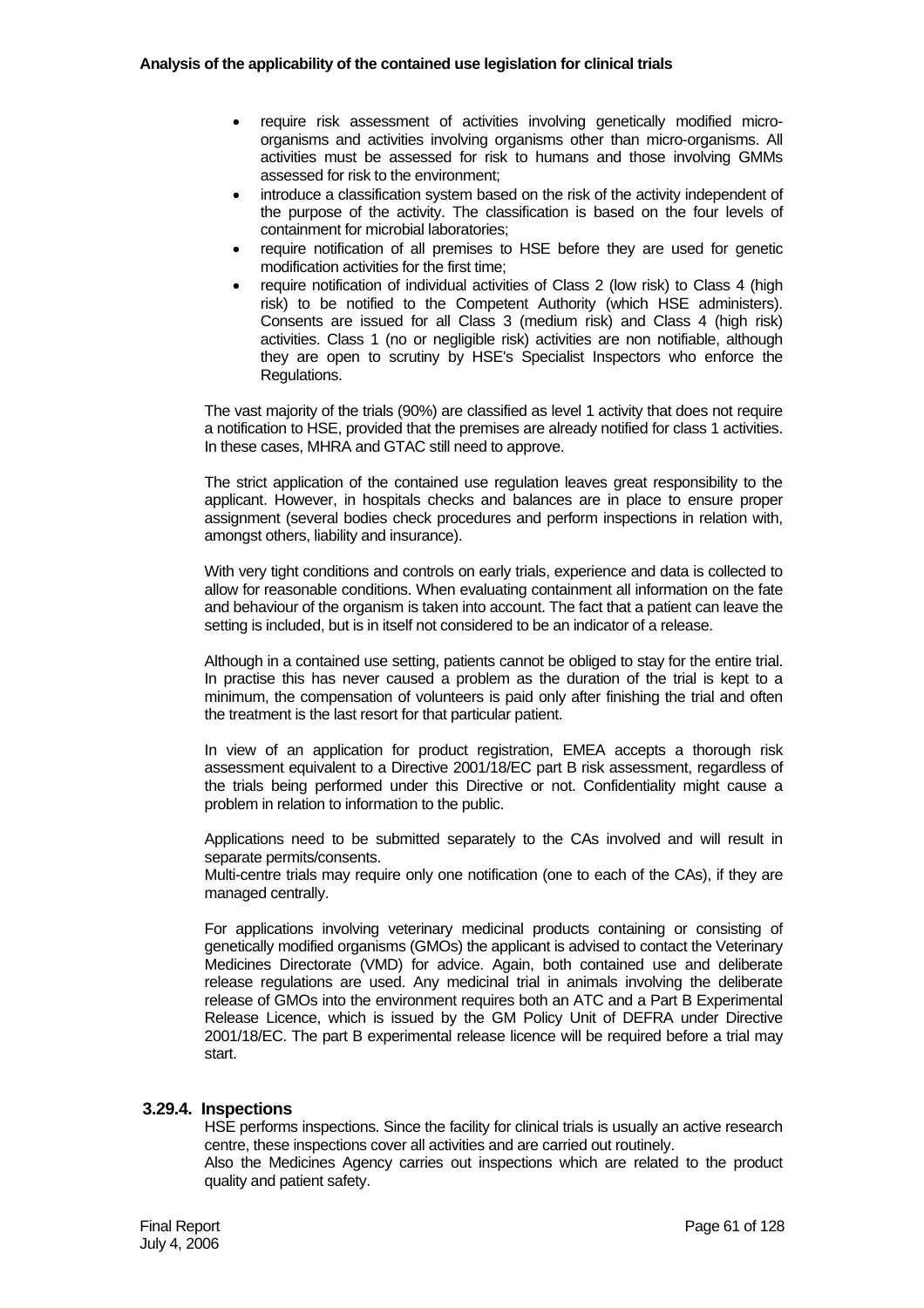# **3.29.5. Considerations**

Clinical trials do not fit easily into either of the GMO regulations, but one can work with them. The classification in the different risk classes for contained use or the application of the deliberate release regulations eventually results in similar practical working conditions (e.g. waste is always treated as clinical waste, the facilities offer the same containment measures...). The suggestion was made to draft a separate regulation for clinical trials. Multi-centre trials in different countries (e.g. for rare cancers) pose difficulties to companies in performing trials in different conditions, according to different legislations. Some companies perceive the European regulations as making it impossible for conducting Phase III trials within the European Union, although the new United Kingdom guidance on multi-centre trials is now allowing phase III trials to be conducted in the United Kingdom. Expansion to cover sites across Europe will be difficult under the current system, particularly as there is little consistency in approach across Europe. Another burden in development is the hospital pharmacies that have to comply with strict rules not allowing micro-organisms. This could be incompatible with GMO therapy products.

| <b>United Kingdom</b> |                                                                                                                                                                                                                                                        |
|-----------------------|--------------------------------------------------------------------------------------------------------------------------------------------------------------------------------------------------------------------------------------------------------|
| Contained use:        | If no intention to release and action is not expected to cause<br>GMO to be released in environment. Argumentation depends<br>on GMO's characteristics, such as: replication ability,<br>attenuation level, possibility of shedding, survival outside. |
| Deliberate release:   | If intention to release or action expected to cause eventual<br>release.<br>The fact that a human patient can leave a hospital setting is<br>not considered an argument per se to determine that a trial is<br>a deliberate release.                   |

## **3.29.6. Clinical trials: contained use vs. deliberate release**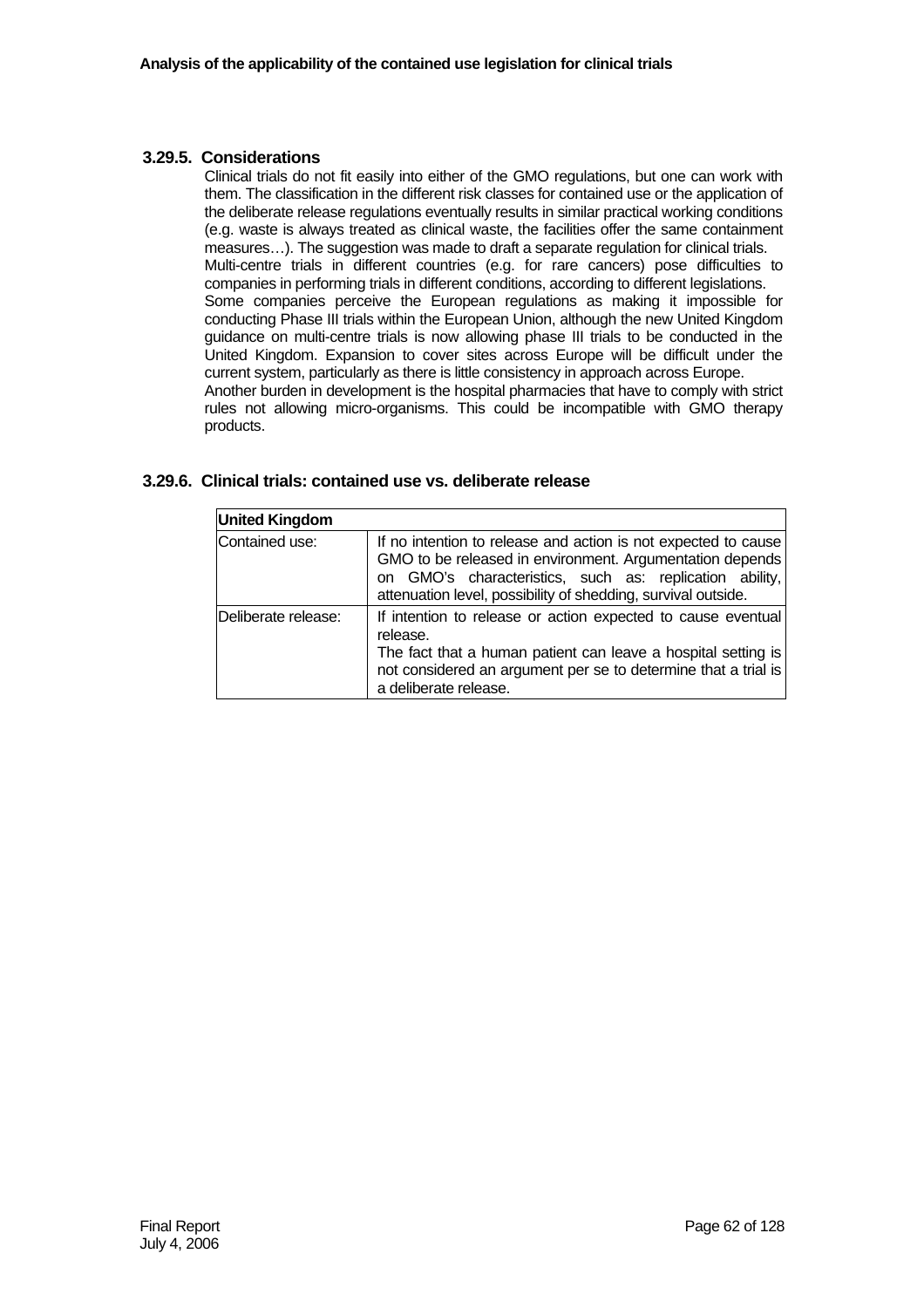# **4. Analysis of options and points for attention**

# **4.1 GMO Approach**

Comparing the approaches taken in the different Member States reveals that there are several options being developed and used in order to address the safety aspects of GMOs in relation to human health and the environment.

Clinical trials are already subject to oversight, both at the local level and in most cases at national/central level. In particular trials with gene therapy tend to be heavily scrutinised. The routine review according to the clinical trials Directive ensures patients safety and in most cases would address operator safety. The additional concern for GMOs is related to impact on the environment and human health in general.

Facilities where clinical trials with GMOs are conducted are usually involved in other research phases (e.g. preparation of material, pre-clinical trials, etc.) Such phases would in any case be considered contained use, requiring a specific GMO authorisation. As such there is already a basis for oversight and control.

# **4.1.1. Contained Use**

Most of the Member States take or took contained use as the initial approach. Clinical trials in a hospital room setting seem to correspond better to the definition of "containment" than to the typical picture of a "deliberate" release. Two elements are important:

- There is usually no intention to release the organisms (so clearly any release would not be "deliberate")
- There are typically physical and biological barriers to limit exposure of the environment and the public (e.g. hospital rooms and animal housing).

The survey illustrated that contained use is typically applied for:

- Animal trials in containment;
- All preparatory phases;
- Human trials in containment with limited or no risk of shedding.

Only few Member States treat all trials as contained use, most offering a case-by-case evaluation to verify if deliberate release would be more suitable. Italy so far has excluded deliberate release as an option for gene therapy trials. France, on the other hand, has a combined evaluation for both contained use and deliberate release elements (by the respective advisory committees) that so far has led to setting stringent conditions to achieve and control containment.

Whenever the contained use approach was followed, there were still important differences in the application:

- For instance the scope of the approval typically covers a facility with a specified containment level as well as a particular activity with an organism. The contained use Directive then provides for different procedures depending on the risk class and first use/repetition. The clinical trials approach presents a case-by-case analysis. As a consequence, some CAs (e.g. Belgium, France, Italy) also perform the GMO contained use evaluation and permitting on a case-by-case basis. Others adhere to the indications of the Directive and for instance accept that in case of a risk class 1 application the risk assessment remains with the applicant (e.g. United Kingdom). This is felt not to be a problem given that clinical trials are in any event traced at national and European level, that there is in those cases exchange between authorities that allows tracing of anomalies and that the contained use of such facilities is overall covered and controlled.
- It has been pointed out that it is difficult to classify the activities in risk classes. Based on an overwhelming experience, the United Kingdom authorities can state that more than 90% of the activities so far relate to risk class 1. Swedish authorities on the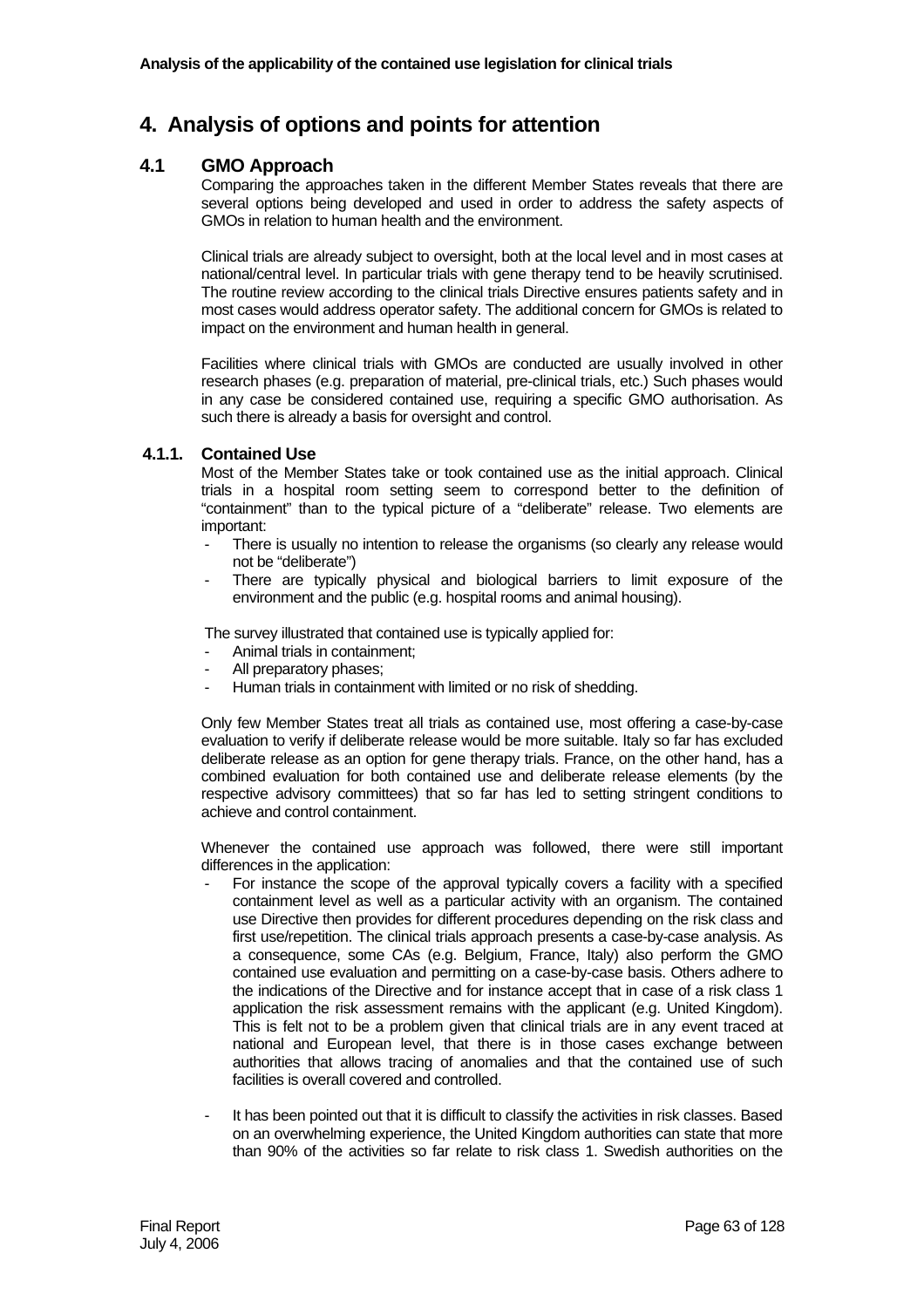other hand have by definition ruled out class 1 as an option, judging most of the applications to belong to risk class 2.

From the different discussions during the survey it can be concluded that it is technically feasible to develop a medicinal product purely based on contained use trials. While the medicinal products directives for both humans and animals require that deliberate release part B information is provided as well as any approval from a CA, it has not been indicated that this would be a condition as such. Clearly a commercial application needs to be accompanied by the specific GMO environmental risk assessment and all supportive data and documents, yet it cannot be excluded that this information is developed without prior deliberate release. Some CAs remarked that it might be difficult for an applicant to anticipate all elements and that postponing a detailed ERA until the commercial stage may not be the best strategy. Since it is required that during the commercial review the CAs responsible for Directive 2001/18/EC are consulted, it might be advisable to get their opinion already during the clinical trial phases.

## **4.1.2. Deliberate release**

For some trials, no real containment measures are or can be put in place. This is the case when treating certain animal species in realistic farm and field conditions. Some trials with pets have been indicated where the animals leave the trial setting to return home with the owners. A similar rational is maintained for ambulatory trials, where patients only stay shortly in the actual hospital setting.

Tthis has been extended to the possibility that human patients can always decide to leave containment even if there is a condition that this should not occur during a certain period. Others question if this is in itself sufficient reason to opt for deliberate release or if it should rather be considered as an elemen in the risk assessment. In fact it may turn out that even if the patient leaves before termination of the indicated period (which is deemed very unlikely in any event) that this does not necessarily lead to exposure e.g. because there is no risk for shedding.

Deliberate release allows for a trial-by-trial evaluation. It also includes a detailed ERA intended as a preparation for an eventual placing on the market. Apparently some applicants have opted for deliberate release in order to be covered in case of a nonintentional release as well as for obtaining indications on the ERA.

A major disadvantage seems to be the confidentiality and public involvement provisions. Information on patients and treatments, as well as the development of medicinal products is governed by tight confidentiality rules. For GMOs there is an obligation and a strong preparedness to be transparent. For this reason, some applicants have preferred to operate as contained use which provides more flexibility in handling information.

# **4.1.3. Third option**

Some Member States, recognising the specific nature of clinical trials with humans, have opted for a third option. In this case neither the contained use nor the deliberate release procedures are followed as such. A particular provision is added to the clinical trial Directive implementation, in order to ensure that a GMO evaluation is carried out. The relevant GMO advisory bodies are involved in the review, but many of the GMO specific procedural aspects are not observed (e.g. information to the public, GMO notification to the Commission, circulation of SNIF).

Austria excluded human clinical trials that occur in containment from its GMO legislation. It is fully managed by the authority responsible for clinical trials. A similar situation is in place in Germany. In France, the different laws support an integrated approach, yet the GMO procedural aspects remain in place.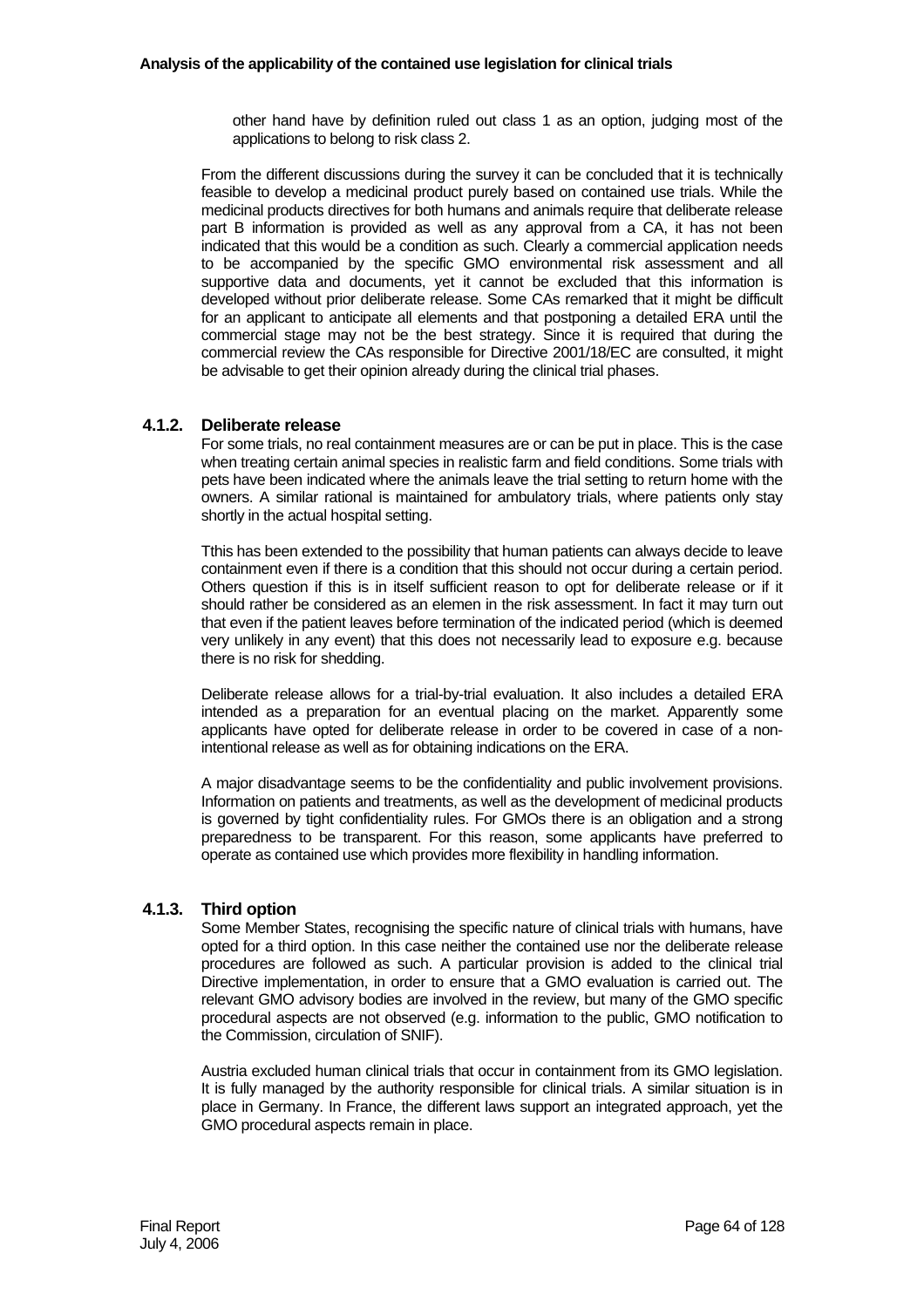# **4.1.4. Overview**

Based on the database collected in the project, an attempt was made to picture the relative importance of the different approaches in the EU. For the deliberate release only those trials were marked that were taken up in the JRC GMO database, as this confirms that the procedure has been followed.

Figure 7 shows the effective contribution of each approach in the Member States. So far 13% of the clinical trials have been conducted as deliberate release. However, gradually more authorities seem to be convinced that certain trials require a deliberate release approach, so the relative importance may increase. On the other hand, it should be noted that the figure for contained use may be underestimated, given that certain risk class activities might not be recorded as a separate activity.



Figure 7 Contribution of Contained use (CU), Deliberate Release (DR) and other approaches for GMO clinical trials in the specified countries.

# **4.2 Regulatory Models**

In this section the different regulatory solutions are briefly summarised according to 4 different models. It should be noted that in a country different solutions may be applicable depending on the type of application. For instance the way a veterinary clinical trial is treated may be different from a human clinical trial, and even for human clinical trials there may be differences between gene therapy and vaccination trials.

# **4.2.1. Co-existence of Requirements**

While countries have implemented the GMO Directives (contained use and deliberate release) and the clinical trials Directive, in some cases the possibility of clinical trials with GMOs has not been considered yet. This is partly due to the absence of such trial applications and the focus on the more advanced applications with genetically modified crops and food products.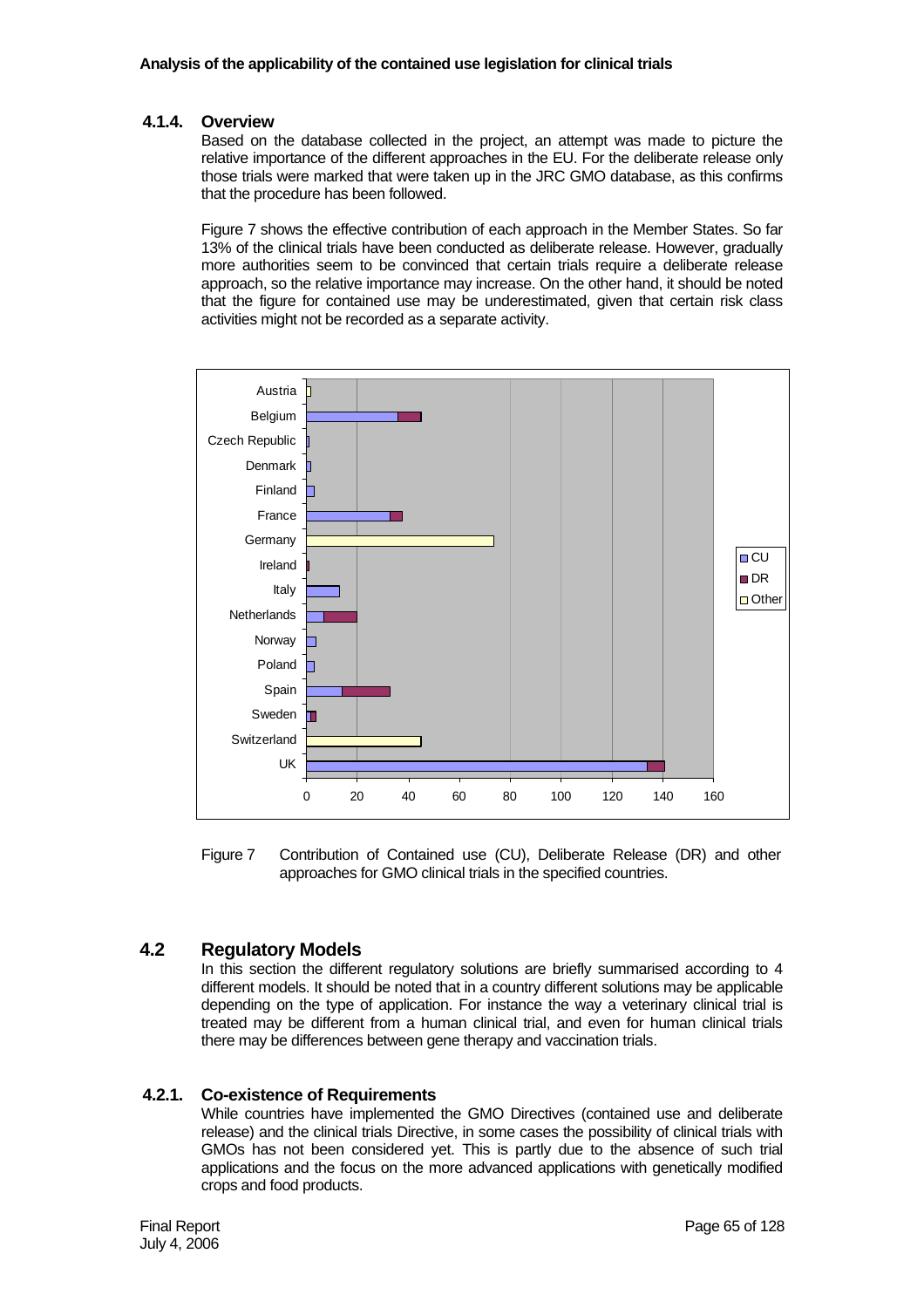

Figure 8 Model for co-existence of requirements between GMO Regulation and Clinical Trials Regulation.

From more experienced countries, it is clear that a good interaction between authorities (GMO and medicinal products) helps to clarify the requirements, to streamline the process and to avoid that applicants unintentionally may not comply with all regulations. A common understanding between all authorities involved certainly is beneficial to support the regulatory process.

Based on the feedback from the countries this seems to be the situation in Cyprus, Estonia, Finland, Greece, Hungary, Iceland, Latvia, Liechtenstein, Lithuania, Luxembourg, Poland, Portugal, Slovenia.

## **4.2.2. Cross-referencing**

Some countries keep both regulatory aspects and procedures completely separated, while including cross-references between GMO and clinical trial regulation at different levels. While each authority remains competent for a specific regulatory area, crossreferencing and/or integration avoid omission of a critical regulatory step.



Figure 9 Model for cross referencing between GMO Regulation and Clinical Trials Regulation.

An initial level is the legal framework, in which references to other obligations are inserted. For instance in implementing the clinical trials Directive, some countries include a particular reference to the national GMO legislation, indicating that a permit or consent pursuant to that legislation may be required additionally.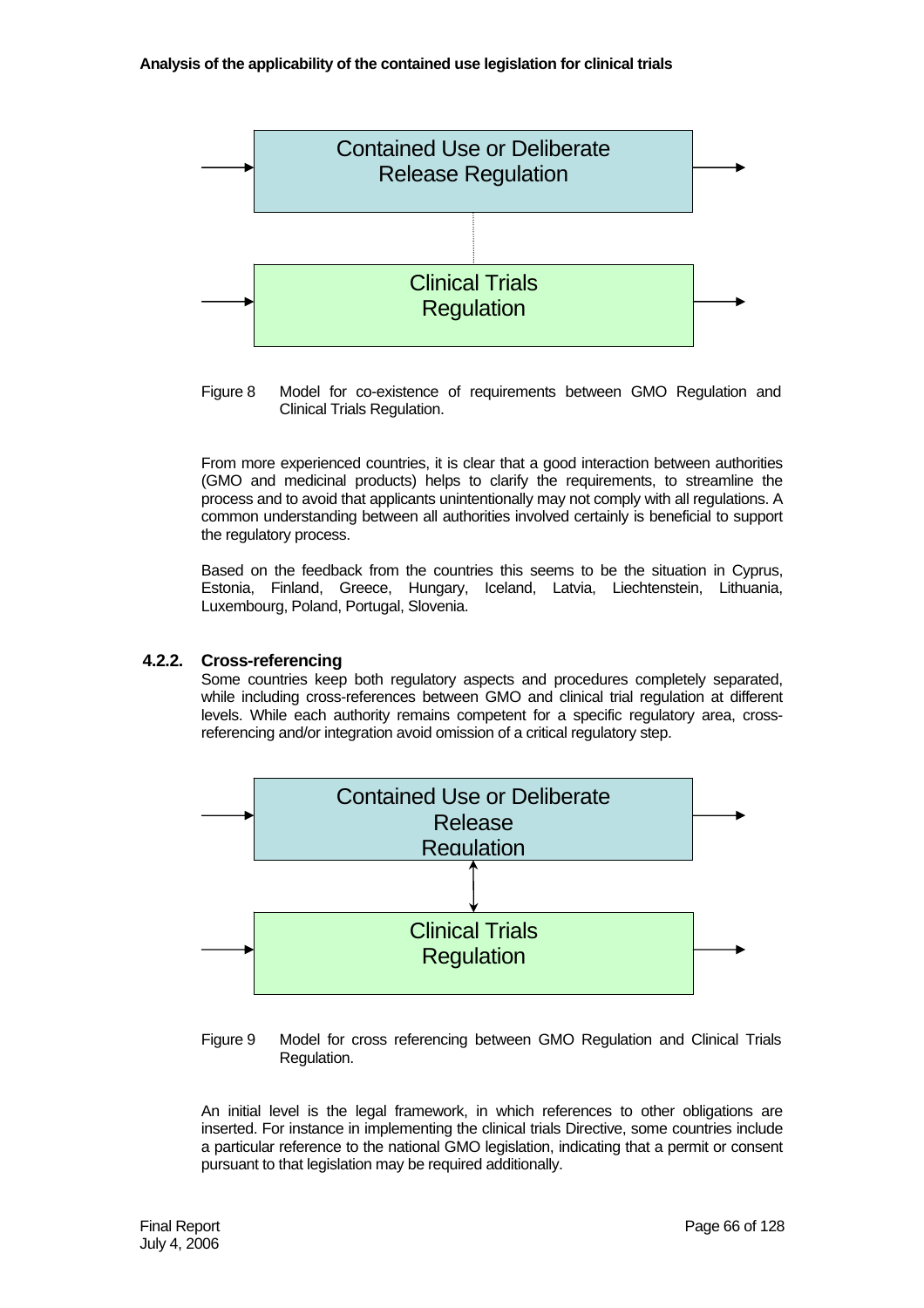Also in guidance notes to applicants or in introductory contacts with authorities, an applicant may be directed to other requirements. In some cases, this is included in the submission form, making the reference between different submissions explicit.

Finally, in some cases the consent or authorisation may include a reference or condition, stating that in order to perform the trial also other approvals need to be obtained.

During the evaluation there can be exchange between the different authorities. In some cases, there might even be a mutual representation at advisory bodies or a systematic exchange of information, enabling the respective authorities to monitor and track developments. This could for instance be helpful if a risk class 1 activity would not lead to a notification, but would be noticed as a clinical trial and allow the GMO CA to remain informed on the activities.

In this case, both legal frameworks remain independent and each case can be evaluated separately for both aspects. Permits will be issued separately, and it is the responsibility of the applicant to obtain all necessary permits. During the process the applicant is directed to ensure that all obligations are fulfilled.

This model has been well developed in Denmark ensuring exchange between the different authorities and clear indications before and during the procedure, as well as a reference in the permit.

In Ireland, applicants are to submit a dossier to each of the competent authorities. Guidance documents are available that make specific reference to the need of a permit by EPA when GMOs are involved in addition to the standard clinical trial documents.

In Italy, the contained use authorisation procedure is independent from the clinical trial authorisation procedure and runs in a parallel way by a different C.A. Still the application form for clinical trials asks from the applicant all the information that is required for evaluation of a GMO activity. Furthermore, the CAs are represented in advisory bodies, so that an exchange is guaranteed.

The Maltese Medicines Authority has posted general guidance notes for clinical trials applicants on the agency's website. These notes make reference to the obligation to obtain an authorisation for contained use or deliberate release in case of GMOs.

In Norway, the Czech Republic and in the Slovak Republic, the national clinical trials regulation specifies that clinical trials that involve gene therapy or the use of genetically modified organisms as medicinal products should also be approved pursuant to the laws relating to biotechnology.

A very much-elaborated system with different CAs has been put in place in Spain. While separate permits are required for the clinical trial and GMO aspect, the applicant receives very clear indications on all procedures involved.

Finally, the United Kingdom offers an example of keeping the regulatory procedures separate while ensuring interaction and referencing. Guidance notes to applicants from the different CAs, strict observance of contained use and deliberate release procedures, exchange between authorities and representation at advisory bodies, and ensure a smooth user-friendly system that provides guarantees for safety and compliance.

### **4.2.3. Single submission & Multiple permits**

Some countries maintain separate legislation and procedures, but have integrated the review process in a single procedure. Typically the applicant will then submit a dossier, which combines different parts as relevant for the different legislations. In fact this can be more than the clinical trial and GMO part, if for instance animals are concerned.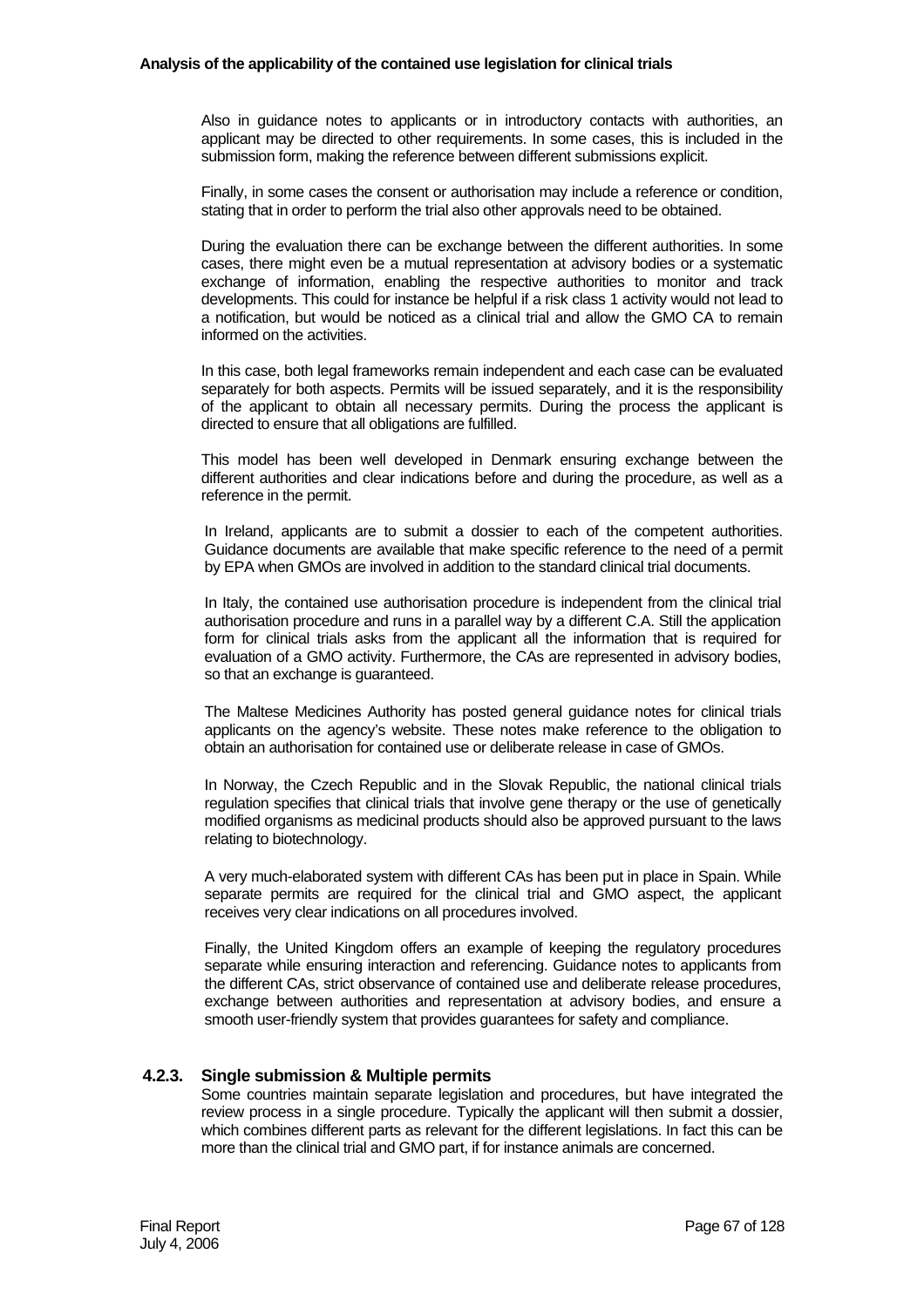



The single application is provided to a central office, which then takes care of distribution of the different parts to the respective authorities and may coordinate the process further. At the conclusion of the review the applicant will receive the independent permits/consents from the respective CAs.

To a certain extend this approach is a practical arrangement and does not necessarily require legal provisions. In fact the different CAs remain competent, reviews can follow the normal legal requirements and independent permits are delivered.

It is critical that during this process interaction between the applicant and the different reviewing agencies is possible. A short communication line is important to ensure that technical aspects can be addressed correctly and quickly.

The Gene Therapy Office in the Netherlands provides such a central coordination for human clinical trials. They interact with the applicant and contact persons in the involved Ministries to direct an application through the process. The exchange between authorities facilitates harmonisation of permit conditions. At the end independent permits are provided.

# **4.2.4. Single submission & single permit**

There are also cases where all GMO and clinical trial related elements are integrated in a single procedure, requiring a single application and resulting in a single permit that will cover all aspects. Given that this requires a special indication of competencies and recognition of the single permit, specific legal provisions might be required.



Figure 10 Model for Single application & single permit for GMO and Clinical Trials Regulation.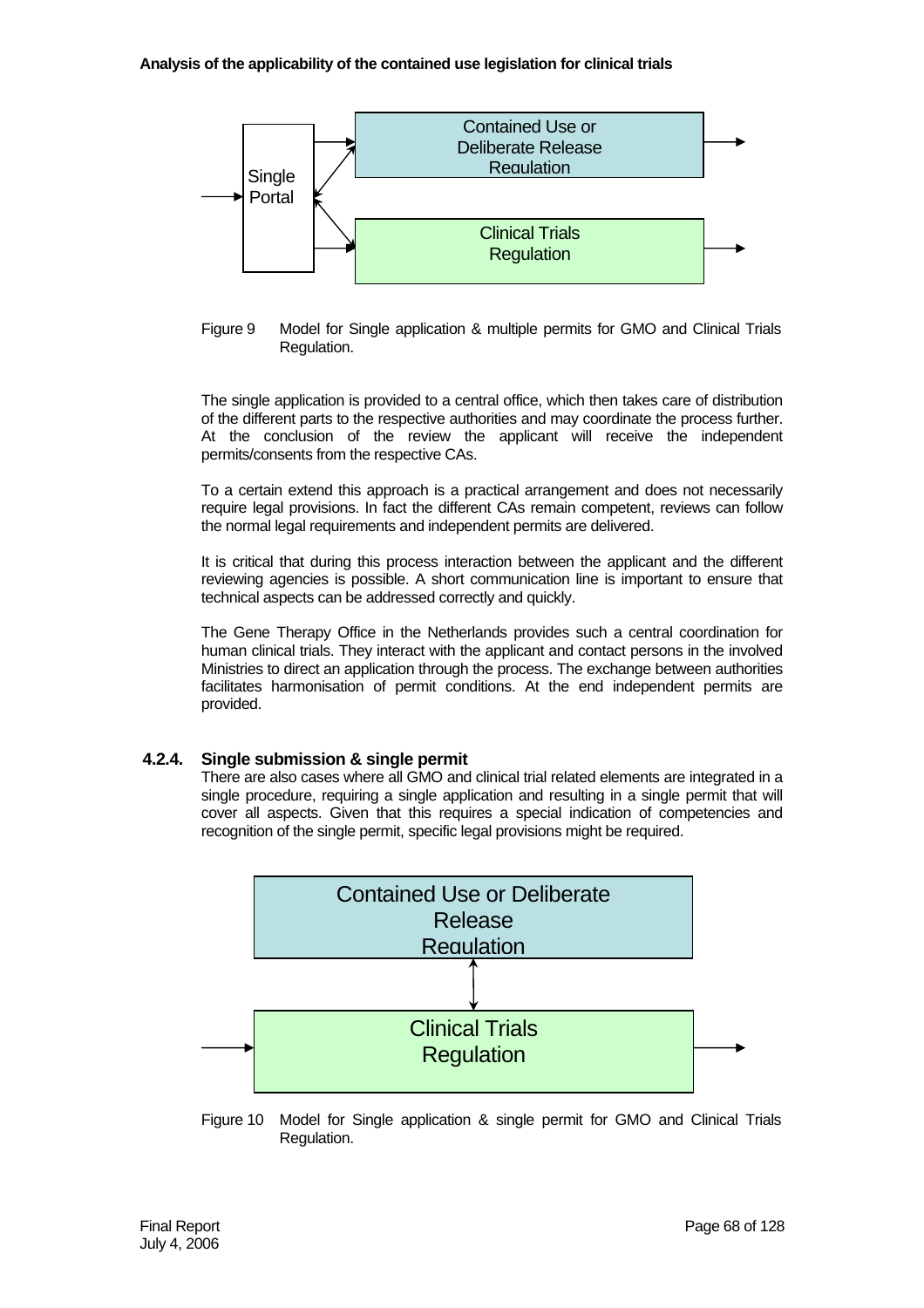In most cases, the procedure involves consultation between the different CAs and review by the respective advisory bodies. The decision making process has to be clearly identified in order to ensure that the different elements are properly taken into account.

For those human clinical trials that are considered deliberate release in Belgium, a single application is submitted, and upon including all the advices, the Minister of Public Health will deliver a single permit.

In France, applications for gene therapy trials are submitted as a single dossier to AFSSAPS. The relevant parts are distributed including to the GMO advisory commissions. When taking a final decision, AFSSAPS takes into account its own evaluation, the advices of the CGG and CGB and the opinion of the CCPPRB. An approval can only be provided with the agreement of the Minister of the Environment and the Minister of Research. A single approval is provided, covering all aspects.

Also in Sweden a single procedure is in place for human clinical trials with GMOs that are considered as a deliberate release. Upon conclusion a single authorisation, combining the clinical trial and the GMO aspects is provided by the Medical Products Agency.

Since 2 years a unified procedure has been put in place in Switzerland, in which Swiss Medic is the lead authority. A single application is entered and this is circulated to different agencies.

In some cases this has led as far as creating a separate category of GMO trials which are completely excluded from the standard GMO regulation (Austria and Germany). In the case of human clinical trials with a GMO in Austria, the applicant still has to submit two applications, but will receive a single permit.

# **4.3 Points for attention**

In this section some remarks and observations recorded during the project are grouped to reflect points of attention. They do not specifically address risk or a regulatory consideration, but indicate an area where improvement should be considered.

# **4.3.1. Risk assessment methodology**

The risk assessment methodology as routinely applied for GMOs reveals to be difficult for cases of clinical trials. A major issue is related to the risk of shedding after application. While this could be source of dispersal of the GMO, it is not evident if this is to be considered as a risk in itself. Some CAs indicated that the potential for shedding is sufficient to require additional measures. Others rather investigate the fate of the organism upon shedding and the potential for secondary effects before considering additional protective measures.

The same holds for the argument that patients may leave the trial setting. It has been indicated that in some countries this is considered sufficient reason to classify a trial as a deliberate release. In other countries, this fact would be combined with information on the biological distribution of the GMO, survival, shedding, etc., to determine the potential impact and exposure. Also the GMO itself is often biologically contained (e.g. replication defective). Finally, an organism contained in a human or animal body could be considered as biologically contained, fulfilling the definition of contained use.

A similar concern was raised over the identification of risk class for the organism. The organisms are engineered with a therapeutic or medicinal purpose. The medical aspects, including safety, manufacturing, purity and quality, are scrutinised as part of the clinical trial preparation. They usually require a very specific delivery method in order to be effective. As a consequence many have been classified as risk class 1 in the United Kingdom. On the other hand, in Sweden they have been by default classified at least as class 2 organisms. In France, one of the main tasks of the CGG advisory committee is to determine the risk class of the organism and the activity.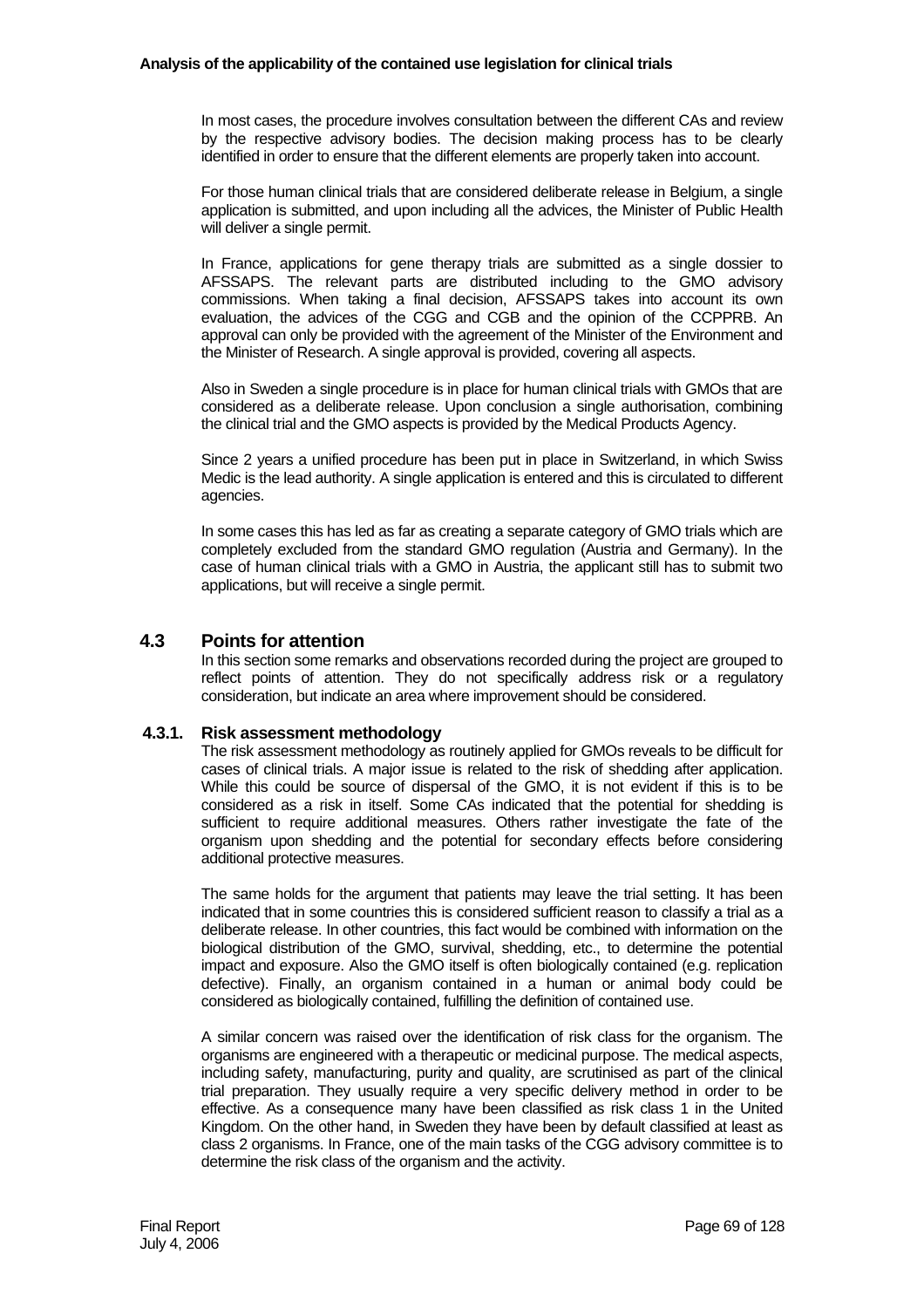When reviewing the practices, there seems to be an inversion of the order of the risk assessment procedure. In several cases it was indicated that the type of application (contained use or deliberate release) will be determined by the outcome of the risk assessment. Yet, as indicated before, the main element of decision is the presence/absence of containment measures. The risk assessment will determine the potential risk factors and uncertainties that can be addressed by additional risk management measures.

Repeatedly it was remarked that the GMO Directives have not been designed for this type of trials. It can be questioned if -just as in the case of higher plants for which an adapted format is provided- a separate specification is needed for clinical trials.

In this respect it should be emphasised that clinical trials with humans are already subject to specific and stringent control measures. The clinical trials Directive sets clear indications and in particular for gene therapy and GMOs the most stringent conditions prevail. While the focus is on patient safety, the procedures and facilities ensure to a large extend containment. In addition, since in many cases other phases require to be covered by a contained use notification or permit, the GMO aspects and safety for the environment and health are ensured.

# **4.3.2. Multi-centre trials**

Advanced clinical trials require a multi-centre approach. While the Regulation on Medicinal Products does not require that multi-centre trials span different countries, the reality of standard clinical trials shows that developers operate in different countries. While this may be inspired by commercial motivation, it is partly related to the availability of patients that can be recruited for the trials. In particular for rare diseases, it is hard to select a relevant number of patients, thereby requiring a broader geographical distribution of the sites. While the clinical trial Directive enables multi-centre (multi-country) trials, the different GMO approaches and requirements entail additional effort and uncertainty for the applicant. A difference between contained use in one country and a deliberate release in another country multiplies the regulatory effort, while not adding to the inherent safety of the operation.

# **4.3.3. Application formats and documentation**

As reviewed in detail before, Member States have established specific procedure either completely, partly or not at all integrating the GMO elements into the clinical trial regulation. As a consequence, while all elements are mostly preserved throughout the different applications, there are still considerable differences in presentation. An applicant who intends to perform a multi-centre, multi-country clinical trial faces an additional administrative burden of adapting to the respective format requirements. It is very much conceivable that an applicant would needs for the same trial different applications for contained use in two countries and a deliberate release in a third country.

# **4.3.4. Common good practices**

It has been pointed out that clinical trials are governed by stringent set of rules of conduct. Furthermore in most cases standard practices for hygiene, quality, health and safety are in place. While it was questioned if these would be sufficient to cover also environmental aspects and impact on public health at large, a number of authorities pointed out that in their experience these practices were a sufficient basis for GMO safety too. Some CAs indicated that it would be helpful to share the experience of well developed practices between research groups and Member States.

An additional point was made that irrespective of the fact if the trial is considered contained use or deliberate release, the infrastructure, the persons involved in the trial and their training, the practices and special measures remain very similar.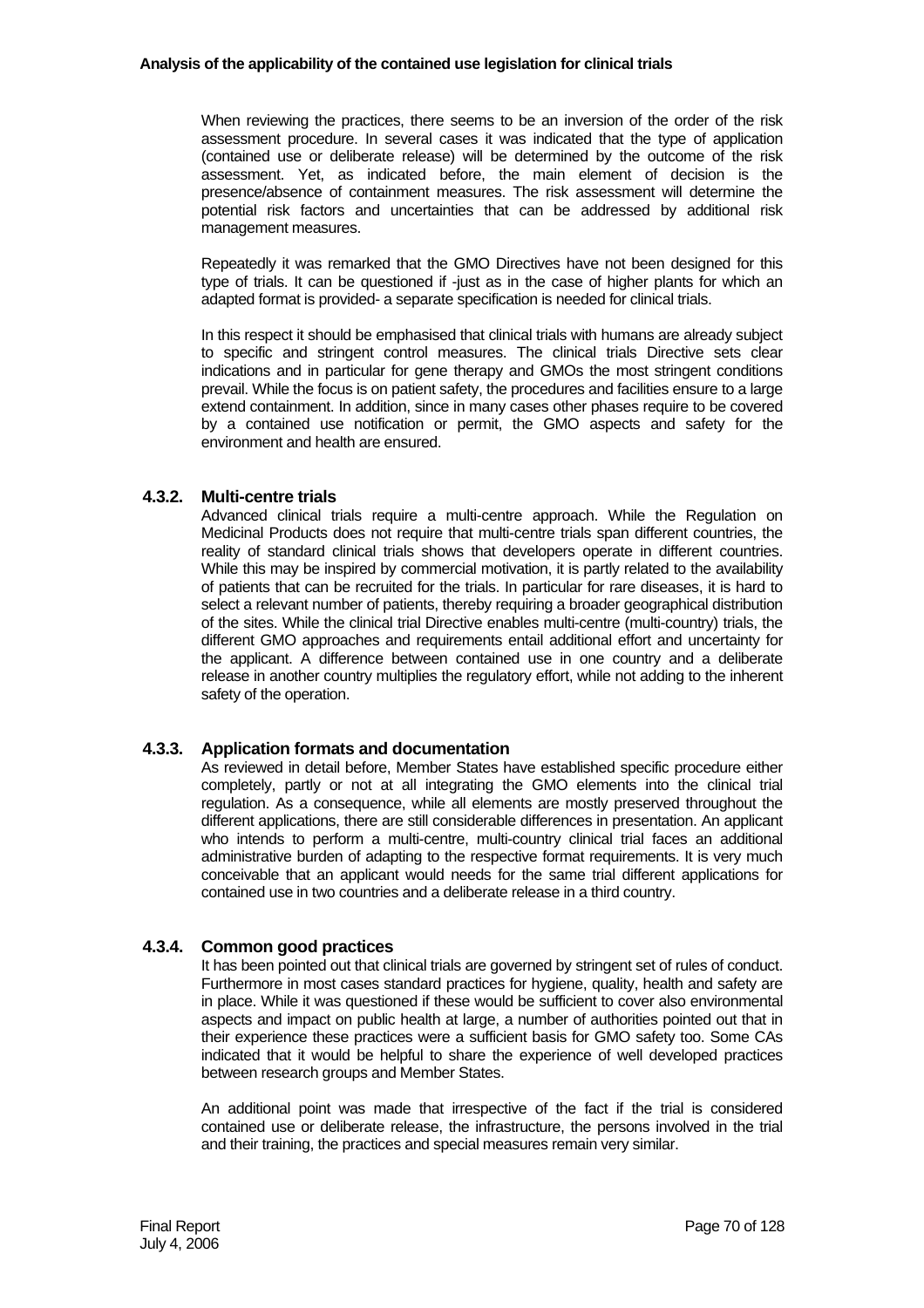## **4.3.5. Confidentiality**

Regulation of medical products, both for human and veterinary use, is governed by product related confidentiality provisions. Also for clinical trials particular confidentiality provisions are in place to ensure the privacy of the patient. In contrast environmental and GMO regulation has been heralded as transparent and open for public interest. Decisions may actually require public involvement and hearings. This is even more so the case for deliberate release applications than for contained use.

As different countries observe different practices on confidentiality of information, a very scattered picture of the situation is available. In this project, difficulties were encountered in collating the table of performed trials and conflicting information had to be integrated.

Yet, it can be a determining factor for an applicant who wants to protect the information in a way similar to any other medicinal product. Once the commercial approval application is filed the EMEA confidentiality rules apply even -as it seems to be at this moment- for the risk assessment on the GMO aspects. So, the main challenge will then be to secure confidentiality during the development phase, in particular the clinical trials.

## **4.3.6. Scope**

All countries maintain the scope of the GMO products as defined in the contained use and deliberate release Directives. This clearly covers activities with virus vectors such as Adenovirus, Retrovirus, Vaccinia virus, Herpes virus and Pox virus (total more than 60% of all trials in EU).

However, many gene therapy trials depend on other genetic delivery systems, including naked DNA, plasmids and lipofection. As indicated in the survey, these 3 methods account for approximately 17% of all gene therapy and GMO clinical trials in the EU.

Irrespective of the method, all would be covered by the clinical trials Directive. The CAs of France and the Netherlands have indicated that they extend the scope of the GMO regulation to include also naked and plasmid DNA. In particular cases, where *ex vivo* modification is performed the transformed human cells are then also considered GMO.

This difference in approach has to be seen against the discussions that are happening to define the actual active substance of the medicinal product. As indicated in section 1.2.2 gene therapy products could be genetically modified cells or a batch of ready prepared vector.

Whatever the specification of the active substance, EMEA will ensure consultation of the CAs responsible for deliberate release of GMOs for any product that falls within the scope as defined by the deliberate release Directive. If countries maintain different (broader) definitions, then this could lead not only to differences between countries but also to a disconnection at the commercial approval stage. It could be possible that a product was considered GMO during development and clinical trials and is placed on the market as a non-GMO medicinal product.

# **4.3.7. Perception**

Several CA remarked that the image of a clinical trial is incompatible with that of a deliberate release. A hospital setting, in particular for gene therapy and clinical trials, corresponds better with a contained use approach than with a deliberate release. Also, the fact that any release would not be intentional was pointed out. Deliberate release is associated with field trials and in this respect some trials with animals seem fit to be classified as such.

As a consequence, it was observed that most CAs initially based their approach on contained use. Some, for instance Italy, still maintain this approach.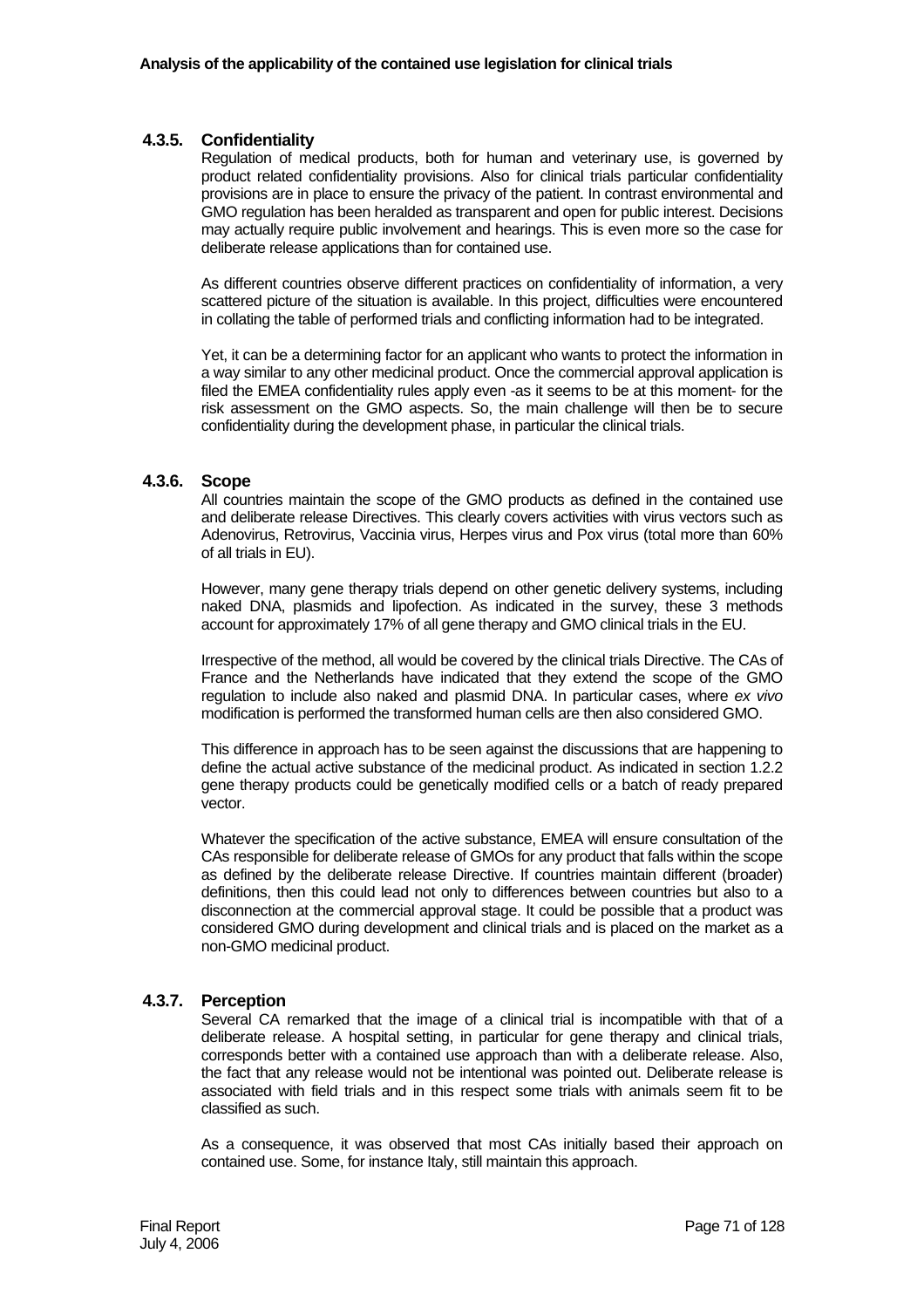An additional concern was raised on the rather negative public connotation of deliberate release trials with GMOs. Previous deliberate release trials (mostly field trials with GM crops) have attracted considerable public and media interest. In contrast, many clinical trials have been posted on national and Commission websites without entailing so far the same type of reaction. Irrespective of the reaction, it is stressed that the involvement of the public in a deliberate release is much more elaborated. In some countries this is considered an additional burden and an important disadvantage for applicants.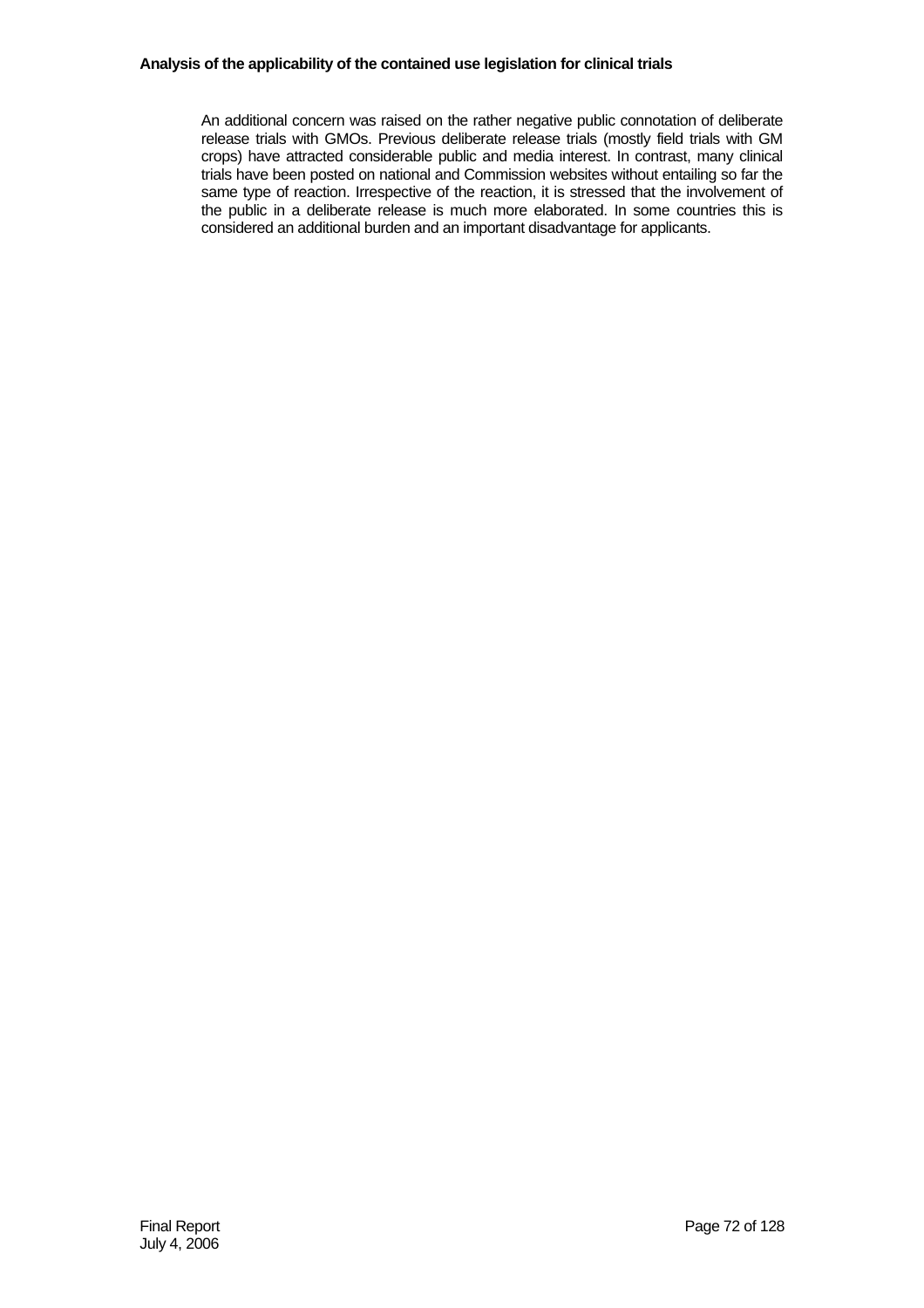## **5. Conclusion**

This report combines information on clinical trials with GMOs, the European and national legal approaches as well as the guidance and experience from the related CAs. Overall a very good response was obtained from all Member States, which resulted in a complete overview of the EU. Furthermore, much information could be verified in publicly available sources (essentially internet). Many CAs have websites available to guide applicants and to clarify issues relating the GMO activities. In many Member States specific sections have been reserved for clinical trials.

Overall the EU is an important player, although almost 3 times more clinical trials are conducted in the USA. In the official EudraCT clinical trial database, the cumulative number of clinical trials -with and without GMOs- reported by Member States is 10514 since May 2004. In this survey almost 430 trials with gene therapy and/or GMOs were identified, showing the relative importance.

It is stressed that not all clinical trials are addressed in the same way, even within a country. Trials for veterinary medicines, trials for gene therapy and/or trials for other human medicinal use can be subject to very divergent legal requirements. No particular safety area has been identified that cannot be addressed by contained use respectively deliberate release. Both aim at protecting the environment and human health and therefore require a risk assessment preceding the activity.

Some Member States treat all trials so far as contained use, most offering a case-by-case evaluation to verify if deliberate release would be more suitable. So far 87% of the clinical trials have been conducted as contained use and the actual number may be underestimated, given that activities of risk class 1 might not be recorded as a separate activity. However, gradually more authorities seem to be convinced that certain trials require a deliberate release approach and so the relative importance may increase. The main elements that support a decision to classify a specific clinical trial as a deliberate release are:

- the open design of the trial (e.g. with large animals in farm environment or with ambulatory treatments)
- the right of a patient to leave the trial setting before completion of the control period
- the potential for shedding of GMO's.

It has been pointed out that irrespective of the legal procedure; the practice may not differ very much. An example was cited where two identical clinical trials were carried out in two countries, one being considered contained use and one deliberate release. When comparing the actual considerations and conditions of the approved trial, only circumstantial differences were noted.

The interactions between the GMO and the clinical trial regulation can be grouped according to 4 models:

- co-existence of requirements between the requirements
- cross-referencing between the regulations
- integration in a single submission and delivery of multiple permits
- integration in a single submission, single procedure and single permit.

The GMO requirements are seen as an additional burden on an area, which is already heavily regulated and scrutinised. Contained use seems in this respect more appropriate as most facilities would have more general contained use coverage including other phases of the activity (e.g. preparation, storage...).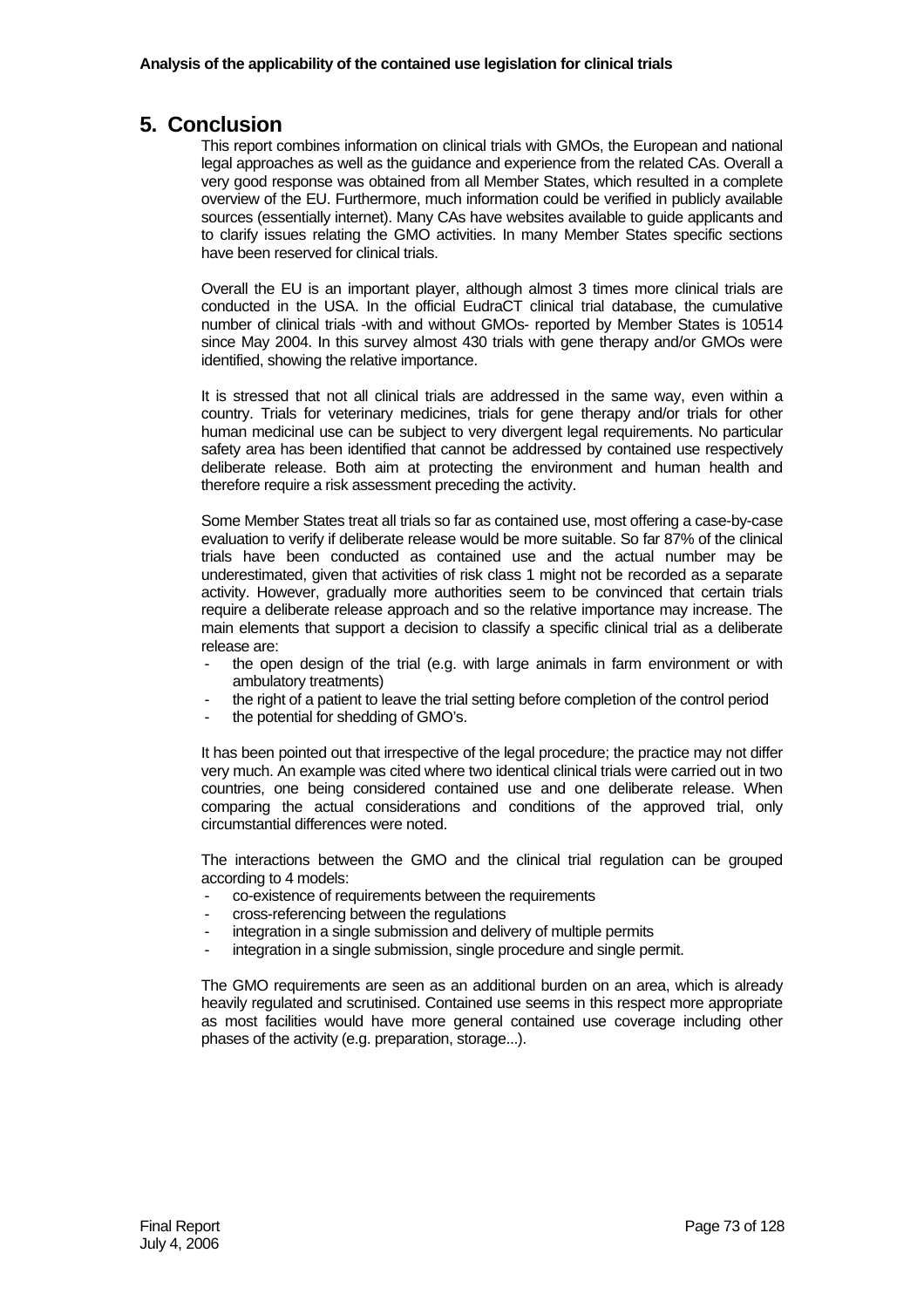Overall CAs welcomed the initiative by the European Commission to compile the different approaches and stressed the need for further harmonisation. Areas that need to be harmonised include:

- risk assessment methodology
- classification of organisms
- criteria for determining contained use or deliberate release
- scope of definition
- format of applications and data requirements

This harmonisation is urgently needed as developers reach advanced phase clinical trials and multi-centre trials. Facing uncertainty and multiple, scattered indications will hinder progress in this field.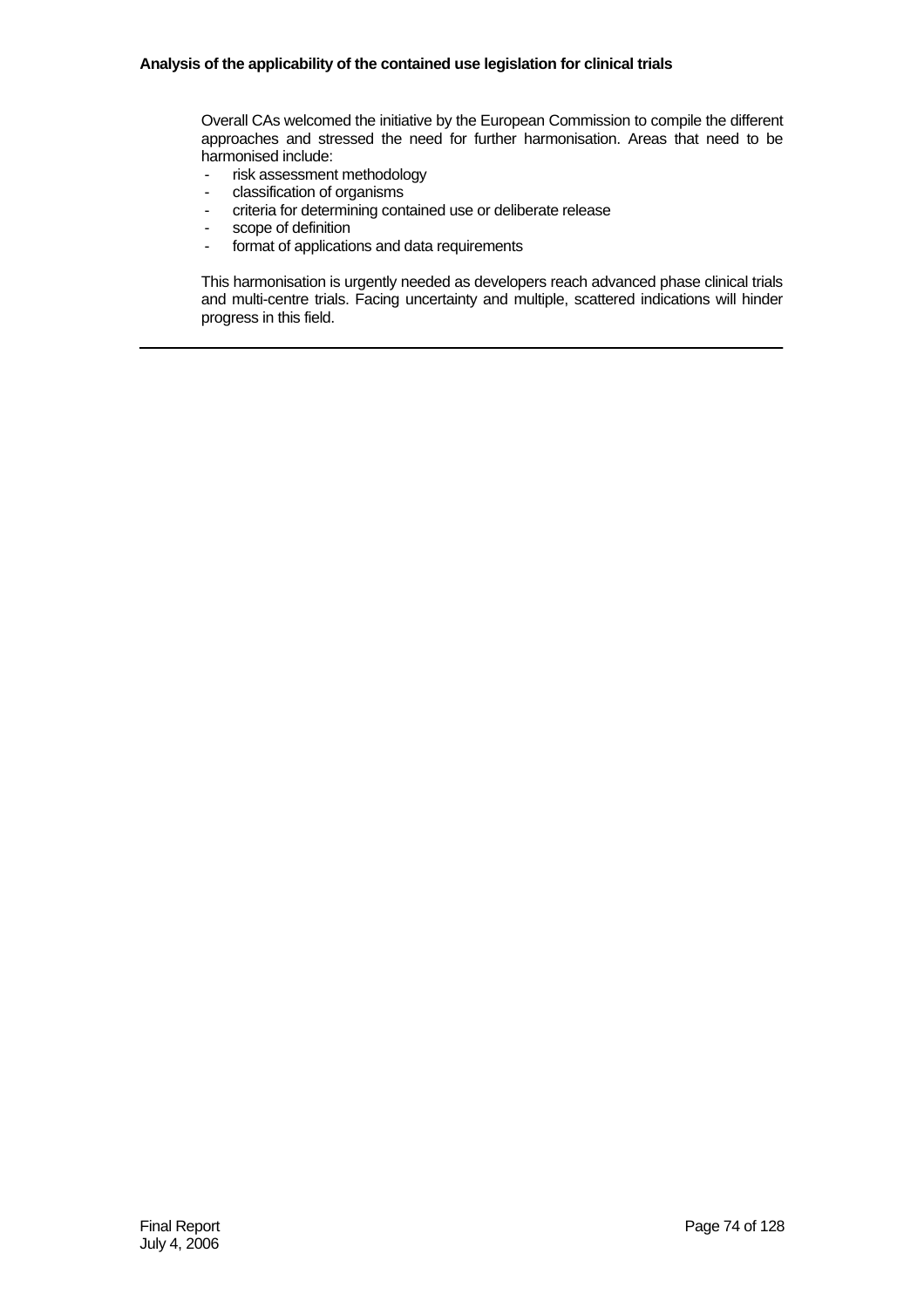# **Annex 1. Methodology of the study**

### **1. Working plan of the project**

The Service Contract was signed by the representative of the European Commission on November 30, 2005. Contract duration was fixed at 6 months from the date of signature.

On December 6, 2005, Perseus met with the EC contact person for the project to discuss the work plan. The Commission contact person stressed that the priority of the project was to determine the current situation in the Member States according to the objectives set down in the tender. The view of each Member State CA had to be taken into account, recognising that not all CAs may have the same level of experience in handling clinical trials. Subsequent to the meeting; an up-to-date list with the national CAs for both the contained use and the deliberate release Directive was provided.

During December and January, the primary focus was the collection of background information preparing the actual contact phase. Given the scope of the project 3 areas were documented: type of applications and main biosafety risks, regulatory frameworks and approach by CAs.

- For the type of applications publications, conference materials and sample notifications have been collected. The range of applications provided a good view on the diversity of trials and product development.
- The review of the regulatory frameworks focused on identifying possible areas of incompatibility between the approach of contained use or deliberate release and the process leading up to commercialisation of medical products. They were documented and included in the preparation for the interviews with CAs.
- The major part of the effort was taken up by the fact finding on the status in Member States. For a number of countries the status of applications was verified as well as the national legal frameworks. Indications and guidance (e.g. formats and procedures) provided by CAs to applicants was collected and analysed as far as available and possible.
- At the end of January feedback was provided to the Commission by phone.

According to the work plan a first interim report was due 10 weeks after signature of the contract, more precisely on February 8, 2006. A short Memorandum was completed on February 7 and sent to the Commission, providing an update on actions completed and planned. It was indicated that as certain Member States have opted to leave the handling of clinical trials to a different authority and/or expert group, Perseus would also contact these people in order to document the process as well as the interaction with the contained use legislation.

Between February and April, the main activity was contacting the identified authorities and collecting information (see 2.3).

On April 6, feedback was provided to the Commission and concluding actions were discussed. An interim report dated April 7, was provided according to the agreed working plan.

On May 2, a meeting was held at the Commission's office to discuss the draft final report and a draft was submitted May 16. Upon comments received from the Commission the final report was presented on June 22 and on July 3 it was confirmed that the final report was acceptable.

#### **2. Regulatory analysis**

The regulatory analysis consisted of two parts.

In the initial part, essentially the European documents were reviewed in detail for legislation relating to GMOs, to medicinal products for human and veterinary use as well as specific indications and guidelines for clinical trials. In particular the interaction between the scope,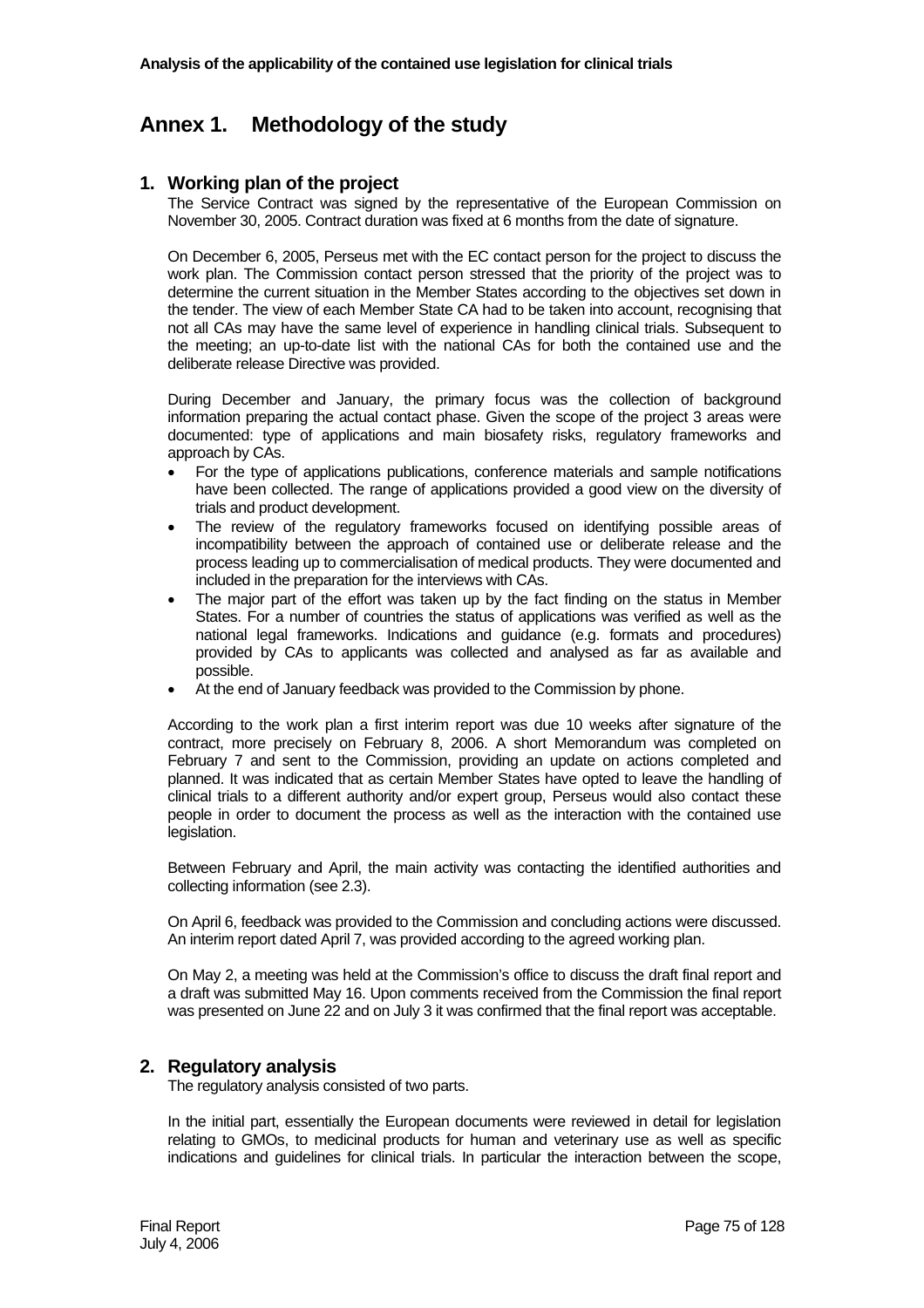procedures and authorisations of the different legislative areas was investigated. The main source of information was the Official Journal of the European Union.

The analysis was further elaborated based on indications by the Member State CAs and even more during a visit and interactions with the European Medicines Agency (EMEA).

The second part of the analysis covered the actual legal situation in the Member States. Much information is available either on websites of the authorities or on other sites (e.g. the Biosafety Clearing House). Unfortunately many of the documents are in the original language and therefore only to a limited extend accessible. At the same time guidelines, recommendations and/or particular formats for presenting dossiers for a clinical trial were collected. This information was used when contacting the authorities for the interviews. During these interviews and exchanges, Perseus was pointed out to additional references and these were included in this report.

## **3. Interviews with Competent Authorities**

The national competent authorities had been identified in the project as the main source of information. Perseus acknowledged that the main challenge of this task was to get the cooperation of the interviewed. They are overwhelmed with inquiries, usually are frustrated by the limited amount of effect and have already an overfull agenda. Aiming to obtain feedback from all of the CAs, Perseus developed a contact approach based on the following principles:

- Contacts will be adapted to the time schedule of the authority and their effort to prepare and interact will be limited.
- A clear description of the project, objectives and importance of cooperation will be provided to each contact before the meeting.
- Multilingual approach given fluency in English, French, Spanish and Dutch.
- In many cases, Perseus has already established a good relationship with the authorities.
- The authorities will be able to review the result of the interaction

This part was intended to be done based on phone calls, meetings in Brussels or visits to a limited number of Member States. Unfortunately, during the project period no CA meetings were scheduled which could have been an opportunity to meet for an interview.

Visits were scheduled in Belgium, the Netherlands, United Kingdom, and France. Other visits (Sweden, Germany and Italy) were explored but given the detailed preparatory interaction with the authorities deemed no longer necessary.

For all cases where meetings and visits were not possible, phone interviews were conducted.

All 25 Member States were contacted, including either the CA for contained use, deliberate release or for clinical trials. In addition contacts in Norway, Iceland, Switzerland and Liechtenstein were included. A list of all authorities contacted is provided in Annex 2.

The contact process ran in 3 steps:

#### **Step 1 Introduction**

In most cases it was tried to establish contact by phone and with immediate follow –up by e-mail. In the e-mail the scope of the study was indicated and the key information that was investigated, including:

- How are clinical trials with GMOs for human medical and veterinary purposes regulated?
- Are there explanatory notes or guidance notes for applicants?
- Is there a link to Contained Use / Deliberate Release/ Both (case-specific) / None
- Which is (are) the competent authority(ies)?
- Is a permit required?
- Have clinical trials with GMOs been conducted? If yes, we would appreciate indications on type of GMO's, # patients, facilities where trials were performed (including containment), waste disposal, follow-up surveillance post patient discharge including survival, persistence and discharge of GMMs, and inspection and control mechanisms (or an indication on where such information can be found).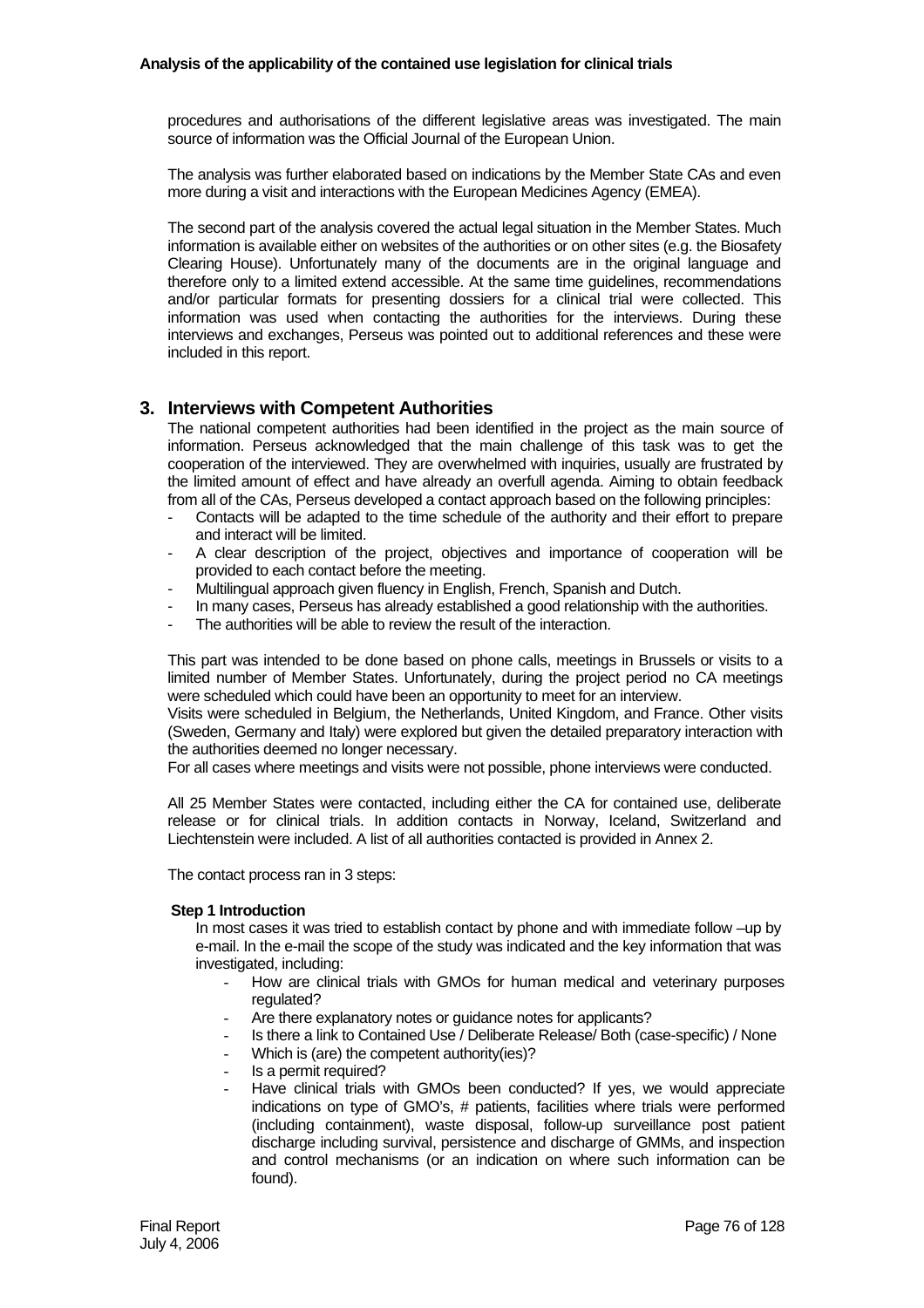Any other comment/opinion/suggestion.

The initial contact helped to position the project, and to be directed to more appropriate and/or additional contact people. It is the conviction of Perseus that this direct personal contact has significantly contributed to the high response rate to this inquiry.

### **Step 2 Interview**

Each interview started with a brief introduction of the purpose of the inquiry and stressing that the purpose of this study is to get a complete picture of the situation in EU and how different regulatory options work.

The interview was partly with prepared options (comparable to a marketing phone call) and partly with open questions. This allowed focus while leaving sufficient room for personal observations. Some people preferred to have time to prepare so that they were either left to respond in a written form or where contacted again at a later moment after having received the questions in writing.

The information was in some cases very limited, e.g. if no clinical trials with GMOs has been handled. In other cases additional information, clarifications and documents were provided. Overall the response has been very cooperative and positive about the initiative. For each interview, a standardised report was filled out.

#### **Step 3 Feedback**

The standardised report was filed as draft 1. This draft was submitted for comments to the interviewed person either by e-mail or by fax with a request to answer before a certain deadline.

In case no answer was received the content of the report was supposed to reflect the interview. A final version was produced with an indication "no comment from interviewed person".

When comments were received the report was adapted. If only minor changes were required, then a final version could be made with proper indication. If major changes were required the adapted draft 2 was resubmitted to the interviewed person for final agreement. Not more than 2 drafts were circulated. The information was incorporated in the country review.

## **4. Similar initiatives**

During the project Perseus was informed of two other initiatives that covered similar aspects. As mush as possible it was tried to integrate the available information and avoid duplication.

#### **a. EMEA inquiry**

In July 2005 EMEA launched as part of a project to develop a guideline for environmental risk assessment, a survey on "Environmental Risk Assessment for Gene Therapy Medicinal Products". The survey was provided to all Gene Therapy Working Group Members and National contact persons. These contact persons were asked to liaise with their GMO Competent Authority, as appropriate, to answer to the questionnaire. It is unclear from the feedback that was obtained during this project if and how this occurred in the different Member States.

The questionnaire aimed to map the application of contained use and/or deliberate release regulation for clinical trials with gene therapy. In particular it questioned on what basis a decision between the two approaches was made.

The outcome of the questionnaire is not publicly available.

#### **b. Euregenethy**

The Euregenethy network is supported by the European Commission DG Research/ Life Sciences strategic and Policy aspects. It gathers scientists and doctors involved in the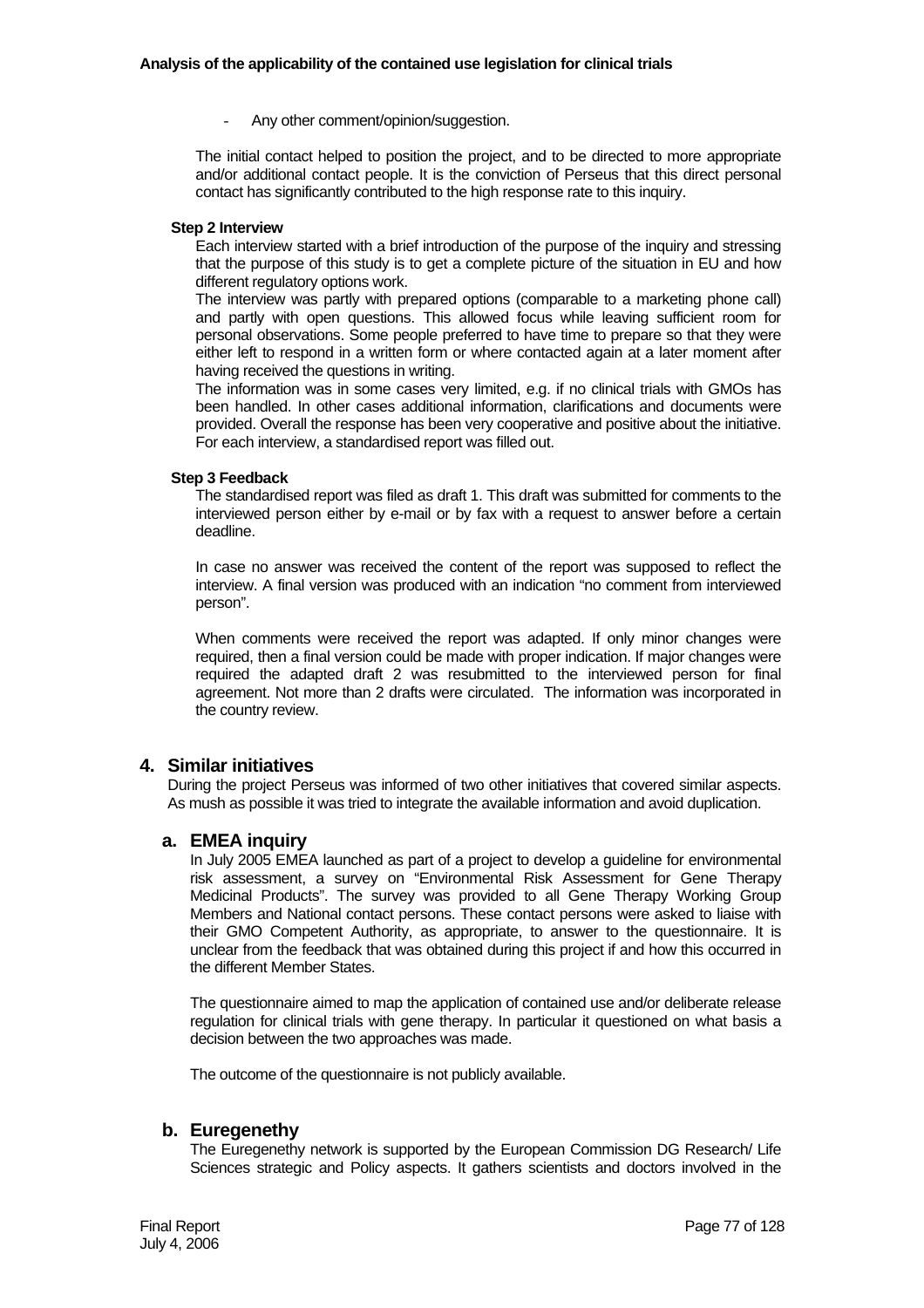clinical implementation of gene transfer technology in order to help facilitate it from the users' standpoint.

In conducting its first (distinct) programme the Euregenethy network has identified additional downstream activities aiming at facilitating the development of Gene Therapy from the users' standpoint. The Euregenethy 2 is focusing on the ethical, safety & regulatory issues relating to clinical implementation of gene transfer technology. The objectives are threefold:

- Fostering interaction between regulators both at the European centralised and national levels - members of Ethics committees, companies, decision-makers, scientists, physicians and patients' groups in order to facilitate and harmonise clinical implementation of gene therapy;
- Offering a potential for a referral organisation following-up on evolving technologies to foster broad circulation of validated key-information;
- Increase public accountability and downstream public acceptance of these interventions which make use of GMOs. Euregenethy also aims at anticipating on challenging scientific issues, which will attract interest and/or raise safety, regulatory, ethical or public concerns.

In 2002 an Opinion Paper $94$  on the Current Status of the Regulation of Gene Therapy in Europe was published provided a critical review of the system at the European level and in selected countries (Austria, Belgium, Denmark, France, Germany, Israel, Italy, The Netherlands, Spain, Sweden, Switzerland and United Kingdom). This review has been a valuable starting point for this project and Perseus could focus on changes occurring since the publication. Furthermore, the emphasis of this project is clearly on the GMO regulation, an aspect which is partly covered but not discussed in the opinion paper. Finally, the recommendations of the opinion paper have been taken up in different discussion and are added as appropriate in this report.

<sup>94</sup> O.Cohen-Hanguenauer, F.Rosenthal, B. Gänsbacher, R.Bolhuis, K. Dorsch-Häsler, Z.Eshhar, G.Gahrton, P.Hokland, C.Melani, E.Rankin; K.Thielemans, R.Vile, H.Zwierzina & K.Cichutek (2002) Opinion Paper on the Current Status of the Regulation of Gene Therapy in Europe. Human Gene Therapy 13:2085-2110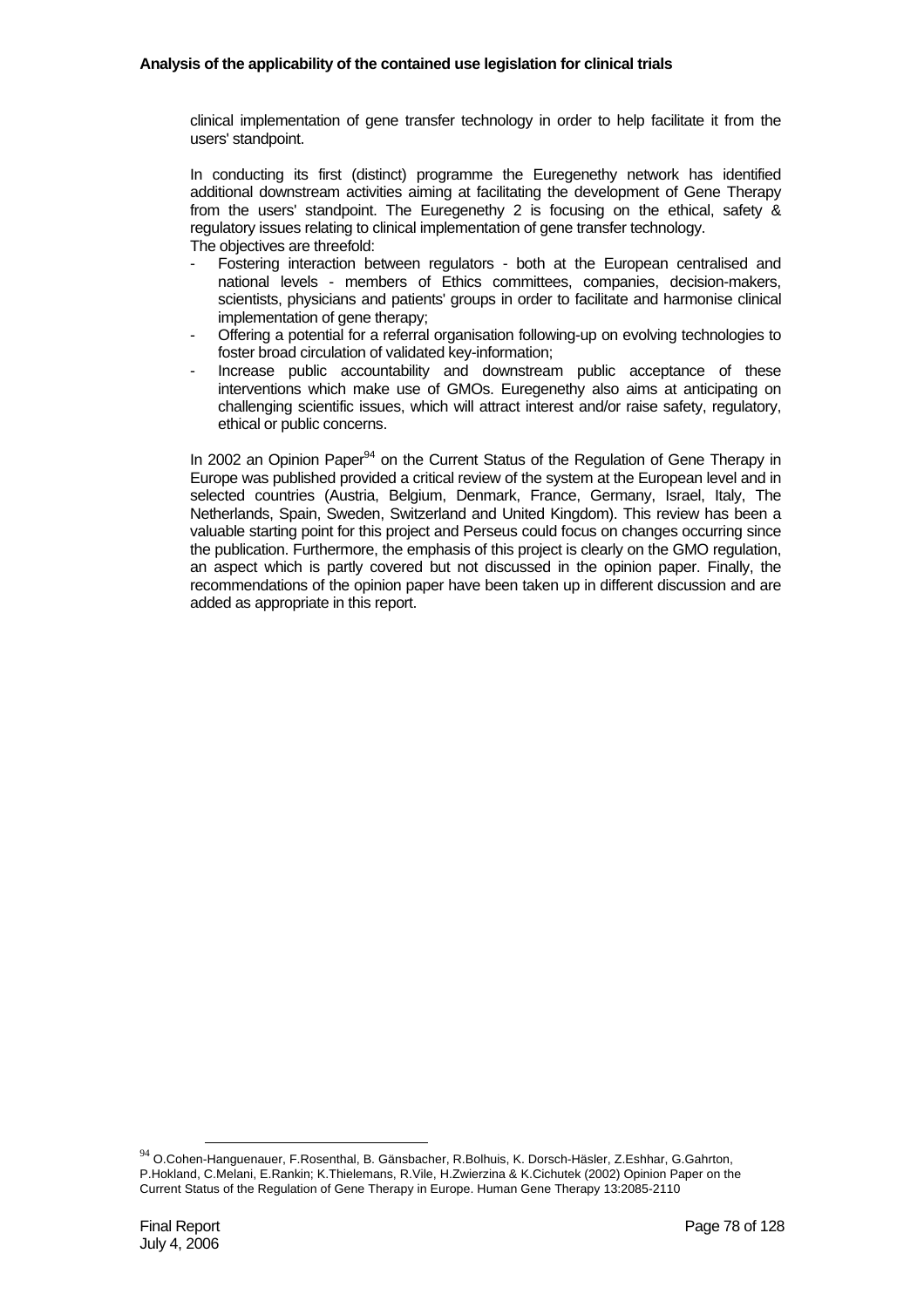# **Annex 2. List of authorities contacted during this project.**

| <b>Country</b> | <b>Authority</b>                                                                                                                                                                                                                              |
|----------------|-----------------------------------------------------------------------------------------------------------------------------------------------------------------------------------------------------------------------------------------------|
| Austria        | Federal Ministry of Education, Science and Culture, Dept. BrGt                                                                                                                                                                                |
| Austria        | Ministry of Social Security and Generations                                                                                                                                                                                                   |
| Belgium        | FPS Health, Food Chain Safety and Environment, General direction<br>Animals, Plants and Food, Division Human medicine, Dept. R& D                                                                                                             |
| Belgium        | Service of Biosafety and Biotechology (SBB), Institute of Public<br>Health (IPH), Federal Public Service (FPS) Health, Food Chain<br>Security and Environment                                                                                 |
| Cyprus         | Environment Service, Ministry of Agriculture, Natural Resources and<br>Environment                                                                                                                                                            |
| Cyprus         | Ministry of Health                                                                                                                                                                                                                            |
| Czech Republic | Department of Environmental Risks, Ministry of the Environment                                                                                                                                                                                |
| Denmark        | The Danish Forest and Nature Agency                                                                                                                                                                                                           |
| Denmark        | National Working Environment Authority                                                                                                                                                                                                        |
| Denmark        | Ministry of the Environment, Danish Forest and Nature Agency,<br>Agriculture and Biotechnology                                                                                                                                                |
| Denmark        | Danish Medicines Agency                                                                                                                                                                                                                       |
| EMEA           | <b>EMEA</b>                                                                                                                                                                                                                                   |
| Estonia        | Estonian Ministry of Environment, Nature Protection Department                                                                                                                                                                                |
| Estonia        | Ministry of the Environment - Labour Inspection                                                                                                                                                                                               |
| Estonia        | <b>State Agency of Medicines</b>                                                                                                                                                                                                              |
| Finland        | Ministry of Social Affairs and Health - Board for Gene Technology                                                                                                                                                                             |
| Finland        | National Agency for Medicines                                                                                                                                                                                                                 |
| France         | Ministère de l'écologie et du développement durable, Bureau des<br>Biotechnologies et des Installations agricoles et agro-alimentaires,<br>Service de l'Environnement Industriel, Direction de la Prévention des<br>Pollutions et des Risques |
| France         | Agence Française de Sécurité Sanitaire des Produits de Santé;<br>Unité Produits Biologiques à effet thérapeutique                                                                                                                             |
| France         | Agence Française de Sécurité Sanitaire des Produits de Santé, Dept<br><b>Evaluation of Biological Products</b>                                                                                                                                |
| France         | Agence Française de Sécurité Sanitaire des Produits de Santé;<br>Legal service                                                                                                                                                                |
| France         | Agence Fançaise de Sécurité Sanitaire des Aliments; Agence<br>nationale du médicament vétérinaire                                                                                                                                             |
| France         | Hôpital Saint-Louis TGOM - Institut d'Hématologie                                                                                                                                                                                             |
| Germany        | Federal Office of Consumers Protection and Food Safety, Dept. of<br>Genetic Engineering                                                                                                                                                       |
| Germany        | Paul-Ehrlich-Institut, Bundesamt für Sera und Impfstoffe / PEI                                                                                                                                                                                |
| Greece         | Ministry of Environment, Physical Planning and Public Works.                                                                                                                                                                                  |

The following table lists all authorities that were contacted during the project.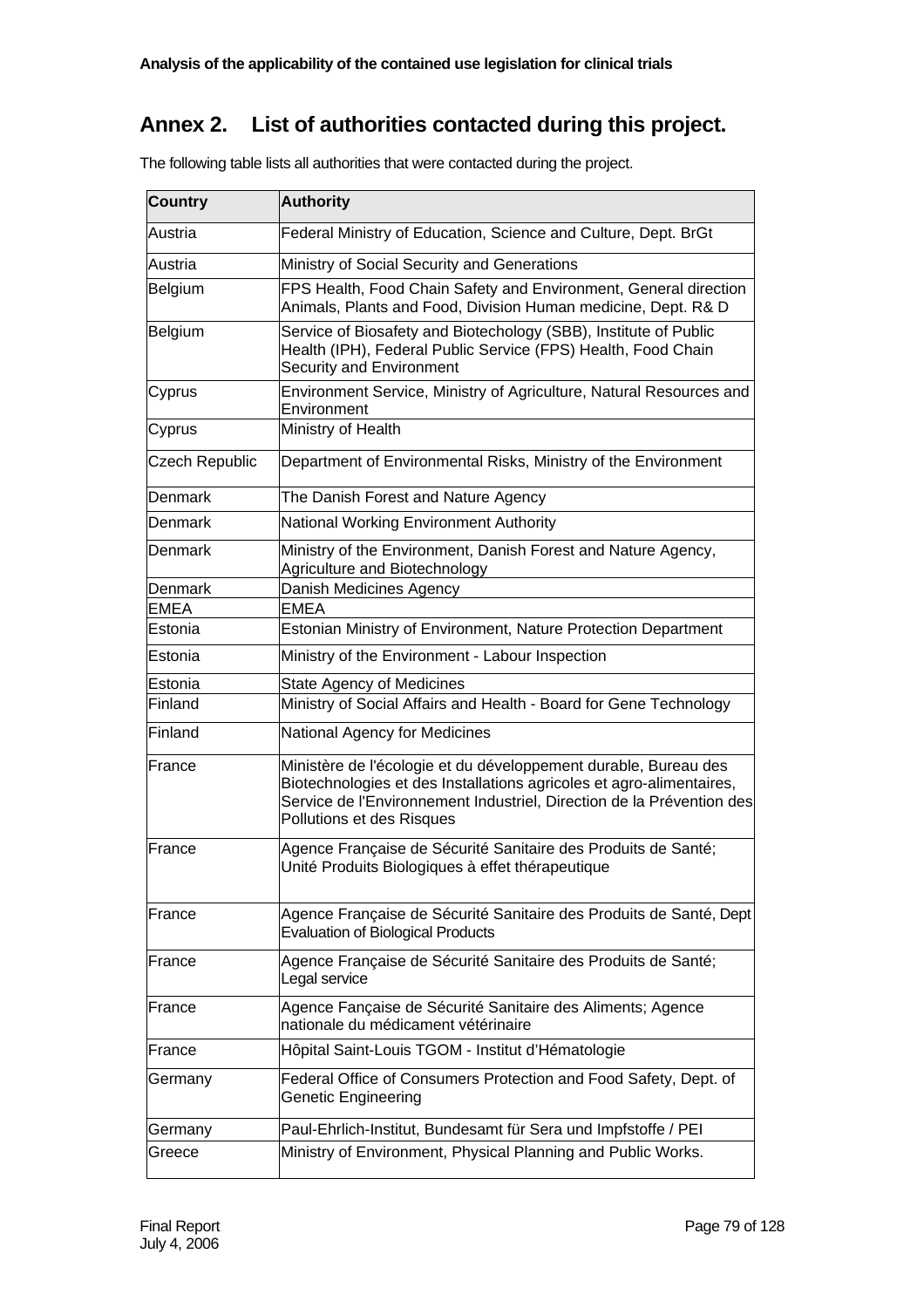| <b>Country</b>     | <b>Authority</b>                                                                                                                                                               |
|--------------------|--------------------------------------------------------------------------------------------------------------------------------------------------------------------------------|
| Greece             | National Organisation for Medicines (EOF), Ministry of Health &<br>Social Solidarity Clinical Trials Section, Pharmaceutical studies and<br>research division,                 |
| Hungary            | Ministry of Agriculture and Rural Development                                                                                                                                  |
| Hungary            | Ministry of Health                                                                                                                                                             |
| Hungary            | National Institute of Pharmacy                                                                                                                                                 |
| Hungary            | Ministry of Environment and Water, Department of International<br><b>Treaties for Nature Conservation</b>                                                                      |
| Iceland            | Environment and Food Agency of Iceland                                                                                                                                         |
| Ireland            | <b>EPA</b>                                                                                                                                                                     |
| Ireland            | Department of Agriculture and Food                                                                                                                                             |
| Ireland            | <b>Irish Medicines Board</b>                                                                                                                                                   |
| Italy              | Ministero dell'Ambiente e della Tutela del Territorio, Direzione per la<br>Protezione della Natura, Divisione Biosicurezza e controllo<br>sull'immissione nel territori di OGM |
| Italy              | Ministero della Salute, Direzione Generale, Ufficio VI                                                                                                                         |
| Italy              | Ministero della Salute, Agenzia Italiana del Farmaco, Osservatorio<br>Nazionale sulla Sperimentazione Clinica dei Medicinali;;                                                 |
| Italy              | Istituto Superiore di Sanità, Dipartimento di Biologia Cellulare e<br>Neuroscienze                                                                                             |
| Latvia             | Clinical Trial Department, State Agency of Medicine                                                                                                                            |
| Liechtenstein      | Amt für Umweltschutz                                                                                                                                                           |
| Lithuania          | Ministry of Environment - Nature Protection Dpt                                                                                                                                |
| Lithuania          | Ministry of Health                                                                                                                                                             |
| Luxembourg         | Ministry of Health                                                                                                                                                             |
| Malta              | Malta Environment and Planning Authority                                                                                                                                       |
| <b>Netherlands</b> | RIVM / SEC / Bureau GGO                                                                                                                                                        |
| Netherlands        | Ministry of Housing, Spatial Planning and the Environment                                                                                                                      |
| Norway             | Ministry for Environment                                                                                                                                                       |
| Norway             | Environmental Department of Norway, Directorate for Nature<br>Management                                                                                                       |
| Norway             | Directorate for Health and Social Affairs                                                                                                                                      |
| Poland             | Sanitary Inspectorate. Dept of food, nutrition and daily use objects<br>hygiene                                                                                                |
| Poland             | Ministry of The Enviroment, Unit of GMO                                                                                                                                        |
| Poland             | Department of the Medicinal Products Policy, Ministry of Health                                                                                                                |
| Portugal           | Instituto do Ambiente - IA                                                                                                                                                     |
| Portugal           | <b>INFARMED National Institute of Pharmacy and Medicines</b>                                                                                                                   |
| Slovac Republic    | Ministry of Environment of SR, Biosafety Department                                                                                                                            |
| Slovac Republic    | Institute of Public Health                                                                                                                                                     |
| Slovac Republic    | Slovak Academy of Science                                                                                                                                                      |
| Slovac Republic    | Ministry of Health Slovak Ethical Committee                                                                                                                                    |
| Slovac Republic    | State Institute for Drug Control                                                                                                                                               |
| Slovenia           | Ministry of the Environment, Spatial Planning and Energy.<br>Environmental Dept. Sector for biotechnology                                                                      |
| Slovenia           | Agency for Medicinal Products and Medical Devices of the Republic<br>of Slovenia                                                                                               |
| Spain              | Ministerio de Medio Ambiente, DG de Calidad y Evaluacion<br>Ambiental                                                                                                          |
| Spain              | Subdirección General de Medicamentos de Uso Veterinario<br>Agencia Española de Medicamentos y Productos Sanitarios                                                             |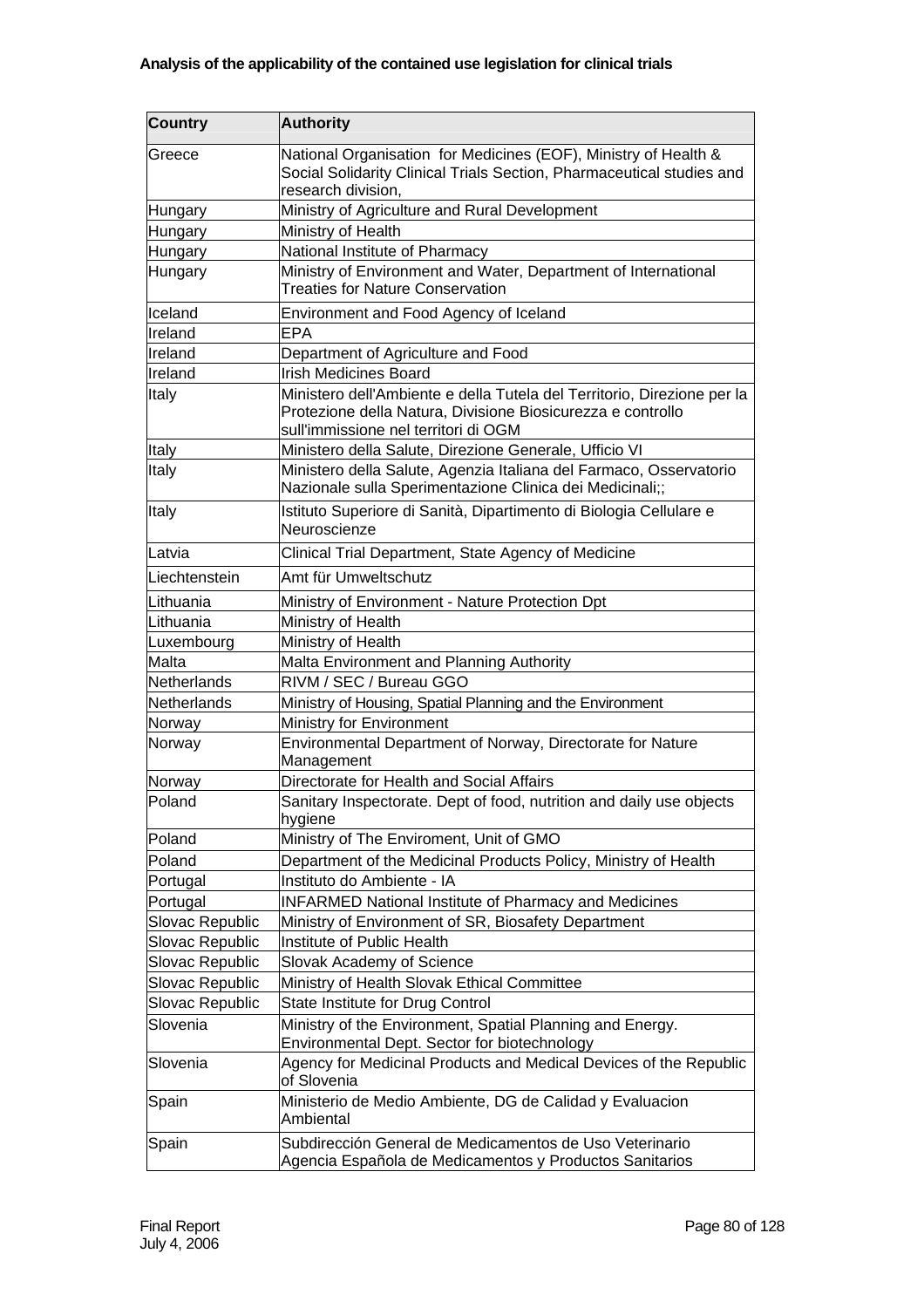| <b>Country</b>        | <b>Authority</b>                                                                                             |
|-----------------------|--------------------------------------------------------------------------------------------------------------|
| Spain                 | División de Productos Biológicos y Biotecnología; Agencia Española<br>de Medicamentos y Productos Sanitarios |
| Sweden                | <b>Medical Products Agency</b>                                                                               |
| <b>Sweden</b>         | Chemistry and Microbiology Division, Swedish Work Environment<br>Authority                                   |
| Switzerland           | Swiss Agency for the Environment, Forests and Landscapes;<br>Substances, Soil and Biotechnology Division     |
| <b>United Kingdom</b> | Biological Agents and GMOs Policy Section; Health and Safety<br>Executive                                    |
| United Kingdom        | DEFRA, Department for Environment, Food and Rural Affairs                                                    |
| United Kingdom        | Biological Agents and GMOs Policy Section; Health and Safety<br>Executive                                    |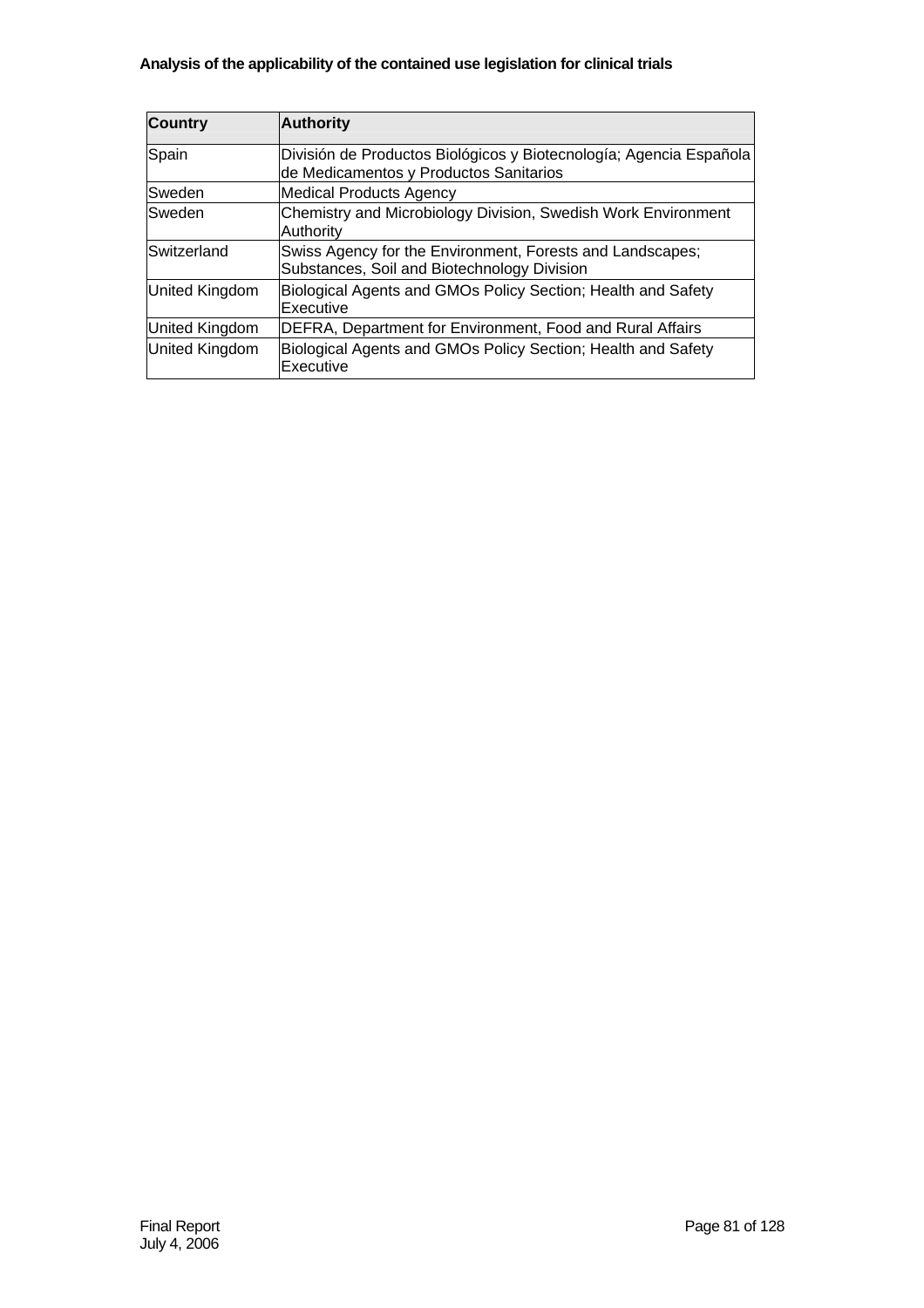# **Annex 3. Listing of clinical trials performed in EU.**

Data about Clinical Trials with GMOs in Europe have been collected using public information. For deliberate release applications the Joint Research Centre (JRC) website has been used (last accessed April 10, 2006):

http://biotech.jrc.it/deliberate/gmo.asp

http://gmoinfo.jrc.it/gmo\_browse\_geninf.asp

Also, the Clinical Trial site of "The Journal of Gene Medicine" of the European Society for Gene Therapy has been checked (referred to as "Wiley"; last updated January 2006):

http://www.abedia.com/wiley/index.html

The EUdraCT database could not be consulted.

Furthermore data from websites of the Member States were included were possible (referred to as "CA"):

http://www.biosafety.be/GT/Regulatory/Table\_2.html http://www.ogm.gouv.fr/experimentations/evaluation\_scientifique/cgb/CGB\_rapports\_activite.h tm http://www.vrom.nl/ggo-vergunningverlening http://www.mma.es/calid\_amb/seg\_bio/pdf/tablaliberaciones\_marzo\_2006.pdf http://www.mma.es/calid\_amb/seg\_bio/pdf/Not\_utilz\_marzo\_2006.pdf

Including a trial in this list does not necessarily mean that it was approved or conducted. The indicative list is by the method limited because:

- Not for all trials data are publicly available;
- Due to the language some websites could not be consulted;
- Contained use class 1 trials do not always need notification;
- Limited time coverage or backlog in reporting.

Also, from the data provided it was not always possible to discriminate between pre-clinical and clinical trials; some pre-clinical trials might be wrongly included.

Sources are refered to as

- Wiley (http://www.abedia.com/wiley/index.html)
- JRC (http://gmoinfo.jrc.it/gmo\_browse\_geninf.asp or http://biotech.jrc.it/deliberate/gmo.asp)
- CA (relevant CA website as indicated above)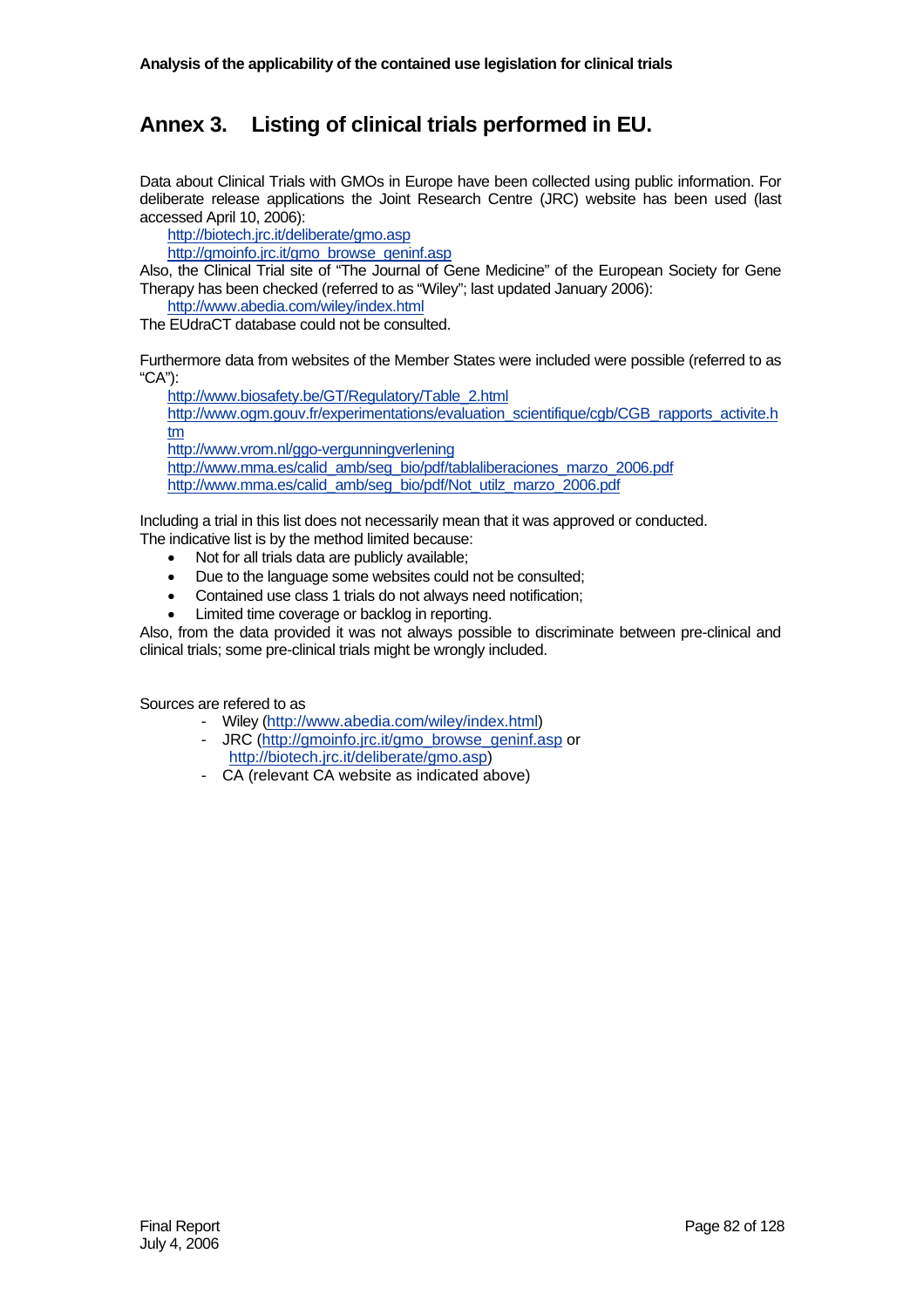| Country | <b>Short description /disease</b>                                                                                                                                                                                                                                                                                                                                               | <b>Treated</b><br>organism | <b>Transgene</b>                                                                | <b>Method of</b><br>transfer | <b>Institution/Company</b>                                             | CU/<br><b>DR</b> | <b>Source</b> |
|---------|---------------------------------------------------------------------------------------------------------------------------------------------------------------------------------------------------------------------------------------------------------------------------------------------------------------------------------------------------------------------------------|----------------------------|---------------------------------------------------------------------------------|------------------------------|------------------------------------------------------------------------|------------------|---------------|
| Austria | Phase I Study of the Immunotherapy of Metastatic<br>Malignant Melanoma by a Cancer Vaccine Consisting<br>of Autologous Cancer Cells Transfected with the<br>Human IL- 2 Gene                                                                                                                                                                                                    | humans                     | Interleukin-2 (IL-2)                                                            |                              | Univ. of Vienna Medical<br>School<br>Dept of Dermatology<br>Vienna     |                  | Wiley         |
| Austria | Transfer of Interleukin-4 and Interleukin-10 in<br>Patients with severe Inflammatory Disease of the<br>Rectum                                                                                                                                                                                                                                                                   | humans                     | Interleukin-4 (IL-4)<br>Interleukin-10 (IL-10)                                  |                              | University Clinics of Surgery<br>Vienna                                |                  | Wiley         |
| Belgium | Gene therapy for the treatment of glioblastoma<br>multiforme with in vivo tumour transduction with the<br>herpes simplex thymidine kinase gene/ganciclovir<br>system                                                                                                                                                                                                            | humans                     | Herpes simplex virus<br>thymidine kinase (HSV-TK)<br>Neomycin resistance (NeoR) | Retrovirus                   | <b>Hopital Erasme</b><br><b>Brussels</b>                               | CU               | Wiley         |
| Belgium | Prospective, open-label, parallel-group, randomised,<br>multicenter trial comparing the efficacy of surgery,<br>radiation, and injection of murine cells producing<br>herpes simplex thymidine kinase vector followed by<br>intravenous ganciclovir against the efficacy of surgery<br>and radiation in the treatment of newly diagnosed,<br>previously untreated gliogblastoma | humans                     | Herpes simplex virus<br>thymidine kinase (HSV-TK)<br>Neomycin resistance (NeoR) | Retrovirus                   | <b>Hopital Erasme</b><br><b>Brussels</b>                               | CU               | Wiley         |
| Belgium | A phase I study in patients with recurrent or<br>metastatic squamous cell carcinoma of the head and<br>neck using SCH 58500 (rAd/p53) administered by<br>single intratumoural injection                                                                                                                                                                                         | humans                     | p <sub>53</sub>                                                                 | Adenovirus                   | Universitair Ziekenhuis<br>Gasthuisberg<br>Leuven                      | CU               | Wiley         |
| Belgium | A phase II gene therapy study in patients with non-<br>small cell lung cancer using SCH58500 (rAd/p53) in<br>combination with chemotherapy for multiple cycles                                                                                                                                                                                                                  | humans                     | p <sub>53</sub>                                                                 | Adenovirus                   | Akademisch Ziekenhuis<br>Vrije Universiteit Brussel<br><b>Brussels</b> | CU               | Wiley         |
| Belgium | Pilot study of immunisation with recombinant<br>canarypox virus vCP1469A expressing the MAGE-<br>1.A1 and MAGE-3.A1 cytolytic T lymphocytes<br>epitopes in patients with malignant melanoma, non-<br>small cell lung carcinoma, head and neck squamous<br>cell carcinoma, esophageal squamous cell carcinoma<br>or bladder carcinoma                                            | humans                     | MAGE-1.A1<br>MAGE-3.A1                                                          | Poxvirus                     | Cliniques universitaires Saint-<br>Luc<br><b>Brussels</b>              | CU               | Wiley         |
| Belgium | Phase II randomised study of immunotherapy of<br>advanced breast cancer by repeated intramuscular<br>injection of a recombinant vaccinia virus containing<br>sequences coding for human MUC-1 and interleukin-<br>2 (TG1031) comparing two doses levels                                                                                                                         | humans                     | MUC-1<br>Interleukin-2 (IL-2)                                                   | Vaccinia virus               | Universitair Ziekenhuis<br>Gasthuisberg<br>Gent                        | CU               | Wiley         |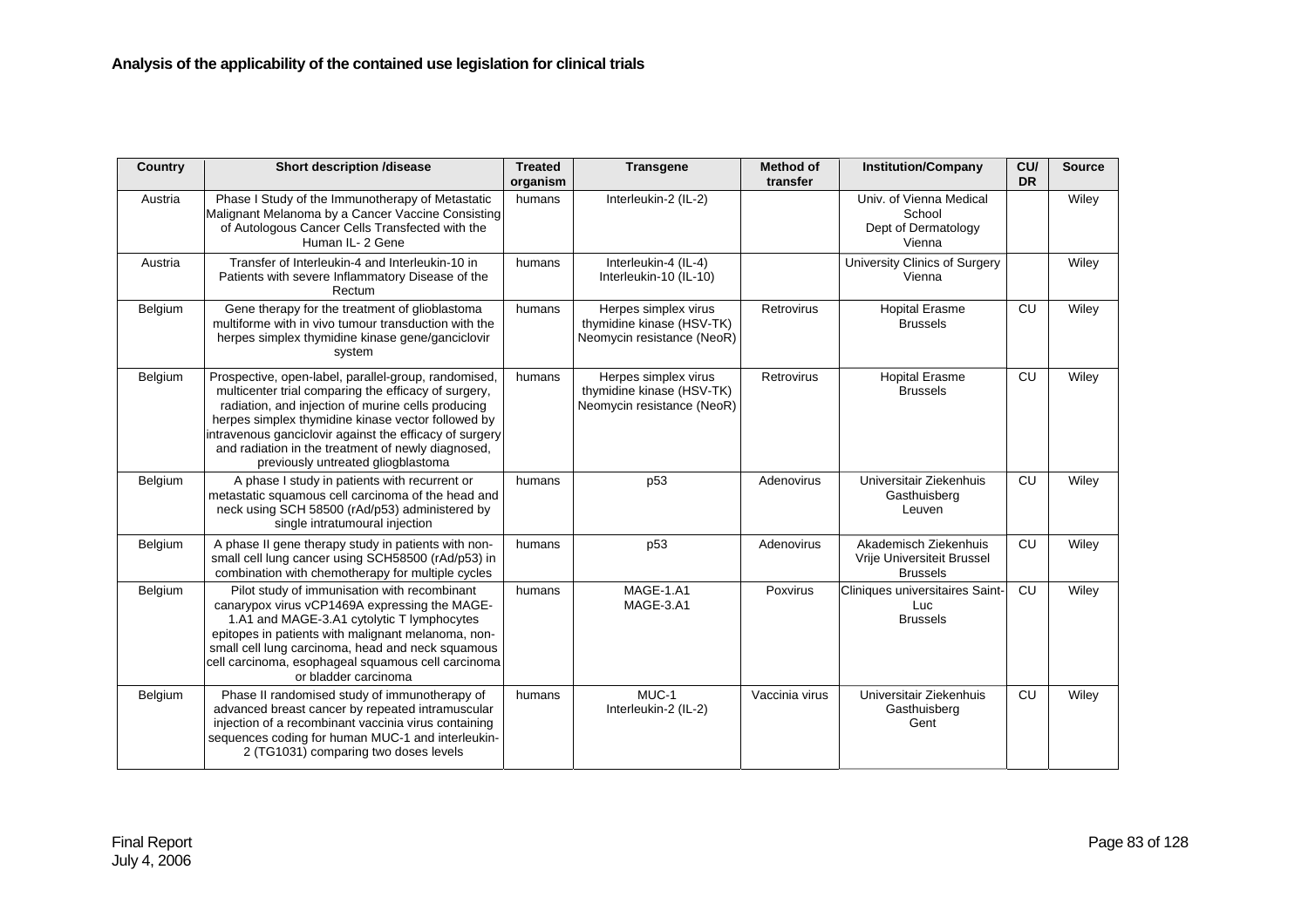| <b>Country</b> | <b>Short description /disease</b>                                                                                                                                                                                                                                                                                                                                                      | <b>Treated</b><br>organism | <b>Transgene</b>              | <b>Method of</b><br>transfer | <b>Institution/Company</b>                                       | CU/<br><b>DR</b> | <b>Source</b> |
|----------------|----------------------------------------------------------------------------------------------------------------------------------------------------------------------------------------------------------------------------------------------------------------------------------------------------------------------------------------------------------------------------------------|----------------------------|-------------------------------|------------------------------|------------------------------------------------------------------|------------------|---------------|
| Belgium        | A phase II, multi-center, open label, randomised<br>study to evaluate biodistribution and transmission,<br>effectiveness and safety of two treatment regimens of<br>Ad5CMV-p53 administered by intra-tumoural<br>injections in 40 evaluable patients with advanced<br>squamous cell carcinoma of the head and neck<br>(SCCHN)                                                          | humans                     | p <sub>53</sub>               | Adenovirus                   | <b>Hopital Erasme</b><br><b>Brussels</b>                         | CU               | Wiley         |
| Belgium        | A phase II/III trial of chemotherapy alone plus SCH<br>58500 in newly diagnosed stage III ovarian and<br>primary peritoneal cancer patients with >0.5cm and<br><2cm residual disease following surgery                                                                                                                                                                                 | humans                     | p <sub>53</sub>               | Adenovirus                   | Cliniques universitaires Saint-<br><b>Luc</b><br><b>Brussels</b> | CU               | Wiley         |
| Belgium        | A phase I feasibility trial of a live, genetically modified<br>Salmonella typhimurium bacillus (VNP20009) for the<br>treatment of cancer by intra-tumoural injection                                                                                                                                                                                                                   |                            |                               | Salmonella<br>typhimurium    | Universitair Ziekenhuis<br>Gasthuisberg<br>Leuven                | CU               | Wiley         |
| Belgium        | A phase III open-label, comparative, multicentre trials<br>to test the concept of durable virologic suppresion in<br>subjects with primary HIV-1 infection after intensive<br>induction of quadruple HAART followed by double<br>blind randomisation to HIV vaccination with ALVAC-<br>HIV (vCP-1452) and remune or placebo while<br>maintaining optimal therapeutic viral suppression | humans                     | vCP-1452                      | Poxvirus                     | Centre hospitalier<br>universitaire St Pierre<br><b>Brussels</b> | CU               | Wiley         |
| Belgium        | Randomised, multicentre, phase II study evaluating<br>two doses of TG4010 (MVA-MUC-1-IL-2) in patients<br>with metastatic breast cancer                                                                                                                                                                                                                                                | humans                     | MUC-1<br>Interleukin-2 (IL-2) | Vaccinia virus               | <b>Hopital Erasme</b><br><b>Brussels</b>                         | CU               | Wiley         |
| Belgium        | Randomised, multicentre, phase II study evaluating<br>the clinical efficacy of TG4010 (MVA-MUC-1-IL-2) in<br>association with chemotherapy patients with non<br>small cell lung cancer                                                                                                                                                                                                 | humans                     | MUC-1<br>Interleukin-2 (IL-2) | Vaccinia virus               | <b>Hopital Erasme</b><br><b>Brussels</b>                         | CU               | Wiley         |
| Belgium        | A phase III, multi centre, open-label, randomised<br>study to compare the overall survival and safety of bi-<br>weekly intratumoural administration of INGN 201<br>versus weekly methotrexate in 240 patients with<br>refractory squamous cell carcinoma of the head and<br>neck (SCCHN)                                                                                               | humans                     | p <sub>53</sub>               | Adenovirus                   | Cliniques universitaires Saint-<br>Luc<br><b>Brussels</b>        | CU               | Wiley         |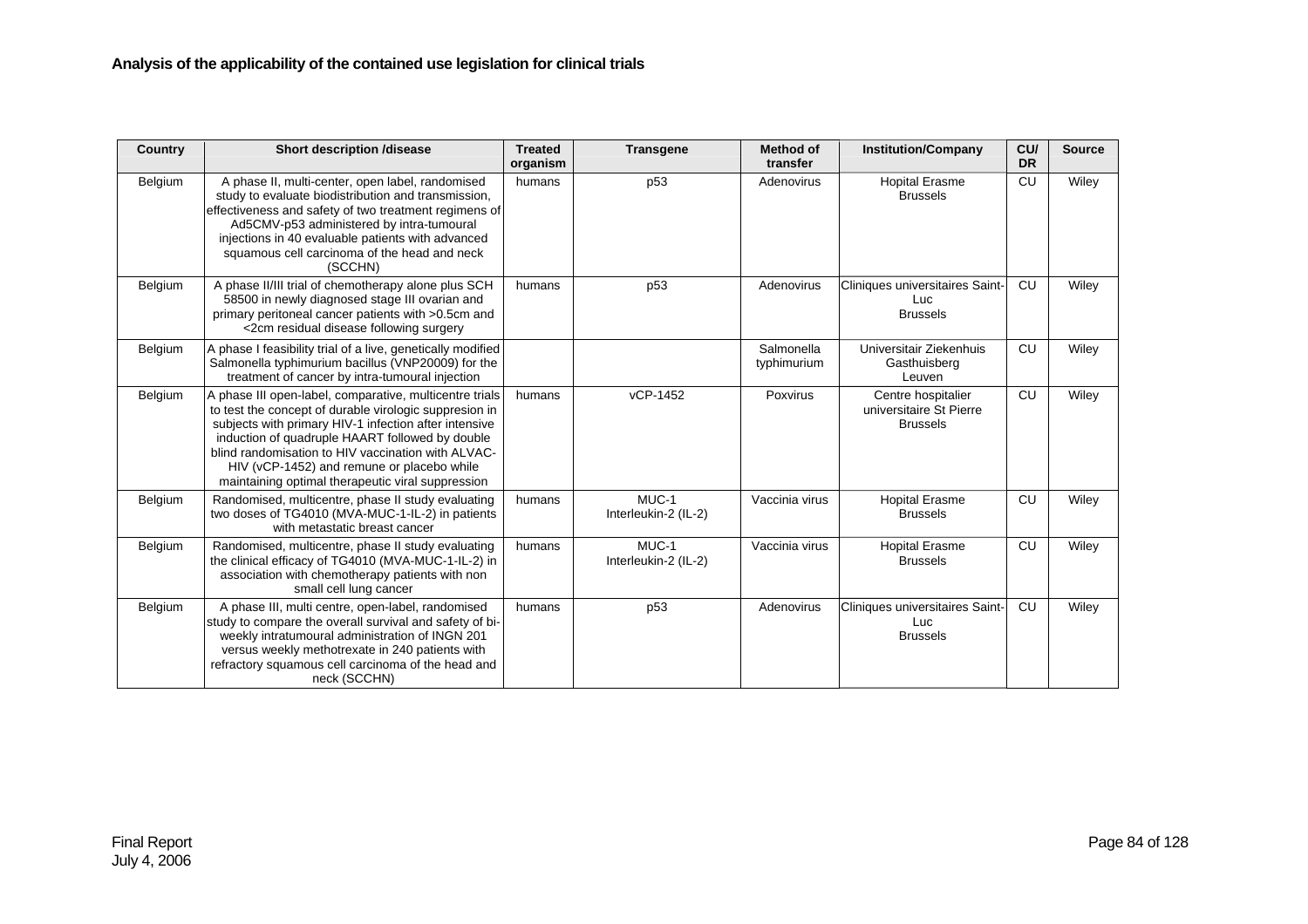| Country | <b>Short description /disease</b>                                                                                                                                                                                                                                                                                                                                                                                                 | <b>Treated</b><br>organism | <b>Transgene</b>                                                      | <b>Method of</b><br>transfer  | <b>Institution/Company</b>                                       | CU/<br><b>DR</b> | <b>Source</b> |
|---------|-----------------------------------------------------------------------------------------------------------------------------------------------------------------------------------------------------------------------------------------------------------------------------------------------------------------------------------------------------------------------------------------------------------------------------------|----------------------------|-----------------------------------------------------------------------|-------------------------------|------------------------------------------------------------------|------------------|---------------|
| Belgium | A phase III, multi centre, open-label, randomised<br>study to compare the effectiveness and safety of<br>intratumoural administration of INGN 201 in<br>combination with chemotherapy versus<br>chemotherapy alone in 288 patients with recurrent<br>squamous cell carcinoma of the head and neck<br>(SCCHN)                                                                                                                      | humans                     | p53                                                                   | Adenovirus                    | Cliniques universitaires Saint-<br>Luc<br><b>Brussels</b>        | CU               | Wiley         |
| Belgium | Etude du vaccin TG4010 utilisant une suspension<br>virale constituee d'un virus recombinant de la vaccine<br>(MVA) vehiculant les genes codant pour l'antigene<br>humain MUC-1 et l'interleukine-2 chez des patients<br>atteints de cancer                                                                                                                                                                                        | humans                     | MUC-1<br>Interleukin-2 (IL-2)                                         | Vaccinia virus                | Cliniques universitaires Saint-<br>Luc<br><b>Brussels</b>        | CU               | Wiley         |
| Belgium | A phase 1 randomised, placebo controlled, double<br>blind, dose escalation trial to evaluate the safety and<br>immunogenicity of tgAAC009, a gag-PR-DRT AAV<br>HIV vaccine                                                                                                                                                                                                                                                        | humans                     | HIV-1 Gag/Protease plus rev                                           | Adeno-<br>associated virus    | Centre hospitalier<br>universitaire St Pierre<br><b>Brussels</b> | CU               | Wiley         |
| Belgium | Phase I/II multicentre study of TG1024 (Adenovirus<br>interleukin 2) in patients with metastatic melanoma or<br>other advanced solid tumor cancers                                                                                                                                                                                                                                                                                | humans                     | Interleukin-2 (IL-2)                                                  | Adenovirus                    | <b>Hopital Erasme</b><br><b>Brussels</b>                         | CU               | Wiley         |
| Belgium | Clinical research program: Gene-therapy by the Use<br>of a Recombinant Adenovirus in the Treatment of p53<br><b>Deficient Cancers</b>                                                                                                                                                                                                                                                                                             | humans                     | wild-type p53 tumor<br>suppressor gene                                | Human<br>adenovirus type<br>5 | Schering Plough NV/SA                                            | <b>DR</b>        | <b>JRC</b>    |
| Belgium | Specific immunotherapy against MUC-1 antigen -<br>Study TG4010.04 : "Randomised, multicenter, phase<br>II study evaluating two doses of TG4010(MVA-MUC-<br>1-IL-2) in patients with metastatic breast cancer",<br>Study TG4010.05 : "Randomised, multicenter, phase<br>II study evaluating the clinical efficacy of<br>TG4010(MVA-MUC-1-IL-2) in association with<br>chemotherapy in patients with non small cell lung<br>cancer" | humans                     | sequences coding for the<br>human MUC-1 antigen and<br>$IL-2$         | <b>MVA</b>                    | Transgene S.A.                                                   | <b>DR</b>        | <b>JRC</b>    |
| Belgium | Phase II study evaluating the clinical efficacy of<br>TG4010(MVA-MUC-1-IL-2) in patients with metastatic<br>renal cell carcinoma                                                                                                                                                                                                                                                                                                  | humans                     | sequences coding for the<br>human MUC-1 antigen and<br>$IL-2$         | <b>MVA</b>                    | Transgene S.A.                                                   | <b>DR</b>        | <b>JRC</b>    |
| Belgium | Development of a live vaccine against feline<br>leukemia. Experiment outside containment (clinical<br>trial) for the study of the safety of a sucutaneous<br>administration of a recombinant canarypoxvirus<br>expressing FELV genes.                                                                                                                                                                                             | cats                       | env and gag genes of the<br>type A virus of feline<br>leukemia (FELV) | canarypoxvirus                | Merial                                                           | <b>DR</b>        | <b>JRC</b>    |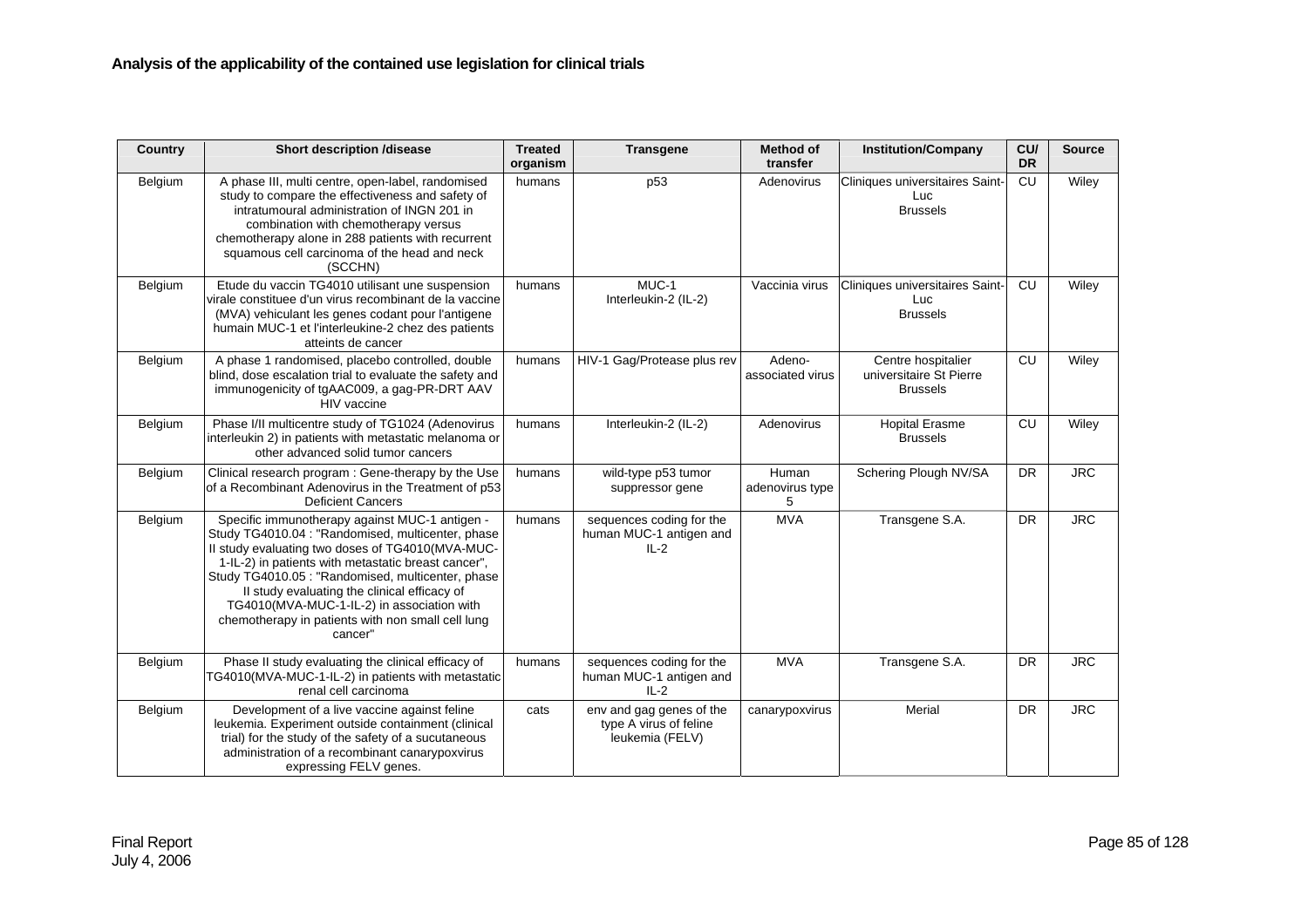| Country | <b>Short description /disease</b>                                                                                                                                                                                                                                                                       | <b>Treated</b><br>organism | <b>Transgene</b>                                                                                                       | <b>Method of</b><br>transfer            | <b>Institution/Company</b>                   | CU/<br><b>DR</b> | <b>Source</b> |
|---------|---------------------------------------------------------------------------------------------------------------------------------------------------------------------------------------------------------------------------------------------------------------------------------------------------------|----------------------------|------------------------------------------------------------------------------------------------------------------------|-----------------------------------------|----------------------------------------------|------------------|---------------|
| Belgium | Development of a combined live vaccine against<br>feline leukemia. Experiment outside containment<br>(clinical trial) for the study of the safety of a<br>sucutaneous administration of a recombinant<br>canarypoxvirus expressing FELV genes.                                                          | cats                       | env and gag genes of the<br>type A virus of feline<br>leukemia (FELV)                                                  | canarypoxvirus                          | Merial                                       | <b>DR</b>        | <b>JRC</b>    |
| Belgium | Development of a combined vaccine against equine<br>influenza and tetanus. Experiment outside<br>containment (clinical trial) for the study of the safety<br>and efficacy of an intramuscular administration of<br>recombinant canarypoxvirus expressing equine<br>influenza virus Haemagglutinin gene. | horses                     | haemagglutinin gene from<br>equine influenza virus<br>A2/Kentucky/94 or equine<br>influenza virus<br>A2/Newmarket/2/93 | canarypoxvirus                          | Merial                                       | <b>DR</b>        | <b>JRC</b>    |
| Belgium | Evaluation of efficacy of Salmonella Dublin-<br>Typhimurium vaccine, double gene deleted avirulent<br>live culture in calves.                                                                                                                                                                           | calves                     | genetic modification of<br>Salmonella enterica by<br>deletion of 2 genes (ssaC<br>and ssaT)                            | Salmonella<br>Dublin and<br>Typhimurium | Pharmacia Animal health                      | <b>DR</b>        | <b>JRC</b>    |
| Belgium | Phase I multicentre study of TG1024 (Adenovirus<br>interleukin 2) in patients with metastatic melanoma or<br>other advanced solid tumor cancers                                                                                                                                                         | Humans                     | gene coding for human<br>interleukin 2                                                                                 | Human<br>adenovirus type<br>5           | Transgene S.A.                               | <b>DR</b>        | <b>JRC</b>    |
| Belgium | Evaluation of the safety of Feline Herpes Virus,<br>bivalent deleted live vaccine, administered as<br>intranasal vaccine to cats                                                                                                                                                                        | Cats                       | gene for the env glycoprotein<br>or gene for the gag protein of<br>the Feline immunodeficiency<br>virus (FIV)          | <b>Feline Herpes</b><br><b>Virus</b>    | Pfizer, Animal Health Group                  | <b>DR</b>        | <b>JRC</b>    |
| Belgium | Newly diagnosed or recurrent Glioblastoma<br>multiforme                                                                                                                                                                                                                                                 | humans                     | Thymidine Kinase (HSV-<br>TK1), neomycin resistance<br>(NeoR)                                                          | Amphotropic<br>Murine<br>Leukemia Virus | Sandoz Pharma, LTD                           | CU               | CA            |
| Belgium | Newly diagnosed previously untreated Glioblastoma                                                                                                                                                                                                                                                       | humans                     | Thymidine Kinase (HSV-<br>TK1), neomycin resistance<br>(NeoR)                                                          | Amphotropic<br>Murine<br>Leukemia Virus | Genetic therapy, Inc., Sandoz<br>Pharma, Ltd | CU               | CA            |
| Belgium | Squamous cell carcinoma of the Head and Neck                                                                                                                                                                                                                                                            | humans                     | Wild-type p53                                                                                                          | Human<br>Adenovirus<br>serotype 5       | Schering Plough NV/SA                        | CU               | CA            |
| Belgium | Non-Small Cell Lung Cancer                                                                                                                                                                                                                                                                              | humans                     | Wild-type p53                                                                                                          | Human<br>Adenovirus<br>serotype 5       | Schering Plough NV/SA                        | CU               | CA            |
| Belgium | Malignant melanoma, Non-Small Cell Lung Cancer,<br>Squamous cell carcinoma of the Head and Neck,<br>Bladder transitional cell carcinoma                                                                                                                                                                 | humans                     | <b>HLA-A1</b> restricted CTL<br>epitope of MAGE-1 and<br>MAGE-3 genes                                                  | Canarypox Virus<br>(ALVAC)              | Pasteur Mérieux Connaught                    | CU               | CA            |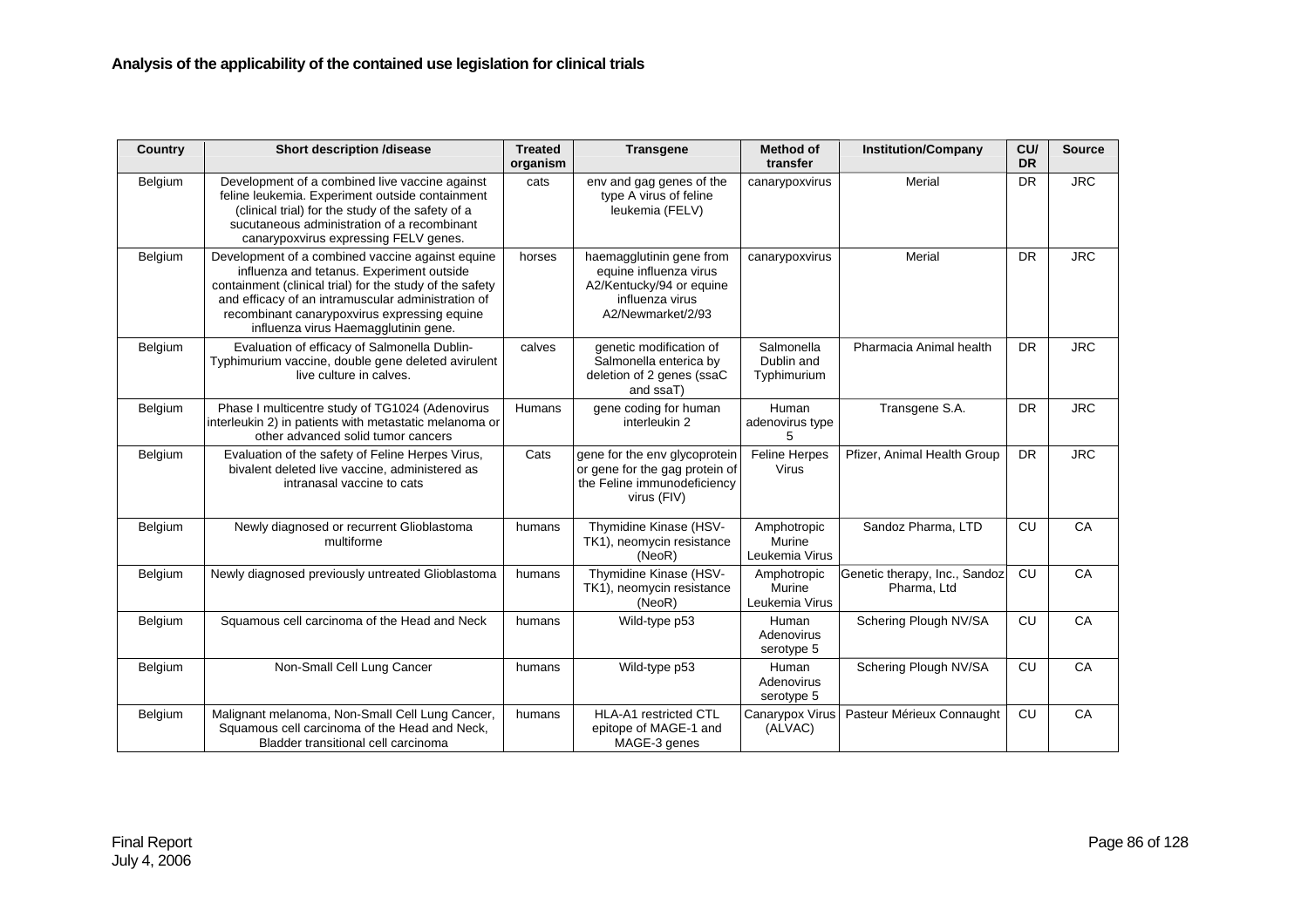| Country        | <b>Short description /disease</b>                                 | <b>Treated</b><br>organism | <b>Transgene</b>                                                                         | <b>Method of</b><br>transfer                           | <b>Institution/Company</b>                                                                   | CU/<br><b>DR</b> | <b>Source</b> |
|----------------|-------------------------------------------------------------------|----------------------------|------------------------------------------------------------------------------------------|--------------------------------------------------------|----------------------------------------------------------------------------------------------|------------------|---------------|
| Belgium        | Metastatic adenocarcinoma of the Breast                           | humans                     | Muc-1 and Interleukine 2 (IL-<br>2)                                                      | Attenuated<br>Vaccinia Virus<br>(Copenhagen<br>Strain) | Transgène                                                                                    | CU               | CA            |
| Belgium        | Recurrent squamous cell carcinoma of the Head and<br><b>Neck</b>  | humans                     | Wild-type p53                                                                            | Human<br>Adenovirus<br>serotype 5                      | <b>Rhone-Poulenc Rorer</b>                                                                   | CU               | CA            |
| <b>Belgium</b> | Ovarian and primary peritoneal cancer                             | humans                     | Wild-type p53                                                                            | Human<br>Adenovirus<br>serotype 5                      | Schering Plough NV/SA                                                                        | <b>CU</b>        | CA            |
| Belgium        | Non-hematologic malignancies                                      | humans                     | Not relevant                                                                             | Not relevant                                           | Vion Pharmaceuticals, Inc.                                                                   | <b>CU</b>        | CA            |
| Belgium        | <b>AIDS</b>                                                       | humans                     | vCP-1452                                                                                 | Attenuated<br>Canarypox Virus<br>(ALVAC)               | Sponsor of the study: Glaxo<br>Wellcome; Manufacturer of<br>the GMO: Aventis-Pasteur<br>S.A. | <b>CU</b>        | CA            |
| Belgium        | <b>Metastatic Breast Cancer</b>                                   | humans                     | Muc-1 and Interleukine 2 (IL-<br>2)                                                      | Attenuated<br>Vaccinia Virus<br>(Ankara Strain)        | Transgene S.A.                                                                               | <b>CU</b>        | CA            |
| Belgium        | Non-Small Cell Lung cancer                                        | humans                     | Muc-1 and Interleukine 2 (IL-<br>2)                                                      | Attenuated<br>Vaccinia Virus<br>(Ankara Strain)        | Transgene S.A.                                                                               | CU               | CA            |
| Belgium        | Refractory squamous cell carcinoma of the Head and<br><b>Neck</b> | humans                     | Wild-type p53                                                                            | Human<br>Adenovirus<br>serotype 5                      | Introgen Therapeutics, Inc.                                                                  | <b>CU</b>        | CA            |
| Belgium        | Recurrent squamous cell carcinoma of the Head and<br><b>Neck</b>  | humans                     | Wild-type p53                                                                            | Human<br>Adenovirus<br>serotype 5                      | Introgen Therapeutics, Inc.                                                                  | CU               | CA            |
| Belgium        | Progressive metastatic renal cell carcinoma                       | humans                     | Muc-1 and Interleukine 2 (IL-<br>2)                                                      | Attenuated<br>Vaccinia Virus<br>(Ankara Strain)        | Transgene S.A.                                                                               | CU               | CA            |
| Belgium        | Chronic angina pectoris                                           | humans                     | human FGF-4                                                                              | Human<br>Adenovirus<br>serotype 5                      | Schering N.V./S.A.                                                                           | <b>CU</b>        | CA            |
| Belgium        | <b>AIDS</b>                                                       | humans                     | genes for the gag, protease<br>and part of the reverse<br>transcriptase proteins of HIV- | Adeno<br><b>Associated Virus</b><br>serotype 2         | <b>International AIDS Vaccine</b><br>Initiative (IAVI)                                       | CU               | CA            |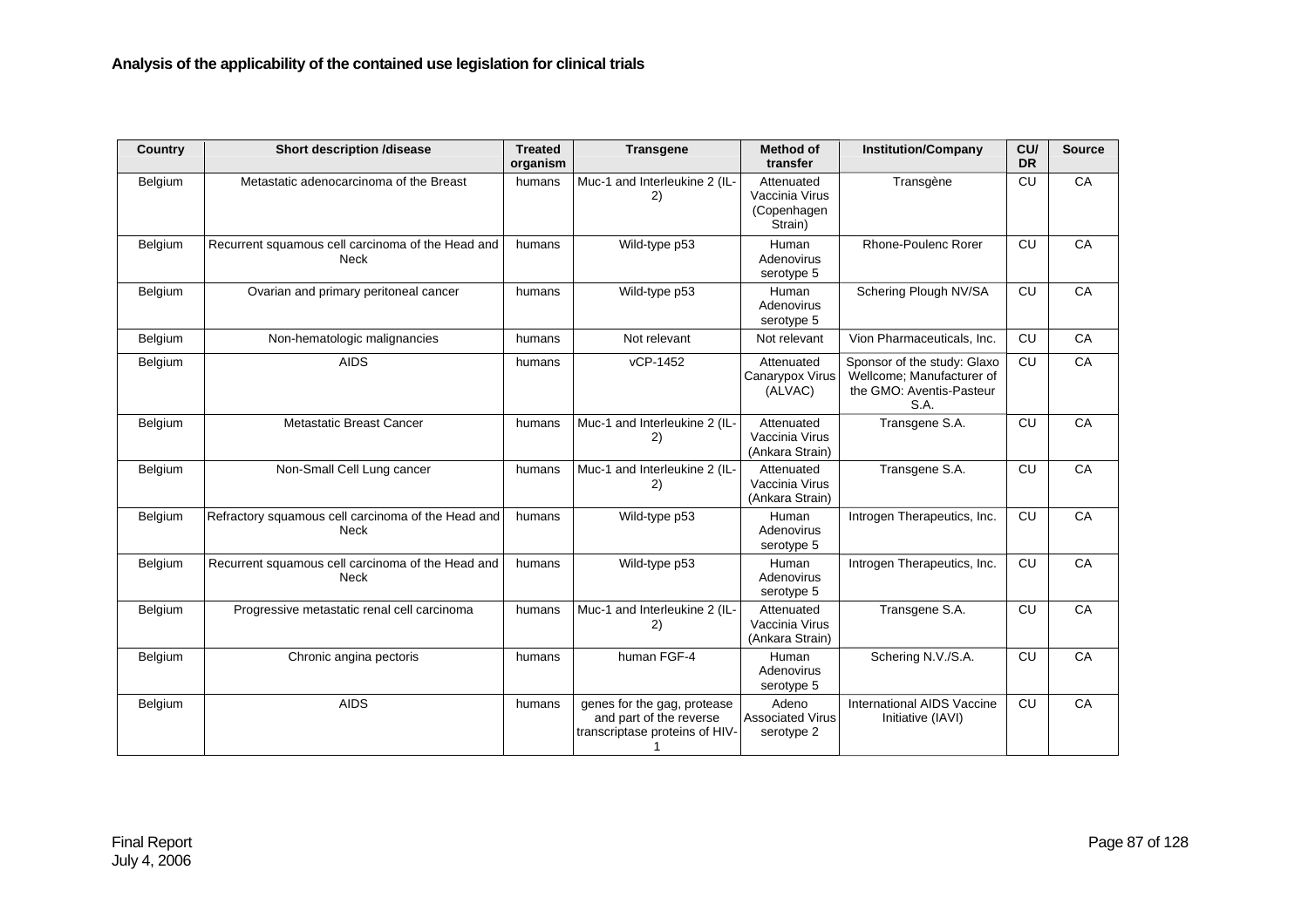| <b>Country</b>    | <b>Short description /disease</b>                                                                                                 | <b>Treated</b><br>organism | <b>Transgene</b>                                                 | <b>Method of</b><br>transfer      | <b>Institution/Company</b>                                                                                  | CU/<br><b>DR</b> | <b>Source</b> |
|-------------------|-----------------------------------------------------------------------------------------------------------------------------------|----------------------------|------------------------------------------------------------------|-----------------------------------|-------------------------------------------------------------------------------------------------------------|------------------|---------------|
| Belgium           | Metastatic melanoma or other advanced solid tumors                                                                                | humans                     | Interleukine 2 (IL-2)                                            | Human<br>Adenovirus<br>serotype 5 | Transgene S.A.                                                                                              | CU               | CA            |
| Belgium           | Operable high-grade glioma                                                                                                        | humans                     | Thymidine Kinase (HSV-TK1)                                       | Human<br>Adenovirus<br>serotype 5 | <b>Ark Therapeutics Ltd</b>                                                                                 | CU               | CA            |
| Czech<br>Republic | Granulocyte-macrophage colony-stimulating factor<br>gene-modified vaccines for immuno therapy of cancer                           | humans                     | Granulocyte-macrophage<br>colony stimulating factor<br>(GM-CSF)  |                                   | Institute of Molecular<br>Genetics, Academy of<br>Sciences of the Czech<br>Republic                         | CU               | Wiley         |
| Denmark           | A Multicenter, Randomised, Double-Blind, Placebo-<br>Controlled Study Evaluating the Efficacy of<br>BIOBYPASS? (ADGVVEGF121.10NH) | humans                     |                                                                  |                                   | Cardiovascular Laboratory<br>2014, The Heart Center,<br>University hospital<br>Rigshospitalet<br>Copenhagen | CU               | Wiley         |
| Denmark           | The Effect of Mobilised Stem Cell by G-CSF and<br>VEGF Gene Therapy in Patients With Stable Severe<br>Angina Pectoris             | humans                     | Vascular endothelial growth<br>factor (VEGF)                     | Naked/Plasmid<br><b>DNA</b>       | Cardiovascular Laboratory<br>2014, The Heart Center,<br>University hospital<br>Rigshospitalet<br>Copenhagen | CU               | Wiley         |
| Finland           | Thymidine kinase gene therapy for human malignant<br>glioma, using replication-deficient retroviruses or<br>adenoviruses.         | humans                     | Herpes simplex virus<br>thymidine kinase (HSV-TK)<br>LacZ        | Retrovirus                        | Univ. of Kuopio<br>Molecular Medicine<br>POB 1627<br>Kuopio                                                 | CU               | Wiley         |
| Finland           | Adenovirus-mediated gene transfer to lower limb<br>artery of patients with chronic critical leg ischemia                          | humans                     | LacZ<br>Vascular endothelial growth<br>factor (VEGF)             | Adenovirus                        | Univ. of Kuopio<br><b>Molecular Medicine</b><br><b>POB 1627</b><br>Kuopio                                   | CU               | Wiley         |
| Finland           | Catheter-mediated vascular endothelial growth factor<br>gene transfer to human coronary arteries after<br>angioplasty.            | humans                     | Vascular endothelial growth<br>factor (VEGF)                     | Adenovirus                        | Univ. of Kuopio<br><b>Molecular Medicine</b><br><b>POB 1627</b><br>Kuopio                                   | CU               | Wiley         |
| France            | Aerosol administration of a recombinant adenovirus<br>expressing CFTR to cystic fibrosis patients: a phase I<br>clinical trial.   | humans                     | Cystic fibrosis<br>transmembrane conductance<br>regulator (CFTR) | Adenovirus                        | CH Lyon Sud, Hop.<br>Debrousse<br>Unite Pneumologie<br>Pediatrique<br>Lyon                                  | CU               | Wiley         |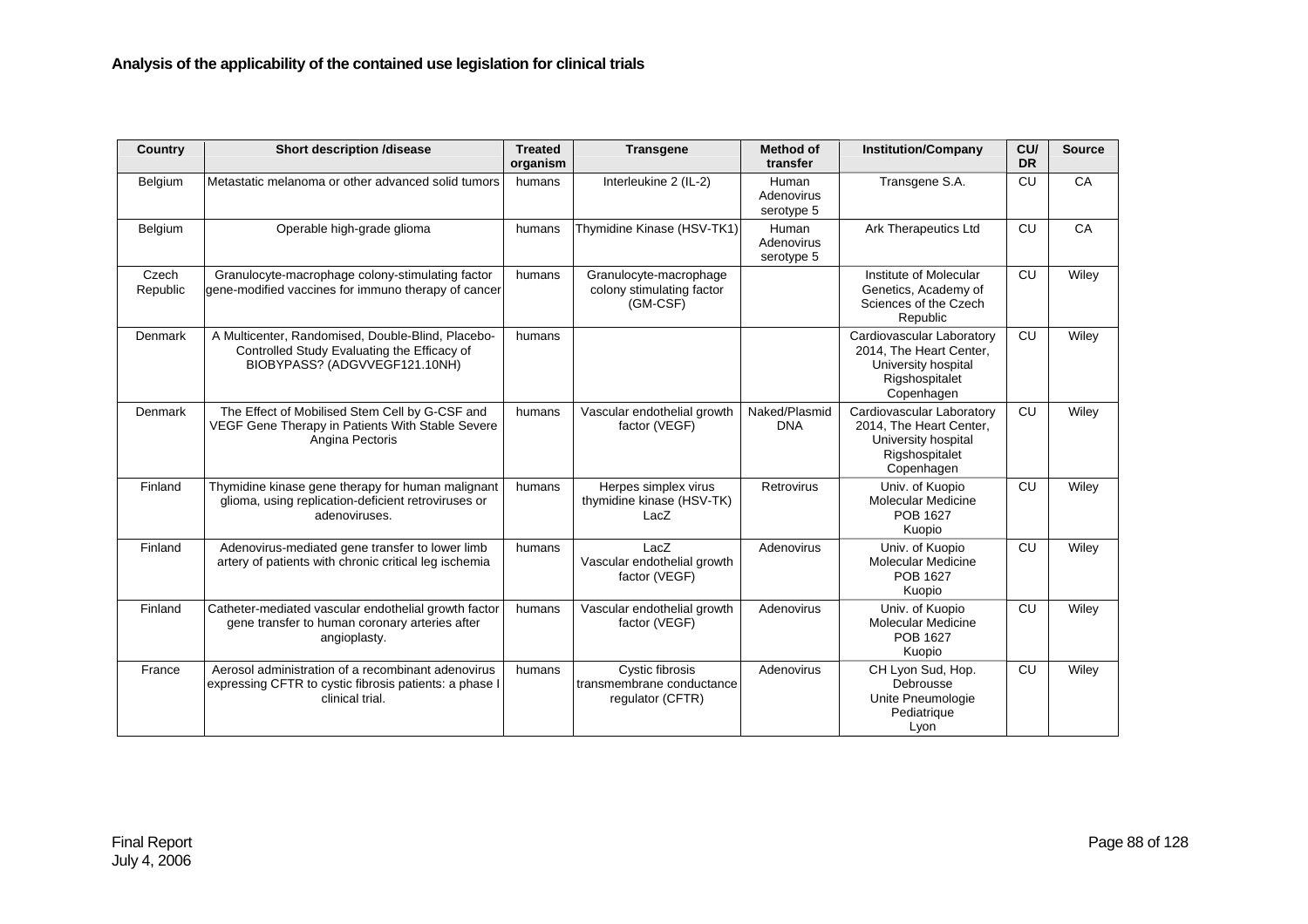| Country | <b>Short description /disease</b>                                                                                                                                                                                                                                                               | <b>Treated</b><br>organism | <b>Transgene</b>                                  | <b>Method of</b><br>transfer | <b>Institution/Company</b>                                                                               | CU/<br><b>DR</b> | <b>Source</b> |
|---------|-------------------------------------------------------------------------------------------------------------------------------------------------------------------------------------------------------------------------------------------------------------------------------------------------|----------------------------|---------------------------------------------------|------------------------------|----------------------------------------------------------------------------------------------------------|------------------|---------------|
| France  | Gene Therapy in Advanced Cancers                                                                                                                                                                                                                                                                | humans                     | Interleukin-2 (IL-2)                              | Retrovirus                   | <b>Institut Curie</b><br>Dept. de biologie clinique<br>26 rue d'Ulm<br>Paris                             | CU               | Wiley         |
| France  | Treatment of Patients with Advanced Cancer Using<br>Tumor Infiltrating Lymphocytes Transduced with the<br>Gene of Resistance to Neomycin                                                                                                                                                        | humans                     | Neomycin resistance (NeoR)                        | Retrovirus                   | Centre Leon Berard<br>Lab. Biologie des Tumeurs<br>28 rue Laennec<br>Lyon                                | CU               | Wiley         |
| France  | Gene Therapy in Patients with Breast Cancer                                                                                                                                                                                                                                                     | humans                     | Herpes simplex virus<br>thymidine kinase (HSV-TK) | Retrovirus                   | Centre Leon Berard<br>Lab. Biologie des Tumeurs<br>28 rue Laennec<br>Lyon                                | CU               | Wiley         |
| France  | Gene Therapy of Mucopolysaccharidosis Type I<br>(Hurlers Syndrome)                                                                                                                                                                                                                              | humans                     | Alpha-1-iduronidase (IDUA)                        | Retrovirus                   | <b>Hospital Necker-Enfants</b><br>Malades<br><b>INSERM Unit 429</b><br>149 rue de Sevres<br>Paris        | CU               | Wiley         |
| France  | Gene Therapy of Severe Combined Immune<br>Deficiency Due to Adenosine Aeaminase (ADA)<br>Deficiency                                                                                                                                                                                             | humans                     | Adenosine deaminase (ADA)                         | Retrovirus                   | <b>Hospital Necker-Enfants</b><br>Malades<br><b>INSERM Unit 429</b><br>149 rue de Sevres<br>Paris        | CU               | Wiley         |
| France  | Gene Therapy in Patients with Colon Carcinoma                                                                                                                                                                                                                                                   | humans                     | Interleukin-2 (IL-2)                              | Adenovirus                   | Transgene<br>11 rue Molsheim<br>Strasbourg                                                               | CU               | Wiley         |
| France  | Gene Therapy for Glioblastoma in Adult Patients:<br>Safety and Efficacy Evaluation of an In Situ Injection<br>of Recombinant Retroviruses Producing Cells<br>Carrying the Thymidine Kinase Gene of the Herpes<br>Simplex Type 1 Virus, to be Followed with the<br>Administration of Ganciclovir | humans                     | Herpes simplex virus<br>thymidine kinase (HSV-TK) | Retrovirus                   | CERVI, Hopital Pitie-<br>Salpetriere<br>83 Bd de l'Hopital<br>Paris                                      | CU               | Wiley         |
| France  | Gene Therapy of Metastatic Malignant Melanoma:<br>Evaluation of Tolerance of Intratumoral Injection of<br>Cells Producing Recombinant Retrovirus Carrying the<br>Thymidine Kinase Gene Type Herpes Simplex Virus,<br>Followed by Administration of Ganciclovir                                  | humans                     | Herpes simplex virus<br>thymidine kinase (HSV-TK) | Retrovirus                   | CERVI, Hopital Pitie-<br>Salpetriere<br>83 Bd de l'Hopital<br>Paris                                      | CU               | Wiley         |
| France  | Gene Therapy in Patients with Advanced Cancer                                                                                                                                                                                                                                                   | humans                     | LacZ                                              | Retrovirus                   | <b>Institut Paoli-Calmettes</b><br>Centre de Thérapie Génique<br>232 Blvd Sainte-Marguerite<br>Marseille | CU               | Wiley         |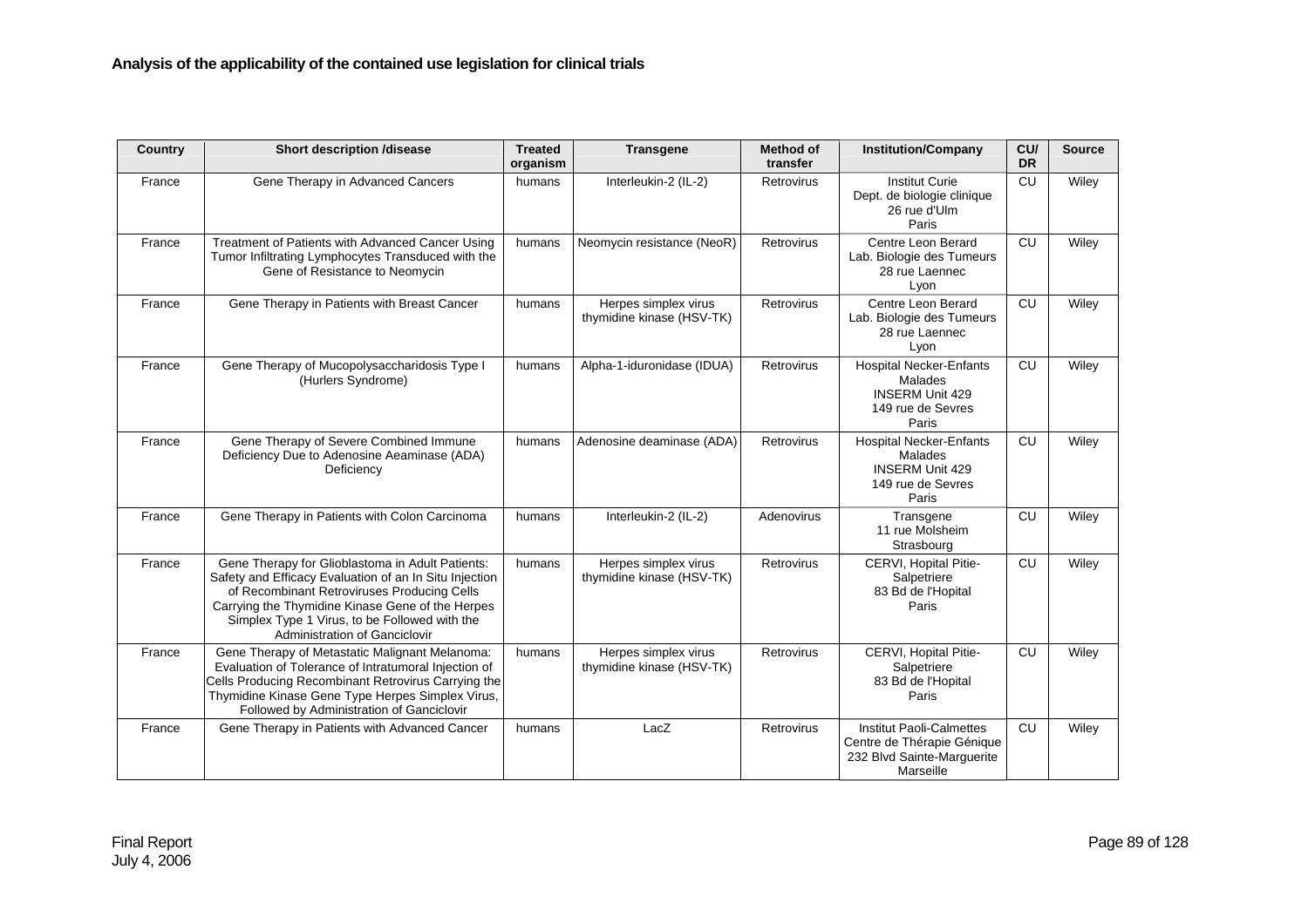| Country | <b>Short description /disease</b>                                                                                                                                                                                            | <b>Treated</b><br>organism | <b>Transgene</b>                                  | <b>Method of</b><br>transfer | <b>Institution/Company</b>                                                                                                    | CU/<br><b>DR</b> | <b>Source</b> |
|---------|------------------------------------------------------------------------------------------------------------------------------------------------------------------------------------------------------------------------------|----------------------------|---------------------------------------------------|------------------------------|-------------------------------------------------------------------------------------------------------------------------------|------------------|---------------|
| France  | Use of donor T-lymphocytes expressing herpes-<br>simplex thymidine kinase in allogeneic bone marrow<br>transplantation: a phase I-II study.                                                                                  | humans                     | Herpes simplex virus<br>thymidine kinase (HSV-TK) | <b>Retrovirus</b>            | Etablis, de Transfusion<br>Sanguine de Franche-Comte<br>Lab. d'Histocompatibilite &<br>Therap. Immuno-moleculaire<br>Besançon | <b>CU</b>        | Wiley         |
| France  | Gene Therapy for lung cancer                                                                                                                                                                                                 | humans                     | Interleukin-2 (IL-2)                              | Adenovirus                   | <b>Institut Gustave Roussy</b><br>Unite Immunotherapie +4<br>39 rue Camille Desmoulins<br>Villejuif                           | <b>CU</b>        | Wiley         |
| France  | Gene therapy in patients with non-small cell lung<br>cancer                                                                                                                                                                  | humans                     | LacZ                                              | Adenovirus                   | <b>Institut Gustave Roussy</b><br>Unite Immunotherapie +4<br>39 rue Camille Desmoulins<br>Villejuif                           | <b>CU</b>        | Wiley         |
| France  | Gene therapy of human severe combined<br>immunodeficiency (SCID)-X1 disease                                                                                                                                                  | humans                     | Gamma c common chain<br>receptor                  | Retrovirus                   | <b>Hospital Necker-Enfants</b><br>Malades<br><b>INSERM Unit 429</b><br>149 rue de Sevres<br>Paris                             | <b>CU</b>        | Wiley         |
| France  | Neuroprotective Gene Therapy for Huntington's<br>Disease Using a Polymer Encapsulated BHK Cell<br>Line Engineered to Secrete Human CNTF                                                                                      | humans                     | Ciliary neurotrophic factor<br>(CNTF)             |                              | <b>INSERM U421</b><br>Créteil                                                                                                 | CU               | Wiley         |
| France  | Gene Therapy for lung cancer                                                                                                                                                                                                 | humans                     | Ad.RSV betagal                                    | Adenovirus                   | <b>Institut Gustave Roussy</b><br>Unite Immunotherapie +4<br>39 rue Camille Desmoulins<br>Villejuif                           | <b>CU</b>        | Wiley         |
| France  | Gene therapy for Duchenne/Becker muscular<br>dystrophy                                                                                                                                                                       | humans                     | Dystrophin                                        | Naked/Plasmid<br><b>DNA</b>  | Institut de Myologie, AFM,<br>Batiment Babinski, Hopital de<br>la Salpetriere, 75651 Paris<br>Cedex 136<br>Paris              | <b>CU</b>        | Wiley         |
| France  | Gene therapy with Adv-IL-2 in unresectable digestive<br>cancer: phase I-II study                                                                                                                                             | humans                     | Interleukin-2 (IL-2)                              | Adenovirus                   | <b>Surgical Department</b><br>Centre Hospitalo-<br>Universitaire Lyon Sud<br>Lyon                                             | <b>CU</b>        | Wiley         |
| France  | Memory cytotoxic T lymphocyte responses in human<br>immunodeficiency virus type 1 (HIV-1)-negative<br>volunteers immunised with a recombinant canarypox<br>expressing gp160 of HIV-1 and boosted with a<br>recombinant gp160 | humans                     | HIV-1 Env                                         | Poxvirus                     | Unite de Virologie et<br>Immunologie cellulaire<br><b>Institut Pasteur</b><br>Paris                                           | <b>CU</b>        | Wiley         |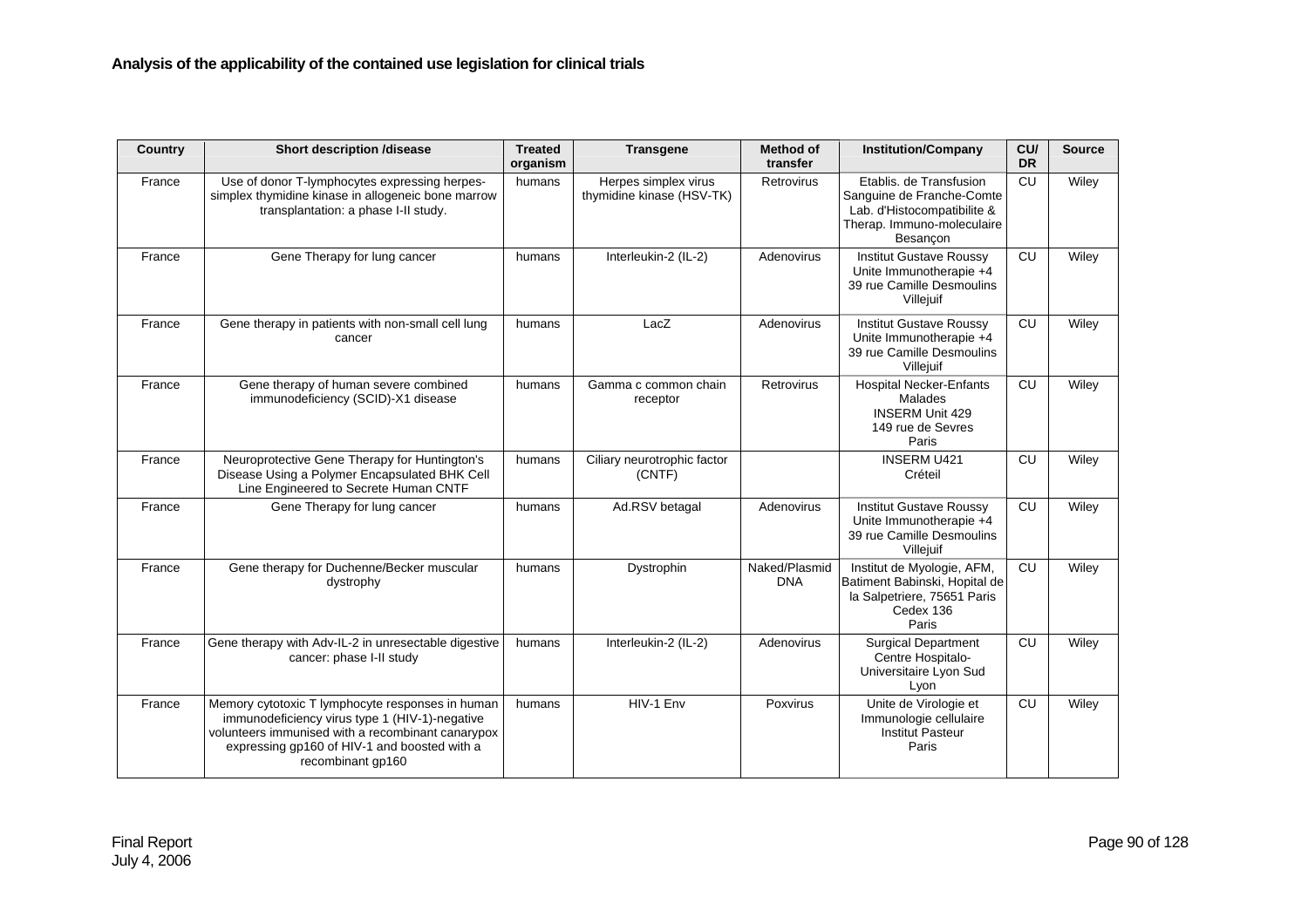| <b>Country</b> | <b>Short description /disease</b>                                                                                                                                                                                                                                                               | <b>Treated</b><br>organism | <b>Transgene</b> | <b>Method of</b><br>transfer | <b>Institution/Company</b>     | CU<br><b>DR</b> | <b>Source</b> |
|----------------|-------------------------------------------------------------------------------------------------------------------------------------------------------------------------------------------------------------------------------------------------------------------------------------------------|----------------------------|------------------|------------------------------|--------------------------------|-----------------|---------------|
| France         | Etude de phase II, randomisée, contrôlée contre<br>placebo, évaluant l'immunogénicité et l'innocuité<br>d'une stratégie d'immunisation comparant deux<br>schémas de vaccination suivi d'un rappel homologue<br>avec ALVACHIV (vcp 1452) chez des sujets infectés<br>par le VIH                  | humans                     |                  |                              | <b>ORVACS</b>                  | <b>CU</b>       | CA            |
| France         | Essai multicentrique de phase II, en ouvert, évaluant,<br>l'efficacité du TG4001 (MVA-HPV-IL2) chez des<br>patientes présentant une méoplasie intra-épithéliale<br>du col de l'utérus de grade 2/3 (CIN2/3) liée à<br>l'infection par l'HPV16 (protocole TG4001.07) en<br>2004-2005             | humans                     |                  |                              | <b>TRANSGENE SA</b>            | <b>CU</b>       | CA            |
| France         | Essai de phase I/II d'un traitement biologique par<br>administrations intra-tumorales de TG1042<br>(adénovirus-interféron-y) chez des patients<br>présentant un lymphome cutané à cellules T (CTCL)<br>à un stade avancé ou un lymphome cutané à cellules<br>B (CBCL) à localisations multiples | humans                     |                  |                              | <b>TRANSGENE SA</b>            | <b>CU</b>       | CA            |
| France         | Essai de phase I de l'administration intratumorale et<br>péritumorale d'une dose fixe d'ADN nu codant pour le<br>gène de la -galactosidase et d'une modalité unique<br>d'électrotransfert tumoral et péritumoral dans les<br>localisations cutanées des tumeurs malignes                        | humans                     |                  |                              | <b>Institut Gustave-Roussy</b> | <b>CU</b>       | CA            |
| France         | Traitement des formes cérébrales<br>d'adrénoleucodystrophie liée à l'X (ALD) de l'enfant<br>par transfert ex vivo du gène ALD dans les cellules<br>CD34+ autologues                                                                                                                             |                            |                  |                              | <b>INSERM</b>                  | <b>CU</b>       | CA            |
| France         | A controlled, randomise, parallel group, multicentre<br>study of the efficacy and safety of Herpes Simplex<br>Virus - thymidine kinase gene therapy (Cerepro) with<br>subsequent ganciclovir, for the treatment of patients<br>with operable high grade malignant glioma                        | humans                     |                  |                              | <b>ARK THERAPEUTICS</b>        | <b>CU</b>       | CA            |
| France         | A comparative double-blind placebo-controlled study<br>of immunogenicity and safety of two doses 10^5 and<br>10^7 of SC599 oral vaccine, a Live attenuated<br>Shigella dysenteria 1 vaccine strain in healthy human<br>adult volunteers.                                                        | humans                     |                  |                              | <b>Institut Pasteur</b>        | <b>CU</b>       | CA            |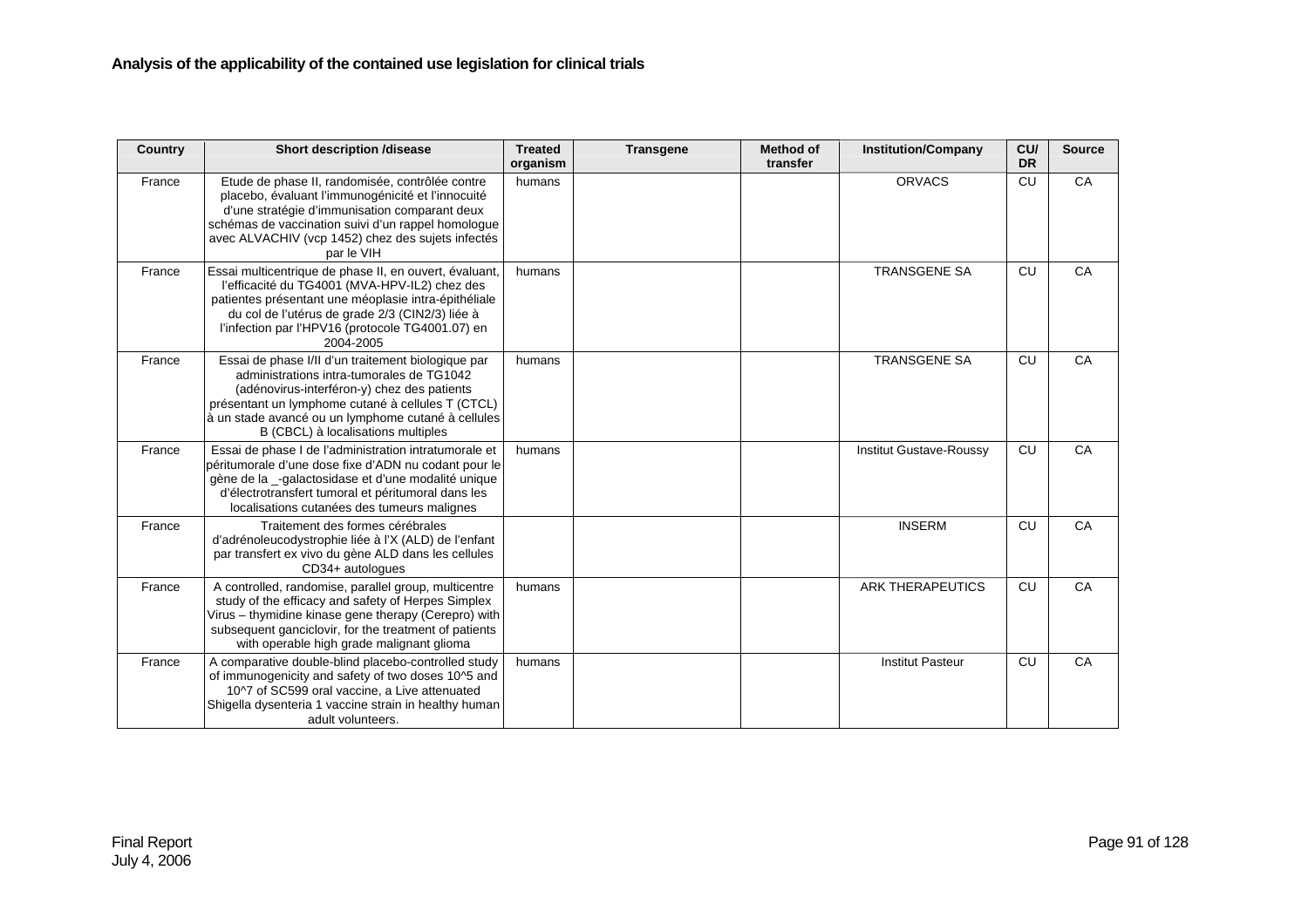| <b>Country</b> | <b>Short description /disease</b>                                                                                                                                                                                                                                                                                                                                                                    | <b>Treated</b><br>organism | <b>Transgene</b> | <b>Method of</b><br>transfer | <b>Institution/Company</b> | CU/<br><b>DR</b> | <b>Source</b> |
|----------------|------------------------------------------------------------------------------------------------------------------------------------------------------------------------------------------------------------------------------------------------------------------------------------------------------------------------------------------------------------------------------------------------------|----------------------------|------------------|------------------------------|----------------------------|------------------|---------------|
| France         | Etude de phase II, randomisée, contrôlée contre<br>placebo, évaluant l'immunogénicité et l'innocuité<br>d'une stratégie d'immunisation comparant deux<br>schémas de vaccination suivi d'un rappel homologue<br>avec ALVACHIV (vcp 1452) chez des sujets infectés<br>par le VIH                                                                                                                       | humans                     |                  |                              | <b>ORVACS</b>              | CU               | CA            |
| France         | Etude randomisée contre placebo de thérapie<br>génique intra-myocardique par un facteur de<br>croissance stimulant l'angiogénèse (VEGF) chez les<br>patients présentant un myocarde ischémique<br>incomplètement revascularisable                                                                                                                                                                    | humans                     |                  |                              | CHU DE BORDEAUX            | CU               | CA            |
| France         | Etude de phase II, randomisée, en double insu, en<br>groupe parallèles, évaluant l'efficacité et la tolérance<br>NV1FGF versus placébo, chez des patients atteints<br>d'occlusion sévère des artères périphériques                                                                                                                                                                                   | humans                     |                  |                              | <b>AVENTIS</b>             | CU               | CA            |
| France         | Essai de phase II d'évaluation d'efficacité du TG4010<br>(MVA-HPV- IL2 chez des patients atteints d'un<br>cancer du rein métastasique                                                                                                                                                                                                                                                                | humans                     |                  |                              | <b>TRANSGENE SA</b>        | CU               | CA            |
| France         | Etude de phase I, en dose unique, en escalade de<br>doses, du vecteur MaxAdFVIII chez des patients<br>atteints d'hémophilie A                                                                                                                                                                                                                                                                        | humans                     |                  |                              | <b>GENSTAR</b>             | CU               | CA            |
| France         | Etude de tolérance et d'efficacité en double insu,<br>randomisée, contrôlée versus placebo d'une thérapie<br>par transfert du gène humain FGF-4 porté par un<br>adénovirus Ad5.1, administrée à doses croissantes,<br>par voie intramusculaire sur une journée, chez des<br>patients souffrant d'une artériopathie oblitérante<br>périphérique chronique sans autre alternative qu'une<br>amputation |                            |                  |                              | <b>SCHERING S.A</b>        | CU               | CA            |
| France         | Essai visant au traitement des maladies auto-<br>immunes, compliquées d'une myelodyspasie /<br>leucémie secondaire, par allogreffe géno-identique<br>de cellules souches hématopoïétiques et de<br>lymphocytes T génétiquement modifiés du donneur<br>exprimant le gène HSV-TK.                                                                                                                      |                            | HSV-TK gene      |                              | <b>ARDIVI</b>              | CU               | CA            |
| France         | assessment of efficacy, assessment of safety                                                                                                                                                                                                                                                                                                                                                         |                            |                  | Canarypoxvirus               | <b>Merial SAS</b>          | <b>DR</b>        | <b>JRC</b>    |
| France         | assessment of efficacy, assessment of safety                                                                                                                                                                                                                                                                                                                                                         |                            |                  | Canarypoxvirus               | Rhône-Mérieux Laboratory   | <b>DR</b>        | <b>JRC</b>    |
| France         | assessment of safety, Pseudorabies vaccine                                                                                                                                                                                                                                                                                                                                                           |                            |                  |                              | Bayer Pharma Santé Animale | <b>DR</b>        | <b>JRC</b>    |
| France         | assessment of safety, Pseudorabies vaccine                                                                                                                                                                                                                                                                                                                                                           |                            |                  |                              | Rhône-Mérieux              | <b>DR</b>        | <b>JRC</b>    |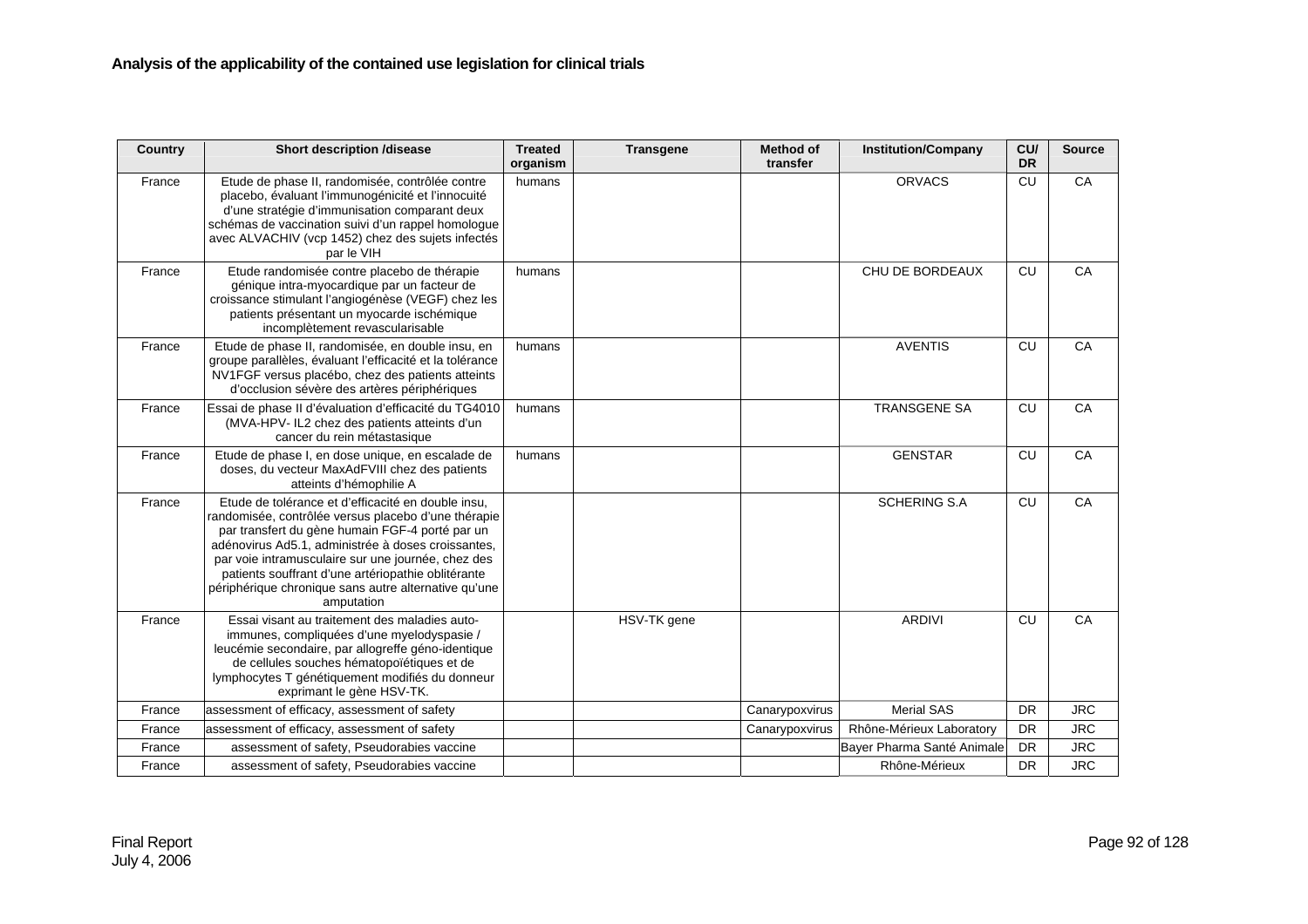| Country | <b>Short description /disease</b>                                                                                                                                                                                                                                                                  | <b>Treated</b><br>organism | <b>Transgene</b>                                                                                                  | <b>Method of</b><br>transfer | <b>Institution/Company</b>                                                                                          | CU<br><b>DR</b> | <b>Source</b> |
|---------|----------------------------------------------------------------------------------------------------------------------------------------------------------------------------------------------------------------------------------------------------------------------------------------------------|----------------------------|-------------------------------------------------------------------------------------------------------------------|------------------------------|---------------------------------------------------------------------------------------------------------------------|-----------------|---------------|
| France  | Development of a vaccine against feline rabies.<br>Experiment outside containment (clinical trial) for the<br>study of the safety and the efficacy of a<br>subcutaneous administration of a recombinant<br>canarypoxvirus expressing the surface glycoprotein G<br>gene from Rabies virus (vCP65). | cats                       | surface glycoprotein G gene<br>from Rabies virus (vCP65)                                                          | Canarypoxvirus               | <b>Merial Laboratoires</b>                                                                                          | <b>DR</b>       | <b>JRC</b>    |
| Germany | Gene Therapy in Patients with Myeloma                                                                                                                                                                                                                                                              | humans                     | Neomycin resistance (NeoR)                                                                                        | Retrovirus                   | Free University of Berlin<br><b>Rudolf Virchow University</b><br>Clinic<br><b>Berlin</b>                            |                 | Wiley         |
| Germany | Gene Therapy in Patients with Melanoma                                                                                                                                                                                                                                                             | humans                     | Interleukin-2 (IL-2)<br>Granulocyte-macrophage<br>colony stimulating factor<br>(GM-CSF)                           | Lipofection                  | <b>University Medical Centre</b><br>Freiburg<br>Dept. of Medicine I<br>(Haematology/Oncology)<br>Freiburg           |                 | Wiley         |
| Germany | Phase-I immunotherapy study of B7.1 and IL-2-<br>expressing allogeneic tumor cells as a vaccine in<br>patients with progressive renal-cell carcinoma                                                                                                                                               | humans                     | Interleukin-2 (IL-2)<br>HLA-B7                                                                                    | Lipofection                  | <b>University Medical Centre</b><br>Freiburg<br>Dept. of Medicine I<br>(Haematology/Oncology)<br>Freiburg           |                 | Wiley         |
| Germany | Induction of tumor-specific cytotoxic T lymphocytes<br>by immunisation with autologous tumor cells and<br>interleukin-2 gene transfected fibroblasts.                                                                                                                                              | humans                     | Interleukin-2 (IL-2)                                                                                              | Lipofection                  | <b>University Medical Centre</b><br>Freiburg<br>Dept. of Medicine I<br>(Haematology/Oncology)<br>Freiburg           |                 | Wiley         |
| Germany | Gene Therapy in Patients with Melanoma                                                                                                                                                                                                                                                             | humans                     | Interleukin-7 (IL-7)<br>Interleukin-12 (IL-12)<br>Granulocyte-macrophage<br>colony stimulating factor<br>(GM-CSF) | Gene gun                     | DKFZ/Klinikum Mannheim<br>Dermato-Onkologie, Haus 24<br>Theodor Kutzer Ufer 1<br>Mannheim                           |                 | Wiley         |
| Germany | Gene Therapy in Patients with Melanoma                                                                                                                                                                                                                                                             | humans                     | Interleukin-7 (IL-7)<br>Interleukin-12 (IL-12)<br>Granulocyte-macrophage<br>colony stimulating factor<br>(GM-CSF) | Gene gun                     | DKFZ/Klinikum Mannheim<br>Dermato-Onkologie, Haus 24<br>Theodor Kutzer Ufer 1<br>Mannheim                           |                 | Wiley         |
| Germany | Interleukin- 7 Gene Transfer in Patients with<br>Metastatic Colon Carcinoma, Renal Cell Carcinoma,<br>Melanoma or Lymphoma                                                                                                                                                                         | humans                     | Interleukin-7 (IL-7)<br>Interleukin-2 (IL-2)                                                                      | Naked/Plasmid<br><b>DNA</b>  | Rheinische Friedrich-<br>Wilhelms Univ.<br>Division of Oncology and<br>Hematology<br>Med Univ Klinik und Poliklinik |                 | Wiley         |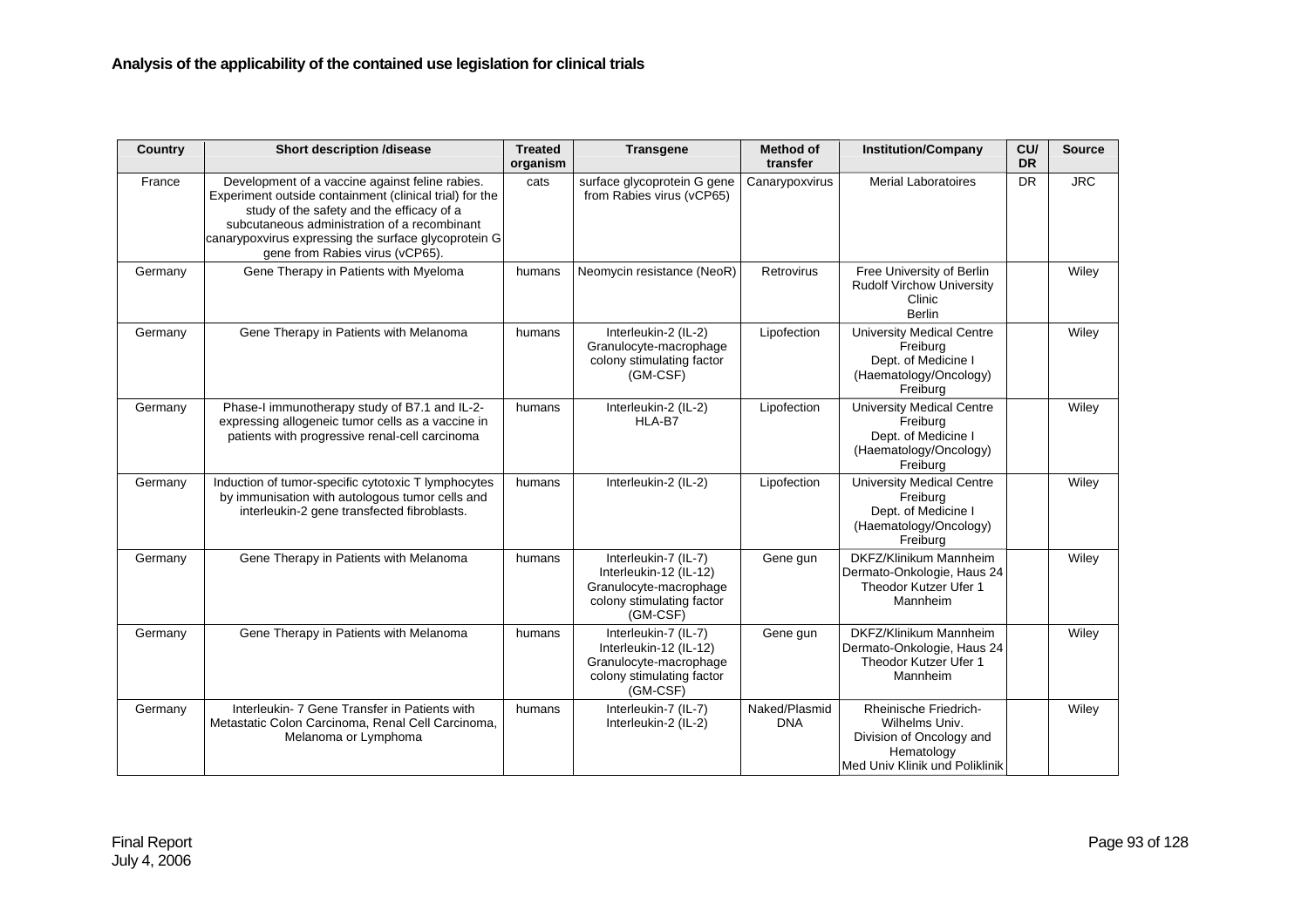| Country | <b>Short description /disease</b>                                                                                                                                                                                                                    | <b>Treated</b><br>organism | <b>Transgene</b>                                                                                                  | <b>Method of</b><br>transfer | <b>Institution/Company</b>                                                                                                    | CU/<br><b>DR</b> | <b>Source</b> |
|---------|------------------------------------------------------------------------------------------------------------------------------------------------------------------------------------------------------------------------------------------------------|----------------------------|-------------------------------------------------------------------------------------------------------------------|------------------------------|-------------------------------------------------------------------------------------------------------------------------------|------------------|---------------|
|         |                                                                                                                                                                                                                                                      |                            |                                                                                                                   |                              | Bonn                                                                                                                          |                  |               |
| Germany | Vaccination with IL-12 gene-modified autologous<br>melanoma cells: preclinical results and a first clinical<br>phase I study                                                                                                                         | humans                     | Interleukin-7 (IL-7)<br>Interleukin-12 (IL-12)<br>Granulocyte-macrophage<br>colony stimulating factor<br>(GM-CSF) | Gene gun                     | DKFZ/Klinikum Mannheim<br>Dermato-Onkologie, Haus 24<br>Theodor Kutzer Ufer 1<br>Mannheim                                     |                  | Wiley         |
| Germany | Cell therapy using microencapsulated 293 cells<br>transfected with a gene construct expressing<br>CYP2B1, an ifosfamide converting enzyme, instilled<br>intra-arterially in patients with advanced-stage<br>pancreatic carcinoma: a phase I/II study | humans                     | Cytochrome p450                                                                                                   | Naked/Plasmid<br><b>DNA</b>  | Universität Heidelberg<br>Sektion Molekulare<br>Gastroenterologie<br>Med. Klinik IV<br><b>Theodor Kutzer Ufer</b><br>Mannheim |                  | Wiley         |
| Germany | Phase I Trial for Primary Untreated Head and Neck<br>Squamous Cell Cancer (HNSCC) UICC Stage II-IV<br>with a Single Intratumoral Injection of hIL2 Plasmids<br>Formulated in DOTMA/Chol                                                              | humans                     | Interleukin-2 (IL-2)                                                                                              | Naked/Plasmid<br><b>DNA</b>  | Klinikum Grosshadem<br><b>Ludwig Maximilians</b><br>University                                                                |                  | Wiley         |
| Germany | Imaging-guided convection-enhanced delivery and<br>gene therapy of glioblastoma                                                                                                                                                                      | humans                     | Herpes simplex virus<br>thymidine kinase (HSV-TK)                                                                 | Lipofection                  | Department of Stereotaxy<br>and Functional Neurosurgery<br>University of Koln                                                 |                  | Wiley         |
| Germany | Adenovirus-mediated thymidine kinase gene therapy<br>for recurrent ovarian cancer                                                                                                                                                                    | humans                     | Herpes simplex virus<br>thymidine kinase (HSV-TK)                                                                 | Adenovirus                   | Department of Obstetrics and<br><b>Gynecology University</b><br><b>Medical Center</b><br>Hugstetter Strasse 55<br>Freiburg    |                  | Wiley         |
| Germany | A Phase I Study in Patients with Invasive Bladder<br>Cancer Using SCH 58500 (rAd/p53) Administered by<br>Single Intratumoral Injection or by Single Intravesical<br>Instillation                                                                     | humans                     | p <sub>53</sub>                                                                                                   | Adenovirus                   | III. Medizinische Klinik und<br>Poliklinik, Klinikum der<br>Johannes Gutenberg-<br>Universität<br>Langenbeckstrasse 1 Mainz   |                  | Wiley         |
| Germany | Gene therapy for human malignant glioma                                                                                                                                                                                                              | humans                     | Herpes simplex virus<br>thymidine kinase (HSV-TK)                                                                 | Retrovirus                   | Department of Neurosurgery<br>Heinrich-Heine-University<br><b>Dusseldorf</b>                                                  |                  | Wiley         |
| Germany | A phase II Gene therapy study in patients with non-<br>small cell lung cancer using SCH 58500 (rAd/p53) in<br>combination with chemotherapy for multiple cycles                                                                                      | humans                     | p <sub>53</sub>                                                                                                   | Adenovirus                   | III. Medizinische Klinik und<br>Poliklinik, Klinikum der<br>Johannes Gutenberg-<br>Universität<br>Langenbeckstrasse 1         |                  | Wiley         |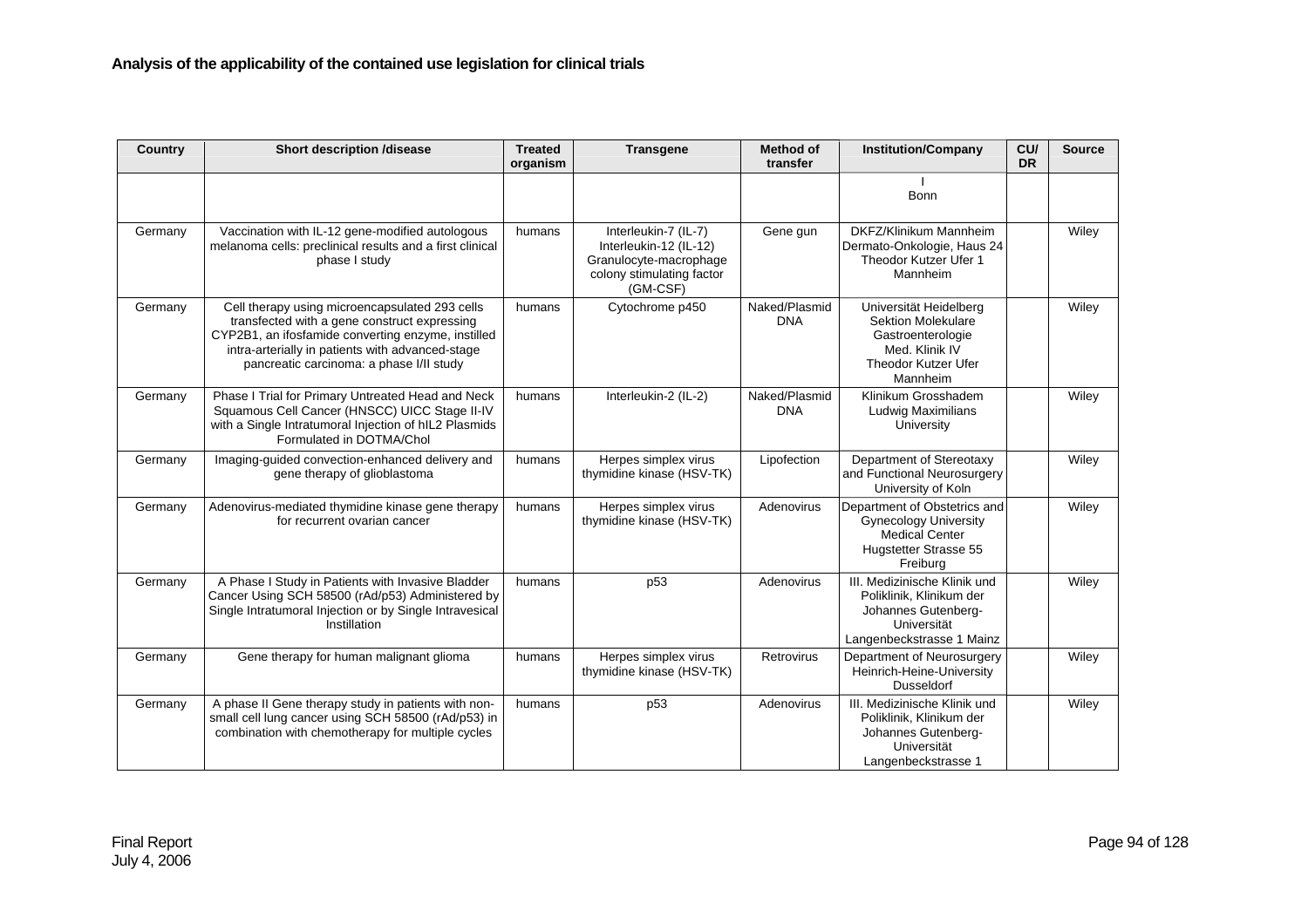| Country | <b>Short description /disease</b>                                                                                                                                                                                                                                                                                                                                                              | <b>Treated</b><br>organism | <b>Transgene</b>                                                | <b>Method of</b><br>transfer | <b>Institution/Company</b>                                                                                                                                      | CU/<br><b>DR</b> | <b>Source</b> |
|---------|------------------------------------------------------------------------------------------------------------------------------------------------------------------------------------------------------------------------------------------------------------------------------------------------------------------------------------------------------------------------------------------------|----------------------------|-----------------------------------------------------------------|------------------------------|-----------------------------------------------------------------------------------------------------------------------------------------------------------------|------------------|---------------|
|         |                                                                                                                                                                                                                                                                                                                                                                                                |                            |                                                                 |                              | Mainz                                                                                                                                                           |                  |               |
| Germany | A Phase I Study in Patients with Non-Small Cell Lung<br>Cancer Using SCH 58500 (rAd/p53) Administered by<br>Single Intratumoral Injection                                                                                                                                                                                                                                                      | humans                     | p <sub>53</sub>                                                 | Adenovirus                   | III. Medizinische Klinik und<br>Poliklinik, Klinikum der<br>Johannes Gutenberg-<br>Universität<br>Langenbeckstrasse 1<br>Mainz                                  |                  | Wiley         |
| Germany | Gene therapy in patients with glioblastoma                                                                                                                                                                                                                                                                                                                                                     | humans                     |                                                                 | Retrovirus                   |                                                                                                                                                                 |                  | Wiley         |
| Germany | Induction and regulation of a graft-versus-leucemia-<br>effects after allogeneic T-cell depleted stem cell<br>transplantation in patients with chronic myeloic<br>leucemia (CML) and acute leucemia in complete<br>remission by HSV-Tk (Herpes simplex virus thymidin<br>kinase) transduced allogeneic lymphocytes and<br>Ganciclovir-therapy in high-grade GvH (Graft versus<br>Host) disease | humans                     | Herpes simplex virus<br>thymidine kinase (HSV-TK)<br>deltaLNGFR | Retrovirus                   | Medizinische Hochschule<br>Hannover, Abteilung<br>Hämatologie/Onkologie,<br><b>Mildreed Scheel</b><br>Transplantationsstation<br>Carl Neubergstr. 1<br>Hannover |                  | Wiley         |
| Germany | Gene therapy in patients with renal cell carcinoma                                                                                                                                                                                                                                                                                                                                             | humans                     |                                                                 | Naked/Plasmid<br><b>DNA</b>  |                                                                                                                                                                 |                  | Wiley         |
| Germany | Monocentric, single-blinded, placebo-controlled Trial<br>of increasing doses to investigate safety and<br>tolerability of a single intratumoral injection of hlL-2-<br>plasmid in patients with primary, untreated head- and<br>neck-squamous cell carcinoma (HNSCC), TNM-stage<br>II-IV                                                                                                       | humans                     | Interleukin-2 (IL-2)                                            | Naked/Plasmid<br><b>DNA</b>  | Universitätsklinikum<br>Schleswig-Holstein                                                                                                                      |                  | Wiley         |
| Germany | Gene therapy in patients with brain cancer                                                                                                                                                                                                                                                                                                                                                     | humans                     |                                                                 | Retrovirus                   |                                                                                                                                                                 |                  | Wiley         |
| Germany | A phase II, Multi-Center, Open Label, Randomised<br>Study to Evaluate Effectiveness and Safety of Two<br>treatment Regimens of Ad5CMV-p53 Administered<br>by Intra-Tumoral Injections in 78 Patients with<br>Recurrent Squamous Cell Carcinoma of the Head<br>and Neck (SCCHN)                                                                                                                 | humans                     | p <sub>53</sub>                                                 | Adenovirus                   | Universtiäts-Hals-Nasen-<br>Ohren-Klinik<br>Im Neuenheimer Feld 400<br>Heidelberg                                                                               |                  | Wiley         |
| Germany | Cytokine-Gene therapy in patients with prostate<br>carcinoma                                                                                                                                                                                                                                                                                                                                   | humans                     | Interleukin-2 (IL-2)<br>Interferon-gamma (IFN-g)                | Retrovirus                   | Institut für Experimentelle<br>Onkologie und<br>Therapieforschung, Klinikum<br>r. d. Isar der TU München<br>Ismaninger Str. 22, Munich                          |                  | Wiley         |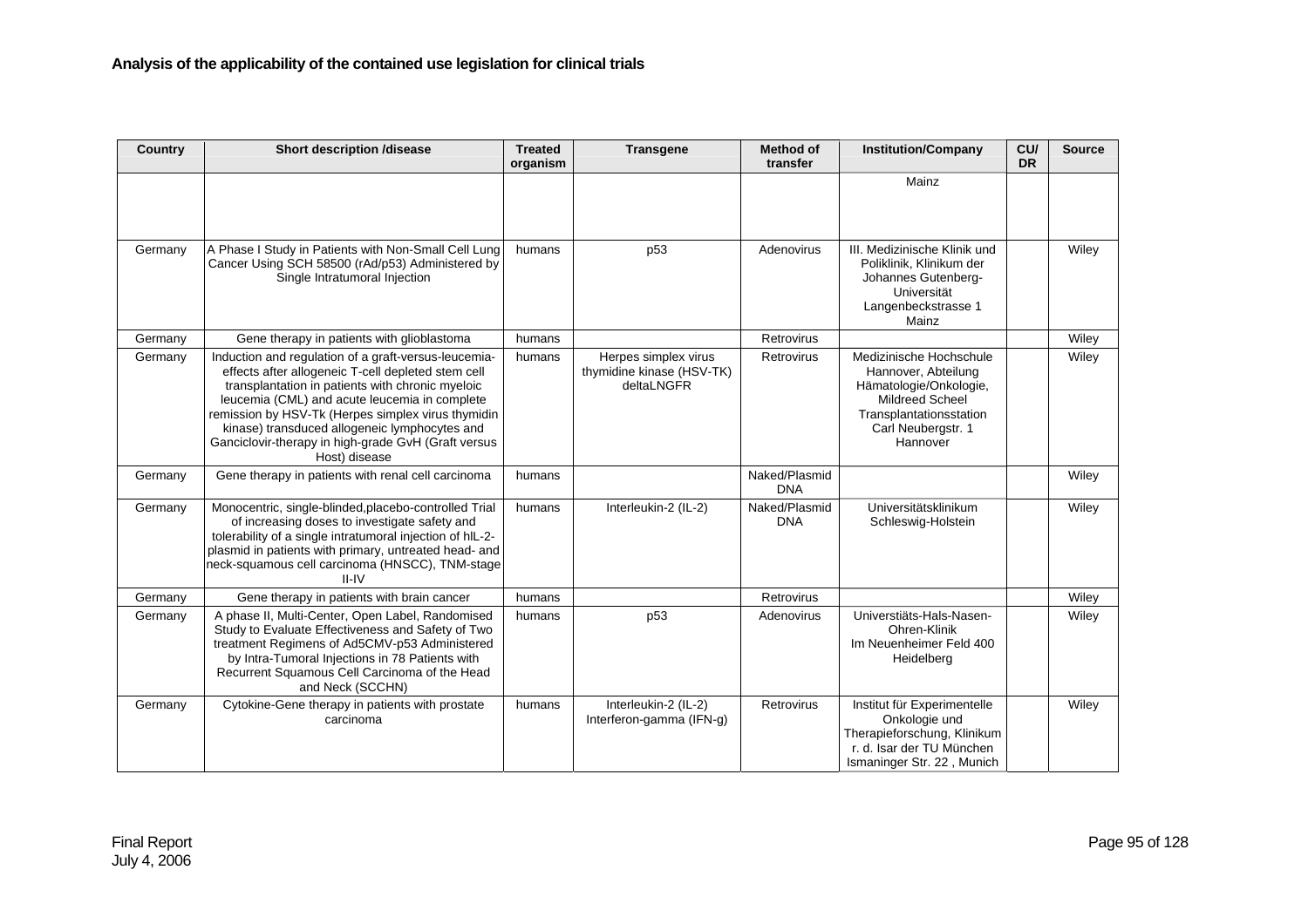| Country | <b>Short description /disease</b>                                                                                                                                                                                                                                                                                                                        | <b>Treated</b><br>organism | <b>Transgene</b>                                                | <b>Method of</b><br>transfer | <b>Institution/Company</b>                                                                                                                               | CU/<br><b>DR</b> | <b>Source</b> |
|---------|----------------------------------------------------------------------------------------------------------------------------------------------------------------------------------------------------------------------------------------------------------------------------------------------------------------------------------------------------------|----------------------------|-----------------------------------------------------------------|------------------------------|----------------------------------------------------------------------------------------------------------------------------------------------------------|------------------|---------------|
| Germany | Vaccination with autologe-mucinen-CDNA (MUC1) -<br>transfected dendritic cells in patients with<br>breastcancer or pancreas carcinoma.                                                                                                                                                                                                                   | humans                     |                                                                 | Naked/Plasmid<br><b>DNA</b>  | Medizinische Klinik mit<br>Schwerpunkt, Onkologie und<br>Hämatologie, Charité<br>Campus Mitte<br>Schumannstr. 20/21, Berlin                              |                  | Wiley         |
| Germany | Microencapsulated CYP2B1-transfected cell-<br>mediated treatment of advanced inoperable<br>pancreatic carcinoma, a phase -II clinical trial                                                                                                                                                                                                              | humans                     | Cytochrome p450                                                 | Naked/Plasmid<br><b>DNA</b>  | Universitätsklinikum<br>Mannheim, II. Medizinische<br>Universitätsklinik, Sektion<br>Molekulare Gastroenterologie<br>Theodor-Kutzer-Ufer 1-3<br>Mannheim |                  | Wiley         |
| Germany | An open-label, multicenter, controlled, combined<br>parallel group and dose-escalation (0; 0,12; 1,2; 12,0<br>µg IL-2/10E8 cells/24 hours) study, to evaluate the<br>safety and tolerability of an allogenetic tumor vaccine<br>BIWB 2 containing melanoma cells transfected with<br>the human IL-2 gene in patients with advanced<br>malignant melanoma | humans                     | Interleukin-2 (IL-2)                                            | Adenovirus                   | Firma Boehringer Ingelheim<br>Pharma KG<br><b>Birkendorfer Strasse 65</b><br>Biberach/Riß                                                                |                  | Wiley         |
| Germany | Gene therapy in patients with breast cancer                                                                                                                                                                                                                                                                                                              | humans                     |                                                                 | Retrovirus                   |                                                                                                                                                          |                  | Wiley         |
| Germany | Gene therapy in patients with leukemia                                                                                                                                                                                                                                                                                                                   | humans                     |                                                                 | <b>Retrovirus</b>            |                                                                                                                                                          |                  | Wiley         |
| Germany | A pilot vaccination study with wild type p53 in patients<br>suffering from advanced malignancy using SCH<br>58500 (rAd/p53) administered by two subcutaneous<br>injections                                                                                                                                                                               | humans                     | p <sub>53</sub>                                                 | Adenovirus                   | III. Medizinische Klinik und<br>Poliklinik, Klinikum der<br>Johannes Gutenberg-<br>Universität<br>Langenbeckstrasse 1, Mainz                             |                  | Wiley         |
| Germany | Therapeutic Vaccination against Metastatic<br>Carcinoma by Expression-modulated and<br>Immunomodified autologous Tumor Cells: a first<br>Clinical Phase I/II Trial                                                                                                                                                                                       | humans                     | Granulocyte-macrophage<br>colony stimulating factor<br>(GM-CSF) | Naked/Plasmid<br><b>DNA</b>  | Medizinische<br>Universitätsklinik und<br>Poliklinik I<br>Sigmund-Freud-Strasse 25,<br><b>Bonn</b>                                                       |                  | Wiley         |
| Germany | A Phase II/III trial of chemotherapy alone versus<br>chemotherapy plus SCH 58500 in newly diagnosed<br>stage III ovarian and primary peritoneal cancer<br>patients with $\leq$ 2 cm residual disease (0-2 cm)<br>following surgery                                                                                                                       | humans                     | p <sub>53</sub>                                                 | Adenovirus                   | Universitäts-Frauenklinik,<br>Frauenheilkunde und<br>Geburtshilfe<br>Hugstetter Str. 55<br>Freiburg                                                      |                  | Wiley         |
| Germany | Phase II Randomised study of non-specific<br>immunotherapy of malignant mesothelioma by<br>repeated intratumoral injection of a vero cell<br>producing human IL-2 comparing two dose levels                                                                                                                                                              | humans                     | Interleukin-2 (IL-2)                                            | Naked/Plasmid<br><b>DNA</b>  | Universitätsklinik Freiburg<br>Hugstetter Str. 55<br>Freiburg                                                                                            |                  | Wiley         |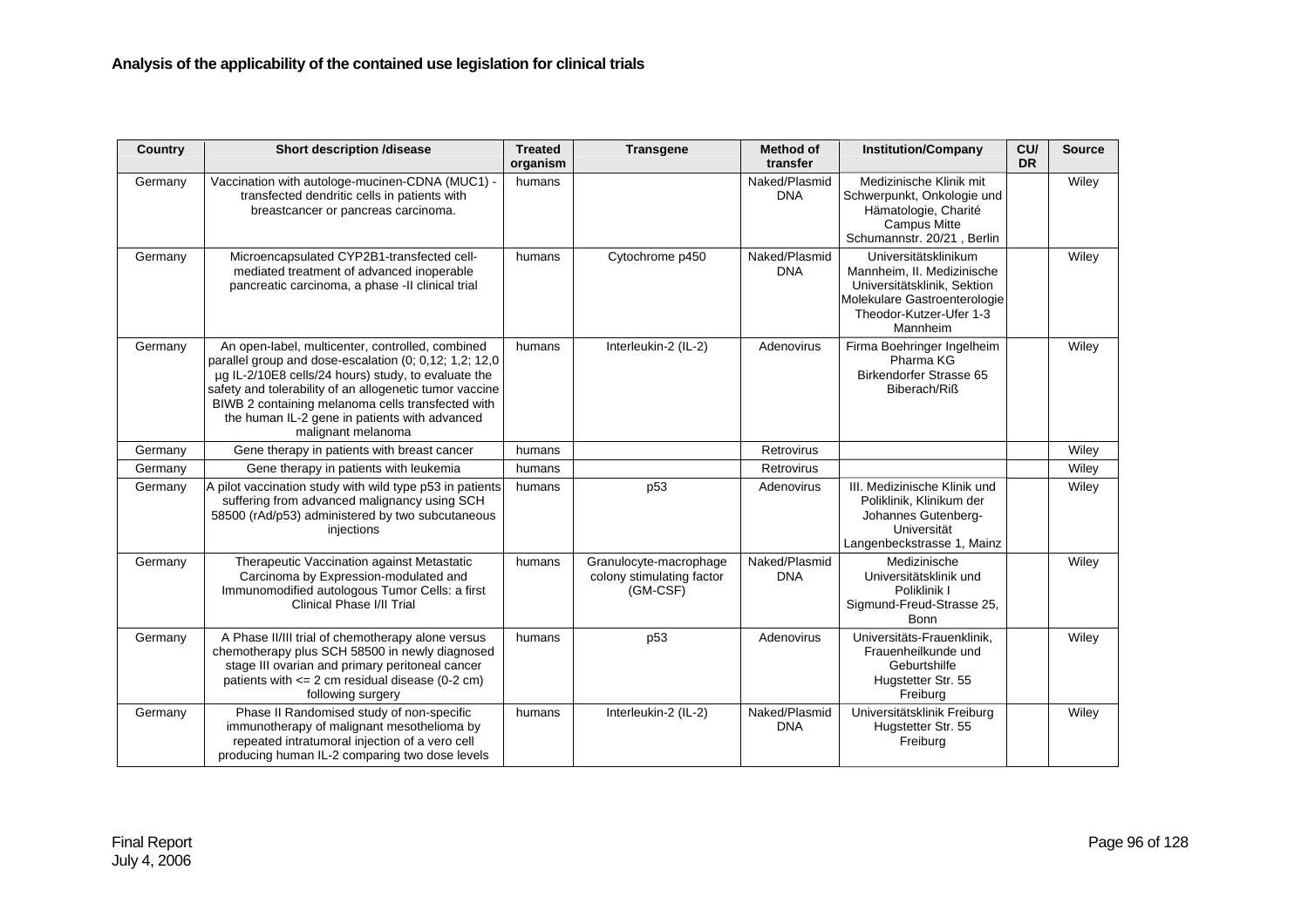| Country | <b>Short description /disease</b>                                                                                                                                                                                                                                                                                        | <b>Treated</b><br>organism | <b>Transgene</b>                                  | <b>Method of</b><br>transfer | <b>Institution/Company</b>                                                                                                                                   | CU/<br><b>DR</b> | <b>Source</b> |
|---------|--------------------------------------------------------------------------------------------------------------------------------------------------------------------------------------------------------------------------------------------------------------------------------------------------------------------------|----------------------------|---------------------------------------------------|------------------------------|--------------------------------------------------------------------------------------------------------------------------------------------------------------|------------------|---------------|
| Germany | Phase II Study in patients with inoperable pancreatic<br>cancer to evaluate response rate and clinical benefit<br>of a cell therapy with encapsulated cells synthesising<br>cytochrome P450 CYP2B1 enzyme wich concerts<br>ifosfamide to ist active metabolites                                                          | humans                     | Cytochrome p450                                   | Naked/Plasmid<br><b>DNA</b>  | II. Medizinische Klinik.<br>Fakultät für Klinische Medizin<br>Mannheim, Universität<br>Heidelberg<br>Theodor Kutzer Ufer 1-3<br>Manheim                      |                  | Wiley         |
| Germany | The use of gene-modified donor T-cells in allogeneic<br>bone marrow transplantation (BMT) and peripheral<br>blood stem cell transplantation (PBSCT)                                                                                                                                                                      | humans                     | Herpes simplex virus<br>thymidine kinase (HSV-TK) | <b>Retrovirus</b>            | Universitätsklinikum<br>Hamburg-Eppendorf,<br>Einrichtung für<br>Knochenmarktransplantation<br>Martinistraße 52, Hamburg                                     |                  | Wiley         |
| Germany | Phase I gene therapy of chronic granulomatous<br>disease                                                                                                                                                                                                                                                                 | humans                     | gp91phox<br><b>LNGFR</b>                          | <b>Retrovirus</b>            | Klinikum der Johann<br>Wolfgang Goethe-Universität,<br>Medizinische Klinik III,<br>Hämatologie/Onkologie,<br>Theodor-Stern-Kai, Frankfurt                    |                  | Wiley         |
| Germany | Phase I-II Trial : Induction of a systemic specific<br>immune response against specific tumor antigens<br>after vaccination with a genetic modified HLA.A2+<br>breast cancer cell line                                                                                                                                   | humans                     | HER-2/neu                                         | Naked/Plasmid<br><b>DNA</b>  | Universitätsfrauenklinik<br>Tübingen<br>Calwerstr. 7<br>Tübingen                                                                                             |                  | Wiley         |
| Germany | A Phase III, Multi-Center, open-label, randomised<br>study to compare the Overall Survival and Safety of<br>Bi-weekly intratumoral administration of INGN-201<br>versus weekly Methotrexate in 240 patients with<br>chemotherapy refractory Squamous Cell Carcinoma<br>of the Head and Neck (SCCHN) - INGN-201 Trial 301 | humans                     | p <sub>53</sub>                                   | Adenovirus                   | Zentrum für Innere Medizin.<br>Medizinische Klinik II-<br>Ontologie/Hämatologie,<br>Universitätsklinik Hamburg-<br>Eppendorf<br>Martinistrasse 52<br>Hamburg |                  | Wiley         |
| Germany | Gene therapy in patients with glioblastoma                                                                                                                                                                                                                                                                               | humans                     |                                                   | Herpes simplex<br>virus      |                                                                                                                                                              |                  | Wiley         |
| Germany | Phase I study of a gene modified, B7/IL-7 transfected<br>allogeneic tumor cell vaccine for teh treatment of<br>metastatic renal cell carcinoma                                                                                                                                                                           | humans                     | Interleukin-7 (IL-7)<br>B7.1 (CD80)               | Naked/Plasmid<br><b>DNA</b>  | Medizinische Klinik f<br>Hämatologie, Onkologie<br>Charité, Campus Virchow<br>Augustenburger Platz 1,<br>Berlin                                              |                  | Wiley         |
| Germany | Gene therapy in patients with HIV infection                                                                                                                                                                                                                                                                              | humans                     |                                                   |                              |                                                                                                                                                              |                  | Wiley         |
| Germany | Phase I vaccination study on safety and tolerability of<br>a recombiant MVA vaccine expressing the HIV-1 nef-<br>gene (MVA-Nef) in HIV-infected patients                                                                                                                                                                 | humans                     | HIV-1 nef                                         | Vaccinia virus               | Medizinische Klinik III.<br>Universitätsklinikum Erlangen<br>Krankenhausstr. 12, Erlangen                                                                    |                  | Wiley         |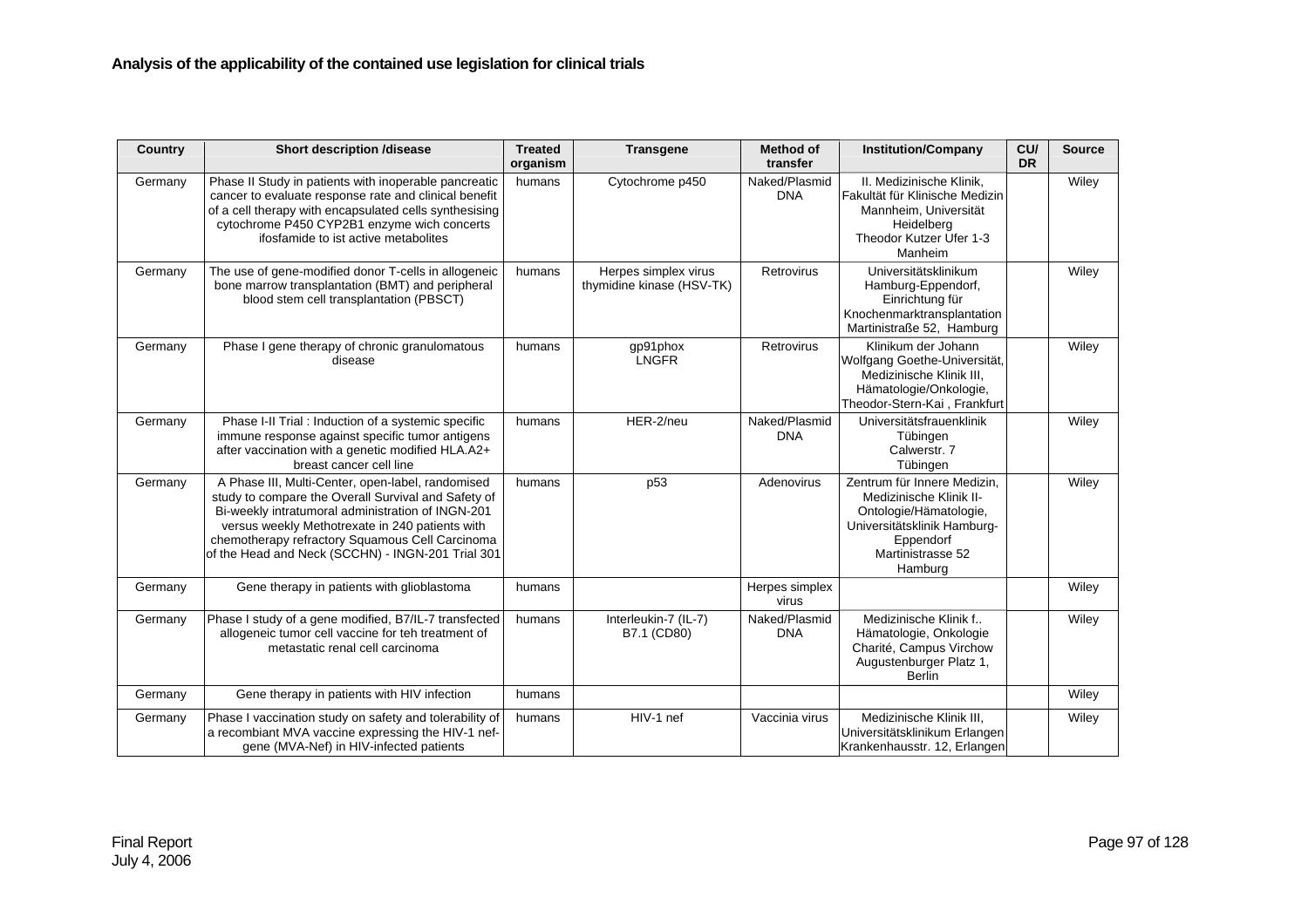| <b>Country</b> | <b>Short description /disease</b>                                                                                                                                                                                                                                                                                            | <b>Treated</b><br>organism | <b>Transgene</b>                              | <b>Method of</b><br>transfer | <b>Institution/Company</b>                                                                                                                                        | CU/<br><b>DR</b> | <b>Source</b> |
|----------------|------------------------------------------------------------------------------------------------------------------------------------------------------------------------------------------------------------------------------------------------------------------------------------------------------------------------------|----------------------------|-----------------------------------------------|------------------------------|-------------------------------------------------------------------------------------------------------------------------------------------------------------------|------------------|---------------|
| Germany        | Phase I study on safety and tolerability of a<br>recombinant MVA vaccine expressing the HIV-1 nef-<br>gene (MVA-Nef) administered by three subcutaneous<br>injections to patients with asymptomatic HIV-Infection                                                                                                            | humans                     | HIV-1 nef                                     | Vaccinia virus               | Infektionsambulanz und<br>Tagesklinik, Medizinische<br>Poliklinik der Ludwig-<br>Maximilians-Universität<br>Pettenkoferstrasse 8a,<br>München                     |                  | Wiley         |
| Germany        | A Phase I Randomised, Placebo-Controlled, Double-<br>Blind Dose-Escalation Trial to Evaluate the Safety<br>and Immunogenicity of tgAAC09, a gag-PR-DeltaRT<br>AAV HIV Vaccine                                                                                                                                                | humans                     |                                               | Adeno-<br>associated virus   | Zentrum Innere Medizin,<br>Medizinische Klinik I.<br>Universitätsklinikum<br>Eppendorf<br>Martinistrasse 52, Hamburg                                              |                  | Wiley         |
| Germany        | Gene therapy in patients with HIV infection                                                                                                                                                                                                                                                                                  | humans                     |                                               |                              |                                                                                                                                                                   |                  | Wiley         |
| Germany        | Monogenic diseases                                                                                                                                                                                                                                                                                                           | humans                     |                                               |                              |                                                                                                                                                                   |                  | Wiley         |
| Germany        | REGENT I (Extension), Restenosis Gene Therapy<br>Trial - Phase I Study                                                                                                                                                                                                                                                       | humans                     | NO synthase                                   | Naked/Plasmid<br><b>DNA</b>  | Klinikum der Johann-<br>Wolfgang-Goethe-Universität<br>Frankfurt, Med. Klinik IV,<br>Kardiologie<br>Theodor-Stern-Kai 7,<br>Frankfurt                             |                  | Wiley         |
| Germany        | Angiogene Gentherapie mit Ad5.1FGF-4 bei<br>Peripherer Arterieller Verschlusskrankheit (PAVK). a)<br>Phase I/II Study 302860. b) Phase I/II Study 303922.<br>c) Phase I/II Study 302861. d) Phase I/II Study<br>303280                                                                                                       | humans                     | Fibroblast growth factor<br>(FGF)             | Adenovirus                   | Evangelisches Krankenhaus<br>Königin Elisabeth Herzberge;<br>Gefäßzentrum Lichtenberg<br>Herzbergstrasse 79, Berlin                                               |                  | Wiley         |
| Germany        | A phase I, randomised, double-blind, placebo<br>controlled, escalating dose, multicenter study of<br>Ad2/Hypoxia inducible factor (HIF)-1alpha/VP16<br>Gene transfer administrated by intramyocardial<br>injection during coronary artery bypass grafting<br>(CABG) surgery in patients with incomplete<br>revascularisation | humans                     | Hypoxia inducible factor<br>(HIF)-1ahpha/VP16 | Adenovirus                   | Deutsches Herzzentrum<br><b>Berlin</b><br>Augustenburger Platz 1<br><b>Berlin</b>                                                                                 |                  | Wiley         |
| Germany        | Gene therapy in patients with coronary heart disease                                                                                                                                                                                                                                                                         | humans                     | Fibroblast growth factor<br>(FGF)             | Naked/Plasmid<br><b>DNA</b>  | Klinikum Karlsbad-<br>Langensteinbach<br>Guttmannstr. 1, Karlsbad                                                                                                 |                  | Wiley         |
| Germany        | A phase II, randomised, double-blind, placebo-<br>controlled parallel group, efficacy and safety study of<br>NV1FGF in patients with severe peripheral artery<br>occlusive disease.                                                                                                                                          | humans                     | LacZ                                          | Naked/Plasmid<br><b>DNA</b>  | Klinik für Chirurgie und<br>Chirurgische Onkologie,<br>Universitätsklinikum Charité,<br>Campus Berlin-Buch, Robert-<br>Rössle-Klinik im HELIOS<br>Klinikum Berlin |                  | Wiley         |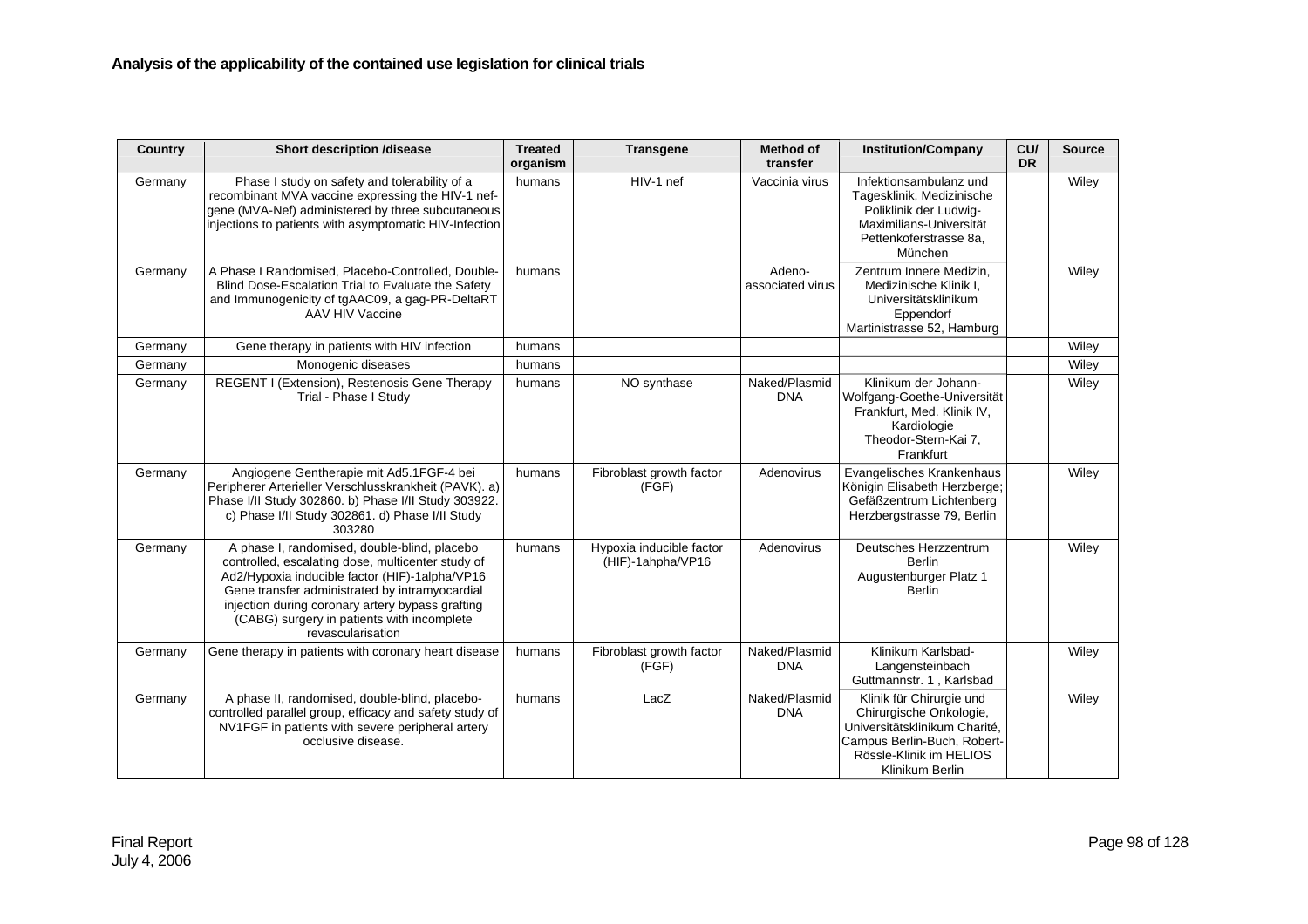| Country | <b>Short description /disease</b>                                                                                                                                                                                                                                              | <b>Treated</b><br>organism | <b>Transgene</b>                      | <b>Method of</b><br>transfer | <b>Institution/Company</b>                                                                                                                                        | CU/<br><b>DR</b> | <b>Source</b> |
|---------|--------------------------------------------------------------------------------------------------------------------------------------------------------------------------------------------------------------------------------------------------------------------------------|----------------------------|---------------------------------------|------------------------------|-------------------------------------------------------------------------------------------------------------------------------------------------------------------|------------------|---------------|
| Germany | Phase I Study : non-viral gene transfer jet injection of<br>reporter gene lac-Z in regionally advanced and<br>metastatic or recurrent rectum carcinoma or in breast<br>cancer skin metastases or scar relapse                                                                  | humans                     | LacZ                                  | Naked/Plasmid<br><b>DNA</b>  | Klinik für Chirurgie und<br>Chirurgische Onkologie,<br>Universitätsklinikum Charité,<br>Campus Berlin-Buch, Robert-<br>Rössle-Klinik im HELIOS<br>Klinikum Berlin |                  | Wiley         |
| Germany | Gene marking                                                                                                                                                                                                                                                                   | humans                     |                                       |                              |                                                                                                                                                                   |                  | Wiley         |
| Germany | Gene marking                                                                                                                                                                                                                                                                   | humans                     |                                       |                              |                                                                                                                                                                   |                  | Wiley         |
| Germany | Autologous transplantation of genetically modified<br>peripheral blood stem cells after high-dose<br>chemotherapy in patients with CML in chronic phase                                                                                                                        | humans                     | Neomycin-<br>phopshotransferase       | Retrovirus                   | Medizinische Uniklinik<br>Freiburg, Abteilung<br>Hämatologie / Onkologie<br>Hugstetterstr. 55, Freiburg                                                           |                  | Wiley         |
| Germany | Gene therapy in patients with rheumatoid arthritis                                                                                                                                                                                                                             | humans                     |                                       | Retrovirus                   |                                                                                                                                                                   |                  | Wiley         |
| Germany | Phase IIb/III clinical study for Ad5FGF-4                                                                                                                                                                                                                                      | humans                     | Fibroblast growth factor<br>$(FGF)$ 4 | Adenovirus                   | Schering AG; Berlin                                                                                                                                               |                  | Wiley         |
| Germany | A phase I study in patients with peritoneal<br>carcinomatosis using SCH 58500 (rAd/p532)<br>administered by single intraperitoneal instillation                                                                                                                                | humans                     | p53                                   | Adenovirus                   | Universitäts-Frauenklinik<br>Ulm, Universitätsfrauenklinik<br>Freiburg<br>Hugstetter Str. 55 Freiburg                                                             |                  | Wiley         |
| Germany | A Phase II Gene Therapy Study in Patients with Non-<br>Small Cell Lung Cancer Using SCH 58500 (rAd/p53)<br>in Combination with Chemotherapy for Multiple<br>Cycles                                                                                                             | humans                     | p54                                   | Adenovirus                   | III. Medizinische Klinik und<br>Poliklinik, Klinikum der<br>Johannes Gutenberg-<br>Universität<br>Langenbeckstrasse 1, Mainz                                      |                  | Wiley         |
| Germany | A phase I vaccination study with tyrosinase in<br>patients with stage II melanoma using recombinant<br>modified vaccinia Ankara (MVA-hTyr) administered<br>by three subcutaneous and intradermal injections                                                                    | humans                     | Tyrosinase                            | Poxvirus                     | III. Medizinische Klinik und<br>Poliklinik, Klinikum der<br>Johannes Gutenberg-<br>Universität<br>Langenbeckstrasse 1, Mainz                                      |                  | Wiley         |
| Germany | A phase I/II study in patients with pancreatic cancer<br>using SCH 58500 (rAd/p53) administered by multiple<br>locoregional arterial injection in combination with<br>chemotherapy                                                                                             | humans                     | p <sub>53</sub>                       | Adenovirus                   | Medizinische Klinik I des<br>Universitätsklinikums<br>Dresden<br>Fetscherstrasse 74, Dresden                                                                      |                  | Wiley         |
| Germany | A multi-center study of the safety, tolerability, and<br>clinical efficacy of multiple intratumoral injections of<br>IL-2 gene medicine given in combination with<br>standard chemotherapy in patients with recurrent or<br>refractory squamous cell carcinoma of the head and | humans                     | Interleukin-2 (IL-2)                  | Naked/Plasmid<br><b>DNA</b>  | Universitätsklinikum<br>Schleswig-Holstein<br>atzeburger Allee 160<br>Lübeck                                                                                      |                  | Wiley         |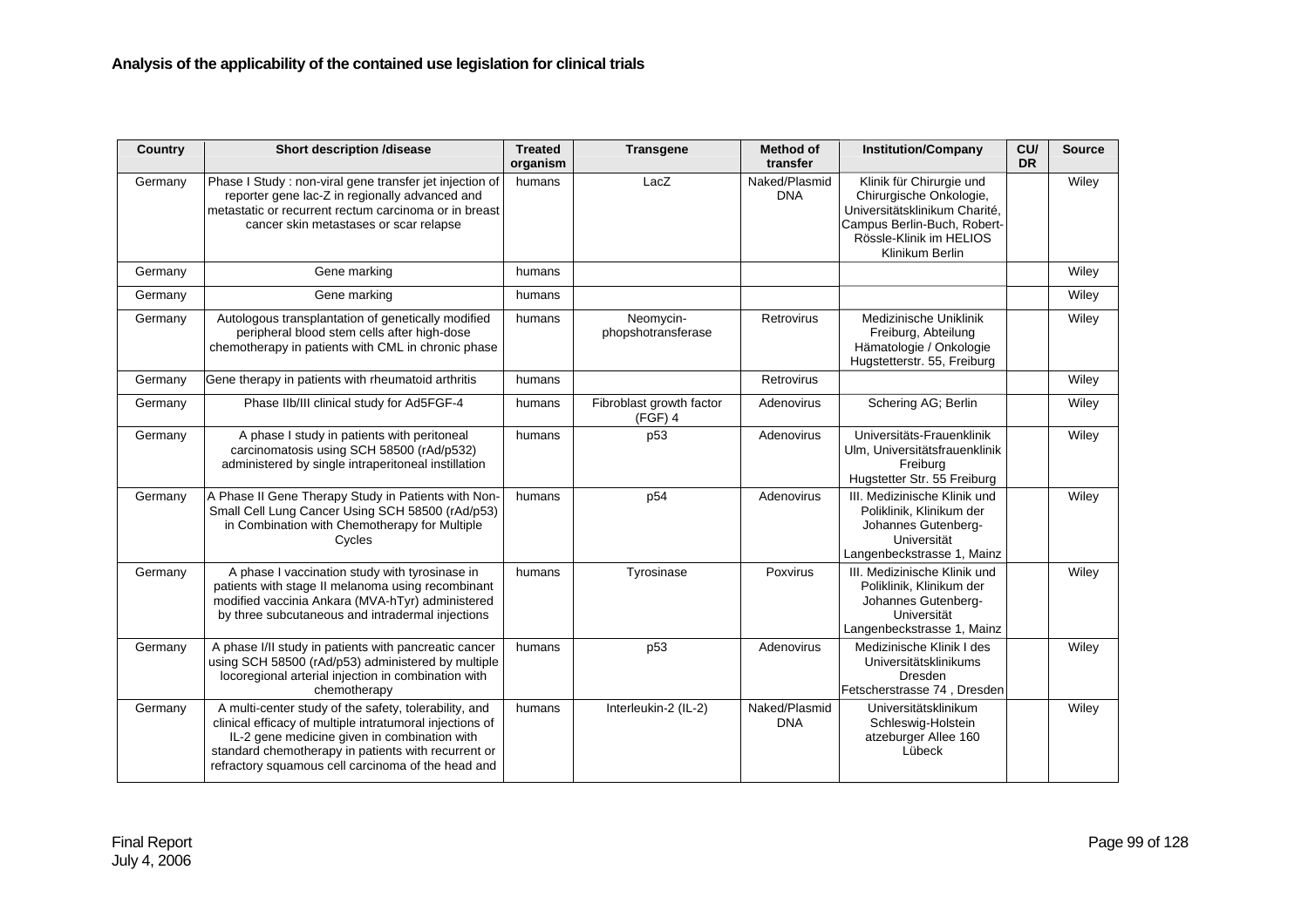| Country | <b>Short description /disease</b>                                                                                                                                                                                                | <b>Treated</b><br>organism | <b>Transgene</b>                                                                         | <b>Method of</b><br>transfer | <b>Institution/Company</b>                                                                                           | CU/<br><b>DR</b> | <b>Source</b> |
|---------|----------------------------------------------------------------------------------------------------------------------------------------------------------------------------------------------------------------------------------|----------------------------|------------------------------------------------------------------------------------------|------------------------------|----------------------------------------------------------------------------------------------------------------------|------------------|---------------|
|         | neck.                                                                                                                                                                                                                            |                            |                                                                                          |                              |                                                                                                                      |                  |               |
| Germany | Phase I study of recombinant vaccinia NY-ESO-1 (rV-<br>NY-ESO-1) and recombinant fowlpox NY-ESO-1 (rF-<br>NY-ESO-1) in patients with NY-ESO-1 or LAGE<br>positive cancers and undetectable NY-ESO-1 specific<br>serum antibodies | humans                     | NY-ESO-1                                                                                 | Poxvirus                     | Krankenhaus Nordwest; 2.<br>Medizinische Klinik<br>Steinbacher Hohl 2-26<br>Frankfurt am Main                        |                  | Wiley         |
| Germany | Tumor vaccination of muRas-oligopeptide<br>transfected, autologous EBV-lymphoblasts in patients<br>with pancreas carcinoma                                                                                                       | humans                     | ligonukleotid des mutierten<br>Ras-Onkogens, kodierend für<br>die Aminosäuresequenz 5-21 | Naked/Plasmid<br><b>DNA</b>  | Direktor Medizinische Klinik I<br>Universität des Saarlandes<br>Kirrbergerstr.<br>Homburg/Saar                       |                  | Wiley         |
| Germany | phase I, open, sequential, vaccination study on safety<br>and tolerability of different doses of a recombinant<br>MVA HIV polytope vaccine (MVA-mBN32) in HIV<br>negative 18-50 year old healthy volunteers                      | humans                     | Multiple genes                                                                           | Vaccinia virus               | Focus CDD GmbH<br>Stresemannallee 6<br><b>Neuss</b>                                                                  |                  | Wiley         |
| Germany | A single blind, randomised, controlled, phase I/II<br>vaccination study on safety and immunogenicity of a<br>recombinant MVA-HIV polytype vaccine (MVA-<br>mBN32) in HIV-1 infected patients with CD4 counts ><br>$250/\mu$      | humans                     | HIV genes                                                                                | Vaccinia virus               | Charite, Campus Virchow<br>Kinikum<br>Augustenburger Platz 1<br><b>Berlin</b>                                        |                  | Wiley         |
| Germany | A single blind, randomised, controlled phase II study<br>to evaluate immunogenicity and safety of two doses<br>of the MVA-BN nef HIV vaccibne in HIV-1 infected<br>patients with $CD4 > 250/\mu l$                               | humans                     | HIV clade B                                                                              | Vaccinia virus               | Friedrich-Alexander-<br>Universitat Erlangen-<br>Nurnberg, Medizinische Klinik<br>Krankenhausstrasse 12.<br>Erlangen |                  | Wiley         |
| Germany | The use of autologous gene-modified T-cells for<br>treatment of HIV infection                                                                                                                                                    | humans                     |                                                                                          | Retrovirus                   | Zentrum fur Innere Medizin.<br>Medizinische Klinik I,<br>Universitatsklinik Eppendorf,<br>Martinist. 52, Hamburg     |                  | Wiley         |
| Germany | Phase I vaccination study on safety and tolerability of<br>a recombinant MVA vaccine expressing the HIV-1<br>nef-gene (MVA-Nef) in HIV-1-negative volunteers                                                                     | humans                     | HIV-1 nef                                                                                | Vaccinia virus               | Medzinische Klinik III.<br>Universitatsklinikum Erlangen<br>Krankenhausstrasse 12.<br>Erlangen                       |                  | Wiley         |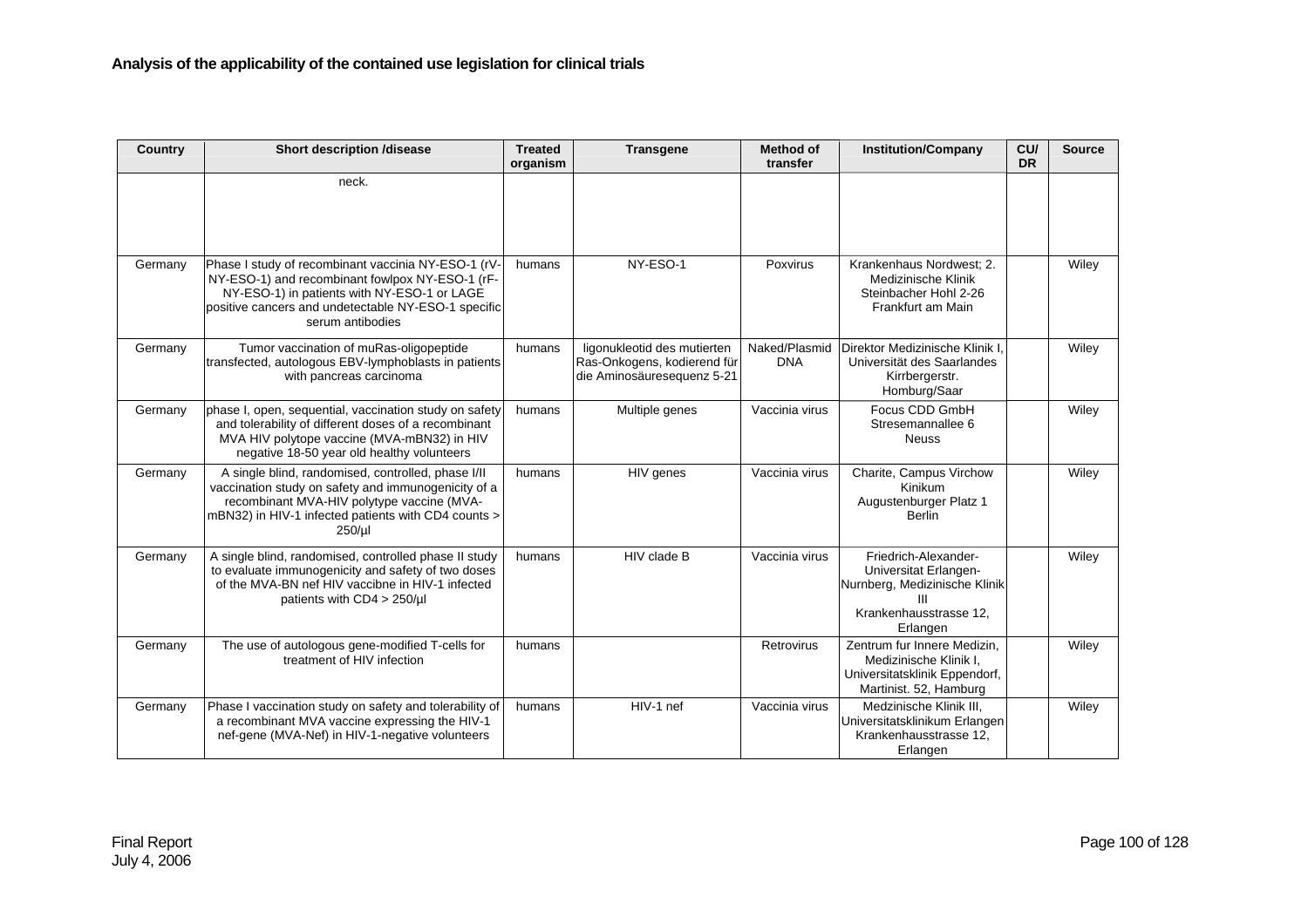| Country | <b>Short description /disease</b>                                                                                                                                                                                                                                                                                                                  | <b>Treated</b><br>organism | <b>Transgene</b>                                  | <b>Method of</b><br>transfer  | <b>Institution/Company</b>                                                                                                                   | CU/<br><b>DR</b> | <b>Source</b> |
|---------|----------------------------------------------------------------------------------------------------------------------------------------------------------------------------------------------------------------------------------------------------------------------------------------------------------------------------------------------------|----------------------------|---------------------------------------------------|-------------------------------|----------------------------------------------------------------------------------------------------------------------------------------------|------------------|---------------|
| Germany | I. Virus-/Gentherapie maligner Gehirntumore mittels<br>des rekombinanten Herpes Simplex Virus type 1<br>Vektors 1716 (HSV-1 ICP34.5 Mutante); II. Nicht<br>invasive bildliche Darstellung der durch 1716<br>vermittelten Gentransduktion und Uberwachung der<br>lokalen 1716 Vektor replikation mittels Positronen-<br>Emissions-Tomographie (PET) | humans                     | Herpes simplex virus<br>thymidine kinase (HSV-TK) | Herpes simplex<br>virus       | MPI fur Neurologische<br>Forschung und<br>Neurologische<br>Universitatsklinik Koln<br>Gleuelerstrasse 50<br>Koln                             |                  | Wiley         |
| Germany | Phase I study on safety and tolerability of a<br>recombinant MVA vaccine expressing the HIV-1 nef<br>gene (MVA-Nef) in HIV-infected patients                                                                                                                                                                                                       | humans                     | HIV-1 nef                                         | Poxvirus                      | Infektionsambulanz und<br>tagesklinik, Medzinische<br>Poliklinik der Ludwig-<br>Maximilians-Universitat<br>Pettenkoferstrasse 8a,<br>Munchen |                  | Wiley         |
| Germany | Phase I/II clinical trial of biologic therapy with<br>intratumoral TG1042 (adenovirus-Interferon-Gamma)<br>in patients with advanced cutaneous T-Cell<br>lymphomas (CTCL)- Mycosis Fungoides and other<br>CTCL-and multilesional cutaneous B-Cell lymphomas<br>(CBCL)                                                                              | humans                     | Interferon-gamma (IFN-g)                          | Adenovirus                    | Von-Esmard-Strasse 58<br>Munster                                                                                                             |                  | Wiley         |
| Germany | A Phase III, multi-center, open-label, randomised<br>study to compare the Effectiveness and Safety of<br>intratumoral administration of INGN-201 in<br>combination with chemotherapy versus<br>chemotherapy alone in 288 patients with recurrent<br>Squamous Cell Carcinoma of the Head and Neck<br>(SCCHN) - INGN-201 Trial 302                   | humans                     | p53                                               | Adenovirus                    | Universitätsklinik Heidelberg<br>Im Neuenheimer Feld 400<br>Heidelberg                                                                       |                  | Wiley         |
| Germany | Phase I/II clinical trial of biologic therapy with<br>intratumoral TG1042 (Adenovirus-Interferon-gamma)<br>in patients with Advanced Cutaneous T-Cell<br>Lymphomas (CTCL) - Mycosis Fungoides and other<br>CTCL - and multilesional Cutaneous B-Cell<br>Lymphomas (CBCL)                                                                           | humans                     | Interferon-gamma (IFN-g)                          | Adenovirus                    | Hautklinik der Universität<br>Münster<br>von-Esmarch-Strasse 58<br>Münster                                                                   |                  | Wiley         |
| Germany | Phase I study to determine the optimum dose and<br>dosing regimen and to assess the efficacy of a poly-<br>epito pharmaccine (therapeutic vaccine), involving<br>PSG2.Mel3 and MVA.Mel3, in patients with Stage III<br>or stage IV metastatic melanoma                                                                                             | humans                     | pSG2.Mel3<br>MVA.Mel3                             | Poxvirus                      | Klinikum B. Franklin<br>Hindenburgdamm 30<br><b>Berlin</b>                                                                                   |                  | Wiley         |
| Ireland | angina pectoris                                                                                                                                                                                                                                                                                                                                    | human                      |                                                   | Human<br>adenovirus type<br>5 | Schering Health Care Ltd.                                                                                                                    | <b>DR</b>        | <b>JRC</b>    |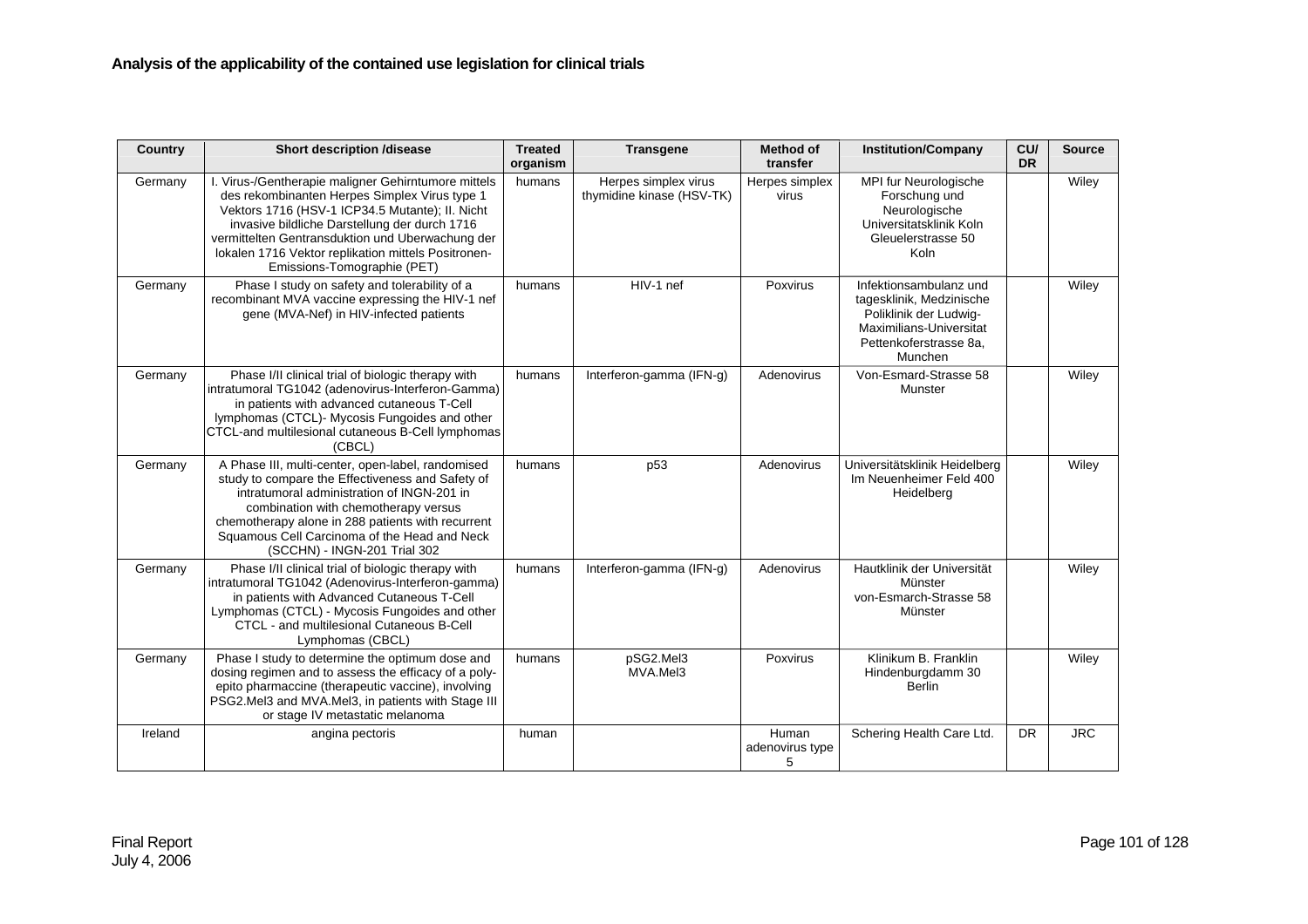| Country | <b>Short description /disease</b>                                                                                                                                                                                 | <b>Treated</b><br>organism | <b>Transgene</b>                                                                              | <b>Method of</b><br>transfer | <b>Institution/Company</b>                                                                                                                                                                              | CU/<br><b>DR</b> | <b>Source</b> |
|---------|-------------------------------------------------------------------------------------------------------------------------------------------------------------------------------------------------------------------|----------------------------|-----------------------------------------------------------------------------------------------|------------------------------|---------------------------------------------------------------------------------------------------------------------------------------------------------------------------------------------------------|------------------|---------------|
| Italy   | <b>Treatment of Patients with Severe Combined</b><br>Immunodeficiency Due to Adenosine Deaminase<br>(ADA) Deficiency by Autologous Transplantation of<br><b>Genetically Modified T Cells</b>                      | humans                     | Adenosine deaminase (ADA)<br>Neomycin resistance (NeoR)                                       | Retrovirus                   | Istituto Scientifico HS<br>Raffaelle<br>Milan                                                                                                                                                           | CU               | Wiley         |
| Italy   | Gene Transfer into Peripheral Blood Lymphocytes for<br>In Vivo Immunomodulation of Donor Anti-Tumor<br>Immunity in Patients Affected by Recurrent Disease<br>After Allogeneic BMT                                 | humans                     | Herpes simplex virus<br>thymidine kinase (HSV-TK)<br>deltaLNGFR<br>Neomycin resistance (NeoR) | Retrovirus                   | Istituto Scientifico HS<br>Raffaelle<br>Milan                                                                                                                                                           | CU               | Wiley         |
| Italy   | Gene Transfer into Peripheral Blood Lymphocytes for<br>In Vitro Immunosection and In Vivo<br>Immunomodulation of Donor Anti-Tumor Immunity in<br>Patients Affected by EBV-induced LPD Following<br>Allogeneic BMT | humans                     | Herpes simplex virus<br>thymidine kinase (HSV-TK)<br>deltaLNGFR<br>Neomycin resistance (NeoR) | Retrovirus                   | Istituto Scientifico HS<br>Raffaelle<br>Milan                                                                                                                                                           | CU               | Wiley         |
| Italy   | Active Immunisation of Metastatic Melanoma Patients<br>with Interleukin-4 Transfected, Allogeneic Melanoma<br>Cells. A Phase I?II Study                                                                           | humans                     | Interleukin-4 (IL-4)                                                                          | Retrovirus                   | Istituto Tumori, National<br>Cancer Inst.<br>Via G. Venezian, 1<br>Milano                                                                                                                               | <b>CU</b>        | Wiley         |
| Italy   | Gene Therapy for metastatic melanoma                                                                                                                                                                              | humans                     | Interleukin-2 (IL-2)                                                                          | Retrovirus                   | Istituto Tumori, National<br>Cancer Inst.<br>Via G. Venezian, 1, Milano                                                                                                                                 | CU               | Wiley         |
| Italy   | Gene Therapy in Patients with Lymphoma and<br>Leukemia                                                                                                                                                            | humans                     |                                                                                               | Naked/Plasmid<br><b>DNA</b>  | Istituto Medicina<br>Sperimentale, CNR<br>Rome                                                                                                                                                          | <b>CU</b>        | Wiley         |
| Italy   | Active Immunisation of Metastatic Melanoma Patients<br>with Interleukin- 4 Transduced, Allogeneic Melanoma<br>Cells. A Phase I? II Study                                                                          | humans                     | Interleukin-4 (IL-4)                                                                          | Retrovirus                   | Istituto Tumori, National<br>Cancer Inst.<br>Oncologia Sperimentale D<br>Via G. Venezian, 1 Milano                                                                                                      | CU               | Wiley         |
| Italy   | Correction of ADA-SCID by stem cell gene therapy<br>combined with nonmyeloblative conditionining                                                                                                                  | humans                     | Adenosine deaminase (ADA)                                                                     |                              | San Raffaele Telethon<br>Institute for Gene Therapy<br>(HSR-TIGET), Milan                                                                                                                               | CU               | Wiley         |
| Italy   | Gene therapy in patients with melanoma                                                                                                                                                                            | humans                     | Interleukin-4 (IL-4)<br>Interleukin-2 (IL-2)                                                  |                              | Cancer Bioimmuno therapy<br>Unit and<br>Division of Anesthesia<br>Centro di Riferimento<br>Oncologico<br>Istituto di Ricovero e Cura a<br>Carattere Scientifico<br>Via Pedemontana Occ.le, 12<br>Aviano | <b>CU</b>        | Wiley         |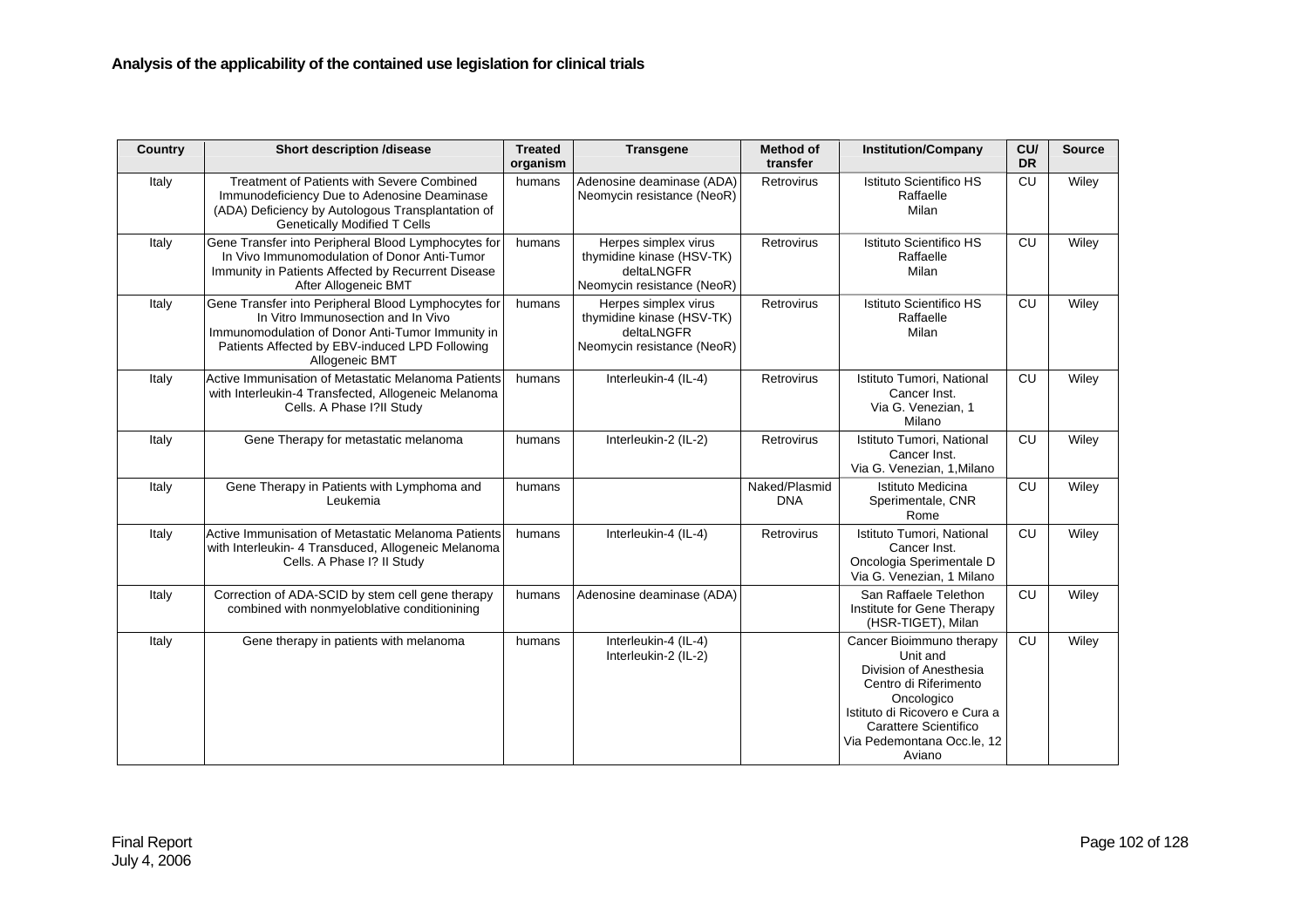| <b>Country</b>            | <b>Short description /disease</b>                                                                                                                                                 | <b>Treated</b><br>organism | <b>Transgene</b>                                                | <b>Method of</b><br>transfer | <b>Institution/Company</b>                                                                                                 | CU/<br><b>DR</b> | <b>Source</b> |
|---------------------------|-----------------------------------------------------------------------------------------------------------------------------------------------------------------------------------|----------------------------|-----------------------------------------------------------------|------------------------------|----------------------------------------------------------------------------------------------------------------------------|------------------|---------------|
| Italy                     | Active immunisation of metastatic melanoma patients<br>with IL-2 or IL-4 gene transfected, allogeneic<br>melanoma cells                                                           | humans                     | Interleukin-2 (IL-2)<br>Interleukin-4 (IL-4)                    |                              | <b>National Cancer Institute</b><br>Milan                                                                                  | CU               | Wiley         |
| Italy                     | A phase I-II study of active vaccination with<br>autologous T-lymphocytes transduced with HSV-TK<br>and MAGE-A3 in patients with metastatic melanoma<br>and expression of MAGE-A3 | humans                     | Herpes simplex virus<br>thymidine kinase (HSV-TK)<br>MAGE-3     | Retrovirus                   | Istituto Tumori. National<br>Cancer Inst.<br>Unit of Immunotherapy of<br><b>Human Tumors</b><br>Via G. Venezian, 1, Milan  | CU               | Wiley         |
| Italy                     | A Phase I Study to Evaluate the Safety/Tolerability<br>and Immunogenicity of V-930 in Patients with<br>Cancers Expressing HER-2 and/or CEA                                        | humans                     | HER-2/CEA fusion gene                                           | Naked/Plasmid<br><b>DNA</b>  | Istituto Tumori. National<br>Cancer Inst.<br>Unit of Immunotherapy of<br><b>Human Tumors</b><br>Via G. Venezian, 1; Milan  | CU               | Wiley         |
| Italy                     | Pilot study of transfer of the FHIT gene into bronchial<br>non-small cell lung cancers                                                                                            | humans                     | FHIT, Tumor suppressor                                          | Adenovirus                   | Istituto Tumori, National<br>Cancer Inst.<br>Unit of Immunotherapy of<br><b>Human Tumors</b><br>Via G. Venezian, 1; Mlilan | CU               | Wiley         |
| The<br>Netherlands        | Bone marrow gene transfer in three patients with<br>adenosine deaminase deficiency                                                                                                | humans                     | Multi-Drug Resistance-1<br>$(MDR-1)$                            | Retrovirus                   | Medical Faculty, Leiden<br>University<br>Dept. of Molecular Cell<br>Biology<br>Leiden                                      | CU               | Wiley         |
| The<br>Netherlands        | Gene Therapy in Patients with Glioblastoma                                                                                                                                        | humans                     | Interleukin-2 (IL-2)                                            |                              | Academic Hospital Groningen<br>Department of Internal<br>Oncology<br>Hanzeplein 1, Groningen                               | CU               | Wiley         |
| The<br><b>Netherlands</b> | Vaccination of melanoma patients with an allogeneic,<br>genetically modified interleulin-2 producing<br>melanoma cell line                                                        | humans                     | Interleukin-2 (IL-2)                                            |                              | Leiden Univ. Medical Center<br>Department of Clinical<br>Oncology<br>P.O. Box 9600 (K1-P); Leiden                          | CU               | Wiley         |
| The<br>Netherlands        | Gene Therapy in Patients with Melanoma                                                                                                                                            | humans                     | Granulocyte-macrophage<br>colony stimulating factor<br>(GM-CSF) | Retrovirus                   | Ninawell Hospital Med School<br>Dept Cancer Med<br>Dundee, DD1 9SY Scotland,<br>United Kingdom                             | CU               | Wiley         |
| The<br><b>Netherlands</b> | Gene Therapy in patients with metastatic cancer                                                                                                                                   | humans                     | Multi-Drug Resistance-1<br>$(MDR-1)$                            | Retrovirus                   | Introgene BV<br>P.O. Box 2048, LEIDEN                                                                                      | CU               | Wiley         |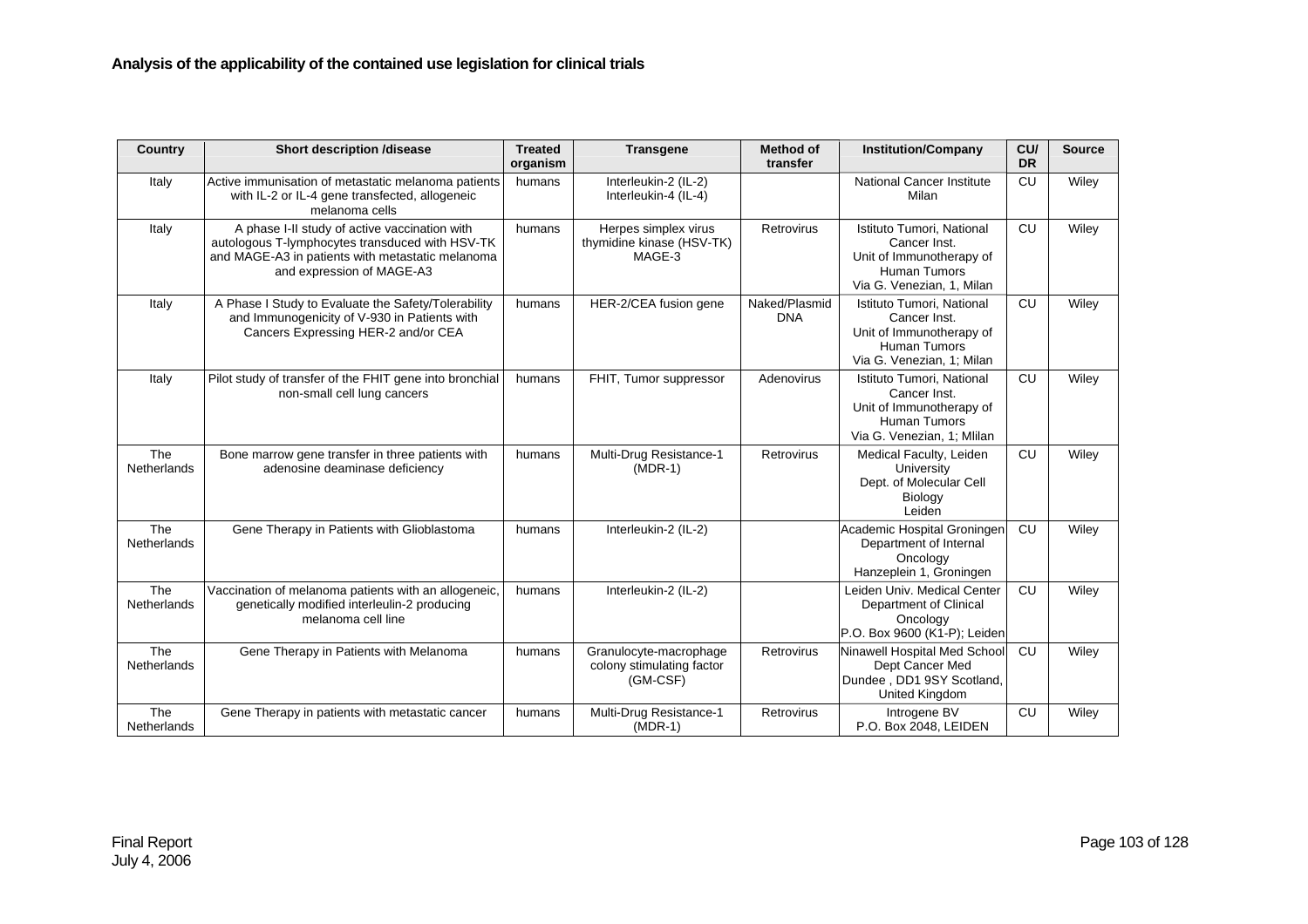| Country                   | <b>Short description /disease</b>                                                                                                                                                                                                              | <b>Treated</b><br>organism | <b>Transgene</b>                               | <b>Method of</b><br>transfer        | <b>Institution/Company</b>                                                                                 | CU/<br><b>DR</b> | <b>Source</b> |
|---------------------------|------------------------------------------------------------------------------------------------------------------------------------------------------------------------------------------------------------------------------------------------|----------------------------|------------------------------------------------|-------------------------------------|------------------------------------------------------------------------------------------------------------|------------------|---------------|
| The<br><b>Netherlands</b> | Treatment of Patients with Severe Combined<br>Immunodeficiency due to Adenosine Deaminase<br>(ADA) Deficiency by Autologous Transplantation of<br><b>Genetically Modified Bone Marrow Cells</b>                                                | humans                     | Adenosine deaminase (ADA)                      | Retrovirus                          | Introgene BV<br>P.O. Box 2048<br>LEIDEN                                                                    | CU               | Wiley         |
| The<br>Netherlands        | Gene therapy for colorectal cancer                                                                                                                                                                                                             | humans                     | p <sub>53</sub>                                | Poxvirus                            | Department of<br>Immunohematology and<br>Blood transfusion, Leiden<br>University Medical Center,<br>Leiden | CU               | Wiley         |
| The<br>Netherlands        | tumor vaccine based on autologous tumor cells<br>transduced with recombinant semliki forest virus to<br>secrete gm-csf                                                                                                                         | humans                     | <b>GM-CSF</b>                                  | Semiliki Forest<br>Virus            | Academisch Ziekenhuis<br>Groningen                                                                         | <b>DR</b>        | CA            |
| The<br><b>Netherlands</b> | a multicenter, open dose escalation study to<br>investigate the safety and tolerability of an autologous<br>tumor vaccine in advanced melanoma                                                                                                 | humans                     | <b>GM-CSF</b>                                  | adeno<br>associated virus           | Erasmus MC                                                                                                 | <b>DR</b>        | CA            |
| The<br><b>Netherlands</b> | evaluation of the safety of a bivalent gene deleted live<br>vaccine of feline herpes virus, administered as an<br>intranasal vaccination to cats                                                                                               | cats                       | FIV-env, envelop eiwit<br>FIV-gag, core eiwit  | <b>Feline Herpes</b><br>Virus       | Pfizer                                                                                                     | <b>DR</b>        | CA            |
| The<br>Netherlands        | (Voortzetting van) Het in de handel brengen van<br>levende virus vaccins tegen de ziekte van Aujeszky<br>bij varkens, die een genetisch gemodificeerde<br>virsustam bevatten (Begonia of DM783).                                               | pigs                       |                                                | Aujeszkyvirus                       | Intervet International                                                                                     | <b>DR</b>        | CA            |
| The<br><b>Netherlands</b> | Verzoek om vrijstelling te verkrijgen conform art.2 lid<br>2 d. Besluit gemodificeerde organismen voor een<br>levend virusvaccin tegen de ziekte van Aujeszky bij<br>varkens, dat een genetisch gemodificeerd virusstam<br>bevat. nl. NIA3-783 | pigs                       |                                                | Aujeszkyvirus                       | Fort Dodge Animal Health<br>Holland                                                                        | <b>DR</b>        | CA            |
| The<br><b>Netherlands</b> | Administration of AMT-010, an adenoassociated viral<br>vector (AAV) encoding lipoprotein lipase variant<br>S447X (LPLS447X) to LPL deficient patients                                                                                          | humans                     | lipoprotein lipase variant<br>S447X (LPLS447X) | Adeno-<br>associated virus<br>(AAV) | Academic Medical Center                                                                                    | <b>DR</b>        | <b>JRC</b>    |
| The<br>Netherlands        | Evaluation of the safety of a Feline Herpes virus,<br>bivalent gene deleted live vaccine, administered as<br>intranasal vaccination to cats                                                                                                    | cats                       | from RNA virus                                 | Feline Herpes<br>Virus Type 1       | <b>Pfiser Animal Health</b>                                                                                | <b>DR</b>        | <b>JRC</b>    |
| The<br>Netherlands        | A phase 1 dose escalation trial of MDX- 010 in<br>combination with CG1940 and CG8711 in patients<br>with metastatic HRPC                                                                                                                       | humans                     | GM-CSF gene                                    | adeno-<br>associated virus<br>2     | <b>VU Medical Center</b>                                                                                   | <b>DR</b>        | <b>JRC</b>    |
| The<br>Netherlands        | Artificial colonisation of clumping factor B deficient<br>Staphylococcus aureus in the nose                                                                                                                                                    | humans                     | gene encoding ClfB                             | Staphylococcus<br>aureus            | Erasmus MC, University<br><b>Medical Center Rotterdam</b>                                                  | <b>DR</b>        | <b>JRC</b>    |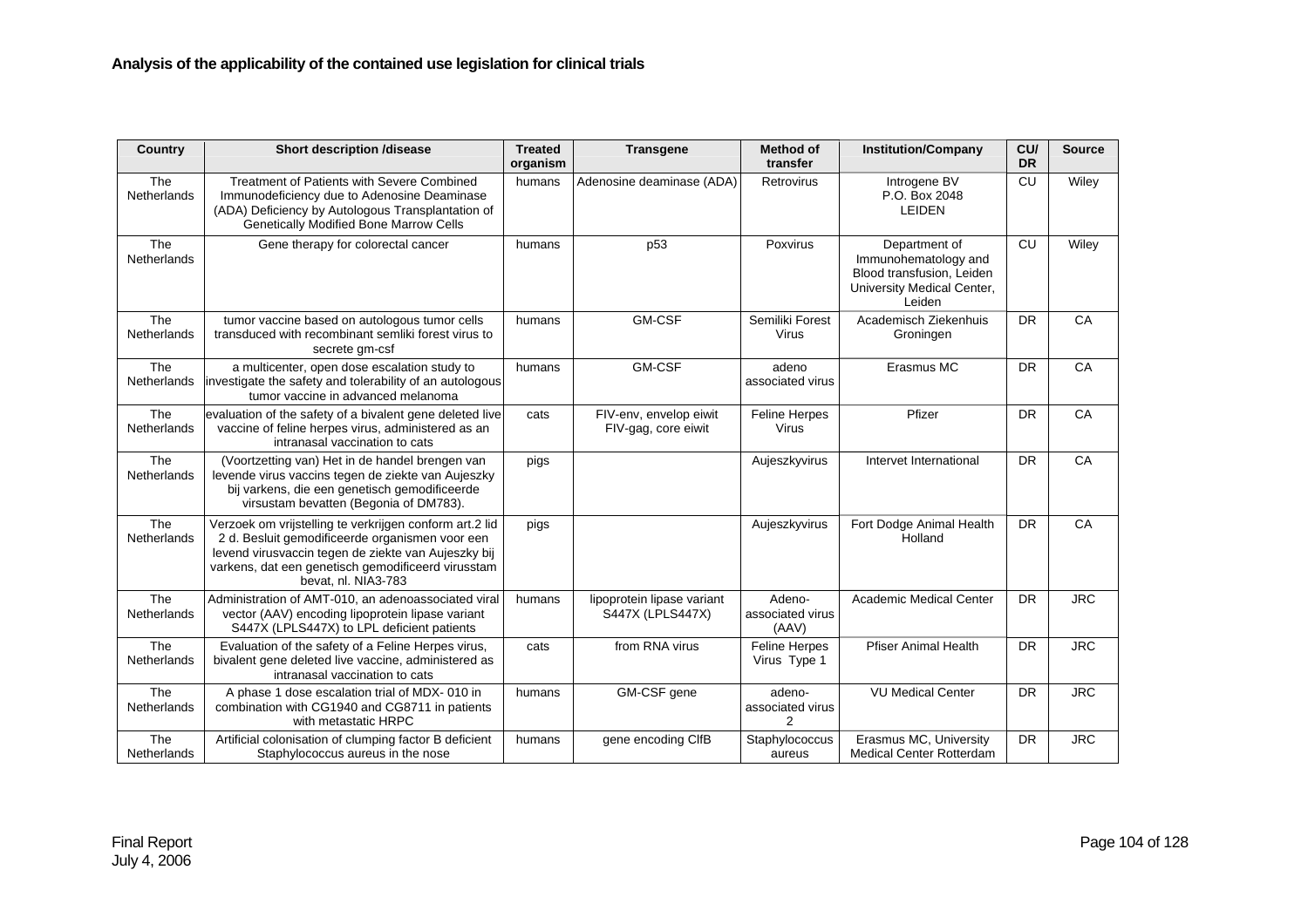| Country                   | <b>Short description /disease</b>                                                                                                                                                                                                                                                                          | <b>Treated</b><br>organism | <b>Transgene</b>                                                   | <b>Method of</b><br>transfer           | <b>Institution/Company</b>                                                                                | CU/<br><b>DR</b> | <b>Source</b> |
|---------------------------|------------------------------------------------------------------------------------------------------------------------------------------------------------------------------------------------------------------------------------------------------------------------------------------------------------|----------------------------|--------------------------------------------------------------------|----------------------------------------|-----------------------------------------------------------------------------------------------------------|------------------|---------------|
| The<br>Netherlands        | A double-blind, randomised, placebo controlled dose-<br>escalating phase 1 study to evaluate the safety and<br>immunogenicity of a MVA HIV-1 vaccine<br>administered by three different routes and at three<br>different dosage levels in HIV-uninfected healthy<br>volunteers at lower risk of infection. | humans                     |                                                                    | Cowpox vaccinia<br>virus               | International AIDS Vaccine<br>Initiative, New York, USA                                                   | <b>DR</b>        | <b>JRC</b>    |
| The<br><b>Netherlands</b> | Gene therapy in aseptic prosthetic replacement<br>loosening. A phase 1 study                                                                                                                                                                                                                               | humans                     |                                                                    | Adenovirus<br>human serotype<br>5(Ad5) | Academisch Ziekenhuis<br>Leiden                                                                           | <b>DR</b>        | <b>JRC</b>    |
| The<br>Netherlands        | synthesis of a vaccine                                                                                                                                                                                                                                                                                     |                            |                                                                    | Vibrio cholerae                        | University Hospital Leiden<br>Department of Infectious<br>diseases                                        | DR               | <b>JRC</b>    |
| The<br><b>Netherlands</b> | Adjuvant IL-12 immuno-gene therapy prior to radical<br>prostatectomy in<br>patients with prostate cancer                                                                                                                                                                                                   | humans                     | Interleukin-12 (IL-12)                                             | Adenovirus<br>human serotype<br>5(Ad5) | Erasmus MC, University<br>Medical Center Rotterdam                                                        | <b>DR</b>        | <b>JRC</b>    |
| Norway                    | Effect of ISIS 3521 antisense in patients with<br>malignant melanoma or patients with NSCLC                                                                                                                                                                                                                | humans                     |                                                                    |                                        |                                                                                                           | CU               | Wiley         |
| Norway                    | A phase III trial of LY9000003 plus Gemcitabine and<br>Cisplatin versus Gemcitabine and Cisplatin in<br>patients with advanced, previously untreated non-<br>small cell lung cancer                                                                                                                        | humans                     |                                                                    |                                        |                                                                                                           | CU               | Wiley         |
| Norway                    | Phase I/II trial of vaccine therapy with mRNA-<br>transfected dendritic cells in patients with androgen<br>resistant metastatic prostate cancer                                                                                                                                                            | humans                     |                                                                    |                                        |                                                                                                           | CU               | Wiley         |
| Norway                    | Phase I/II trial of vaccine therapy with mRNA-<br>transfected dendritic cells in patients with metastatic<br>malignant melanoma                                                                                                                                                                            | humans                     |                                                                    |                                        |                                                                                                           | CU               | Wiley         |
| Poland                    | Gene Therapy of Human Melanoma. Immunisation of<br>Patients with Autologous Tumor Cells Admixed with<br>Allogeneic Melanoma Cells Secreting Interleukin 6<br>and Soluble Interleukin 6 Receptor                                                                                                            | humans                     | Interleukin-6 (IL-6)<br>Soluble Interleukin 6<br>Receptor (sIL-6R) | <b>Retrovirus</b>                      | Dept. of Cancer Immunology<br>Chair of Oncology<br>Univ. School of Medical Sci.<br>15 garbary St., Poznan | CU               | Wiley         |
| Poland                    | IGF-I (Insulin like growth factor 1) triple helix cellular<br>therapy of digestive tube tumors                                                                                                                                                                                                             | humans                     | Insulin-Like Growth Factor-1<br>$(IGF-1)$                          | Naked/Plasmid<br><b>DNA</b>            | Jagiellonian University<br>1st Department of General<br>and GI Surgery<br>40 Kopernika Str., Karkow       | CU               | Wiley         |
| Poland                    | IGF-I (Insulin like growth factor 1) triple helix cellular<br>therapy of brain tumors                                                                                                                                                                                                                      | humans                     | Insulin-Like Growth Factor-1<br>$(IGF-1)$                          | Naked/Plasmid<br><b>DNA</b>            | The L. Rydygier Medical<br>University<br>Department of Neurosurgery<br>and Neurotraumatology              | CU               | Wiley         |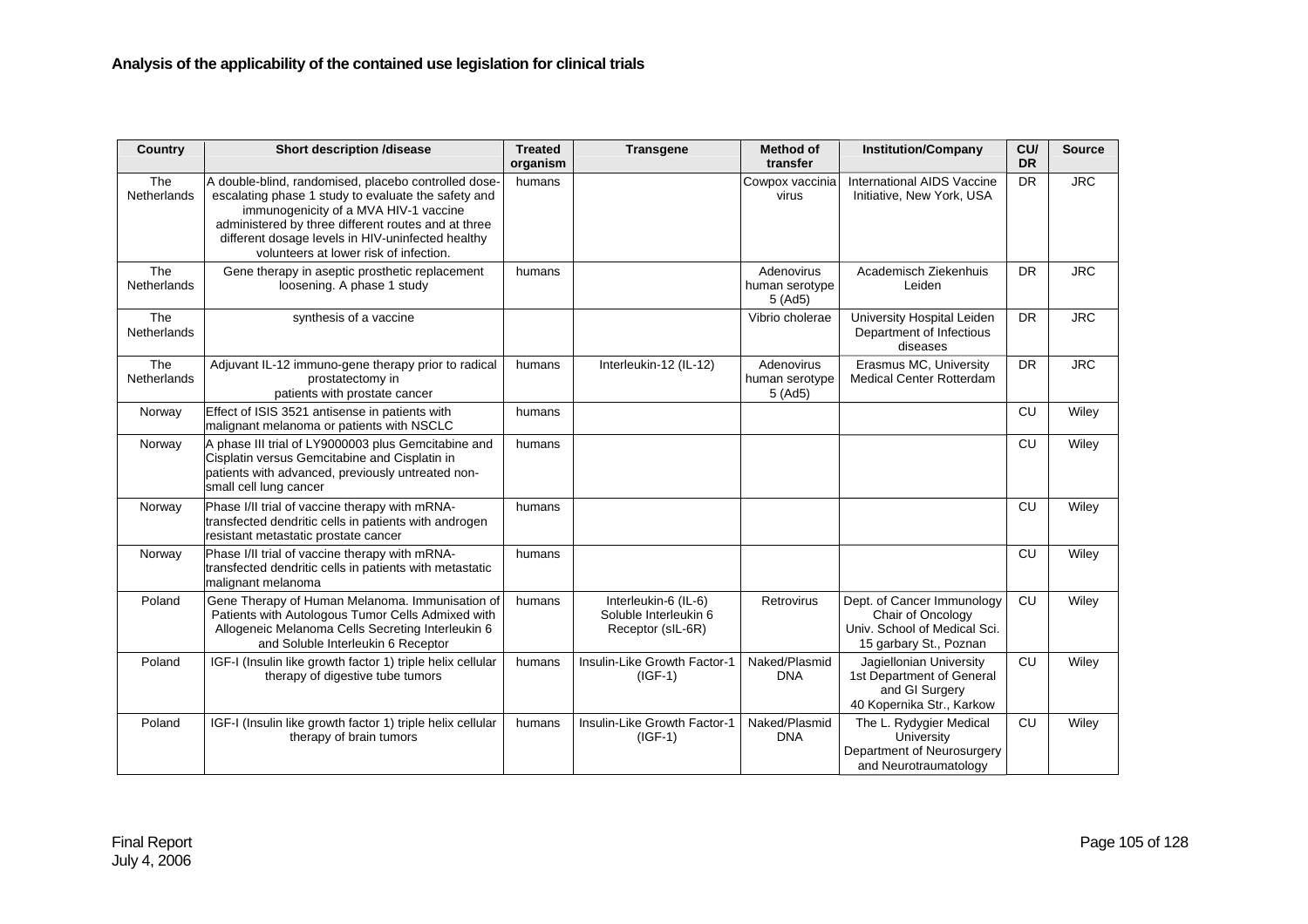| Country | <b>Short description /disease</b>                                                                                                                                      | <b>Treated</b><br>organism | <b>Transgene</b>                                  | <b>Method of</b><br>transfer            | <b>Institution/Company</b>                                                                                                                                     | CU/<br><b>DR</b> | <b>Source</b> |
|---------|------------------------------------------------------------------------------------------------------------------------------------------------------------------------|----------------------------|---------------------------------------------------|-----------------------------------------|----------------------------------------------------------------------------------------------------------------------------------------------------------------|------------------|---------------|
|         |                                                                                                                                                                        |                            |                                                   |                                         | 9 Sklodowska Str.,<br>Bydgoszcz                                                                                                                                |                  |               |
| Spain   | Gene Therapy in Patients with Glioblastoma                                                                                                                             | humans                     | Herpes simplex virus<br>thymidine kinase (HSV-TK) | Retrovirus                              | Universidad Autonoma de<br>Madrid<br>Dept. Biologia<br>Molecular/Centro de Bio<br>Molecular Severo Ochoa<br><b>Facultad de Ciencias</b><br>Cantoblanco, Madrid | CU               | Wiley         |
| Spain   | Gene therapy clinical trial in gastrointestinal cancer                                                                                                                 | humans                     | Herpes simplex virus<br>thymidine kinase (HSV-TK) | Adenovirus                              | Clinica Universitaria de<br>Navarra<br>Division of Gene Therapy<br>Ap. 4209, Pamplona                                                                          | CU               | Wiley         |
| Spain   | A phase I clinical trial of AF-IL12 (adenoviral vector<br>coding for interleukin 12 genes) in the treatment of<br>advanced gastrointestinal neoplasms.                 | humans                     | Interleukin-12 (IL-12)                            | Adenovirus                              | Gene Therapy Unit<br>Clinica Universitaria<br>Ap. 4209, Pamplona                                                                                               | CU               | Wiley         |
| Spain   | A phase I trial of Intratumoral Injection of Dendritic<br>Cells Engineered to Secrete Interleukin-12 by<br>Recombinant Adenovirus in Patients With Digestive<br>Tumors | humans                     | Interleukin-12 (IL-12)                            | Adenovirus                              | Gene Therapy Unit<br>Clinica Universitaria<br>Ap. 4209, Pamplona                                                                                               | CU               | Wiley         |
| Spain   | Safety in pregnant does and duration of immunity<br>assessment of a vaccine based on the virus strain<br>6918VP60.                                                     | does                       |                                                   | Myxomatosis<br>virus,<br>Leporipoxvirus | Laboratorios Syva, S.A. León                                                                                                                                   | <b>DR</b>        | <b>JRC</b>    |
| Spain   | Valoration of effects in rapacious birds and european<br>lynx associated with ingestion of rabbits innoculated<br>with a vaccine based on the strain 6918VP60.         | birds, lynx,<br>rabbit     |                                                   | Myxomatosis<br>virus,<br>Leporipoxvirus | Laboratorios Syva, S.A. León                                                                                                                                   | <b>DR</b>        | <b>JRC</b>    |
| Spain   | Field trial of a vaccinie against canine Leishmaniasis                                                                                                                 |                            | plasmid pORT                                      | orthopoxvirus<br>vaccinia               | Consejo Superior de<br>Investigaciones Científicas                                                                                                             | <b>DR</b>        | <b>JRC</b>    |
| Spain   | Development of an Angiogenic Gene Therapy<br>Product for Coronary Artery Disease.                                                                                      | humans                     |                                                   | Human<br>adenovirus type<br>4           | Schering Espana SA                                                                                                                                             | <b>DR</b>        | <b>JRC</b>    |
| Spain   | gene therapy                                                                                                                                                           | humans                     | p53                                               | Human<br>adenovirus type<br>5           | Aventis Pharma (formerly<br>Rhône-Poulenc Rorer S.A.)                                                                                                          | <b>DR</b>        | CA            |
| Spain   | gene therapy                                                                                                                                                           | humans                     | p <sub>53</sub>                                   | Human<br>adenovirus type<br>5           | Aventis Pharma (formerly<br>Rhône-Poulenc Rorer S.A.)                                                                                                          | <b>DR</b>        | CA            |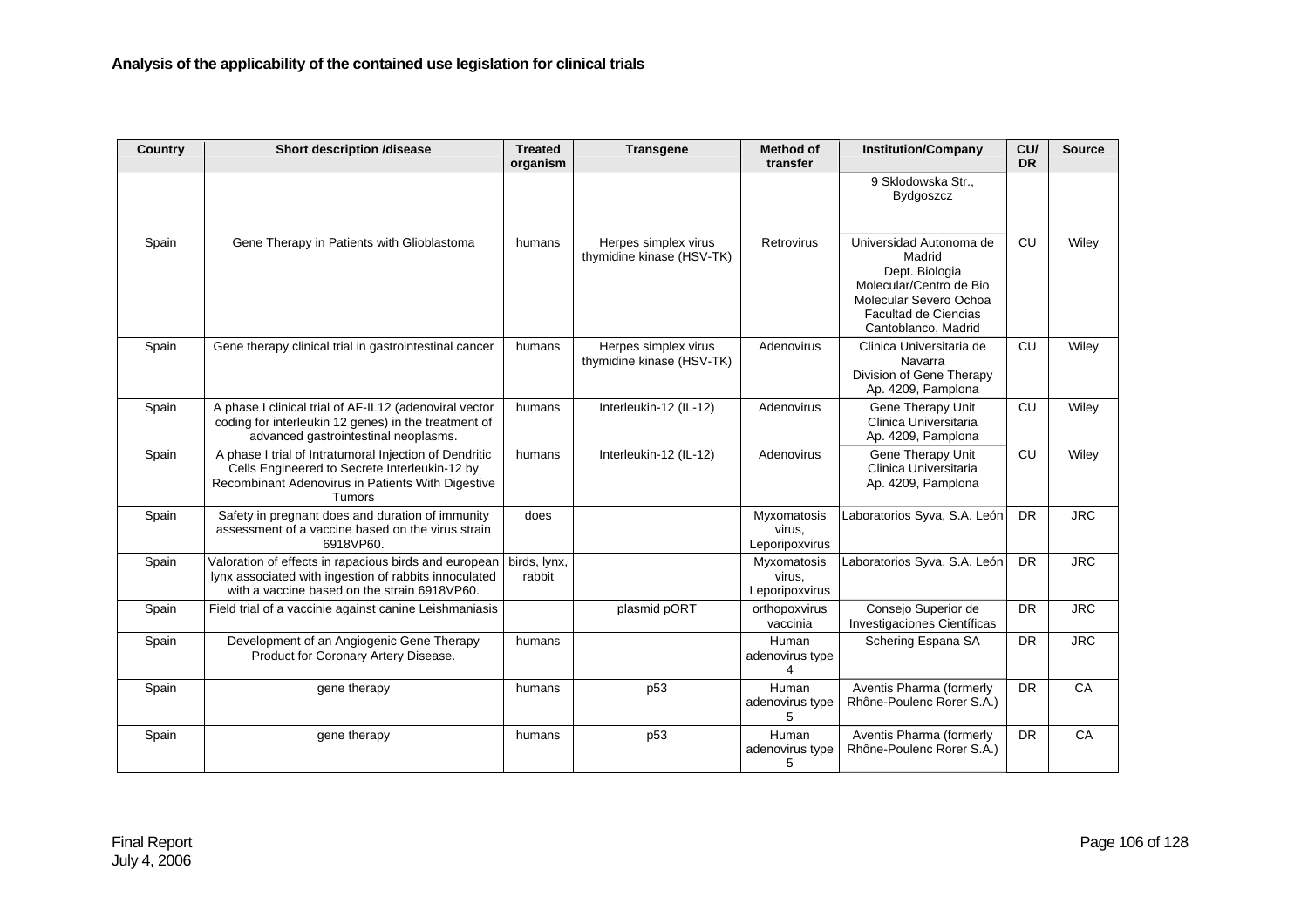| <b>Country</b> | <b>Short description /disease</b> | <b>Treated</b><br>organism | <b>Transgene</b> | <b>Method of</b><br>transfer                                | <b>Institution/Company</b>                                                                                                                                        | CU/<br><b>DR</b> | <b>Source</b> |
|----------------|-----------------------------------|----------------------------|------------------|-------------------------------------------------------------|-------------------------------------------------------------------------------------------------------------------------------------------------------------------|------------------|---------------|
| Spain          | gene therapy                      | humans                     | p <sub>53</sub>  | Human<br>adenovirus type<br>6                               | Aventis Pharma (formerly<br>Rhône-Poulenc Rorer S.A.)                                                                                                             | <b>DR</b>        | CA            |
| Spain          | synthesis of a vaccine            | humans                     | p53              | Human<br>adenovirus type<br>5                               | Introgen Therapeutics, Inc                                                                                                                                        | DR               | CA            |
| Spain          | gene therapy, phase II            | humans                     |                  | Ankara virus                                                | <b>MDS Pharma</b>                                                                                                                                                 | <b>DR</b>        | CA            |
| Spain          | gene therapy                      | humans                     |                  | human serotype<br>5(Ad5)                                    | Schering Espana SA                                                                                                                                                | <b>DR</b>        | CA            |
| Spain          | gene therapy, anti-tumor          | humans                     |                  | human serotype<br>5(Ad5)                                    | Clínica Universidad de<br>Navarra                                                                                                                                 | <b>DR</b>        | CA            |
| Spain          | synthesis of a vaccine            |                            |                  | <b>Infectious Bovine</b><br>Rhinotracheitis<br>Virus        | Laboratorios Hipra, S.A.                                                                                                                                          | <b>DR</b>        | CA            |
| Spain          | synthesis of a vaccine            |                            |                  | <b>Infectious Bovine</b><br>Rhinotracheitis<br>Virus        | Laboratorios Hipra, S.A.                                                                                                                                          | <b>DR</b>        | CA            |
| Spain          | synthesis of a vaccine            |                            |                  | <b>Infectious Bovine</b><br>Rhinotracheitis<br><b>Virus</b> | Laboratorios Hipra, S.A.                                                                                                                                          | <b>DR</b>        | CA            |
| Spain          | synthesis of a vaccine            |                            |                  | <b>Infectious Bovine</b><br>Rhinotracheitis<br>Virus        | Laboratorios Hipra, S.A.                                                                                                                                          | <b>DR</b>        | CA            |
| Spain          | synthesis of a vaccine            |                            |                  | <b>MVA</b>                                                  | Transgene S.A.                                                                                                                                                    | <b>DR</b>        | CA            |
| Spain          | synthesis of a vaccine            | rabbits                    |                  | Myxomatosis<br>virus                                        | CISA-INIA, Faculty of<br>Sciences of the University of<br>Oviedo, Faculty of Veterinary<br>of the University of Zaragoza,<br>FEDENCA, Laboratorios<br>Hipra, S.A. | <b>DR</b>        | CA            |
| Spain          | synthesis of a vaccine            | rabbits                    |                  | Myxomatosis<br>virus                                        | CISA-INIA, Faculty of<br>Sciences of the University of<br>Oviedo, Faculty of Veterinary<br>of the University of Zaragoza,<br>FEDENCA, Laboratorios<br>Hipra, S.A. | <b>DR</b>        | CA            |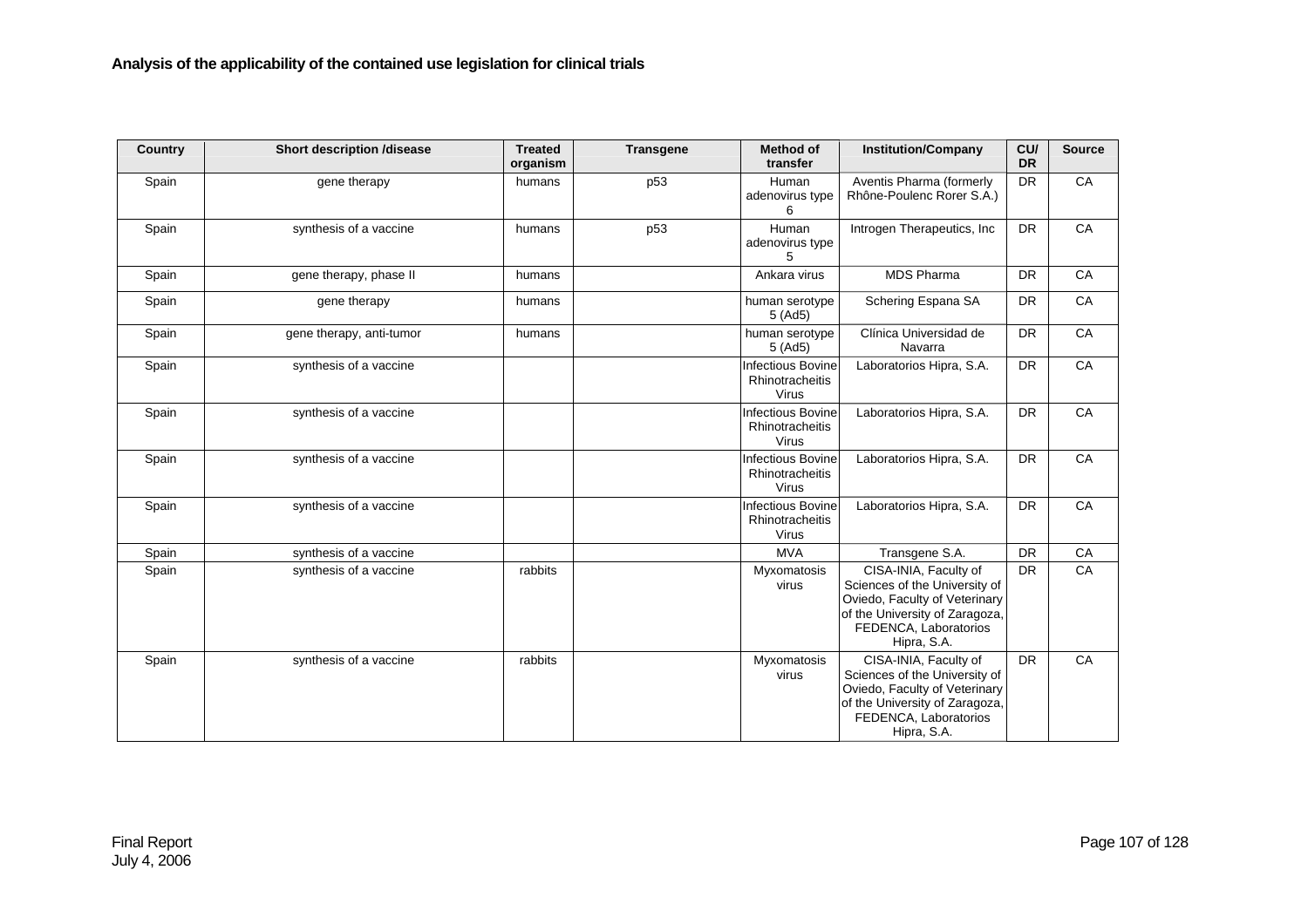| Country | <b>Short description /disease</b>                                                                                                                                   | <b>Treated</b><br>organism | <b>Transgene</b>                             | <b>Method of</b><br>transfer         | <b>Institution/Company</b>                                                                                                                                        | CU/<br><b>DR</b> | <b>Source</b> |
|---------|---------------------------------------------------------------------------------------------------------------------------------------------------------------------|----------------------------|----------------------------------------------|--------------------------------------|-------------------------------------------------------------------------------------------------------------------------------------------------------------------|------------------|---------------|
| Spain   | synthesis of a vaccine                                                                                                                                              | rabbits                    |                                              | Myxomatosis<br>virus                 | CISA-INIA, Faculty of<br>Sciences of the University of<br>Oviedo, Faculty of Veterinary<br>of the University of Zaragoza,<br>FEDENCA, Laboratorios<br>Hipra, S.A. | <b>DR</b>        | CA            |
| Spain   | synthesis of a vaccine                                                                                                                                              |                            |                                              | Virus<br>gastroenteritis.<br>Porcina | Centro de Biología Molecular<br><b>CSIC</b>                                                                                                                       | CU               | CA            |
| Spain   | introduction of the timidin kinase gene                                                                                                                             |                            | thymidine kinase gene                        | Adenovirus                           | CIFA University of Navarra                                                                                                                                        | CU               | CA            |
| Spain   | immuno-theray against Hepatitis B                                                                                                                                   |                            |                                              | Virus Vaccinia<br>vvWHC and<br>vvWHs | <b>CIFA University of Navarra</b>                                                                                                                                 | CU               | CA            |
| Spain   | gene therapy                                                                                                                                                        |                            |                                              | Adenovirus                           | Lab. Productos<br>Biotecnológicos Fac.<br>Farmacia Univ., Navarra                                                                                                 | CU               | CA            |
| Spain   | gene therapy                                                                                                                                                        |                            |                                              | <b>HIV</b>                           | <b>Centro Nacional</b><br>Biotecnología                                                                                                                           | CU               | CA            |
| Spain   | gene therapy                                                                                                                                                        |                            |                                              | Adenovirus                           | Clínica Univ. Nav.<br>Dpto. Medicina Interna                                                                                                                      | CU               | CA            |
| Spain   | gene therapy                                                                                                                                                        |                            | Interleukin-2 (IL-2)                         | Adenovirus                           | Area de Terapia<br>Celular Clínica Univ. Navarra                                                                                                                  | CU               | CA            |
| Spain   | vector to modify cells                                                                                                                                              |                            |                                              | Adenovirus                           | Dpto. Farmacia y<br>Tecnología<br>Farmaceútica Univ. Navarra                                                                                                      | CU               | CA            |
| Spain   | laboratory tests of a vaccin against myxomatosis                                                                                                                    |                            |                                              | Myxomatosis<br>virus                 | Laboratorios SYVA                                                                                                                                                 | CU               | CA            |
| Spain   | vaccin against myxomatosis                                                                                                                                          |                            |                                              | Myxomatosis<br>virus                 | University of León                                                                                                                                                | CU               | CA            |
| Sweden  | Retroviral-Mediated Gene Transfer of CD34-Enriched<br>Bone Marrow and Peripheral Blood Cells During<br>Autologous Stem Cell Transplantation for Multiple<br>Mveloma | humans                     | Neomycin resistance (NeoR)                   | Retrovirus                           | Department of Hematology<br>Huddinge University Hospital,<br>M54<br>Huddinge                                                                                      | CU               | Wiley         |
| Sweden  | Intramyocardial injection of phVEGE-A165 as a sole<br>therapy in patients with refractory coronary artery<br>disease                                                | humans                     | Vascular endothelial growth<br>factor (VEGF) | Naked/Plasmid<br><b>DNA</b>          | Department of Cardiology<br>Karolinska Institute<br><b>Huddinge University Hospital</b><br>Novum Stockholm                                                        | CU               | Wiley         |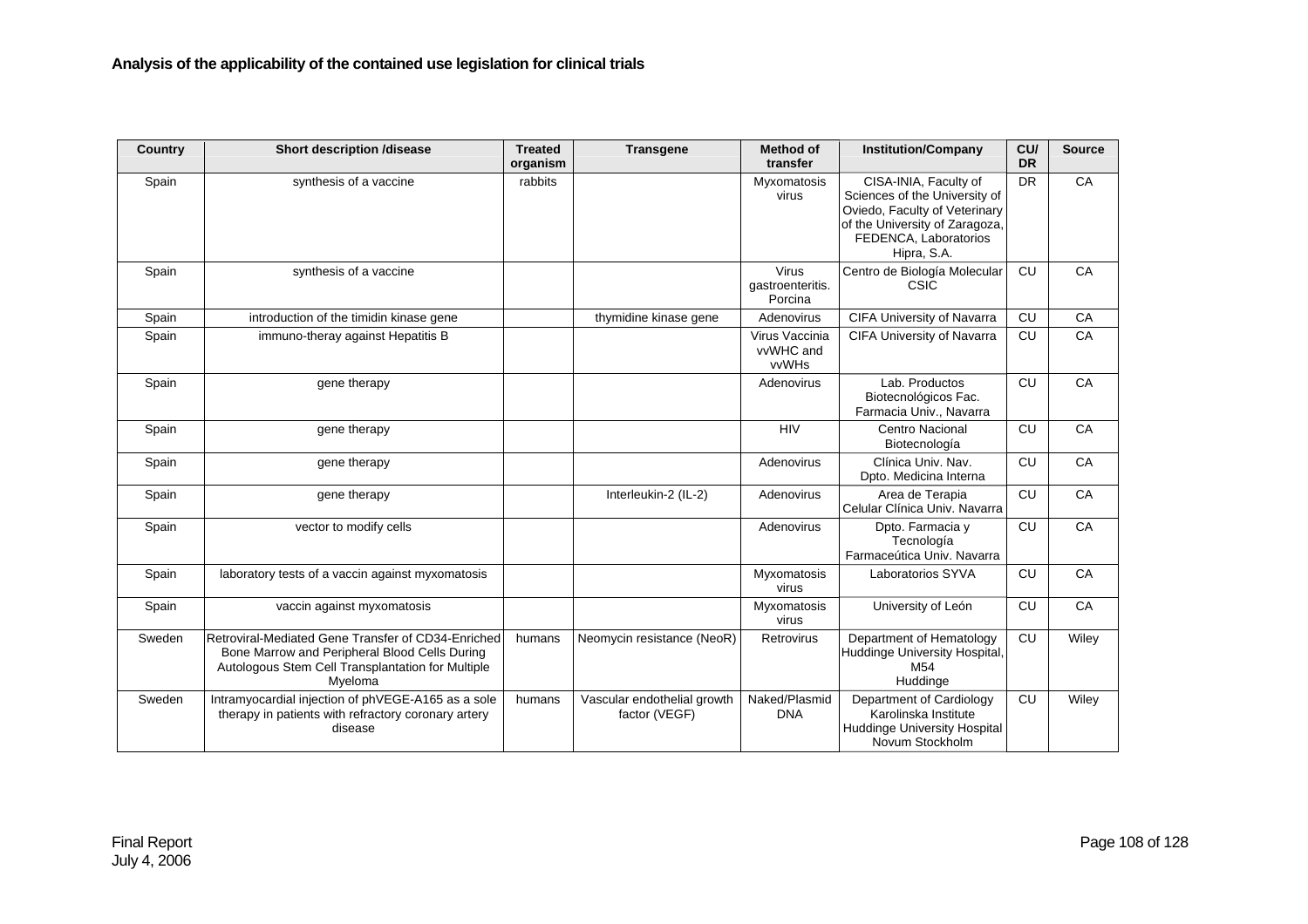| Country     | <b>Short description /disease</b>                                                                                                                                                                                  | <b>Treated</b><br>organism | <b>Transgene</b>                                                 | <b>Method of</b><br>transfer           | <b>Institution/Company</b>                                                                                                     | CU/<br><b>DR</b> | <b>Source</b> |
|-------------|--------------------------------------------------------------------------------------------------------------------------------------------------------------------------------------------------------------------|----------------------------|------------------------------------------------------------------|----------------------------------------|--------------------------------------------------------------------------------------------------------------------------------|------------------|---------------|
| Sweden      | Assessment of the safety and immunogenicity of<br>administering MVA, carrying HIV-1 genes env, gag,<br>and pol in subjects who have previously received<br>plasmid DNA with analogous HIV- 1 genes in HIVIS<br>01. | humans                     | HIV-1 genes env, gag, and<br>pol                                 | <b>MVA</b>                             | Swedish institute for<br>Infectious Disease Control                                                                            | <b>DR</b>        | <b>JRC</b>    |
| Sweden      | A Phase I-IIa Study of Dose-escalating Intravesical<br>AdCD40L instillation in Urinary Bladder Carcinoma                                                                                                           | humans                     | human CD40L (CD154) gene                                         | Adenovirus<br>human serotype<br>5(Ad5) | Uppsala University, Division<br>of Clinical Immunology,<br>Uppsala                                                             | <b>DR</b>        | <b>JRC</b>    |
| Switzerland | Gene Therapy for Amyotrophic Lateral Sclerosis<br>(ALS) Using a Polymer Encapsulated Xenogeneic<br>Cell Line Engineered to Secrete hCNTF                                                                           | humans                     | Ciliary neurotrophic factor<br>(CNTF)                            |                                        | Lausanne University<br><b>Medical School</b><br>CHU Vaudois, Gene Therapy<br>Center<br>Lausanne Dorigny                        |                  | Wiley         |
| Switzerland | Gene Therapy in Patients with Metastatic Cancer                                                                                                                                                                    | humans                     | Interleukin-2 (IL-2)                                             |                                        | Kantonsspital, Basel                                                                                                           |                  | Wiley         |
| Switzerland | A live recombinant canarypox virus expressing<br>human interleukin-2 (ALVAC/IL-2, vCP277). Phase<br>I/II study in patients with superficial solid tumors                                                           | humans                     | Interleukin-2 (IL-2)                                             | Poxvirus                               | <b>Multidisciplinary Oncology</b><br>Centre<br><b>Centre Hospitalier</b><br>Universitaire Vaudois<br>Rue du Bugnon 46 Lausanne |                  | Wiley         |
| Switzerland | Gene Therapy in Patients with HIV Infection                                                                                                                                                                        | humans                     | HIV-1 Env/Rev                                                    | Naked/Plasmid<br><b>DNA</b>            | Zurich                                                                                                                         |                  | Wiley         |
| Switzerland | Gene Therapy in Patients with Glioblastoma                                                                                                                                                                         | humans                     | Herpes simplex virus<br>thymidine kinase (HSV-TK)                | Retrovirus                             | <b>Oncology Clinical Research</b><br>Novartis Pharma, Basel                                                                    |                  | Wiley         |
| Switzerland | Gene Therapy in Patients with Cystic Fibrosis                                                                                                                                                                      | humans                     | Cystic fibrosis<br>transmembrane conductance<br>regulator (CFTR) | Adenovirus                             | Hôpital Cantonal<br>Division de PNeumologie<br>Geneve                                                                          |                  | Wiley         |
| Switzerland | Gene Therapy of Severe Combined Immune<br>Deficiency Due to Adenosine Aeaminase (ADA)<br>Deficiency                                                                                                                | humans                     | Adenosine deaminase (ADA)                                        | Retrovirus                             | University Children's Hospital<br>Immunology/Haematology<br>Zurich                                                             |                  | Wiley         |
| Switzerland | Gene Therapy in Patients with Glioblastoma                                                                                                                                                                         | humans                     | Herpes simplex virus<br>thymidine kinase (HSV-TK)                | Retrovirus                             | Univ. Canton Hospital<br>Clinic for Neurosurgery, Bern                                                                         |                  | Wiley         |
| Switzerland | adenovirus-p53 gene therapy in non-small cell lung<br>cancer patients                                                                                                                                              | humans                     | p <sub>53</sub>                                                  | Adenovirus                             | Division of Oncology<br><b>University Hospital</b><br><b>Basel University, Basel</b>                                           |                  | Wiley         |
| Switzerland | Gene therapy in patients with amyotrophic lateral<br>sclerosis                                                                                                                                                     | humans                     | Ciliary neurotrophic factor<br>(CNTF)                            |                                        | Lausanne                                                                                                                       |                  | Wiley         |
| Switzerland | Gene therapy in patients with superficial solid<br>tumours                                                                                                                                                         | humans                     | Granulocyte-macrophage<br>colony stimulating factor              | Poxvirus                               |                                                                                                                                |                  | Wiley         |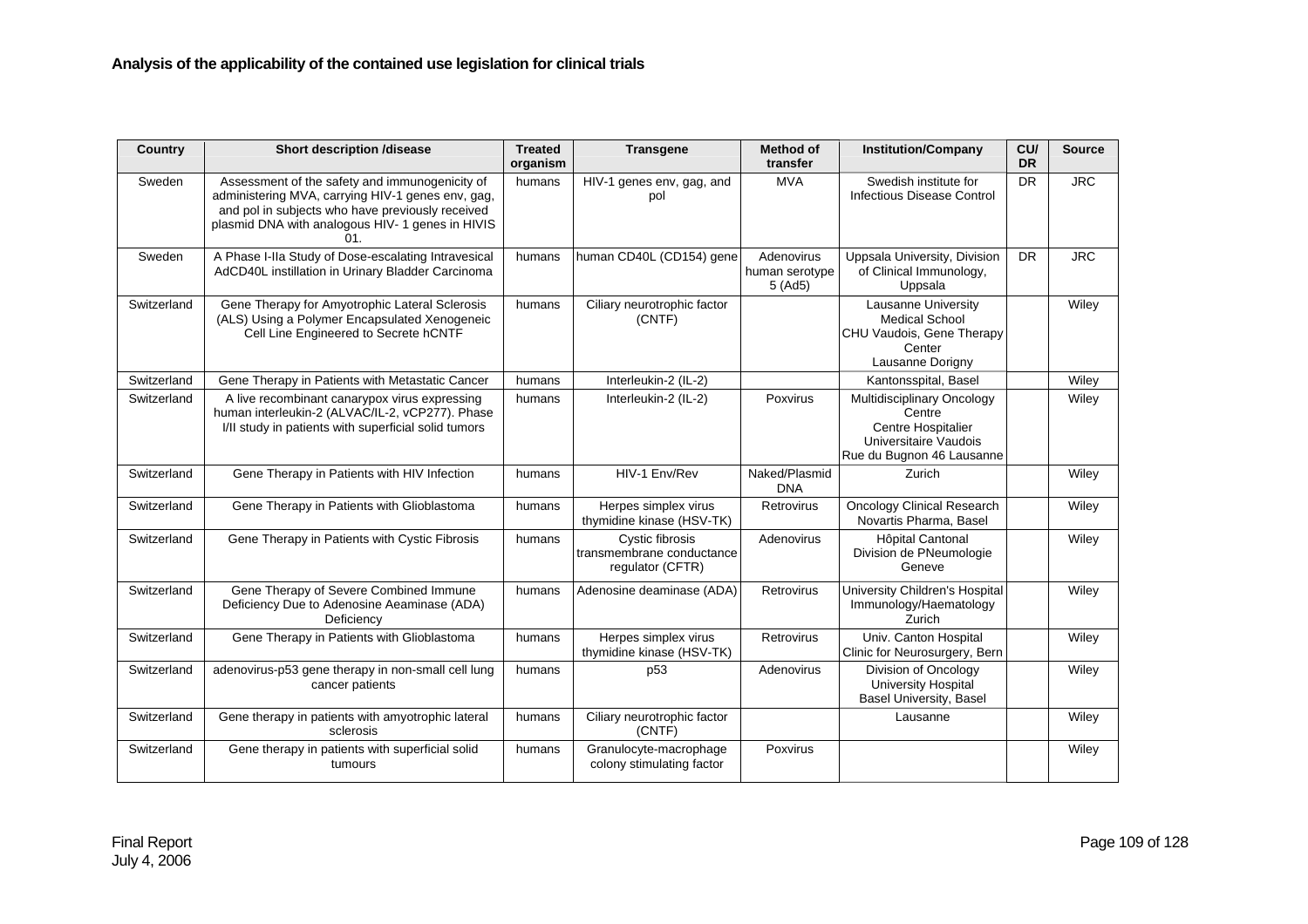| Country     | <b>Short description /disease</b>                                                               | <b>Treated</b><br>organism | <b>Transgene</b>                                                     | <b>Method of</b><br>transfer | <b>Institution/Company</b>                                                          | CU/<br><b>DR</b> | <b>Source</b> |
|-------------|-------------------------------------------------------------------------------------------------|----------------------------|----------------------------------------------------------------------|------------------------------|-------------------------------------------------------------------------------------|------------------|---------------|
|             |                                                                                                 |                            | (GM-CSF)                                                             |                              |                                                                                     |                  |               |
| Switzerland | Gene therapy in patients with recurrent squamous<br>cell carcinoma of the head and neck (SCCHN) | humans                     | p <sub>53</sub>                                                      | Adenovirus                   | Lausanne                                                                            |                  | Wiley         |
| Switzerland | adenovirus-p53 gene therapy in non-small cell lung<br>cancer patients                           | humans                     | p <sub>53</sub>                                                      | Adenovirus                   | Division of Oncology<br><b>University Hospital</b><br><b>Basel University Basel</b> |                  | Wiley         |
| Switzerland | Gene therapy in patients with malignant melanoma                                                | humans                     | Interleukin-2 (IL-2)                                                 |                              |                                                                                     |                  | Wiley         |
| Switzerland | Gene therapy in patients with recurrent squamous<br>cell carcinoma of the head and neck (SCCHN) | humans                     | p <sub>53</sub>                                                      | Adenovirus                   |                                                                                     |                  | Wiley         |
| Switzerland | Gene therapy in patients with advanced cancers                                                  | humans                     | MAGE-1 MAGE-3                                                        | Poxvirus                     |                                                                                     |                  | Wiley         |
| Switzerland | Gene therapy in patients with metastasis from solid<br>tumours                                  | humans                     | Interferon-gamma (IFN-g)                                             | Adenovirus                   | Lausanne                                                                            |                  | Wiley         |
| Switzerland | Gene therapy in patients with colorectal cancer<br>metastatic to the liver                      | humans                     | p <sub>53</sub>                                                      | Adenovirus                   |                                                                                     |                  | Wiley         |
| Switzerland | Gene therapy in patients with advanced pancreatic<br>carcinoma                                  | humans                     | Cytochrome p450                                                      |                              | Bern                                                                                |                  | Wiley         |
| Switzerland | Gene therapy in patients with melanoma                                                          | humans                     | Melanoma differentiation<br>associated protein 7 (MDA-7)             | Vaccinia virus               | Basel                                                                               |                  | Wiley         |
| Switzerland | Gene therapy in patients with advanced cancers                                                  | humans                     | MUC-1<br>Interleukin-2 (IL-2)                                        | Vaccinia virus               | <b>Basel</b>                                                                        |                  | Wiley         |
| Switzerland | Gene therapy in patients with malignant melanoma                                                | humans                     | Interleukin-12 (IL-12)                                               | Naked/Plasmid<br><b>DNA</b>  | Zurich                                                                              |                  | Wiley         |
| Switzerland | Gene therapy in patients with HIV infection                                                     | humans                     | HIV genes                                                            | Poxvirus                     |                                                                                     |                  | Wiley         |
| Switzerland | Gene therapy in patients with chronic renal<br>insufficiency                                    | humans                     | Erythropoietin (EPO)                                                 |                              | Lausanne                                                                            |                  | Wiley         |
| Switzerland | Gene therapy in patients with malignant melanoma                                                | humans                     | Granulocyte-macrophage<br>colony stimulating factor<br>(GM-CSF) B7.2 | Adeno-<br>associated virus   | Zurich                                                                              |                  | Wiley         |
| Switzerland | Gene therapy in patients with metastatic melanoma<br>and advanced solid tumour cancers          | humans                     | Interleukin-2 (IL-2)                                                 | Adenovirus                   |                                                                                     |                  | Wiley         |
| Switzerland | Gene therapy in patients with severe peripheral artery<br>occlusive disease (PAOD)              | humans                     | Fibroblast growth factor<br>(FGF)                                    | Naked/Plasmid<br><b>DNA</b>  | Bern                                                                                |                  | Wiley         |
| Switzerland | Gene therapy in patients with severe peripheral artery                                          | humans                     | Fibroblast growth factor                                             | Naked/Plasmid                |                                                                                     |                  | Wiley         |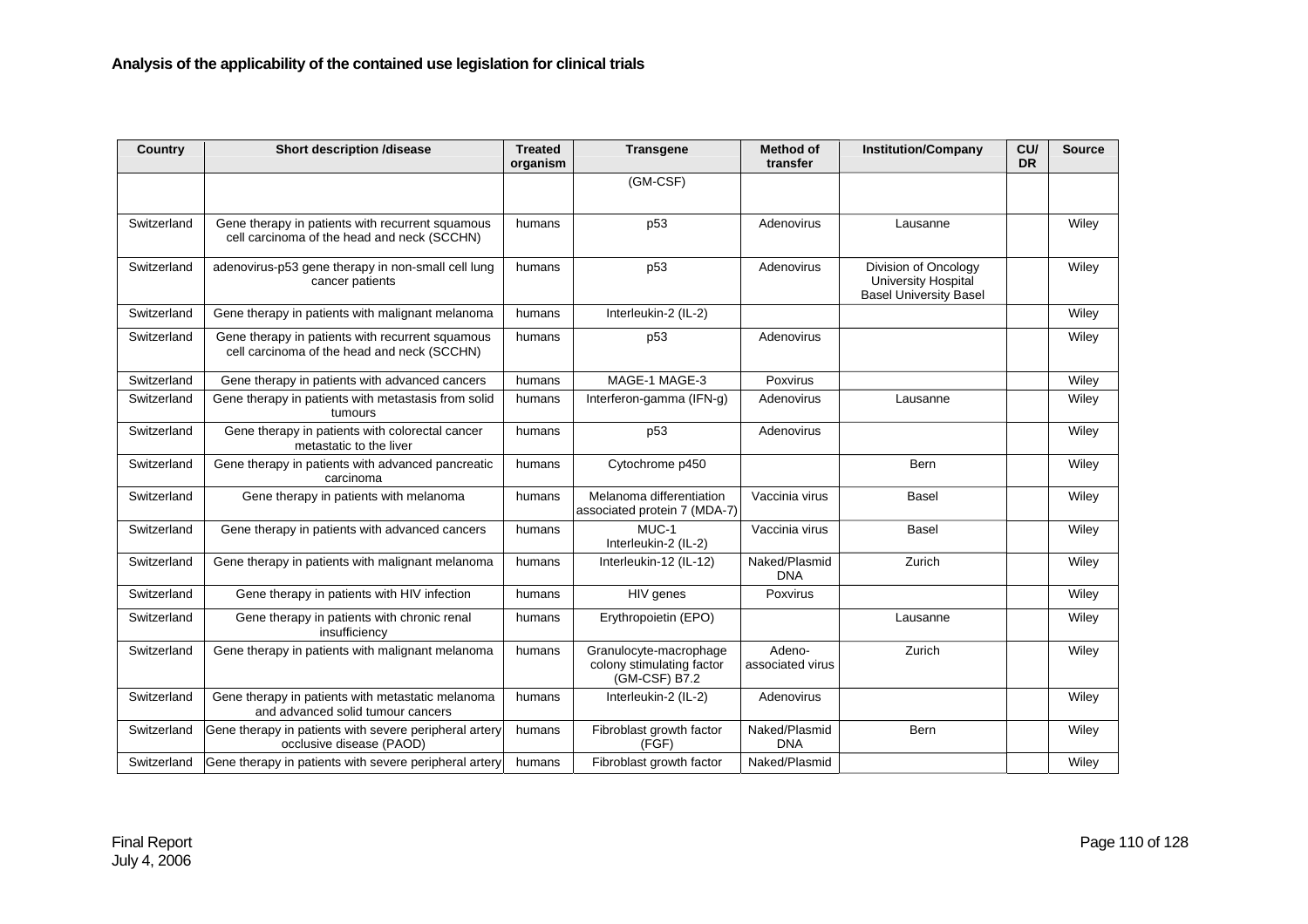| Country     | <b>Short description /disease</b>                                                                                                                                                                                                                                       | <b>Treated</b><br>organism | <b>Transgene</b>                             | <b>Method of</b><br>transfer | <b>Institution/Company</b>                                                              | CU/<br><b>DR</b> | <b>Source</b> |
|-------------|-------------------------------------------------------------------------------------------------------------------------------------------------------------------------------------------------------------------------------------------------------------------------|----------------------------|----------------------------------------------|------------------------------|-----------------------------------------------------------------------------------------|------------------|---------------|
|             | occlusive disease (PAOD)                                                                                                                                                                                                                                                |                            | (FGF)                                        | <b>DNA</b>                   |                                                                                         |                  |               |
| Switzerland | Phase I/II clinical trial of biologic therapy with<br>intratumoral TG1042 (adenovirus-interferon-gamma)<br>in patients with advanced cutaneous T-cell<br>lymphomas (CTCL) - mycosis fungoides and other<br>CTCL - an multilesional cutaneous B-cell lymphomas<br>(CBCL) | humans                     | Interferon-gamma (IFN-g)                     | Adenovirus                   | Department of Dermatology,<br>University Hospital Zurich,<br>Gloriastrasse 31<br>Zurich |                  | Wiley         |
| Switzerland | Gene therapy in patients with breast cancer                                                                                                                                                                                                                             | humans                     | MUC-1<br>Interleukin-2 (IL-2)                | Vaccinia virus               |                                                                                         |                  | Wiley         |
| Switzerland | Gene therapy in patients with non-small cell lung<br>cancer                                                                                                                                                                                                             | humans                     | MUC-1<br>Interleukin-2 (IL-2)                | Vaccinia virus               | <b>Basel</b>                                                                            |                  | Wiley         |
| Switzerland | Gene therapy in patients with malignant melanoma                                                                                                                                                                                                                        | humans                     | Melanoma antigen Melan-A                     | Naked/Plasmid<br><b>DNA</b>  | Zurich                                                                                  |                  | Wiley         |
| Switzerland | Gene therapy in patients with HIV infection                                                                                                                                                                                                                             | humans                     | HIV clade C                                  | Vaccinia virus               | Lausanne                                                                                |                  | Wiley         |
| Switzerland | Gene therapy in patients with HIV infection                                                                                                                                                                                                                             | humans                     | HIV clade A<br>HIV-1 Gag                     | Vaccinia virus               | Lausanne                                                                                |                  | Wiley         |
| Switzerland | Immunotherapy for Stage I cervical carcinoma                                                                                                                                                                                                                            | humans                     | Interleukin-2 (IL-2)                         | Vaccinia virus               | Geneva                                                                                  |                  | Wiley         |
| Switzerland | Immunotherapy for advanced cervical carcinoma                                                                                                                                                                                                                           | humans                     | Interleukin-2 (IL-2)                         | Vaccinia virus               | Geneva                                                                                  |                  | Wiley         |
| Switzerland | Gene therapy for critical limb ischaemia                                                                                                                                                                                                                                | humans                     | Vascular endothelial growth<br>factor (VEGF) | Naked/Plasmid<br><b>DNA</b>  | Bern                                                                                    |                  | Wiley         |
| Switzerland | Gene therapy for intermittent claudication                                                                                                                                                                                                                              | humans                     | NV1FGF                                       | Naked/Plasmid<br><b>DNA</b>  | Bern                                                                                    |                  | Wiley         |
| Switzerland | Anti HIV vaccine                                                                                                                                                                                                                                                        | humans                     | HIV clade C                                  | Vaccinia virus               | Lausanne                                                                                |                  | Wiley         |
| Switzerland | Gene therapy for Huntingdon's disease                                                                                                                                                                                                                                   | humans                     | Ciliary neurotrophic factor<br>(CNTF)        | Naked/Plasmid<br><b>DNA</b>  | Ecole polytechnique Federale<br>de Lausanne                                             |                  | Wiley         |
| Switzerland | TG 4010.04<br>Randomised, multicenter, phase II study evaluating<br>two doses of TG 4010 (MVA-MUC-1-IL-2) in patents<br>with metastatic breast cancer                                                                                                                   | humans                     | MVA-MUC-1-IL-2                               |                              | Transgene SA, 11, rue de<br>Molsheim<br>F-67082 Strasbourg                              |                  | CA            |
| Switzerland | TG 4010.05<br>Randomised, multicenter, phase II study evaluating<br>the clinical efficacy of TG 4010 (MVA-MUC-1-IL-2) in<br>association with chemotherapy in patients with non<br>small cell lung cancer                                                                | humans                     | MVA-MUC-1-IL-3                               |                              | Transgene SA, 11, rue de<br>Molsheim<br>F-67082 Strasbourg                              |                  | CA            |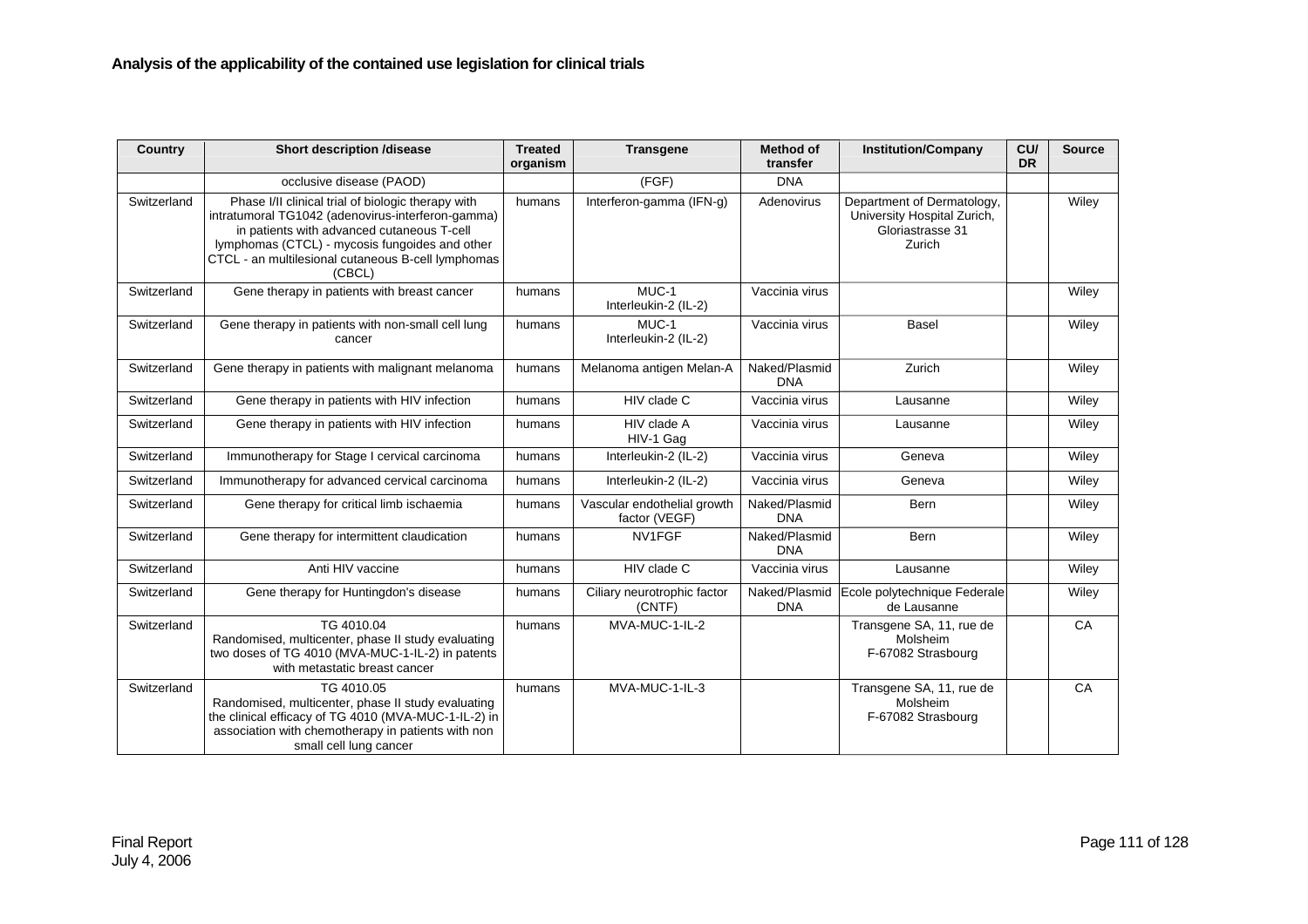| <b>Country</b>    | <b>Short description /disease</b>                                                                                                                                                                                                            | <b>Treated</b><br>organism | <b>Transgene</b>                                                 | <b>Method of</b><br>transfer | <b>Institution/Company</b>                                                                                              | CU/<br><b>DR</b> | <b>Source</b> |
|-------------------|----------------------------------------------------------------------------------------------------------------------------------------------------------------------------------------------------------------------------------------------|----------------------------|------------------------------------------------------------------|------------------------------|-------------------------------------------------------------------------------------------------------------------------|------------------|---------------|
| Switzerland       | TG4001.06<br>Phase II study of TG4001 (MVA-HPV-IL2) in women<br>with HPV16 Grade 3 vulvar intraepithelial neoplasia<br>(VIN3) except genital bowen's disease                                                                                 | humans                     | MVA-HPV-IL2                                                      |                              | Transgene SA, 11, rue de<br>Molsheim<br>F-67082 Strasbourg                                                              |                  | CA            |
| Switzerland       | Phase I trial to assess the safety of 4 ml DNA C (IM),<br>and the safety and immunogenicity of DNA C<br>followed by NYVAC C (IM) in an open, randomised<br>comparison to NYVAC C alone in healthy volunteers<br>at low risk of HIV infection | humans                     |                                                                  |                              | <b>CHUV</b><br>Lausanne                                                                                                 |                  | CA            |
| Switzerland       | Etude clinique ouverte de phase I visant à évaluier la<br>sûreté du NYVAC-B-vaccin thérapeutique contrle le<br>VIH-1-chez des patients traités avec succès par<br><b>HAART'der EuroVacc foundation</b>                                       | humans                     |                                                                  |                              | CHUV<br>Lausanne                                                                                                        |                  | CA            |
| United<br>Kingdom | Use of a recombinant vaccinia virus for therapy of<br>cervical cancer                                                                                                                                                                        | humans                     | Human papilloma virus (HPV)                                      | Vaccinia virus               | Department of Medicine<br>University of Wales College<br>of Medicine, Heath Park<br>Cardiff                             | CU               | Wiley         |
| United<br>Kingdom | Transfer of the Human Multi-drug Resistance Gene<br>into the Haemopoietic Cells of Patients Undergoing<br>High Dose Therapy and Autologous Stem Cell<br>Transplantation for Malignant Lymphoma                                               | humans                     | Multi-Drug Resistance-1<br>$(MDR-1)$                             | Retrovirus                   | University College London<br><b>Medical School</b><br>Department of Haematoloogy<br>Chenies Mews, 98; LONDON            | CU               | Wiley         |
| United<br>Kingdom | Gene Therapy for Cystic Fibrosis. Assessment of the<br>Safety and Efficacy of Liposome-Mediated DNA<br>Transfer to the Nasal Epithelium                                                                                                      | humans                     | Cystic fibrosis<br>transmembrane conductance<br>regulator (CFTR) | Lipofection                  | Royal Brompton Nat. Heart &<br>Lung Hospital<br>London                                                                  | CU               | Wiley         |
| United<br>Kingdom | The treatment of metastatic malignant melanoma with<br>autologous melanoma cells that have been<br>genetically engineered to secret IL-2                                                                                                     | humans                     | Interleukin-2 (IL-2)                                             | Retrovirus                   | Institute of Cancer Research<br>Royal Marsden NHS Trust<br>Downs Road<br>Sutton, Surrey                                 | CU               | Wiley         |
| United<br>Kingdom | Gene Therapy for metastatic melanoma: Assessment<br>of expression of DNA constructs directly injected into<br>metastases                                                                                                                     | humans                     | Herpes simplex virus<br>thymidine kinase (HSV-TK)                | Retrovirus                   | Institute of Molecular<br>Medicine<br>John Radcliffe Hospital<br>Imperial Cancer Research<br>Fund<br>Headington, Oxford | CU               | Wiley         |
| United<br>Kingdom | Gene Therapy for melanoma                                                                                                                                                                                                                    | humans                     | LacZ                                                             | Naked/Plasmid<br><b>DNA</b>  | Institute of Molecular<br>Medicine<br>John Radcliffe Hospital<br><b>Imperial Cancer Research</b><br>Fund                | CU               | Wiley         |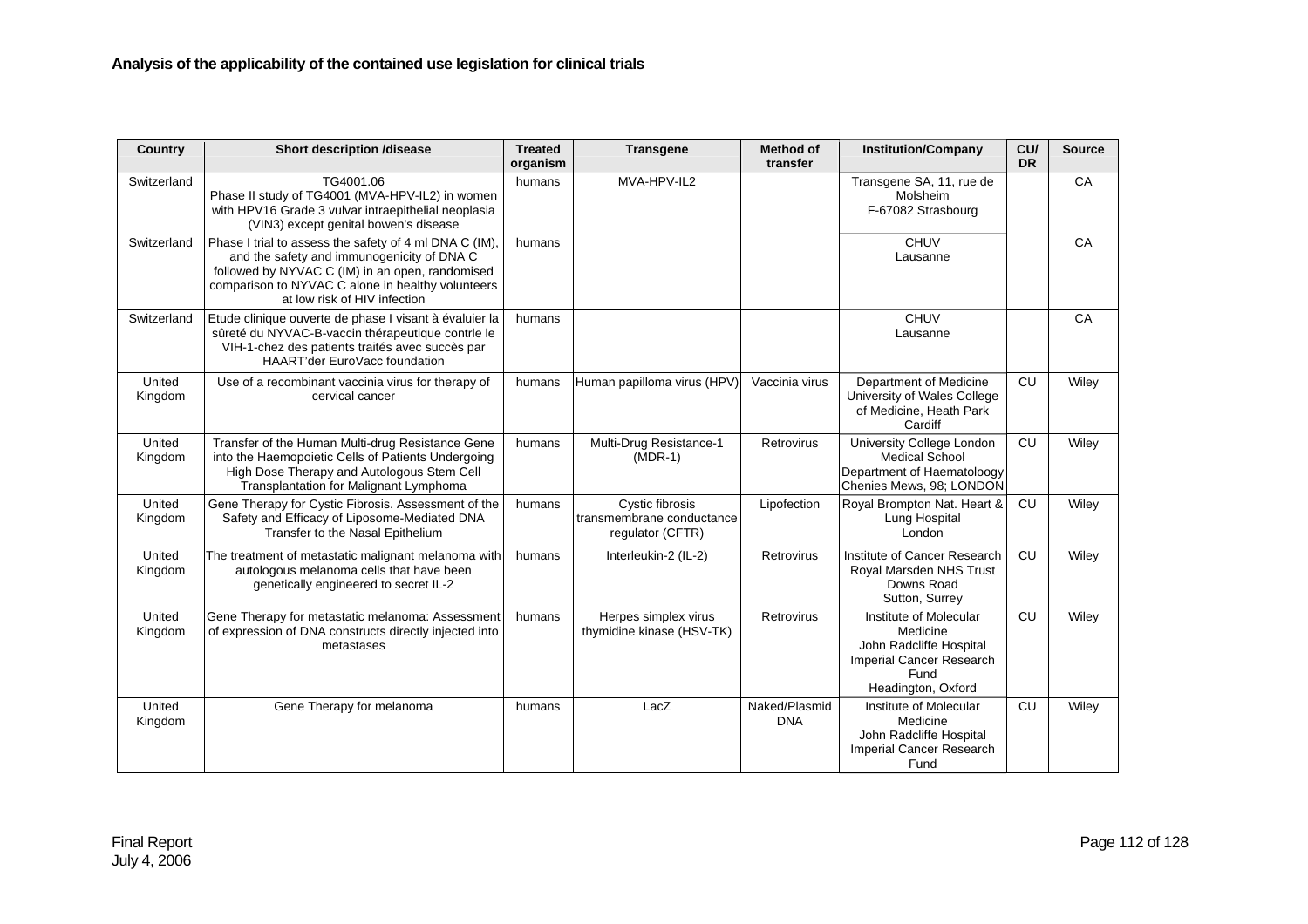| Country           | <b>Short description /disease</b>                                                                                                                                                     | <b>Treated</b><br>organism | <b>Transgene</b>                                                 | <b>Method of</b><br>transfer | <b>Institution/Company</b>                                                                                                               | CU/<br><b>DR</b> | <b>Source</b> |
|-------------------|---------------------------------------------------------------------------------------------------------------------------------------------------------------------------------------|----------------------------|------------------------------------------------------------------|------------------------------|------------------------------------------------------------------------------------------------------------------------------------------|------------------|---------------|
|                   |                                                                                                                                                                                       |                            |                                                                  |                              | Headington, Oxford                                                                                                                       |                  |               |
| United<br>Kingdom | A pilot study of idiotypic vaccination for follicular B-<br>cell lymphoma using a genetic approach                                                                                    | humans                     | Specific anti-Idiotype                                           | Naked/Plasmid<br><b>DNA</b>  | <b>MRC Cambridge</b><br>Center for protein<br>engineering<br>Cambridge                                                                   | CU               | Wiley         |
| United<br>Kingdom | Towards gene therapy for cystic fibrosis                                                                                                                                              | humans                     | Cystic fibrosis<br>transmembrane conductance<br>regulator (CFTR) | Lipofection                  | <b>MRC Clinical Sciences</b><br>Centre<br>Hammersmith Hospital<br>Du Cane Road<br>London                                                 | CU               | Wiley         |
| United<br>Kingdom | Towards gene therapy for cystic fibrosis                                                                                                                                              | humans                     | Cystic fibrosis<br>transmembrane conductance<br>regulator (CFTR) | Lipofection                  | <b>MRC Clinical Sciences</b><br>Centre<br>Hammersmith Hospital<br>Du Cane Road, London                                                   | CU               | Wiley         |
| United<br>Kingdom | Use of gene transfer to determine the role of tumour<br>cells in bone marrow used for autologous<br>transplantation and the efficiency of immunomagnetic<br>"purging" the bone marrow | humans                     | LNL-6/neo<br>G1N-neo                                             | Retrovirus                   | Imperial Cancer Research<br><b>Fund Bristol</b><br><b>Bristol</b>                                                                        | CU               | Wiley         |
| United<br>Kingdom | Gene Therapy of Mucopolysaccharidosis Type I<br>(Hurlers syndrome)                                                                                                                    | humans                     | Alpha-1-iduronidase (IDUA)                                       | Retrovirus                   | Paterson Institute for Cancer<br>Research<br><b>Christie Hospital NHS Trust</b><br>Department of Experimental<br>Haematology, Manchester | CU               | Wiley         |
| United<br>Kingdom | Adenosine deaminase gene transfer in a child with<br>severe combined immunodeficiency syndrome                                                                                        | humans                     | Adenosine deaminase (ADA)                                        | Retrovirus                   | Institute of Child Health<br>Dept. of Immunology<br>30 Guilford Street London                                                            | CU               | Wiley         |
| United<br>Kingdom | Gene Therapy in Patients with Colon<br>Adenocarcinoma                                                                                                                                 | humans                     |                                                                  |                              | <b>Wellcome Research</b><br>Laboratories<br>Dept of Molecular Sciences<br>Beckenham                                                      | CU               | Wiley         |
| United<br>Kingdom | Gene therapy for Cystic Fibrosis Delivery to nasal<br>epithelium and lung by nebulisation of the<br>pCFICFTR/#67                                                                      | humans                     | Cystic fibrosis<br>transmembrane conductance<br>regulator (CFTR) | Lipofection                  | Department of Gene Therapy<br>Imperial College at National<br>Heart and Lung Institute<br>London                                         | CU               | Wiley         |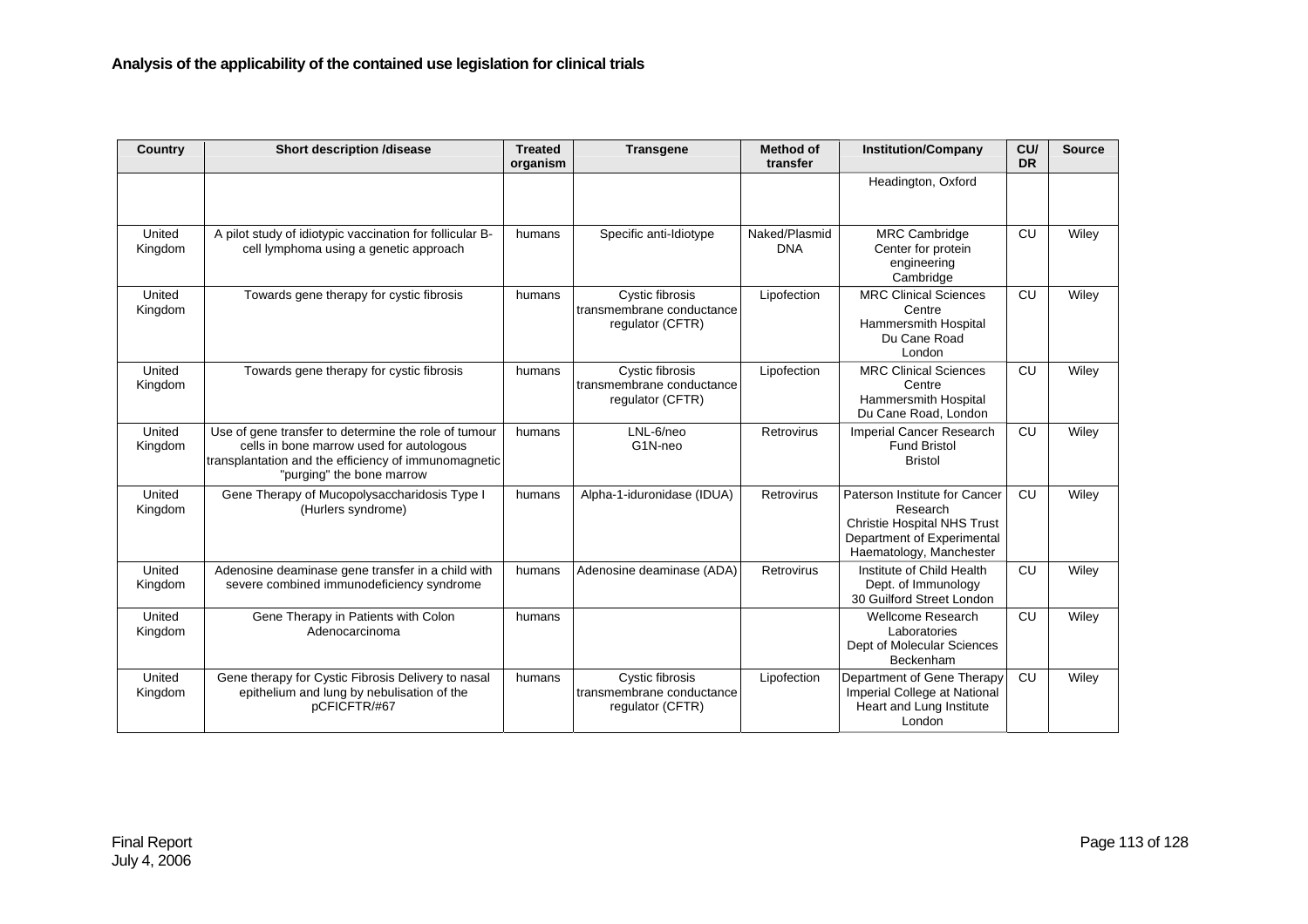| Country           | <b>Short description /disease</b>                                                                                                                                                                                                                                 | <b>Treated</b><br>organism | <b>Transgene</b>                                                 | <b>Method of</b><br>transfer | <b>Institution/Company</b>                                                                                                                               | CU/<br><b>DR</b> | <b>Source</b> |
|-------------------|-------------------------------------------------------------------------------------------------------------------------------------------------------------------------------------------------------------------------------------------------------------------|----------------------------|------------------------------------------------------------------|------------------------------|----------------------------------------------------------------------------------------------------------------------------------------------------------|------------------|---------------|
| United<br>Kingdom | Gene Therapy Research for Cystic Fibrosis                                                                                                                                                                                                                         | humans                     | Cystic fibrosis<br>transmembrane conductance<br>regulator (CFTR) | Lipofection                  | University of Edinburgh<br>Molecular Medicine Center<br>Western General Hospital<br>Crewe Road, Edinburgh                                                | CU               | Wiley         |
| United<br>Kingdom | Genetic prodrug activation therapy for breast cancer                                                                                                                                                                                                              | humans                     | Cytosine deaminase                                               | Naked/Plasmid<br><b>DNA</b>  | Hammersmith Hospital<br>Imperial Cancer Research<br>Fund<br>Dept. of Cancer Medicine,<br>Oncology Group, Du Cane<br>Road, London                         | CU               | Wiley         |
| United<br>Kingdom | A study of dose requirements, safety and local<br>efficacy of intratumoral injection of the genetically<br>modified non-virulent herpes simplex virus HSV ICP<br>34.5 negative mutant 1716 into accessible soft tissue<br>nodules of secondary malignant melanoma | humans                     | ICP34.5 deleted                                                  | Herpes simplex<br>virus      | Department of Dermatology<br><b>Robertson Building</b><br>University of Glasgow<br>Glasgow                                                               | CU               | Wiley         |
| United<br>Kingdom | The use of MetXia-P450 for the treatment of<br>advanced breast cancer (Phase I/II intratumoral)                                                                                                                                                                   | humans                     | Cytochrome p450                                                  | Retrovirus                   | <b>ICRF Medical Oncology Unit</b><br>Churchill Hospital<br>Headington, Oxford                                                                            | CU               | Wiley         |
| United<br>Kingdom | A phase I/II study of hepatic artery infusion with wt<br>p53-CMV-Ad in primary metastatic liver tumours                                                                                                                                                           | humans                     | p53                                                              | Adenovirus                   | Hammersmith Hospital<br>Liver Surgery Section<br>Du Cane Rd. London                                                                                      | CU               | Wiley         |
| United<br>Kingdom | A Phase I/II pilot study of idiotypic vaccination for<br>follicular B-cell lymphoma using a genetic approach<br>(i.m.)                                                                                                                                            | humans                     | lymphoma idiotype<br>Fragment C of tetanus toxin                 | Naked/Plasmid<br><b>DNA</b>  | Cancer research UK<br>Oncology Unit<br><b>Cancer Sciences building</b><br>Mall Point 824<br>Southampton General<br>Hospital<br>Tremona Road, Southampton | CU               | Wiley         |
| United<br>Kingdom | Use of a retrovirus carrying human cytochrome p450<br>for the treatment of ovarian cancer (Phase I intra-<br>abdominal)                                                                                                                                           | humans                     | Cytochrome p450                                                  | Retrovirus                   | Northern General Hospital<br>Sheffield                                                                                                                   | CU               | Wiley         |
| United<br>Kingdom | Gene directed enzyme prodrug therapy for the<br>treatment of head and neck cancer (Phase I<br>intratumoral)                                                                                                                                                       | humans                     | Nitroreductase                                                   | Adenovirus                   | <b>CRC</b> Institute for Cancer<br>Studies<br>University of Birmingham<br>Birmingham                                                                     | CU               | Wiley         |
| United<br>Kingdom | Gene directed enzyme prodrug therapy for the<br>treatment of liver cancer (Phase I intratumoral)                                                                                                                                                                  | humans                     | Nitroreductase                                                   | Adenovirus                   | <b>CRC</b> Institute for Cancer<br><b>Studies</b><br>University of Birmingham<br>Birmingham                                                              | CU               | Wiley         |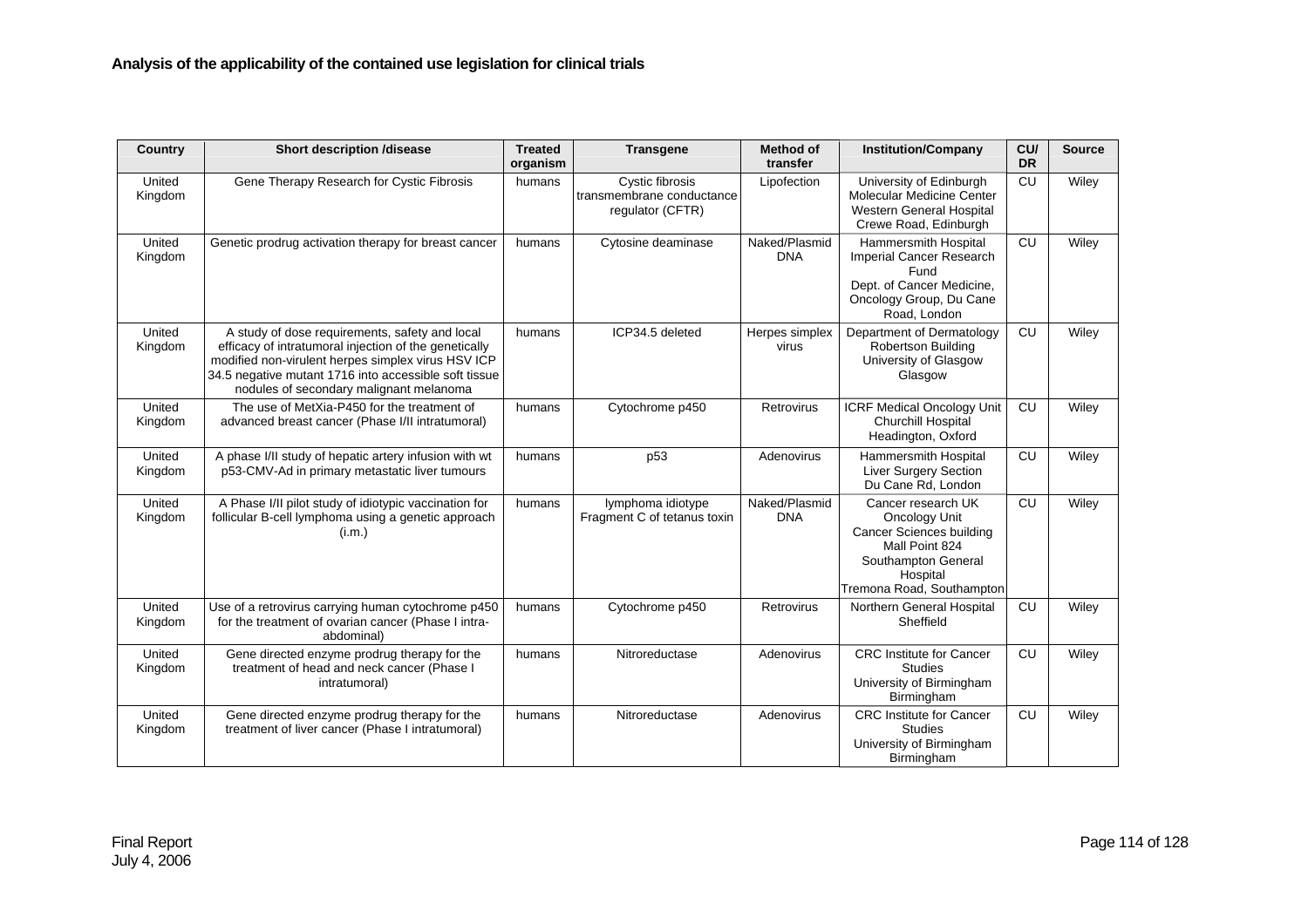| <b>Country</b>    | <b>Short description /disease</b>                                                                                                                                                                                                      | <b>Treated</b><br>organism | <b>Transgene</b>                  | <b>Method of</b><br>transfer | <b>Institution/Company</b>                                                                        | CU/<br><b>DR</b> | <b>Source</b> |
|-------------------|----------------------------------------------------------------------------------------------------------------------------------------------------------------------------------------------------------------------------------------|----------------------------|-----------------------------------|------------------------------|---------------------------------------------------------------------------------------------------|------------------|---------------|
| United<br>Kingdom | Phase I trial of immunotherapy with adenovirus-<br>interferon-gamma in malignant melanoma<br>(intratumoral)                                                                                                                            | humans                     | Interferon-gamma (IFN-g)          | Adenovirus                   | St. George's Hospital<br>London                                                                   | CU               | Wiley         |
| United<br>Kingdom | A phase II/III trial of chemotherapy alone versus<br>chemotherapy plus Adp53 in ovarian cancer<br>(intraperitoneal)                                                                                                                    | humans                     | p <sub>53</sub>                   | Adenovirus                   | Royal Marsden Hospital<br>London                                                                  | CU               | Wiley         |
| United<br>Kingdom | The safety and effects of Ad5.1 mediated human<br>FGF-4 gene transfer in patients with peripheral<br>arterial occlusive disease (PAOD) Fontaine stage III<br>(Phase I i.m.)                                                            | humans                     | Fibroblast growth factor<br>(FGF) | Adenovirus                   | St. George's Hospital<br>London                                                                   | CU               | Wiley         |
| United<br>Kingdom | A multiple ascending dose study evaluating the safety<br>and gene transduction into malignant cells after<br>administration of E1A-lipid complex by intratumoral<br>injection with unresectable or metastatic head and<br>neck tumours | humans                     | E <sub>1</sub> A                  | Lipofection                  | The John Radcliffe Hospital,<br>Oxford<br>Guy's and St Thomas's<br><b>Cancer Centre</b><br>London | CU               | Wiley         |
| United<br>Kingdom | Phase I, Open-Label, Dose-Escalation Trial of Intra-<br>Tumoral Injection with an E1B Attenuated Adenovirus<br>ONYX-015, into Recurrent and Locally Advanced<br>p53(-) Squamous Cell Tumours of the Head and<br>Neck                   | humans                     | E1B deleted                       | Adenovirus                   | <b>Beatson Oncology Centre</b><br>Glasgow                                                         | CU               | Wiley         |
| United<br>Kingdom | Phase II trial of pre-operative intratumoral injection<br>with an E1B attenuated adenovirus in patients with<br>resectable head and neck tumours                                                                                       | humans                     | E1B deleted                       | Adenovirus                   | <b>Beatson Oncology Centre</b><br>Glasgow                                                         | CU               | Wiley         |
| United<br>Kingdom | A phase II trial of intravenous cisplatin, 5-FU and<br>intratumoral injection with ONYX-015 into recurrent,<br>chemotherapy naive squamous cell tumours of the<br>head and neck                                                        | humans                     | E1B deleted                       | Adenovirus                   | <b>Beatson Oncology Centre</b><br>Glasgow                                                         | CU               | Wiley         |
| United<br>Kingdom | Phase I, Open-Label, Dose-Escalation Trial of<br>Intraperitoneal Injection with an E1B Attenuated<br>Adenovirus in patients with recurrent/refractory<br>ovarian carcinomas                                                            | humans                     | E1B deleted                       | Adenovirus                   | <b>Beatson Oncology Centre</b><br>Glasgow                                                         | CU               | Wiley         |
| United<br>Kingdom | Phase I study in patients with recurrent metastatic<br>squamous cell carcinoma of the head and neck using<br>SCH 58500 (rAd/p53)                                                                                                       | humans                     | p <sub>53</sub>                   | Adenovirus                   | Institute of Cancer Research<br>Royal Marsden Hospital                                            | CU               | Wiley         |
| United<br>Kingdom | A Phase I dose-escalation study of intratumoral<br>injection with modified HSV Type I (ICP 34.5-) into<br>primary and recurrent malignant glioma                                                                                       | humans                     | ICP34.5 deleted                   | Herpes simplex<br>virus      | <b>Beatson Oncology Centre</b><br>Western Infirmary<br>Glascow                                    | CU               | Wiley         |
| United<br>Kingdom | A Phase I dose-escalation study of intratumoral<br>injection with modified HSV Type I (ICP 34.5-) into                                                                                                                                 | humans                     | ICP34.5 deleted                   | Herpes simplex<br>virus      | <b>Beatson Oncology Centre</b><br>Western Infirmary                                               | CU               | Wiley         |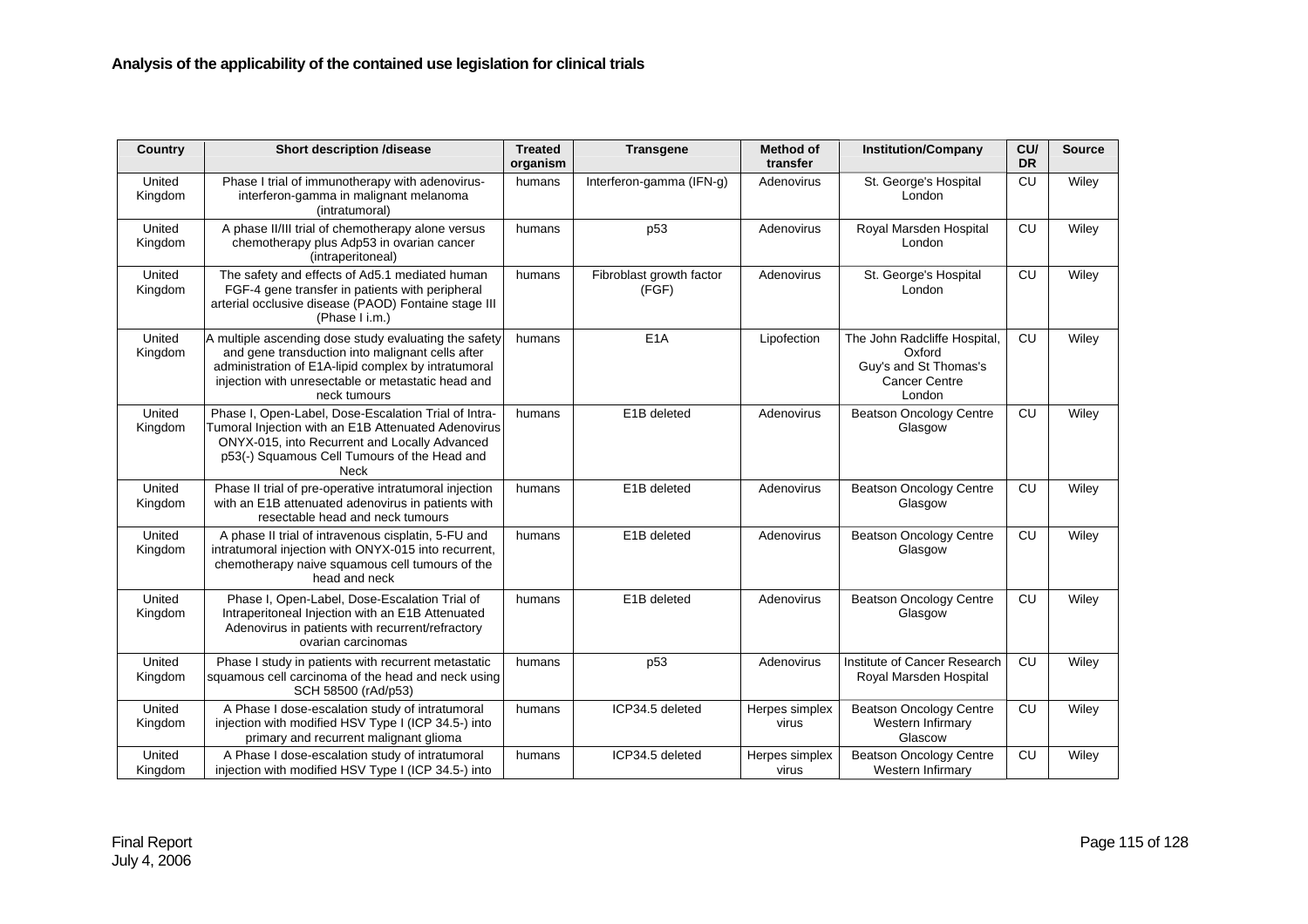| Country           | <b>Short description /disease</b>                                                                                                                                                                                                                                       | <b>Treated</b><br>organism | <b>Transgene</b>                                  | <b>Method of</b><br>transfer | <b>Institution/Company</b>                                                                       | CU/<br><b>DR</b> | <b>Source</b> |
|-------------------|-------------------------------------------------------------------------------------------------------------------------------------------------------------------------------------------------------------------------------------------------------------------------|----------------------------|---------------------------------------------------|------------------------------|--------------------------------------------------------------------------------------------------|------------------|---------------|
|                   | primary and recurrent malignant glioma                                                                                                                                                                                                                                  |                            |                                                   |                              | Glascow                                                                                          |                  |               |
| United<br>Kingdom | GTI 0115 radiation and infection of murine cells<br>producing HSV TK vector followed by intravenous<br>ganciclovir against the efficacy of surgery and<br>radiation in the treatment of newly diagnosed<br>previously untreated glioblastoma (tumour site)              | humans                     | Herpes simplex virus<br>thymidine kinase (HSV-TK) | Retrovirus                   | <b>Beatson Oncology Centre</b><br>Glasgow                                                        | CU               | Wiley         |
| United<br>Kingdom | A clinical trial with Ad-5CMV-p53 vector in patients<br>with ascites formation                                                                                                                                                                                          | humans                     | p <sub>53</sub>                                   | Adenovirus                   | Royal Marsden Hospital<br>London                                                                 | <b>CU</b>        | Wiley         |
| United<br>Kingdom | Phase II study of immunotherapy of advanced breast<br>cancer by repeated intramuscular injection of<br>recombinant vaccinia viruses containing sequences<br>coding for human MUC-1 and IL2 (TG1031)                                                                     | humans                     | MUC-1<br>Interleukin-2 (IL-2)                     | Vaccinia virus               | Guy's Hospital<br>London                                                                         | CU               | Wiley         |
| United<br>Kingdom | A multiple ascending dose study evaluating the safety<br>and the gene transduction into malignant cells after<br>the administration of EIA-lipd complex by intra-<br>peritoneal administration in patients with epithelial<br>ovarian cancer who over express HER-2/neu | humans                     | E <sub>1</sub> A<br>HER-2/neu                     | Lipofection                  | The John Radcliffe Hospital<br>Oxford<br>Guy's and St Thomas's<br><b>Cancer Centre</b><br>London | CU               | Wiley         |
| United<br>Kingdom | A pilot study of recombinant CEA vaccinia virus<br>vaccine with post vaccination CEA peptide challenge<br>in combination with 5-fluorouracil and folinic acid in<br>the treatment of colorectal cancer (Phase I<br>subcutaneous)                                        | humans                     | Carcinoembryonic antigen<br>(CEA)                 | Vaccinia virus               | Queen Elizabeth Hospital<br>Birmingham                                                           | CU               | Wiley         |
| United<br>Kingdom | A phase I study of intraperitoneal administration of a<br>replication deficient adenovirus carrying a<br>nitroreductase gene in ovarian cancer patients                                                                                                                 | humans                     | Nitroreductase                                    | Adenovirus                   | University Hospital NHS Trus<br>Birmingham                                                       | CU               | Wiley         |
| United<br>Kingdom | Use of a recombinant Vaccinia vaccine (TA-HPV) to<br>treat Cervical intraepithelial neoplasia III                                                                                                                                                                       | humans                     | Human papilloma virus (HPV)<br>E6 and E7          | <b>Poxvirus</b>              | University of Cardiff<br>Cardiff                                                                 | CU               | Wiley         |
| United<br>Kingdom | Use of a recombinant Vaccinia vaccine (TA-HPV) to<br>treat Cervical intraepithelial neoplasia III                                                                                                                                                                       | humans                     | Human papilloma virus (HPV)<br>E6 and E7          | Poxvirus                     | University of Cardiff<br>Cardiff                                                                 | CU               | Wiley         |
| United<br>Kingdom | A proposal to study the efficacy of transplantation of<br>autologous retroviral transduced bone marrow in<br>patients homozygous for the W402X mutation<br>(Hurlers syndrome)                                                                                           | humans                     | pLX                                               | Retrovirus                   | Royal Manchester Children's<br>Hospital<br>Manchester                                            | CU               | Wiley         |
| United<br>Kingdom | Gene therapy for metatstatic melanoma: assessment<br>of expression of DNA constructs directly injected into<br>metastases.                                                                                                                                              | humans                     | Interleukin-2 (IL-2)                              | Naked/Plasmid<br><b>DNA</b>  | <b>ICRF Medical Oncology Unit</b><br>Churchill Hospital<br>Headington, Oxford                    | CU               | Wiley         |
| United<br>Kingdom | A phase II trial of intravenous cisplatin, 5-FU and<br>intratumoral injection with ONXY-105 into recurrent,                                                                                                                                                             | humans                     | E1B deleted                                       | Adenovirus                   | <b>Beatson Oncology Centre</b><br>Glasgow                                                        | CU               | Wiley         |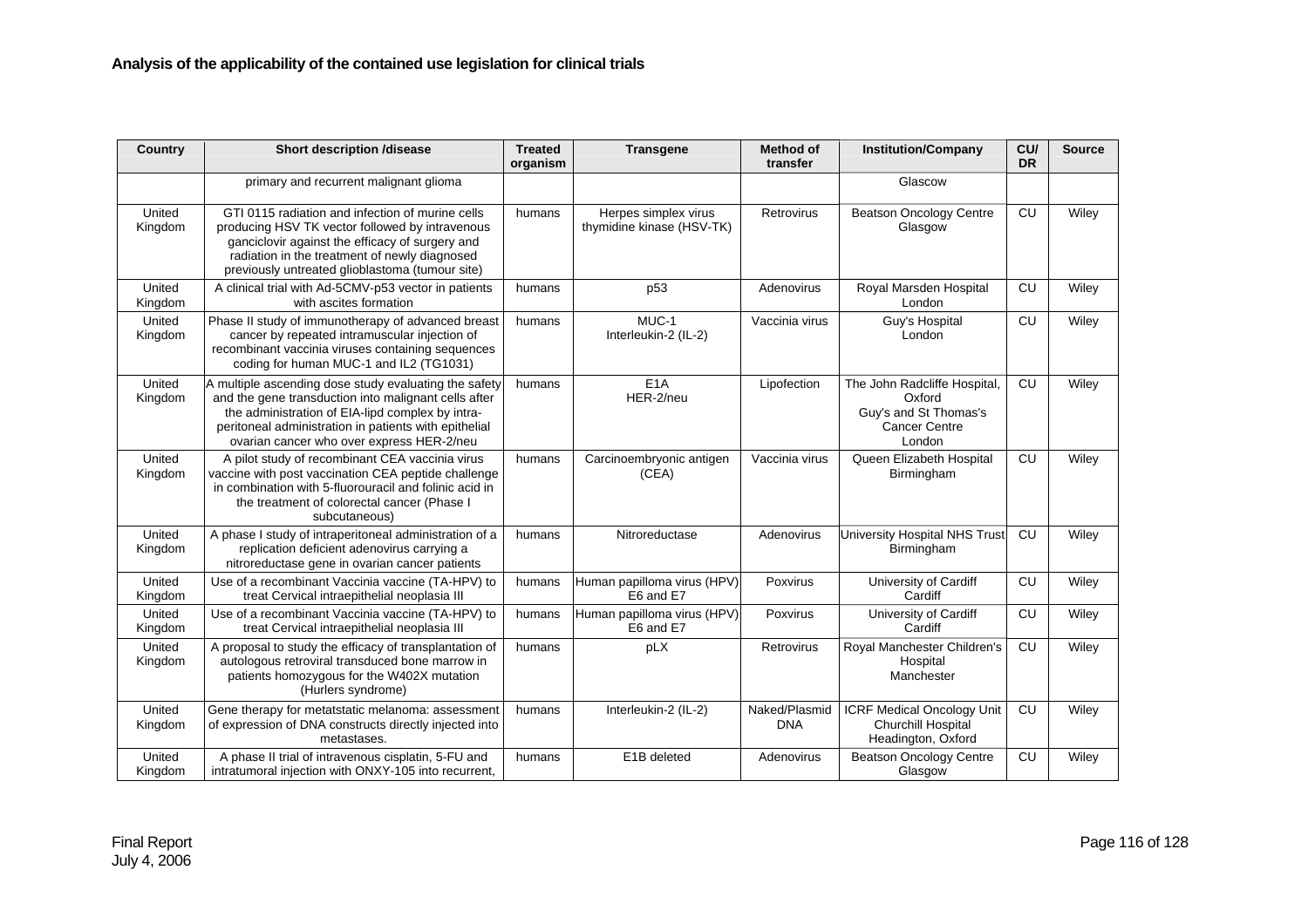| Country           | <b>Short description /disease</b>                                                                                                                                                            | <b>Treated</b><br>organism | <b>Transgene</b>                                | <b>Method of</b><br>transfer | <b>Institution/Company</b>                                                                                                                               | CU/<br><b>DR</b> | <b>Source</b> |
|-------------------|----------------------------------------------------------------------------------------------------------------------------------------------------------------------------------------------|----------------------------|-------------------------------------------------|------------------------------|----------------------------------------------------------------------------------------------------------------------------------------------------------|------------------|---------------|
|                   | naive squamous cell tumours of the head and neck                                                                                                                                             |                            |                                                 |                              |                                                                                                                                                          |                  |               |
| United<br>Kingdom | Use of a recombinant Vaccinia vaccine (TA-HPV) to<br>treat Cervical intraepithelial neoplasia III                                                                                            | humans                     | Human papilloma virus (HPV)<br>E6 and E7        | Vaccinia virus               | Department of Medicine<br>University of Wales College<br>of Medicine, Heath Park,<br>Cardiff                                                             | CU               | Wiley         |
| United<br>Kingdom | Use of a recombinant Vaccinia vaccine (TA-HPV) to<br>treat Cervical intraepithelial neoplasia III                                                                                            |                            |                                                 | Vaccinia virus               |                                                                                                                                                          | CU               | Wiley         |
| United<br>Kingdom | Use of a recombinant Vaccinia vaccine (TA-HPV) to<br>treat vulval intraepithelial neoplasia III                                                                                              | humans                     | Human papilloma virus (HPV)<br>E6 and E7        | Vaccinia virus               | Department of Medicine<br>University of Wales College<br>of Medicine, Heath Park,<br>Cardiff                                                             | CU               | Wiley         |
| United<br>Kingdom | Use of a recombinant Vaccinia vaccine (TA-HPV) to<br>treat ano-genital intraepithelial neoplasia III                                                                                         | humans                     | Human papilloma virus (HPV)<br>E6 and E7        | Vaccinia virus               | Department of Medicine<br>University of Wales College<br>of Medicine, Heath Park,<br>Cardiff                                                             | CU               | Wiley         |
| United<br>Kingdom | A study of the safety of the modified Herpes Simplex<br>virus (HSV 1716) when injected into tumour bearing<br>brain following resection of recurrent or newly<br>diagnosed high grade glioma | humans                     | ICP34.5 deleted                                 | Herpes simplex<br>virus      | <b>Beatson Oncology Centre</b><br>Western Infirmary<br>Glasgow                                                                                           | CU               | Wiley         |
| United<br>Kingdom | A pilot study of donor idiotypic vaccination for the<br>purpose of targeted post-transplant immunotherapy<br>following allogenic bone marrow transplantation for<br>multiple myeloma         | humans                     | myeloma idiotype<br>Fragment C of tetanus toxin | Naked/Plasmid<br><b>DNA</b>  | Cancer research UK<br>Oncology Unit<br><b>Cancer Sciences building</b><br>Mall Point 824<br>Southampton General<br>Hospital<br>Tremona Road, Southampton | CU               | Wiley         |
| United<br>Kingdom | Phase I/II study of idiotypic vaccination for multiple<br>myeloma using a genetic approach (MMIFTT)                                                                                          | humans                     | myeloma idiotype<br>Fragment C of tetanus toxin | Naked/Plasmid<br><b>DNA</b>  | Cancer research UK<br>Oncology Unit<br><b>Cancer Sciences building</b><br>Mall Point 824<br>Southampton General<br>Hospital<br>Tremona Road, Southampton | CU               | Wiley         |
| United<br>Kingdom | Phase I/II study of idiotypic vaccination for chronic<br>lymphocytic leukaemia using a genetic approach<br>(CLLIFT)                                                                          | humans                     | leukaemia idiotype                              | Naked/Plasmid<br><b>DNA</b>  | Cancer research UK<br>Oncology Unit<br><b>Cancer Sciences building</b><br>Mall Point 824<br>Southampton General<br>Hospital                              | CU               | Wiley         |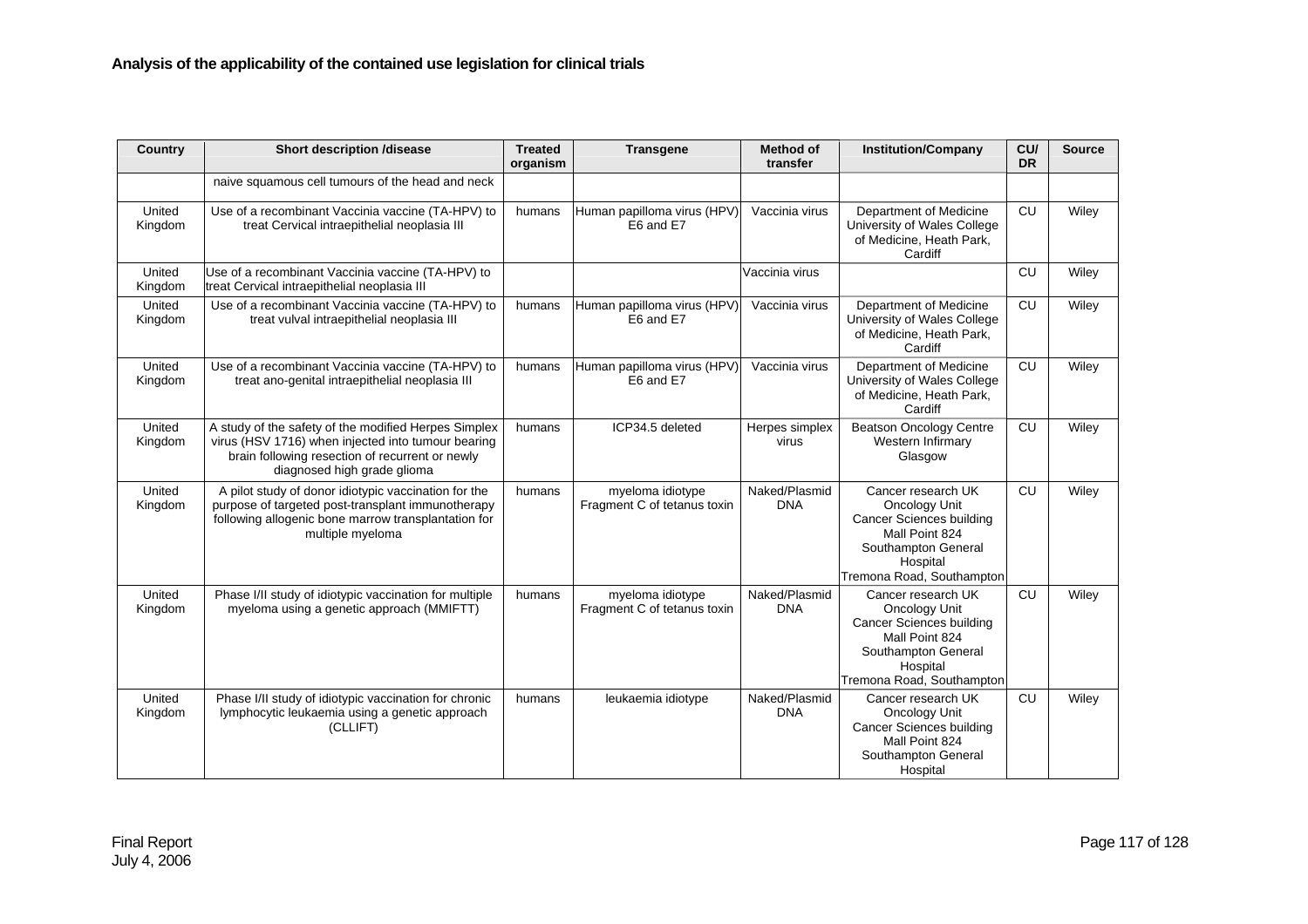| Country           | <b>Short description /disease</b>                                                                                                                                                                                                                          | <b>Treated</b><br>organism | <b>Transgene</b>                                                | <b>Method of</b><br>transfer | <b>Institution/Company</b>                                                                                                                        | CU/<br><b>DR</b> | <b>Source</b> |
|-------------------|------------------------------------------------------------------------------------------------------------------------------------------------------------------------------------------------------------------------------------------------------------|----------------------------|-----------------------------------------------------------------|------------------------------|---------------------------------------------------------------------------------------------------------------------------------------------------|------------------|---------------|
|                   |                                                                                                                                                                                                                                                            |                            |                                                                 |                              | Tremona Road, Southampton                                                                                                                         |                  |               |
| United<br>Kingdom | A Phase III study of quadruple HAART followed by<br>double-blind randomisation to HIV vaccination with<br>ALVAC-HIV and Remune or placebo                                                                                                                  | humans                     | HIV-1 Env                                                       | Poxvirus                     | Department of HIV &<br>Opportunistic Infections<br>GlaxoSmithKline<br>Research and Development<br>GlaxoSmithKline, Greenford<br>Road<br>Greenford | CU               | Wiley         |
| United<br>Kingdom | A phase I, open label, dose escalation trial to assess<br>the safety and immunogenicity of DISC-GMCSF in<br>patients with metastatic melanoma                                                                                                              | humans                     | Granulocyte-macrophage<br>colony stimulating factor<br>(GM-CSF) | Herpes simplex<br>virus      | <b>ICRF Medical Oncology Unit</b><br>Churchill Hospital<br>Headington, Oxford                                                                     | CU               | Wiley         |
| United<br>Kingdom | Gene therapy protocol for the evaluation of the<br>safety, biodistribution and efficacy of trovax in<br>patients with metastatic colorectal cancer (Phase I<br>i.m                                                                                         | humans                     | Oncofoetal antigen 5T4                                          | Vaccinia virus               | <b>Christie Hospital</b><br><b>NHS Trust</b><br>Wilmslow Road, Manchester                                                                         | CU               | Wiley         |
| United<br>Kingdom | A phase I dose escalation trial of an E1B attenuated<br>adenovirus as an intravesical therapy for recurrent<br>superficial/muscle invasive bladder cancer                                                                                                  | humans                     | E1B deleted                                                     | Adenovirus                   | <b>ICRF Cancer Medicine</b><br>Research Unit, St James<br><b>University Hospital</b><br><b>Beckett Street, Leeds</b>                              | CU               | Wiley         |
| United<br>Kingdom | Randomised multi-centre trial evaluating two different<br>vaccination schedules of MVA-MUC-1-IL-2 in women<br>with metastatic breast cancer (phase II i.m)                                                                                                 | humans                     | MUC-1<br>Interleukin-2 (IL-2)                                   | Vaccinia virus               | Guy's Hospital<br>London                                                                                                                          | CU               | Wiley         |
| United<br>Kingdom | Phase I study of melanoma polyepitope DNA and<br>melanoma poly-epitope modified vaccinia Ankara in<br>patients with melanoma                                                                                                                               | humans                     | Mel <sub>3</sub>                                                | Vaccinia virus               | <b>ICRF Medical Oncology Unit</b><br>Churchill Hospital<br>Headington, Oxford                                                                     | CU               | Wiley         |
| United<br>Kingdom | Treatment of leukaemic relapse after allogenic stem<br>cell transplantation by HSV-tk transduced donor<br>lymphocyte tranfusions                                                                                                                           | humans                     | Herpes simplex virus<br>thymidine kinase (HSV-TK)               | Retrovirus                   |                                                                                                                                                   | CU               | Wiley         |
| United<br>Kingdom | Phase I clinical gene therapy protocol for X-linked<br>Severe Combined Immuno deficiency (X-SCID)                                                                                                                                                          | humans                     | Gamma c common chain<br>receptor                                | Retrovirus                   | Institute of Child Health<br>30 Guildford Street, London                                                                                          | CU               | Wiley         |
| United<br>Kingdom | Phase I gene therapy protocol for X-linked Chronic<br>granulomatous disease                                                                                                                                                                                | humans                     | gp91phox                                                        | Retrovirus                   | Institute of Child Health<br>30 Guildford Street, London                                                                                          | CU               | Wiley         |
| United<br>Kingdom | A phase I, randomised, double-blind, placebo<br>controlled, escalating dose, multicentre study of<br>Ad2/Hypoxia Inducible factor gene transfer<br>administered by intramyocardial injection during<br>coronary artery bypass grafting surgery in patients | humans                     | Hypoxia inducible factor<br>(HIF)-1ahpha                        | Adenovirus                   | Department of Cadiovascular<br>Medicine<br>John Radcliffe Hospital<br>Headington<br>Oxford                                                        | CU               | Wiley         |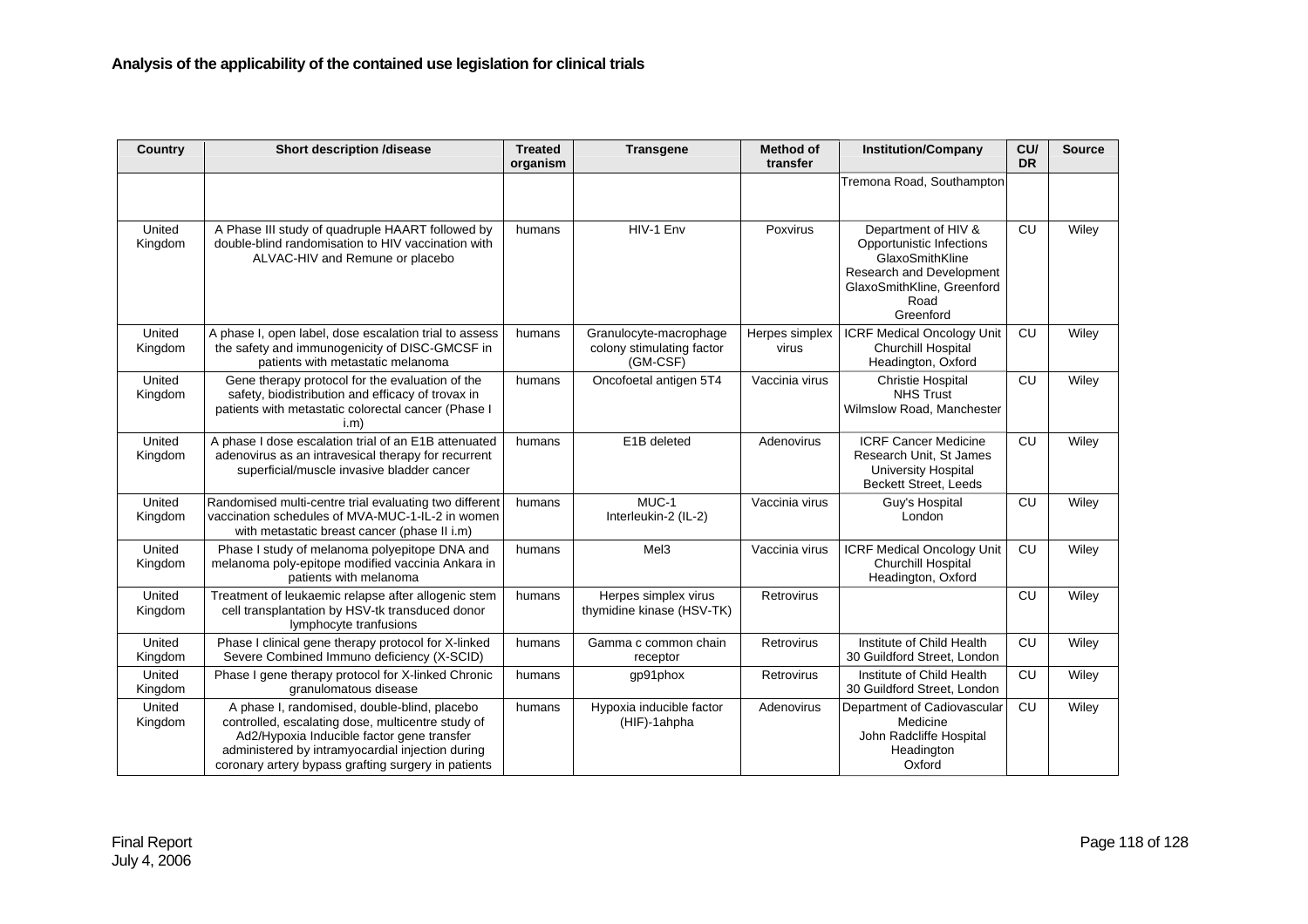| Country           | <b>Short description /disease</b>                                                                                                                                                                                                                                                                                                            | <b>Treated</b><br>organism | <b>Transgene</b>                                  | <b>Method of</b><br>transfer | <b>Institution/Company</b>                                                                                                                                   | CU/<br><b>DR</b> | <b>Source</b> |
|-------------------|----------------------------------------------------------------------------------------------------------------------------------------------------------------------------------------------------------------------------------------------------------------------------------------------------------------------------------------------|----------------------------|---------------------------------------------------|------------------------------|--------------------------------------------------------------------------------------------------------------------------------------------------------------|------------------|---------------|
|                   | with incomplete revascularisation                                                                                                                                                                                                                                                                                                            |                            |                                                   |                              |                                                                                                                                                              |                  |               |
| United<br>Kingdom | A randomised phase I trial of intravenous CI-1042<br>with or without entanercept in patients with metastatic<br>carcinoma                                                                                                                                                                                                                    | humans                     | p <sub>53</sub>                                   | Adenovirus                   |                                                                                                                                                              | CU               | Wiley         |
| United<br>Kingdom | A phase I/II study of immunotherapy for patients with<br>metatstatic melanoma using dendritic cells<br>transfected with a plasmid encoding two melanoma<br>antigens                                                                                                                                                                          | humans                     | Melanoma antigen MART-1<br>Melanoma antigen gp100 | Naked/Plasmid<br><b>DNA</b>  |                                                                                                                                                              | <b>CU</b>        | Wiley         |
| United<br>Kingdom | A Phase II trial of preoperative intratumoural injection<br>with HSV1716 in patients with resectable squamous<br>cell tumours of the head and neck                                                                                                                                                                                           | humans                     | ICP34.5 deleted                                   | Herpes simplex<br>virus      | University of Glasgow<br>Dept. of Neurovirology<br>Insititute of Neurological<br>Sciences<br>Southern General Hospital<br><b>NHS Trust</b><br><b>GLASGOW</b> | <b>CU</b>        | Wiley         |
| United<br>Kingdom | A phase I study to evaluate the safety, tolerability and<br>immunogenicity of two administratons of either<br>plasmid DNA (pSG.HBs) versus placebo or modified<br>vaccinia virus Ankara (MVA.HBs) versus placebo<br>followed by two boost administrations of MVA.HBs<br>expressing hepatitis B surface antigen in healthy<br>male volunteers | humans                     | HBsAg                                             | Vaccinia virus               |                                                                                                                                                              | CU               | Wiley         |
| United<br>Kingdom | A pilot study of the safety and immunogenicity of a<br>candidate HIV-1 clade A DNA vaccine, pTHr.HIVA,<br>given by needle injection into the deltoid muscle in<br>HIV-1 seropositive subjects receiving highly active<br>antiretroviral therapy                                                                                              | humans                     | HIV-1 Gag<br>Antisense Pol 1<br>HIV-1 Env         | Naked/Plasmid<br><b>DNA</b>  |                                                                                                                                                              | CU               | Wiley         |
| United<br>Kingdom | A phase II randomised double-blind, placebo-<br>controlled, parallel group, efficay and safety Study of<br>NV1FGF in patients with severe peripheral artery<br>occlusive disease                                                                                                                                                             | humans                     | Fibroblast growth factor<br>(FGF)                 | Naked/Plasmid<br><b>DNA</b>  |                                                                                                                                                              | CU               | Wiley         |
| United<br>Kingdom | Gene directed enzyme prodrug therapy for the<br>treatment of prostate cancer (Phase I intratumoural)                                                                                                                                                                                                                                         | humans                     | Nitroreductase                                    | Adenovirus                   | <b>CRC</b> Institute for Cancer<br>studies, University of<br>Birmingham, Birmingham                                                                          | <b>CU</b>        | Wiley         |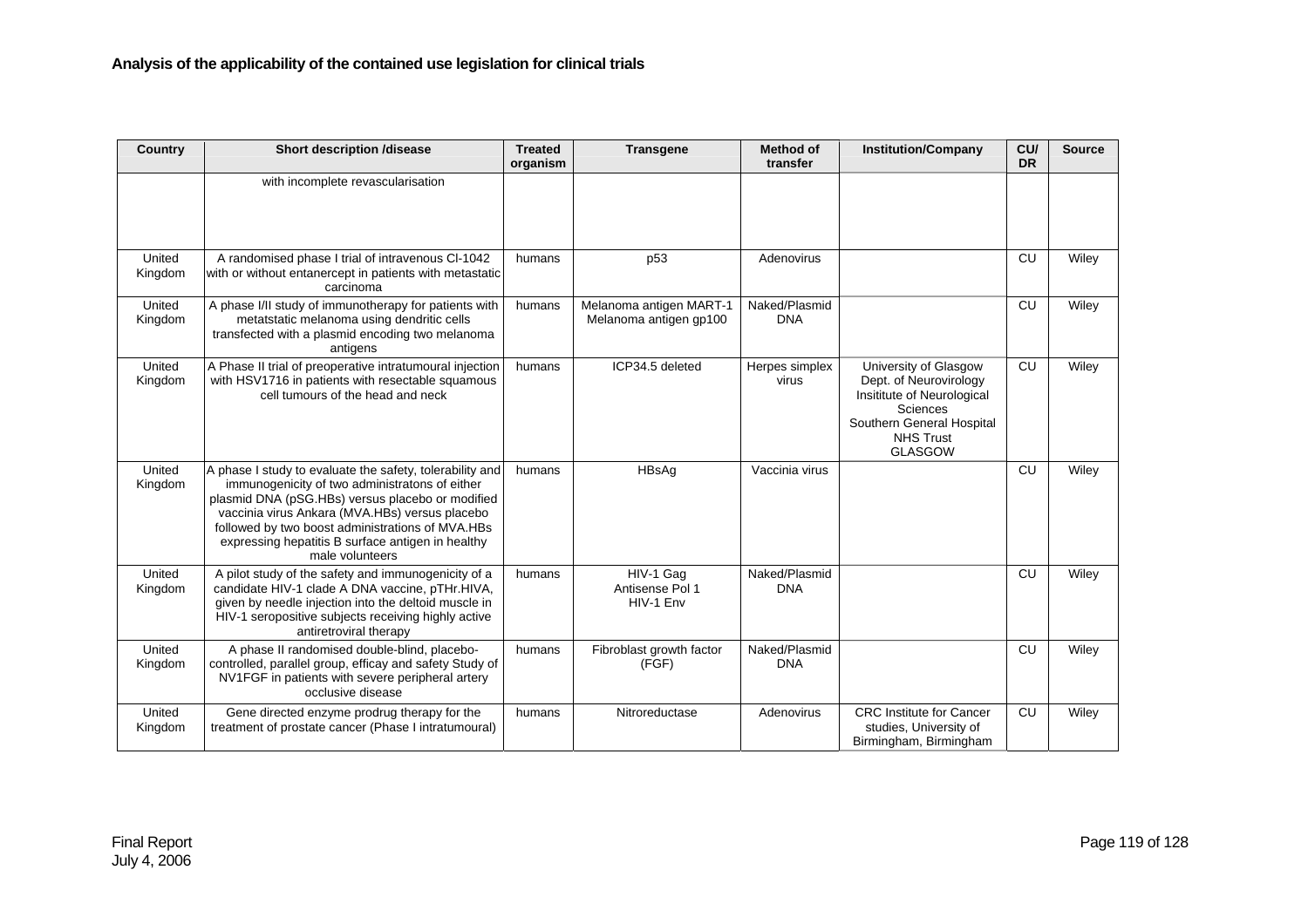| Country           | <b>Short description /disease</b>                                                                                                                                                                                                                                                                                                                               | <b>Treated</b><br>organism | <b>Transgene</b>                                                                                    | <b>Method of</b><br>transfer | <b>Institution/Company</b>                                                                                       | CU/<br><b>DR</b> | <b>Source</b> |
|-------------------|-----------------------------------------------------------------------------------------------------------------------------------------------------------------------------------------------------------------------------------------------------------------------------------------------------------------------------------------------------------------|----------------------------|-----------------------------------------------------------------------------------------------------|------------------------------|------------------------------------------------------------------------------------------------------------------|------------------|---------------|
| United<br>Kingdom | A phase II, multicentre, double-blind, placebo<br>controlled, dose finding study of ZYC101a in the<br>treatment of high-grade squamous intra-epithelial<br>lesions of the uterine cervix                                                                                                                                                                        | humans                     | Human papilloma virus (HPV)<br>E6 and E7                                                            | Naked/Plasmid<br><b>DNA</b>  | <b>Gynaecological Oncology</b><br>Centre<br>Hammersmith Hospital NHS<br>Trust<br>DuCane Rd, London               | CU               | Wiley         |
| United<br>Kingdom | A phase I, multidose Study to evaluate the safety of<br>Intramuscular injections of HER-2 DNA in patients<br>with metastatic breast cancer                                                                                                                                                                                                                      | humans                     | HER-2                                                                                               | Naked/Plasmid<br><b>DNA</b>  |                                                                                                                  | CU               | Wiley         |
| United<br>Kingdom | The use of cDNA vaccine encoding the human MUC-<br>1 gene in the treatment of patients with advanced<br>breast cancer- a phase I/II study                                                                                                                                                                                                                       | humans                     | MUC-1                                                                                               | Naked/Plasmid<br><b>DNA</b>  |                                                                                                                  | CU               | Wiley         |
| United<br>Kingdom | TA-HPV recombinant vaccinia virus expressing the<br>human papillomavirus 16 and 18 E6 and E7 proteins:<br>application to amend currently approved protocol to<br>add a clinical trial involving prime-boost strategy of<br>TA-CIN administered in association with TA-HPV in<br>high grade ano-genital intraepithelial neoplasia<br>(AGIN) patients (PB-HPV/01) | humans                     | Human papilloma virus (HPV)<br>E6 and E7                                                            | Vaccinia virus               |                                                                                                                  | CU               | Wiley         |
| United<br>Kingdom | Study of transfection efficacy and safety of MetXia-<br>OB83 in patients with cutaneous lesions of breast<br>cancer or melanoma                                                                                                                                                                                                                                 | humans                     | Cytochrome p450                                                                                     | Retrovirus                   | <b>CRUK Clinical Trials Unit</b><br>Institute of Cancer Studies<br><b>Vincent Drive</b><br>Edgbaston, Birmingham | CU               | Wiley         |
| United<br>Kingdom | An upward titration study of transfection efficacy and<br>safety of Metxia OB83 in patients with<br>adenocarcinoma of the prostate                                                                                                                                                                                                                              | humans                     | Cytochrome p450                                                                                     | Retrovirus                   |                                                                                                                  | CU               | Wiley         |
| United<br>Kingdom | First administration to man of an oncolytic<br>herpesvirus vector containing a transgene for<br>granulocyte macrophage colony stimulating factor<br>(Oncovex GM-CSF)- A study of its safety,<br>biodistribution and biological activity                                                                                                                         | humans                     | ICP34.5 deleted<br>ICP47 deleted<br>Granulocyte-macrophage<br>colony stimulating factor<br>(GM-CSF) | Herpes simplex<br>virus      | Imperial College School of<br>Medicine<br>Hammersmith Hospital<br>Campus<br>DuCane Road<br>London                | CU               | Wiley         |
| United<br>Kingdom | VTP-1/01: A phase I/II trial of intravenous vs. hepatic<br>arterial infusion of an E1A-CR2 deleted adenovirus<br>(VTP-1) in patients with inoperable metastatic<br>colorectal carcinoma                                                                                                                                                                         | humans                     |                                                                                                     | Adenovirus                   |                                                                                                                  | CU               | Wiley         |
| United<br>Kingdom | A phase I trial of replication-competent herpes simlex<br>virus (ICP 34.5 null mutant 1716) in patients with<br>inoperable malignant pleural mesothelioma                                                                                                                                                                                                       | humans                     |                                                                                                     | Herpes simplex<br>virus      | Department of Medical<br>Oncology<br>University of Glasgow<br>Garscube Estate<br>Switchback Road, Glasgow        | CU               | Wiley         |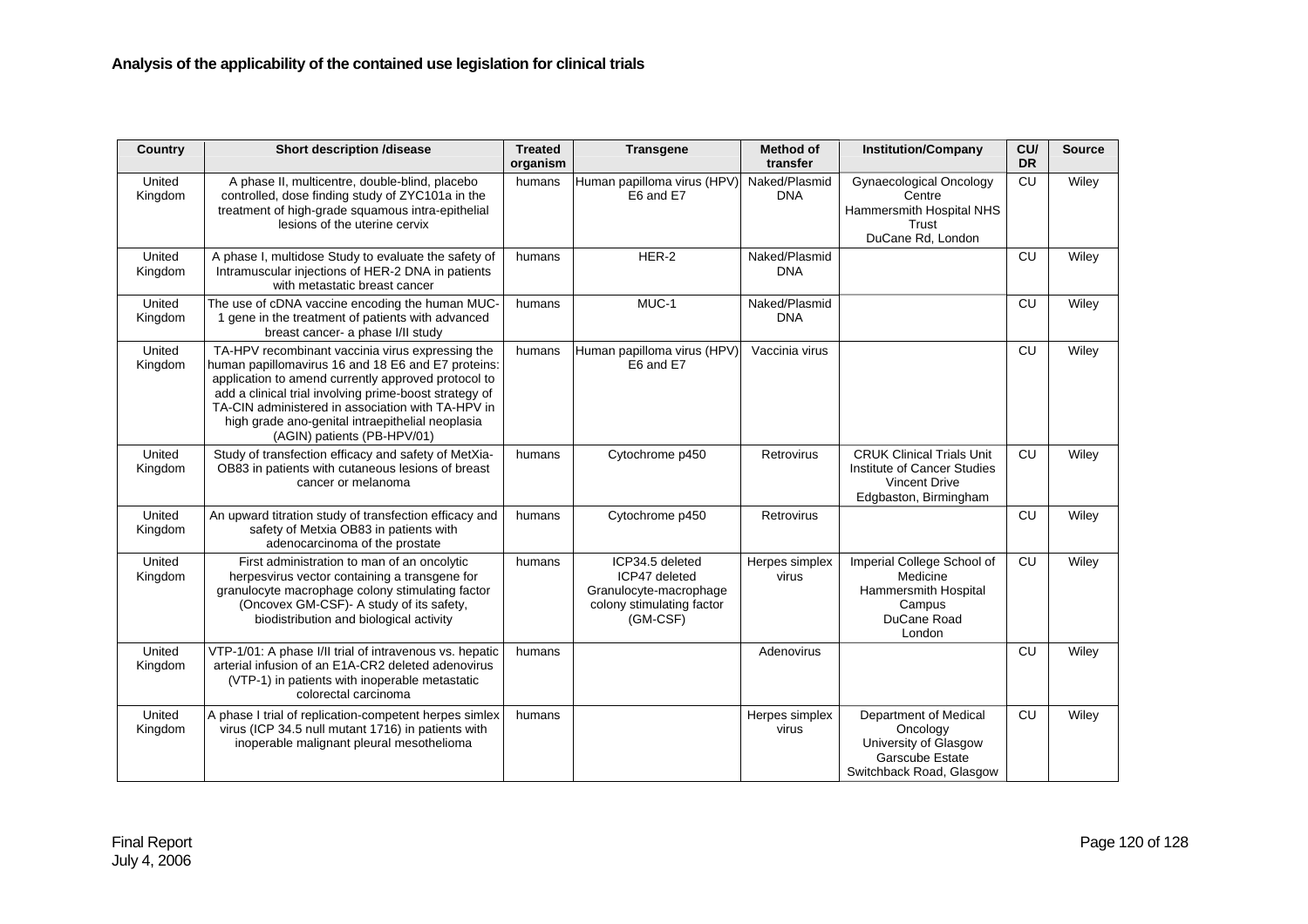| <b>Country</b>    | <b>Short description /disease</b>                                                                                                                                                                                                                                                                       | <b>Treated</b><br>organism | <b>Transgene</b>                             | <b>Method of</b><br>transfer | <b>Institution/Company</b>                                                                                                                               | CU/<br><b>DR</b> | <b>Source</b> |
|-------------------|---------------------------------------------------------------------------------------------------------------------------------------------------------------------------------------------------------------------------------------------------------------------------------------------------------|----------------------------|----------------------------------------------|------------------------------|----------------------------------------------------------------------------------------------------------------------------------------------------------|------------------|---------------|
| United<br>Kingdom | A phase I trial of PolyMEL, a polyepitope DNA<br>vaccine in the treatment of metastatic melanoma<br>patients                                                                                                                                                                                            | humans                     |                                              | Naked/Plasmid<br><b>DNA</b>  | Division of cancer medicine<br>research CRUK Clinical<br>centre<br>St James University hospital<br><b>Beckett Street. Leeds</b>                          | CU               | Wiley         |
| United<br>Kingdom | A recombinant vaccinia Ankara (MVA)-based vaccine<br>encoding Epstein Barr virus target antigens: Phase I<br>dose escalation trial to determine immunogenicity<br>and toxicity in patients with EBV+ malignancy                                                                                         | humans                     |                                              | Vaccinia virus               | <b>CRUK Clinical trials unit</b><br>Institute of cancer studies<br>Vincent drive<br>Edgbaston, Birmingham                                                | <b>CU</b>        | Wiley         |
| United<br>Kingdom | Percutaneous Intramyocardial Gene therapy against<br>myocardial ischaemia with phVEGF-A165SR- A<br>double blind placebo controlled study                                                                                                                                                                | humans                     | Vascular endothelial growth<br>factor (VEGF) | Naked/Plasmid<br><b>DNA</b>  |                                                                                                                                                          | <b>CU</b>        | Wiley         |
| United<br>Kingdom | A phase I trial of polyHER2neu- a polyepitope DNA<br>vaccine encoding HER-2 epitopes in the treatment of<br>breast cancer                                                                                                                                                                               | humans                     | HER-2                                        | Naked/Plasmid<br><b>DNA</b>  | Division of cancer medicine<br>research CRUK Clinical<br>centre<br>St James University hospital<br><b>Beckett Street, Leeds</b>                          | <b>CU</b>        | Wiley         |
| United<br>Kingdom | A phase I/II study of DNA vaccination against a<br>CMV/FrC of tetanus toxin fusion gene in allograft<br>donors and recipients                                                                                                                                                                           | humans                     | CMV pp65                                     | Naked/Plasmid<br><b>DNA</b>  | Cancer Research UK<br>Oncology Unit<br><b>Cancer Sciences Building</b><br>Mail Point 824<br>Southampton General<br>Hospital<br>Tremona Road, Southampton | <b>CU</b>        | Wiley         |
| United<br>Kingdom | A phase I/II prospective study of immunogene<br>therapy with a liposomally encapsulated replication<br>incompetent Semliki Forest virus (SFV) vector<br>carrying the human interleukin-12 gene and<br>administered intratumourally in patients with recurrent<br>or progressing glioblastoma multiforme | humans                     | Interleukin-12 (IL-12)                       | Semliki forest<br>virus      |                                                                                                                                                          | <b>CU</b>        | Wiley         |
| United<br>Kingdom | Phase I/II study to determine the optimum dose and<br>dosing regimen then to assess the efficacy of a poly-<br>epitope pharmaccine (therapeutic vaccine) involving<br>pSG2, Mel 3 and MVA.Mel3, in patients with stage II<br>or Stage IV metastatic melanoma                                            | humans                     | pSG2<br>Mel <sub>3</sub>                     | Naked/Plasmid<br><b>DNA</b>  | <b>ICRF Medical Oncology Unit</b><br><b>Churchill Hospital</b><br>Headington<br>Oxford                                                                   | CU               | Wiley         |
| United<br>Kingdom | Phase I clinical gene therapy protocol for adenosine<br>deaminase deficiency                                                                                                                                                                                                                            | humans                     | Adenosine deaminase (ADA)                    | Retrovirus                   | Institute of Child Health<br>30 Guildford Street, London                                                                                                 | <b>CU</b>        | Wiley         |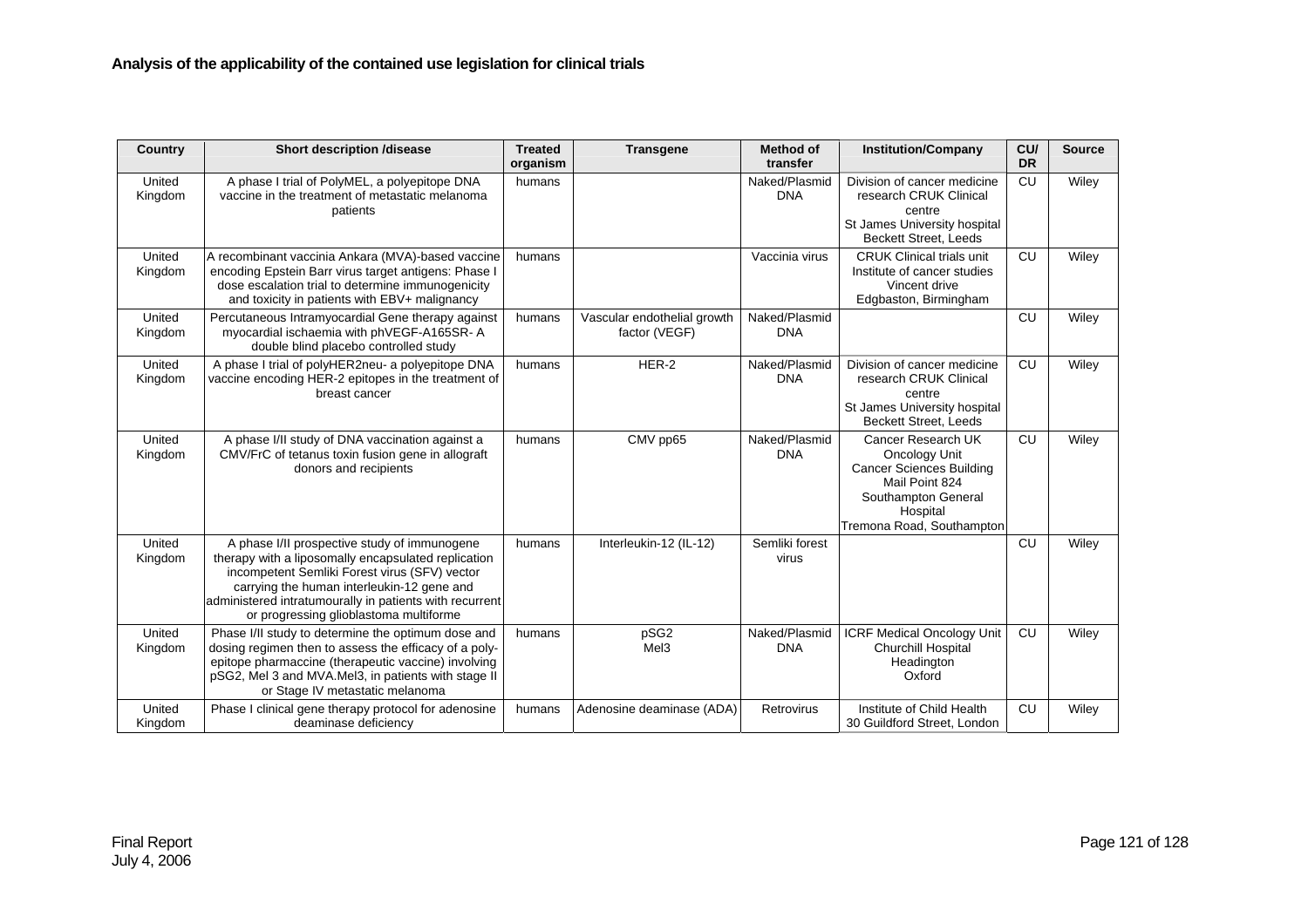| Country           | <b>Short description /disease</b>                                                                            | <b>Treated</b><br>organism | <b>Transgene</b>                                                | <b>Method of</b><br>transfer | <b>Institution/Company</b>                                                                                                                    | CU/<br><b>DR</b> | <b>Source</b> |
|-------------------|--------------------------------------------------------------------------------------------------------------|----------------------------|-----------------------------------------------------------------|------------------------------|-----------------------------------------------------------------------------------------------------------------------------------------------|------------------|---------------|
| United<br>Kingdom | Clinical trial of E1B-deleted adenovirus (dll520) gene<br>therapy for hepatocellular carcinoma               | humans                     | E1B deleted                                                     | Adenovirus                   | Division of Surgery<br>Anaesthetics and Intensive<br>Care<br>Imperial College School of<br>Medicine<br>Hammersmith Hospital<br>Campus, London | CU               | Wiley         |
| United<br>Kingdom | Phase II study of Trovax in colorectal cancer patients<br>undergoing surgery for resectable liver metastases | humans                     | Oncofoetal antigen 5T4                                          | Poxvirus                     |                                                                                                                                               | CU               | Wiley         |
| United<br>Kingdom | Gene therapy for bowel cancer that has spread for<br>the skin                                                | humans                     | Granulocyte-macrophage<br>colony stimulating factor<br>(GM-CSF) | Herpes simplex<br>virus      | Imperial College School of<br>Medicine<br>Hammersmith Hospital<br>Campus<br>DuCane Road, London                                               | CU               | Wiley         |
| United<br>Kingdom | Gene therapy for breast cancer that has spread for<br>the skin                                               | humans                     | Granulocyte-macrophage<br>colony stimulating factor<br>(GM-CSF) | Herpes simplex<br>virus      | Imperial College School of<br>Medicine<br>Hammersmith Hospital<br>Campus<br>DuCane Road, London                                               | <b>CU</b>        | Wiley         |
| United<br>Kingdom | Gene therapy for squamous cell head and neck<br>cancer that has spread to the skin                           | humans                     | Granulocyte-macrophage<br>colony stimulating factor<br>(GM-CSF) | Herpes simplex<br>virus      | Imperial College School of<br>Medicine<br>Hammersmith Hospital<br>Campus<br>DuCane Road, London                                               | <b>CU</b>        | Wiley         |
| United<br>Kingdom | Gene therapy for malignant melanoma                                                                          | humans                     | Granulocyte-macrophage<br>colony stimulating factor<br>(GM-CSF) | Herpes simplex<br>virus      | Imperial College School of<br>Medicine<br>Hammersmith Hospital<br>Campus<br>DuCane Road, London                                               | CU               | Wiley         |
| United<br>Kingdom | Gene therapy for oesophageal cancer that has<br>spread to the skin                                           | humans                     | Granulocyte-macrophage<br>colony stimulating factor<br>(GM-CSF) | Herpes simplex<br>virus      | Imperial College School of<br>Medicine<br>Hammersmith Hospital<br>Campus<br>DuCane Road, London                                               | CU               | Wiley         |
| United<br>Kingdom | Gene therapy for pancreatic cancer that has spread<br>to the skin                                            | humans                     | Granulocyte-macrophage<br>colony stimulating factor<br>(GM-CSF) | Herpes simplex<br>virus      | Imperial College School of<br>Medicine<br>Hammersmith Hospital<br>Campus<br>DuCane Road,<br>London                                            | CU               | Wiley         |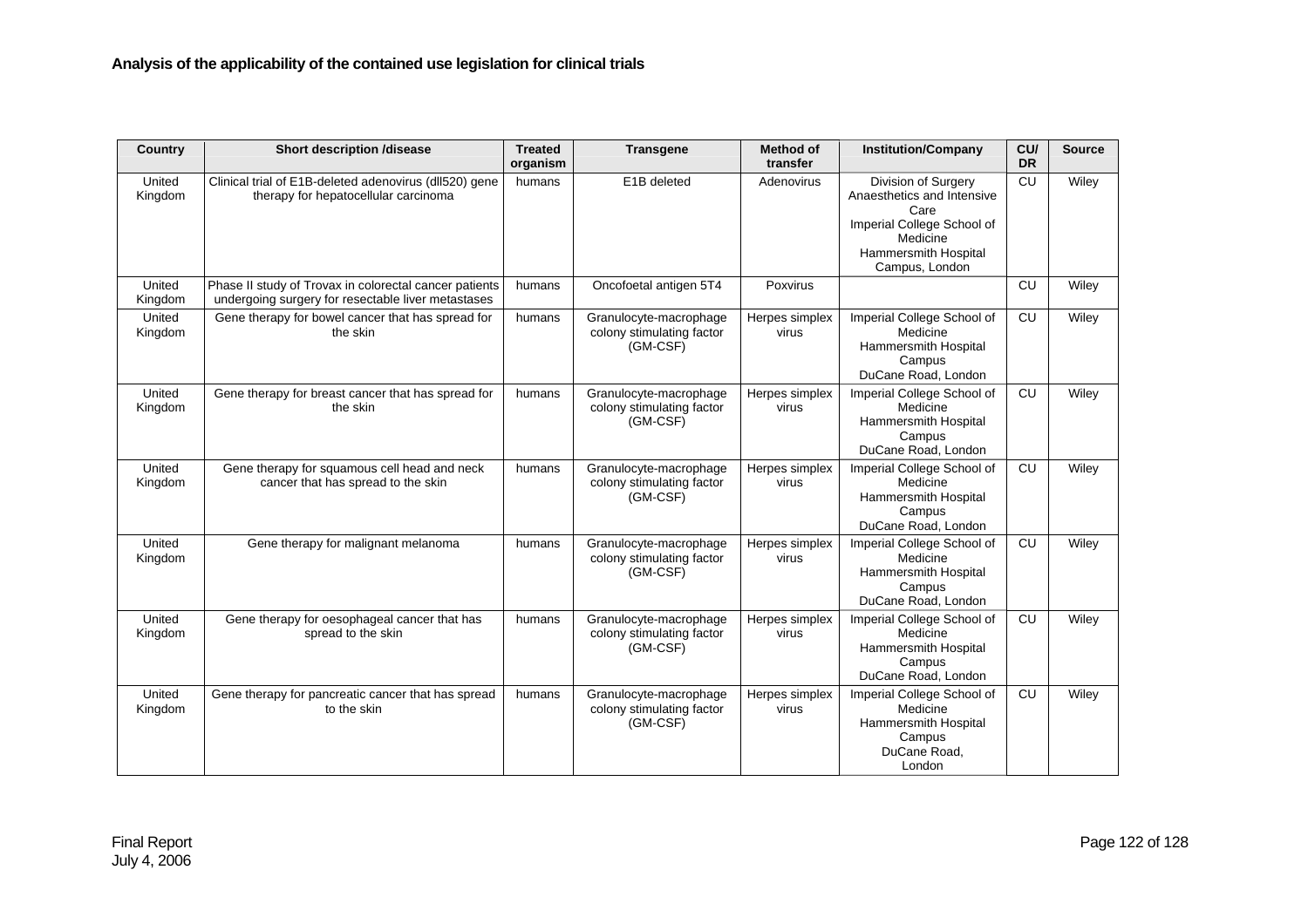| Country           | <b>Short description /disease</b>                                                                                                                                              | <b>Treated</b><br>organism | <b>Transgene</b>                                                | Method of<br>transfer       | <b>Institution/Company</b>                                                                                                                               | CU<br><b>DR</b> | <b>Source</b> |
|-------------------|--------------------------------------------------------------------------------------------------------------------------------------------------------------------------------|----------------------------|-----------------------------------------------------------------|-----------------------------|----------------------------------------------------------------------------------------------------------------------------------------------------------|-----------------|---------------|
| United<br>Kingdom | Gene therapy for stomach cancer that has pread to<br>the skin                                                                                                                  | humans                     | Granulocyte-macrophage<br>colony stimulating factor<br>(GM-CSF) | Herpes simplex<br>virus     | Imperial College School of<br>Medicine<br>Hammersmith Hospital<br>Campus<br>DuCane Road, London                                                          | <b>CU</b>       | Wiley         |
| United<br>Kingdom | A randomised phase II trial of replication-competent<br>herpes simplex virus (ICP 34.5 null mutant) HSV1716<br>in recurrent glioblastoma                                       | humans                     | ICP34.5 deleted                                                 | Herpes simplex<br>virus     | Beatson Oncology centre<br>Glasgow                                                                                                                       | CU              | Wiley         |
| United<br>Kingdom | A phase I study of NYVAC C in healthy volunteers at<br>low risk of HIV infection (EV01)                                                                                        | humans                     | HIV clade C                                                     | Vaccinia virus              | <b>Imperial College</b><br>London                                                                                                                        | CU              | Wiley         |
| United<br>Kingdom | A phase I/II study of DNA vaccination with a<br>CEA/pDOM fusion gene in patients with carcinoma<br>expressing CEA                                                              | humans                     | CAP-1 peptide from CEA                                          | Naked/Plasmid<br><b>DNA</b> | Cancer Research UK<br>Oncology Unit<br><b>Cancer Sciences Building</b><br>Mail Point 824<br>Southampton General<br>Hospital<br>Tremona Road, Southampton | CU              | Wiley         |
| United<br>Kingdom | Gene therapy protocol for the evaluation of the safety<br>and efficacy of TroVax in conjunction with<br>chemotherapy in patients with metastatic colorectal<br>cancer          | humans                     | Oncofoetal antigen 5T4                                          | Vaccinia virus              | Christie Hospital<br>Manchester                                                                                                                          | CU              | Wiley         |
| United<br>Kingdom | A phase I clinical gene therapy trial for X-SCID using<br>umbilical cord blood                                                                                                 | humans                     | Common gamma chain                                              | Retrovirus                  | Institute of child health<br>London                                                                                                                      | CU              | Wiley         |
| United<br>Kingdom | a pilot study to evaluate the safety, tolerability and<br>immunogenicity of a candidate HIV-1 vaccine,<br>MVA.HIVA delivered to HIV-1 sero-positive adults<br>receiving HAART  | humans                     | HIV clade A<br>HIV-1 Gag-Pol-Nef-Env                            | Vaccinia virus              | MRC Human immunology<br>Unit, John Radcliffe Hospital<br>Oxford                                                                                          | CU              | Wiley         |
| United<br>Kingdom | Phase I/II study-first administration of dendritic cells<br>transduced with ImmunoVEXTRI-Melan to patients<br>with metastatic or inoperable melanoma                           | humans                     | hTyrosinase<br>hMART1<br>hGP100                                 | Herpes simplex<br>virus     | St George's Hospital Medical<br>School<br>London                                                                                                         | CU              | Wiley         |
| United<br>Kingdom | An open label study of TroVax given in conjunction<br>with 5-flurorouracil/Leukovorin/Oxaliplatin: safety and<br>immunogenicity before, during and after<br>chemotherapy (TV2) | humans                     | Oncofoetal antigen 5T4                                          | Vaccinia virus              | University of Leeds school of<br>Medicine<br>Leeds                                                                                                       | CU              | Wiley         |
| United<br>Kingdom | A phase II trial to evaluate efficacy and safety of<br>intramuscular injections of HER-2 DNA Autovac in<br>patients with metastatic or locally advanced breast<br>cancer       | humans                     | HER-2                                                           | Naked/Plasmid<br><b>DNA</b> | Hammersmith hospital<br>London                                                                                                                           | CU              | Wiley         |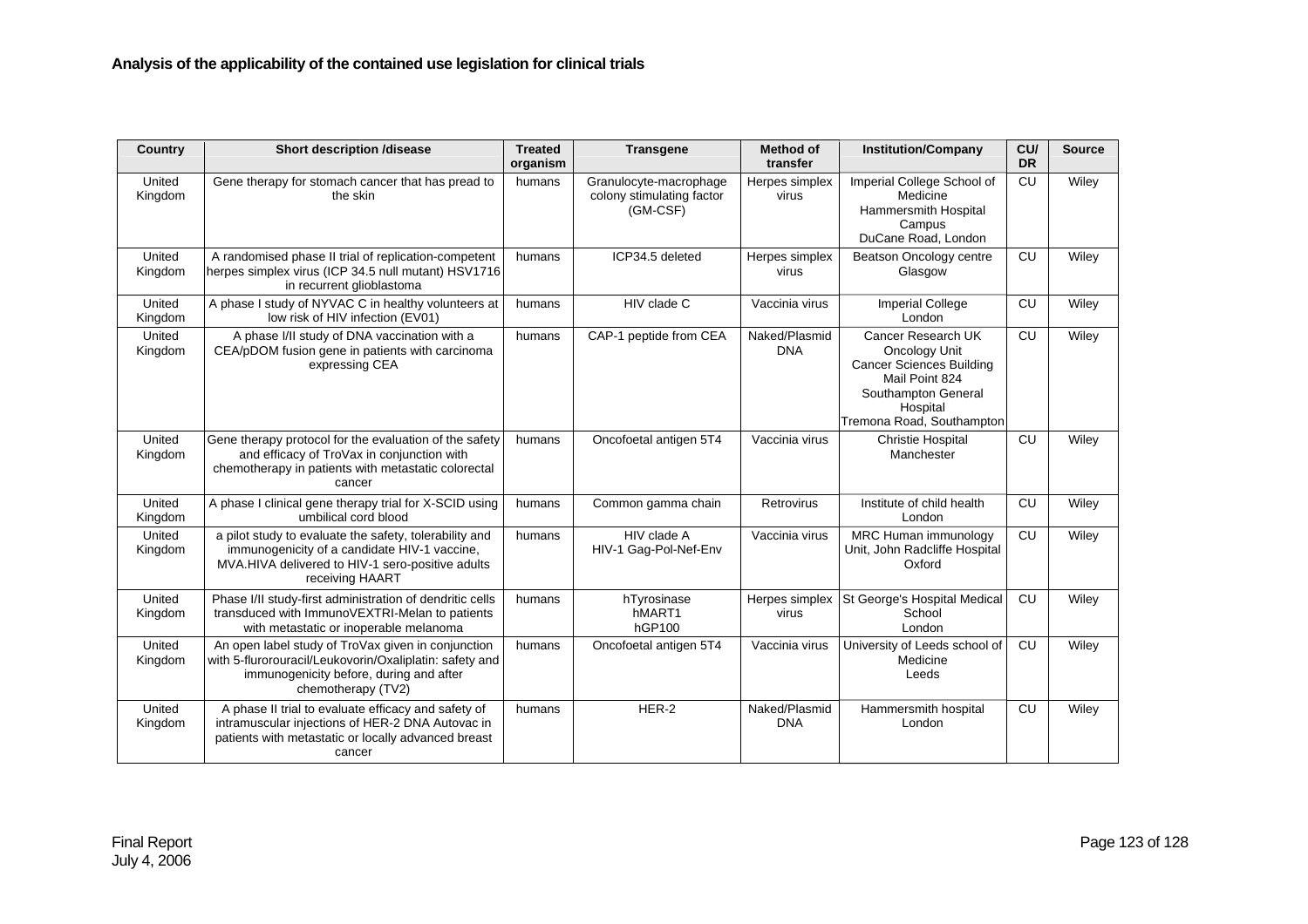| Country           | <b>Short description /disease</b>                                                                                                                                                                                                                                  | <b>Treated</b><br>organism | <b>Transgene</b>                                                 | <b>Method of</b><br>transfer | <b>Institution/Company</b>                                                                                                         | CU/<br><b>DR</b> | <b>Source</b> |
|-------------------|--------------------------------------------------------------------------------------------------------------------------------------------------------------------------------------------------------------------------------------------------------------------|----------------------------|------------------------------------------------------------------|------------------------------|------------------------------------------------------------------------------------------------------------------------------------|------------------|---------------|
| United<br>Kingdom | A phase I/II safety study of MetXia-OB83 in patients<br>with pancreatic cancer                                                                                                                                                                                     | humans                     | Cytochrome p450                                                  | Retrovirus                   | Royal Liverpool University<br>Hospital<br>Liverpool                                                                                | CU               | Wiley         |
| United<br>Kingdom | A phase I study of immunotherapy for patients with<br>metastatic melanoma using dendritic cells transfected<br>with a plasmid encoding two melanoma antigens                                                                                                       | humans                     | Melanoma antigen MART-1<br>$qp-100$                              | Naked/Plasmid<br><b>DNA</b>  | <b>CRUK</b><br>Birmingham                                                                                                          | CU               | Wiley         |
| United<br>Kingdom | A phase I trial to assess the safety of DNA C, and the<br>safety and immunogenicity of DNA C followed by<br>NYVAC C in an open, randomised comparison to<br>NYVAC C alone in healthy colunteers at low risk of<br>HIV infection (EV02)                             | humans                     | HIV clade C<br>HIV-1 Gag-Pol-Nef-Env                             | Naked/Plasmid<br><b>DNA</b>  | <b>Imperial College</b><br>London                                                                                                  | CU               | Wiley         |
| United<br>Kingdom | First administration of dendritic cells transduced with<br>ImmunoVEXTri-Melan to patients with metastatic or<br>inoperable melanoma, preliminary assessment of<br>safety, biodistribution and indicators of efficacy                                               | humans                     | hTyrosinase<br>hMART1<br>hGP100                                  | Herpes simplex<br>virus      | St George's hospital Medical<br>School<br>London                                                                                   | CU               | Wiley         |
| United<br>Kingdom | A phase II study immunologically evaluating 5T4-<br>MVA (TroVax) in patients undergoing surgical<br>resection of colorectal liver metastases                                                                                                                       | humans                     | Oncofoetal antigen 5T4                                           | Vaccinia virus               | Christie research centre<br>Manchester                                                                                             | CU               | Wiley         |
| United<br>Kingdom | A cancer research UK phase I trial of<br>AEG35156/GEM640 (XIAP antisense) administered<br>as a 7 day continuous intravenous infusion in patients<br>with advanced tumours                                                                                          | humans                     | Antisense DNA to human X-<br>linked inhibitor of apoptosis       |                              | Christie hospital<br>Manchester                                                                                                    | CU               | Wiley         |
| United<br>Kingdom | A phase I/II trial of DNA vaccine with a<br>PSMA27/pDom fusion gene given by intramuscular<br>injection in HLA A2+ patients with prostate<br>carcinomas with or without elctroporation                                                                             | humans                     | Prostate specific membrane<br>antigen (PSMA)/pdom fusion<br>gene | Naked/Plasmid<br><b>DNA</b>  | Cancer Research UK<br>Oncology Unit,<br>Cancer Sciences Building,<br>Southampton General<br>Hospital,<br>Tremona Road, Southampton | CU               | Wiley         |
| United<br>Kingdom | A Controlled, Randomised, Parallel Group,<br>Multicentre Study of the Efficacy and Safety of<br>Herpes Simplex Virus-Thymidine Kinase Gene<br>Therapy (Cerepro?), with Subsequent Ganciclovir, for<br>the Treatment of Patients with Operable High-Grade<br>Glioma | humans                     | Herpes simplex virus<br>thymidine kinase (HSV-TK)                | Herpes simplex<br>virus      |                                                                                                                                    | CU               | Wiley         |
| United<br>Kingdom | Double-blind, randomised, placebo-controlled,<br>parallel group and dose-finding, muticentric, safety<br>and efficacy study with intramuscular injections of<br>NV1FGF in subjects with intermittent claudication                                                  | humans                     | Fibroblast growth factor<br>(FGF)                                | Naked/Plasmid<br><b>DNA</b>  | Royal Bournemouth hospital                                                                                                         | CU               | Wiley         |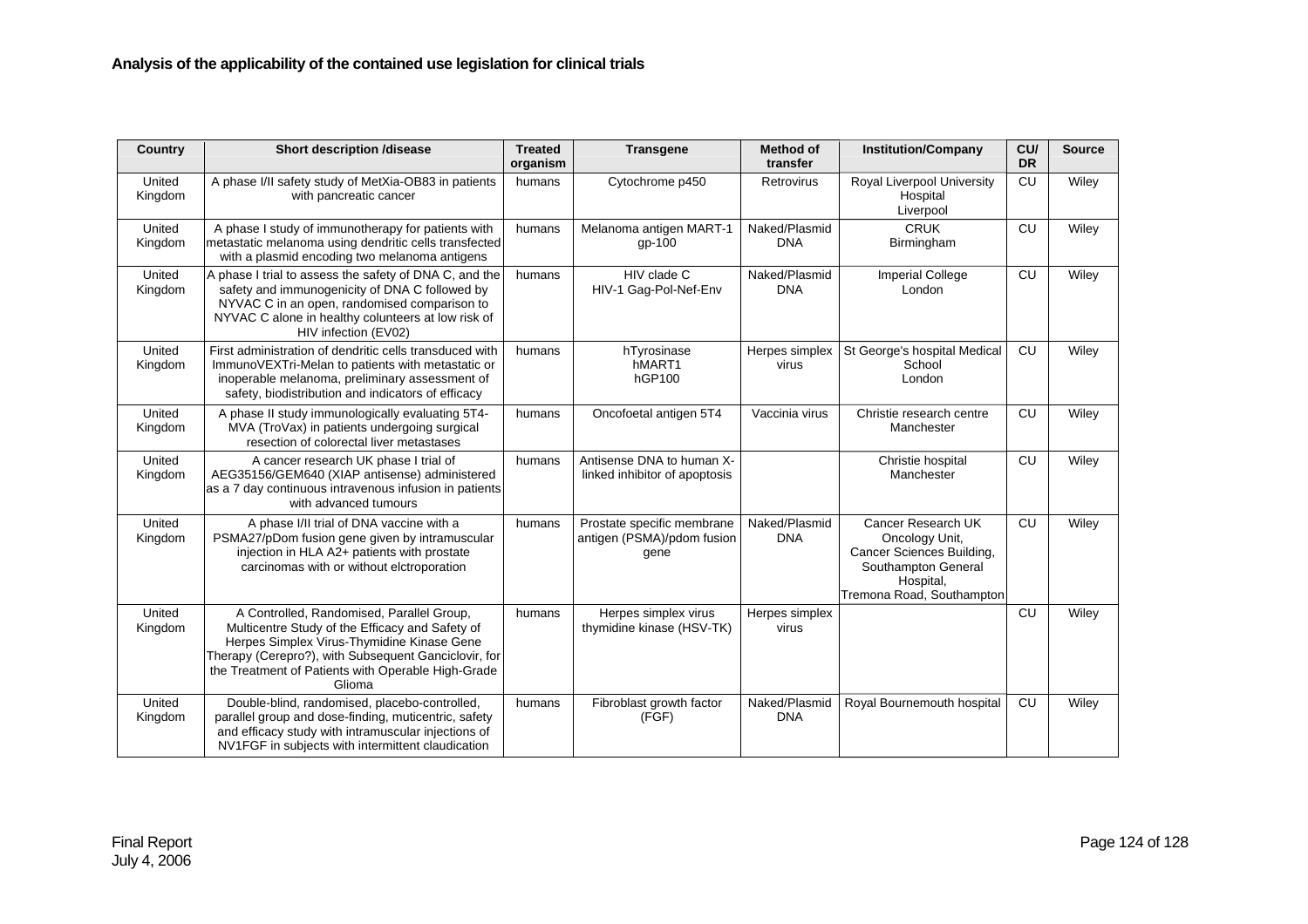| <b>Country</b>    | <b>Short description /disease</b>                                                                                                                                                                                                                                          | <b>Treated</b><br>organism | <b>Transgene</b>                                                | <b>Method of</b><br>transfer | <b>Institution/Company</b> | CU/<br><b>DR</b> | <b>Source</b> |
|-------------------|----------------------------------------------------------------------------------------------------------------------------------------------------------------------------------------------------------------------------------------------------------------------------|----------------------------|-----------------------------------------------------------------|------------------------------|----------------------------|------------------|---------------|
| United<br>Kingdom | A 2 x 2 Factorial Randomised Phase II Trial<br>Assessing Anti-CEA, Anti-MUC-1 Vaccination +/-<br>Chemotherapy +/- GM-CSF after Surgery in Patients<br>with Stage II Colorectal Cancer                                                                                      | humans                     | Carcinoembryonic antigen<br>(CEA)<br>MUC-1                      | Poxvirus +<br>Vaccinia virus |                            | <b>CU</b>        | Wiley         |
| United<br>Kingdom | An open, randomised, parallel group study to<br>evaluate the safety, tolerability and immunogenicity of<br>the GW825780 DNA immunotherapeutic when<br>delivered using the PowderJect ND5.5 device to<br>healthy adult volunteer subjects. (EudraCT: 2004-<br>$000251 - 41$ | humans                     | HIV genes                                                       | Naked/Plasmid<br><b>DNA</b>  |                            | CU               | Wiley         |
| United<br>Kingdom | A randomised efficacy trial of herpes simplex virus<br>HSV1716 in recurrent glioblastoma multiforme                                                                                                                                                                        | humans                     | Herpes simplex virus                                            | Herpes simplex<br>virus      |                            | CU               | Wiley         |
| United<br>Kingdom | Safety and Immunology evaluation of TroVax<br>produced by the Baxter synthetic route in patients<br>with stage IV colorectal carcinoma                                                                                                                                     | humans                     | Oncofoetal antigen 5T4                                          | Vaccinia virus               |                            | CU               | Wiley         |
| United<br>Kingdom | A pilot study of lentivirus transduced acute myeloid<br>leukaemia (AML) blasts expressing B7.1 (CD80) and<br>IL-2 for the induction of graft versus leukaemia (GVL)<br>effect in poor prognosis, relapsed AML                                                              | humans                     | Interleukin-2 (IL-2)<br>B7.1 (CD80)                             | Retrovirus                   |                            | <b>CU</b>        | Wiley         |
| United<br>Kingdom | A phase II exploratory study of the efficacy and safety<br>of OncoVEX GM-CSF in combination with Arimidex in<br>the neoadjuvant treatment of breast cancer in post<br>menopausal women with oestrogen positive tumours                                                     | humans                     | Granulocyte-macrophage<br>colony stimulating factor<br>(GM-CSF) | Herpes simplex<br>virus      |                            | <b>CU</b>        | Wiley         |
| United<br>Kingdom | A phase I study of adoptive transfer of autologous<br>tumour antigen-specific T cells with pre-conditioning<br>chemotherapy and intravenous IL2 in patients with<br>advanced CEA positive tumours                                                                          | humans                     | Carcinoembryonic antigen<br>(CEA)<br>CD <sub>3</sub>            | Retrovirus                   |                            | CU               | Wiley         |
| United<br>Kingdom | A multicentre, randomised, double-blind, placebo-<br>controlled study evaluating the efficacy of<br>BIOBYPASS (ADGVVEGF121.10NH) delivered by<br>NOGA-Gulded/myostar catheter in no options<br>patients with class II-IV angina                                            | humans                     | Vascular endothelial growth<br>factor (VEGF)                    | Adenovirus                   |                            | CU               | Wiley         |
| United<br>Kingdom | A phase 2, randomised, double-blind placebo-<br>controlled, parallel group, multicentre, dose-selection<br>study of Ad2/hypoxia inducible factor HIF-1/VP16 in<br>patients with intermittent claudication                                                                  | humans                     | Hypoxia inducible factor<br>(HIF)-1alpha/VP16                   | Adenovirus                   |                            | <b>CU</b>        | Wiley         |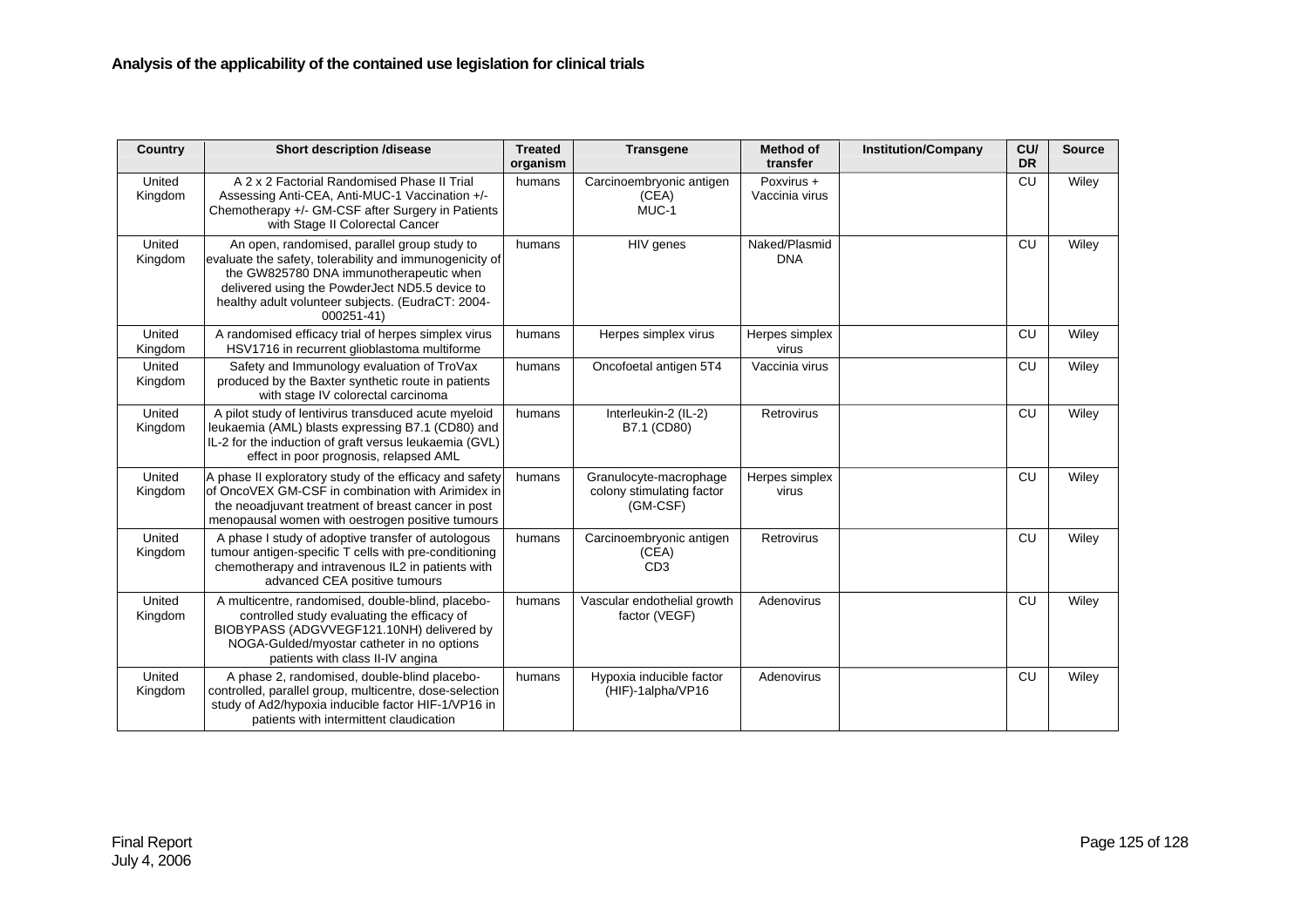| Country           | <b>Short description /disease</b>                                                                                                                                                                                                                                                              | <b>Treated</b><br>organism | <b>Transgene</b>                                                | <b>Method of</b><br>transfer | <b>Institution/Company</b>                                 | CU/<br><b>DR</b> | <b>Source</b> |
|-------------------|------------------------------------------------------------------------------------------------------------------------------------------------------------------------------------------------------------------------------------------------------------------------------------------------|----------------------------|-----------------------------------------------------------------|------------------------------|------------------------------------------------------------|------------------|---------------|
| United<br>Kingdom | A phase II study of NY-ESO-1 ISCOMATRIX?<br>vaccine followed by recombinant fowlpox NY-ESO-1<br>(rF-NY-ESO-1) or NY-ESO-1 ISCOMATRIX? vaccine<br>alone in patients with high risk resected NY-ESO-1<br>positive melanoma and prostate cancer. EudraCT:<br>2004-004991-36                       | humans                     | NY-ESO-1                                                        | Poxvirus                     | <b>Churchill Hospital</b><br>Oxford                        | CU               | Wiley         |
| United<br>Kingdom | A Phase I Trial of Intra-Peritoneal Ad-hTR-NTR and<br>CB 1954, an Adenovirus-Delivered Telomerase-<br>Directed Enzyme-Prodrug Therapy, in Patients with<br>Advanced Intra-Abdominal Cancer                                                                                                     | humans                     | Nitroreductase                                                  | Adenovirus                   | <b>Beatson Laboratories</b><br>Glasgow                     | CU               | Wiley         |
| United<br>Kingdom | A Phase I Study of Adoptive Transfer of Autologous<br>Tumour Antigen-Specific T Cells with Pre-<br>conditioning Chemotherapy and Intravenous IL2 in<br>Patients with CD19 Positive Malignancy                                                                                                  | humans                     | Vascular endothelial growth<br>factor (VEGF)                    | Retrovirus                   | Christie Research centre<br>Manchester                     | CU               | Wiley         |
| United<br>Kingdom | Safety, Immunology And Efficacy Evaluation Of<br>Trovax In Patients With Stage IV Clear Cell Renal<br>Carcinoma (TV2). EudraCT: 2005-000088-24                                                                                                                                                 | humans                     | Oncofoetal antigen 5T4                                          | Vaccinia virus               | Christie Research centre<br>Manchester                     | CU               | Wiley         |
| United<br>Kingdom | An exploratory study of the safety and biological<br>activity of OncoVexGM-CSF in combination with<br>radiotherapy and cisplatin in the treatment of locally<br>advance epithelial cancer of the head and neck.<br>EudraCT: 2005-000777-21                                                     | humans                     | Granulocyte-macrophage<br>colony stimulating factor<br>(GM-CSF) |                              | Royal Marsden Hospital<br>London                           | CU               | Wiley         |
| United<br>Kingdom | A multicenter, randomised, double blind, placebo-<br>controlled study to evaluate the safety, tolerability,<br>and efficacy of BHT-3009 when administered<br>intramuscularly to patients with relapsing remitting<br>multiple sclerosis (Protocol No. BHT-3009-03).<br>EudraCT: 2005-001340-22 | humans                     | Myelin Basic Protein (hMBP)                                     | Naked/Plasmid<br><b>DNA</b>  | Guy's King's and St Thomas<br>School of Medicine<br>London | CU               | Wiley         |
| United<br>Kingdom | An open-labelled, international, multicenter, dose<br>escalating, phase I/II Study of SPC2996, an LNA<br>antisense molecule against Bcl-2, in patients with<br>relapsed or refractory Chronic Lymphocytic<br>Leukaemia EudraCT: 2004-004741-17                                                 | humans                     | Tumor suppressor                                                | Naked/Plasmid<br><b>DNA</b>  | <b>Christie Hospital NHS trust</b><br>Manchester           | <b>CU</b>        | Wiley         |
| United<br>Kingdom | A PHASE I, DOSE-ESCALATION TRIAL OF JX-594<br>(THYMIDINE KINASE-DELETED VACCINIA VIRUS<br>ENCODING GM-CSF) ADMINISTERED BY<br>INTRAVENOUS INFUSION IN PATIENTS WITH<br>REFRACTORY SOLID TUMOURS EudraCT: 2005-<br>002015-25                                                                    | humans                     | Granulocyte-macrophage<br>colony stimulating factor<br>(GM-CSF) | Vaccinia virus               | Radcliffe infirmary<br>Oxford                              | CU               | Wiley         |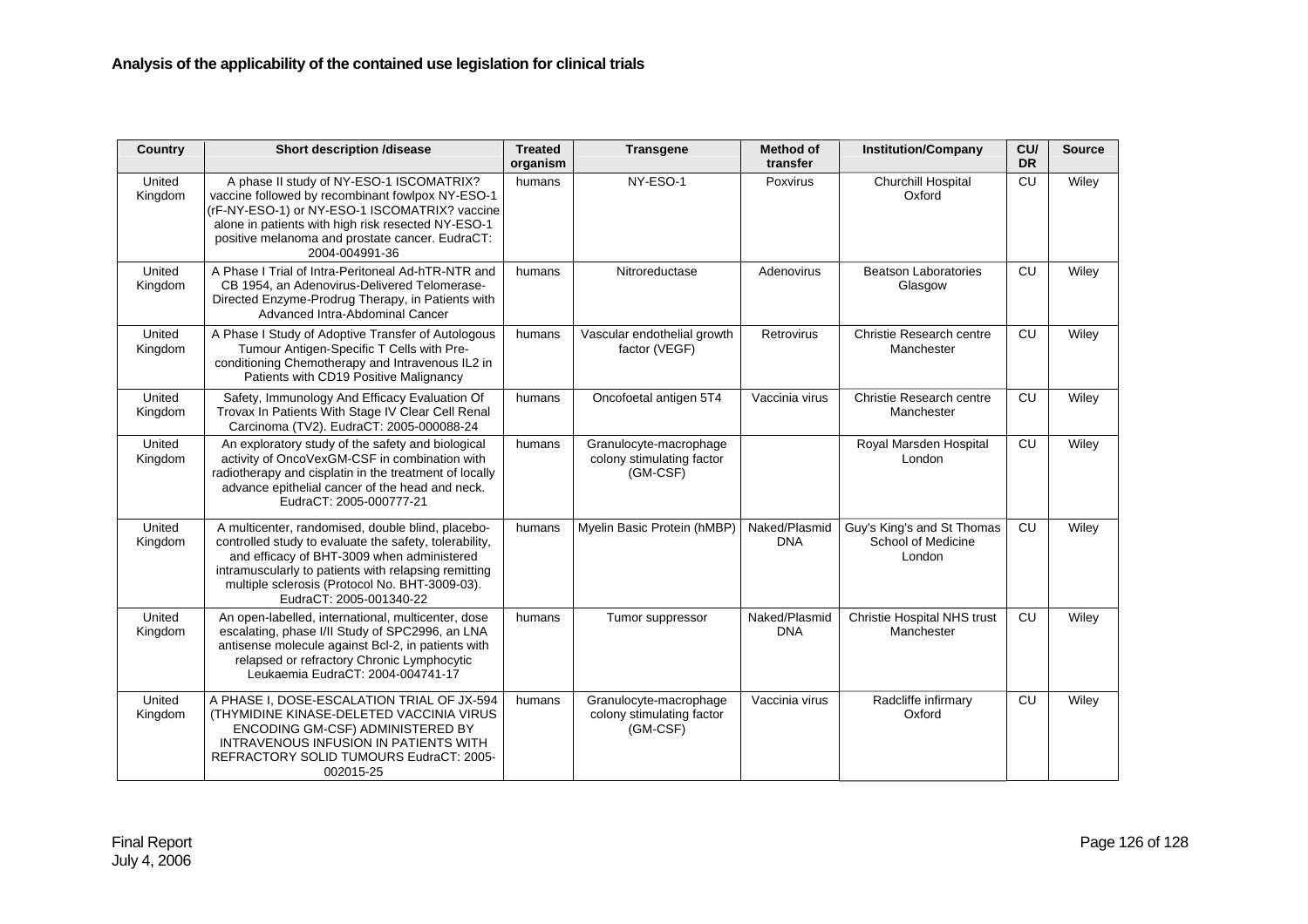| Country           | <b>Short description /disease</b>                                                                                                                                                                                                                           | <b>Treated</b><br>organism | <b>Transgene</b>                                                | <b>Method of</b><br>transfer | <b>Institution/Company</b>                | CU/<br><b>DR</b> | <b>Source</b> |
|-------------------|-------------------------------------------------------------------------------------------------------------------------------------------------------------------------------------------------------------------------------------------------------------|----------------------------|-----------------------------------------------------------------|------------------------------|-------------------------------------------|------------------|---------------|
| United<br>Kingdom | A Phase II Double Blind, Cross Over Study to<br>Compare the Safety and Efficacy of 125, 250 and 500<br>ug/kg Monarsen (EN101) administered to Patients<br>with Myasthenia Gravis. EudraCT: 2005_002740_26                                                   | humans                     | Oligodeoxynucleotide against<br>acetylcholinesterase            | Naked/Plasmid<br><b>DNA</b>  | Hope Hospital<br>Salford                  | CU               | Wiley         |
| United<br>Kingdom | A Phase III Randomised, Open-Label Study of<br>Docetaxel in Combination with CG1940 and CG8711<br>versus Docetaxel and Prednisone in Taxane-Naïve<br>Patients with Metastatic Hormone-Refractory<br>Prostate Cancer With Pain. EudraCT: 2005-003275-<br>20  | humans                     | Granulocyte-macrophage<br>colony stimulating factor<br>(GM-CSF) | Adeno-<br>associated virus   | Royal Marsden Hospital<br>London          | CU               | Wiley         |
| United<br>Kingdom | A Phase III Randomised, Open-Label Study of<br>CG1940 and CG8711 Versus Docetaxel and<br>Prednisone in Patients with Metastatic Hormone-<br>Refractory Prostate Cancer who are Chemotherapy-<br>Naïve, EuraCT: 2005-002738-36                               | humans                     | Granulocyte-macrophage<br>colony stimulating factor<br>(GM-CSF) | Adeno-<br>associated virus   | <b>Beatson Oncology Centre</b><br>Glasgow | CU               | Wiley         |
| United<br>Kingdom | A double blind, placebo controlled study to evaluate<br>the safety and immunogenicity of escalating doses of<br>a candidate oral immunotherapy (M04NM11, formerly<br>called hepatitis B Candidate 1) in patients who have<br>chronic Hepatitis B infection. | humans                     |                                                                 | Salmonella<br>enterica       | Emergent Europe Ltd                       | <b>DR</b>        | <b>JRC</b>    |
| United<br>Kingdom | Live attenuated vaccine for prevention of travellers'<br>diarrhoea                                                                                                                                                                                          |                            | antigen CS1                                                     | E. coli                      | Acambis Research Ltd                      | <b>DR</b>        | <b>JRC</b>    |
| United<br>Kingdom | Phase I clinical trial of a live attenuated Salmonella<br>typhi vaccine for the prevention of typhoid fever                                                                                                                                                 | humans                     |                                                                 | S. typhi                     | Acambis Research Ltd                      | <b>DR</b>        | <b>JRC</b>    |
| United<br>Kingdom | An open-label study to determine the safety and<br>immunogenicity of two dose levels (10E8 or 10E9<br>CFU) of a candidate oral immunotherapy (Hep B<br>Candidate 1) against hepatitis B, given on two<br>occasions, 56 days apart to healthy subjects       | humans                     |                                                                 | Attenuated S.<br>typhi Ty2   | Microscience Ltd.                         | <b>DR</b>        | <b>JRC</b>    |
| United<br>Kingdom | synthesis of a vaccine                                                                                                                                                                                                                                      |                            |                                                                 | Attenuated S.<br>typhi Ty2   | Microscience Ltd.                         | <b>DR</b>        | <b>JRC</b>    |
| United<br>Kingdom | synthesis of a vaccine                                                                                                                                                                                                                                      |                            |                                                                 | E. coli                      | Acambis Research Ltd                      | <b>DR</b>        | <b>JRC</b>    |
| United<br>Kingdom | synthesis of a vaccine                                                                                                                                                                                                                                      |                            |                                                                 | S. typhi                     | Microscience Ltd.                         | <b>DR</b>        | <b>JRC</b>    |